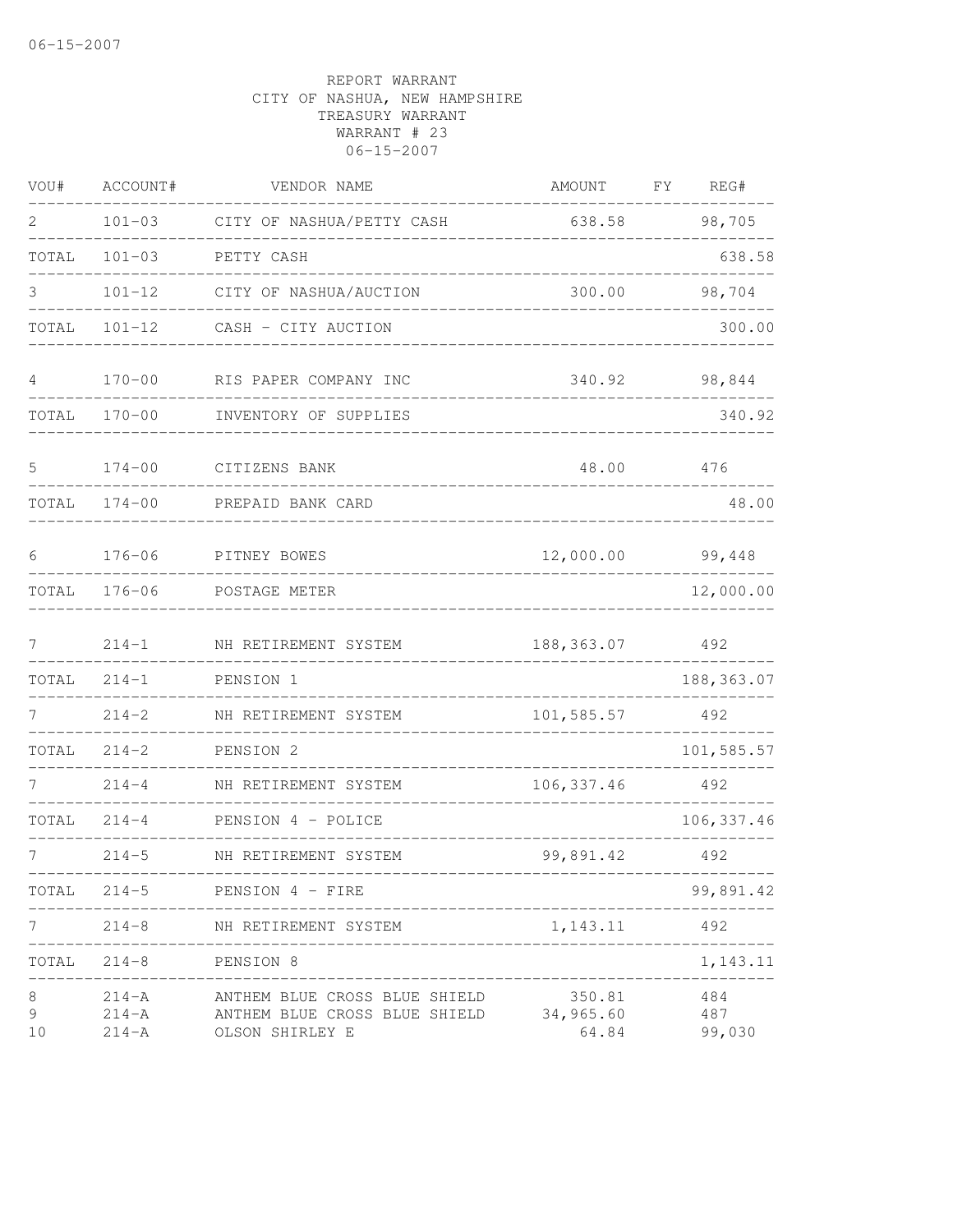| VOU#                             | ACCOUNT#                                                             | VENDOR NAME                                                                                            | AMOUNT                                                      | FY. | REG#                                                     |
|----------------------------------|----------------------------------------------------------------------|--------------------------------------------------------------------------------------------------------|-------------------------------------------------------------|-----|----------------------------------------------------------|
| TOTAL                            | $214 - A$                                                            | BLUE CROSS HMO-SCHOOL                                                                                  |                                                             |     | 35, 381.25                                               |
| 11                               | $214 - B$                                                            | HARVARD PILGRIM HEALTH CARE                                                                            | 8,128.33                                                    |     | 488                                                      |
| TOTAL                            | $214 - B$                                                            | HARVARD COM HP-SCHOOL                                                                                  |                                                             |     | 8,128.33                                                 |
| 12<br>13                         | $214 - BD$<br>$214 - BD$                                             | FEDERAL RESERVE BANK OF CLEVEL<br>FEDERAL RESERVE BANK OF CLEVEL                                       | 2,750.00<br>200.00                                          |     | 98,703<br>98,707                                         |
| TOTAL                            | $214 - BD$                                                           | BONDS DEDUCTION                                                                                        |                                                             |     | 2,950.00                                                 |
| 14<br>15                         | 214-BH<br>$214 - BH$                                                 | ANTHEM BLUE CROSS BLUE SHIELD<br>ANTHEM BLUE CROSS BLUE SHIELD                                         | 146,406.27<br>22,492.34                                     |     | 484<br>487                                               |
| TOTAL                            | $214 - BH$                                                           | BLUE/CROSS HMO- CITY                                                                                   |                                                             |     | 168,898.61                                               |
| 16<br>17                         | $214-C$<br>$214 - C$                                                 | ANTHEM BLUE CROSS BLUE SHIELD<br>ANTHEM BLUE CROSS BLUE SHIELD                                         | 312.25<br>286.74                                            |     | 484<br>487                                               |
| TOTAL                            | $214-C$                                                              | B/C B/S J PLAN-DED SCHOOL                                                                              |                                                             |     | 598.99                                                   |
| 18<br>19<br>20<br>21<br>22<br>23 | $214-DC$<br>$214-DC$<br>$214-DC$<br>$214-DC$<br>$214-DC$<br>$214-DC$ | COSTANTINI SHELLEY<br>CURTIN BRENDA<br>DELANEY AMANDA<br>GODLEWSKI JEAN<br>MENARD PAUL<br>QUINNO KAREN | 1,200.00<br>192.31<br>192.31<br>76.93<br>192.31<br>1,400.00 |     | 98,773<br>98,915<br>98,892<br>98,976<br>98,977<br>98,871 |
| TOTAL                            | $214-DC$                                                             | DEPENDENT CARE DEDUCTION                                                                               |                                                             |     | 3,253.86                                                 |
| 24<br>25                         | $214-HC$<br>$214-HC$                                                 | HARVARD PILGRIM HEALTH CARE<br>HARVARD PILGRIM HEALTH CARE                                             | 43, 943.86<br>4,940.39                                      |     | 486<br>488                                               |
| TOTAL                            | 214-HC                                                               | HARVARD COM HP                                                                                         |                                                             |     | 48,884.25                                                |
| 26<br>27                         | 214-HJ<br>$214 - HJ$                                                 | ANTHEM BLUE CROSS BLUE SHIELD<br>ANTHEM BLUE CROSS BLUE SHIELD                                         | 35,995.88<br>84,940.47                                      |     | 484<br>487                                               |
|                                  |                                                                      | TOTAL 214-HJ BC/BS J PLAN DED-CITY                                                                     |                                                             |     | 120,936.35                                               |
| 27                               |                                                                      | 214-I ANTHEM BLUE CROSS BLUE SHIELD 26,321.65                                                          |                                                             |     | 487                                                      |
| TOTAL                            |                                                                      | $214-I$ B/C P.O.S-SCHOOL                                                                               | ___________________________________                         |     | 26, 321.65                                               |
| 28<br>29                         | $214-P$<br>$214-P$                                                   | NORTHEAST DELTA<br>NORTHEAST DELTA                                                                     | 10,239.30<br>5,330.95                                       |     | 485<br>490                                               |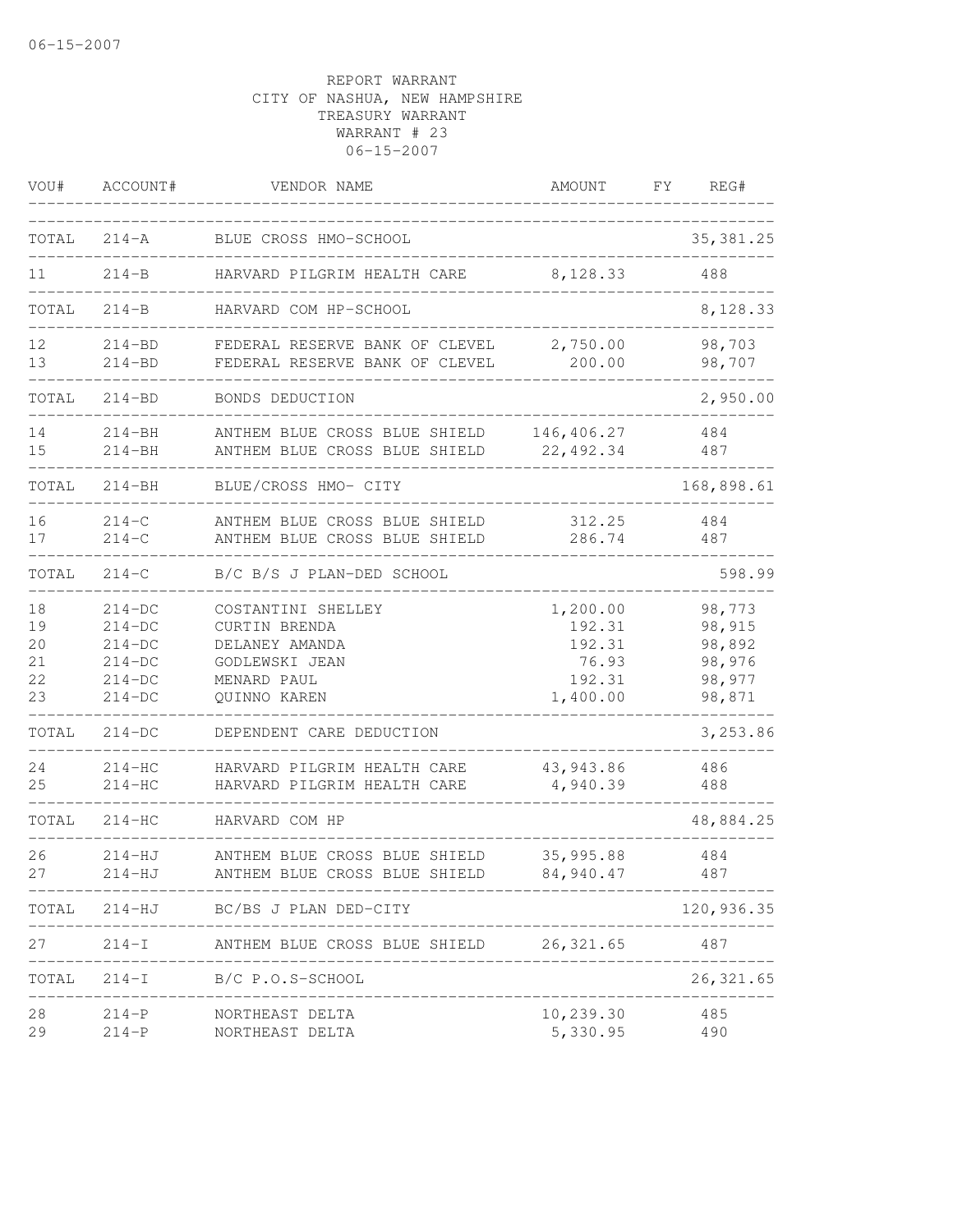| VOU#                                 | ACCOUNT#                                                                         | VENDOR NAME                                                                                                  | AMOUNT                                                                     | FY | REG#                                                     |
|--------------------------------------|----------------------------------------------------------------------------------|--------------------------------------------------------------------------------------------------------------|----------------------------------------------------------------------------|----|----------------------------------------------------------|
| TOTAL                                | $214-P$                                                                          | NORTHEAST DELTA DEDUCTION                                                                                    |                                                                            |    | 15,570.25                                                |
| 30<br>31                             | $214 - PO$<br>$214 - PQ$                                                         | ANTHEM BLUE CROSS BLUE SHIELD<br>ANTHEM BLUE CROSS BLUE SHIELD                                               | 35, 915.88<br>51,686.91                                                    |    | 484<br>487                                               |
| TOTAL                                | $214 - PQ$                                                                       | BC/BS POINT OF SERV- CITY                                                                                    |                                                                            |    | 87,602.79                                                |
| 32                                   | $214-SL$                                                                         | SUN LIFE ASSURANCE COMPANY OF                                                                                | 3,496.98                                                                   |    | 481                                                      |
| TOTAL                                | $214 - SL$                                                                       | BPW GROUP INS-SUN LIFE                                                                                       |                                                                            |    | 3,496.98                                                 |
| 33                                   | $214 - TD$                                                                       | WATTS EDWARD                                                                                                 | 43.04                                                                      |    | 99,162                                                   |
| TOTAL                                | $214 - TD$                                                                       | TEACHER DENTAL                                                                                               |                                                                            |    | 43.04                                                    |
| $194,38$ $214-V$<br>$194,38$ $214-V$ |                                                                                  | UNUM LIFE INSURANCE<br>VISION SERVICE PLAN - NH                                                              | 1,455.80<br>15.04                                                          |    | 99,449<br>99,450                                         |
| TOTAL                                | $214-V$                                                                          | VISION CARE DEDUCTION                                                                                        |                                                                            |    | 1,470.84                                                 |
| 34<br>35<br>36<br>37<br>38<br>39     | $255 - 00$<br>$255 - 00$<br>$255 - 00$<br>$255 - 00$<br>$255 - 00$<br>$255 - 00$ | STATE OF NH-MV<br>STATE OF NH-MV<br>STATE OF NH-MV<br>STATE OF NH-MV<br>STATE OF NH-MV<br>STATE OF NH-MV     | 29,650.90<br>18,838.80<br>30,537.25<br>21, 426.35<br>22,355.90<br>8,520.50 |    | 477<br>479<br>482<br>489<br>491<br>495                   |
| TOTAL                                | $255 - 00$                                                                       | STATE MVR                                                                                                    |                                                                            |    | 131,329.70                                               |
| 40<br>41<br>42                       | $257 - 00$<br>$257 - 00$<br>$257 - 00$                                           | ARCHULETA MELINA<br>FORSTER JUNE A<br>OVERBY ANTHONY                                                         | 4.30<br>7.00<br>3.00                                                       |    | 98,989<br>98,991<br>98,996                               |
| TOTAL                                | $257 - 00$                                                                       | MV REFUND PENDING                                                                                            |                                                                            |    | 14.30                                                    |
| 43<br>44<br>45<br>46<br>47<br>48     | $258 - 00$<br>$258 - 00$<br>$258 - 00$<br>$258 - 00$<br>$258 - 00$<br>$258 - 00$ | BAPTISTA DEBRA<br>GARCIA ROBERTO<br>HART PAMELA A<br>MILLER JEFFREY A<br>PARTAP SHERMAN A<br>RIOUX REBECCA S | 65.00<br>10.00<br>30.00<br>25.00<br>25.00<br>10.00                         |    | 98,990<br>98,999<br>99,000<br>98,995<br>98,997<br>99,001 |
| TOTAL                                | $258 - 00$                                                                       | TVB REFUND PENDING                                                                                           |                                                                            |    | 165.00                                                   |
|                                      |                                                                                  |                                                                                                              |                                                                            |    |                                                          |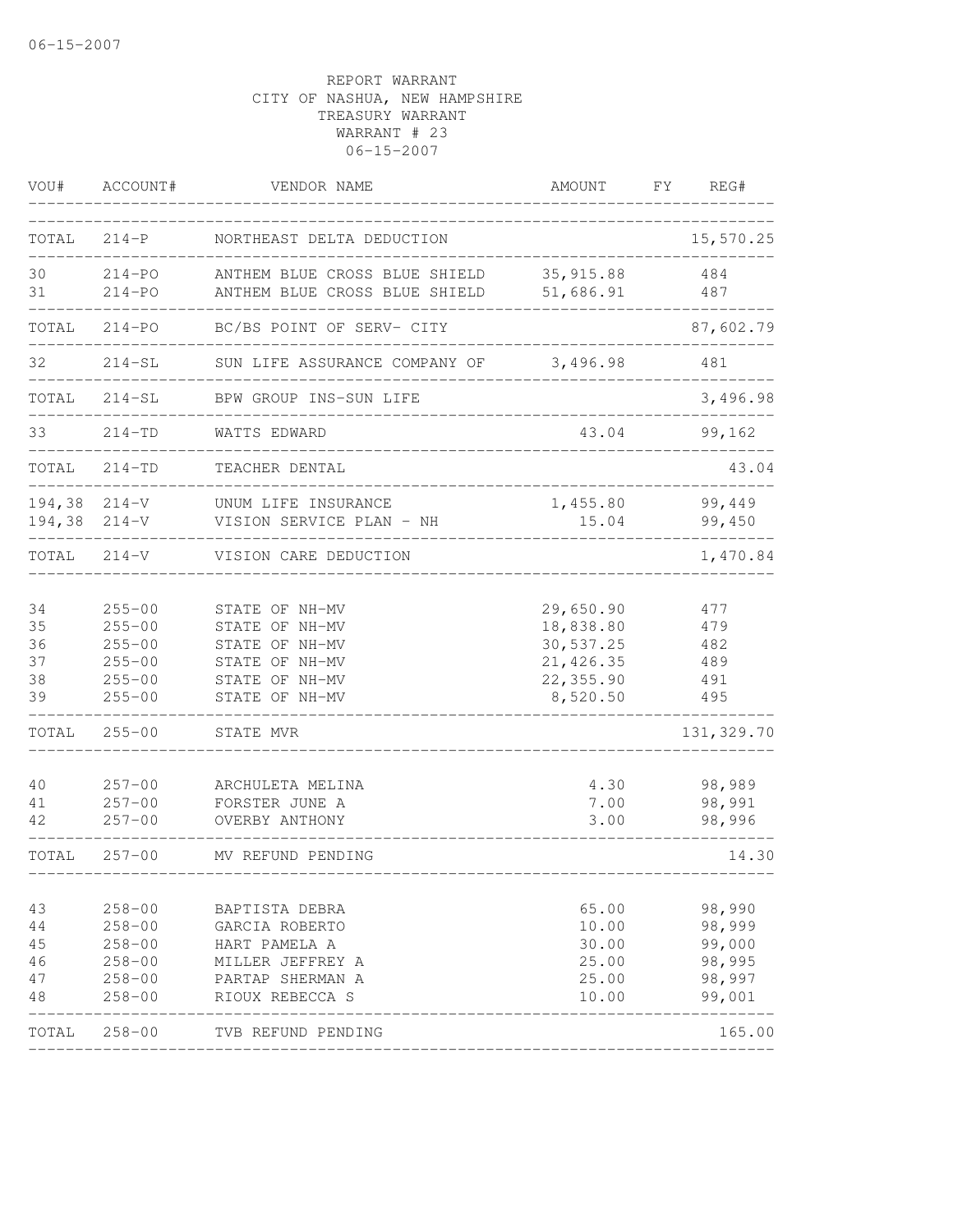| VOU#          | ACCOUNT# | VENDOR NAME             | AMOUNT FY | REG#     |
|---------------|----------|-------------------------|-----------|----------|
| 194,38 288-00 |          | RICOH AMERICAS CORP     | 6,500.00  | 99,190   |
| TOTAL         | 288-00   | SCHOOL SUSPENSE ACCOUNT |           | 6,500.00 |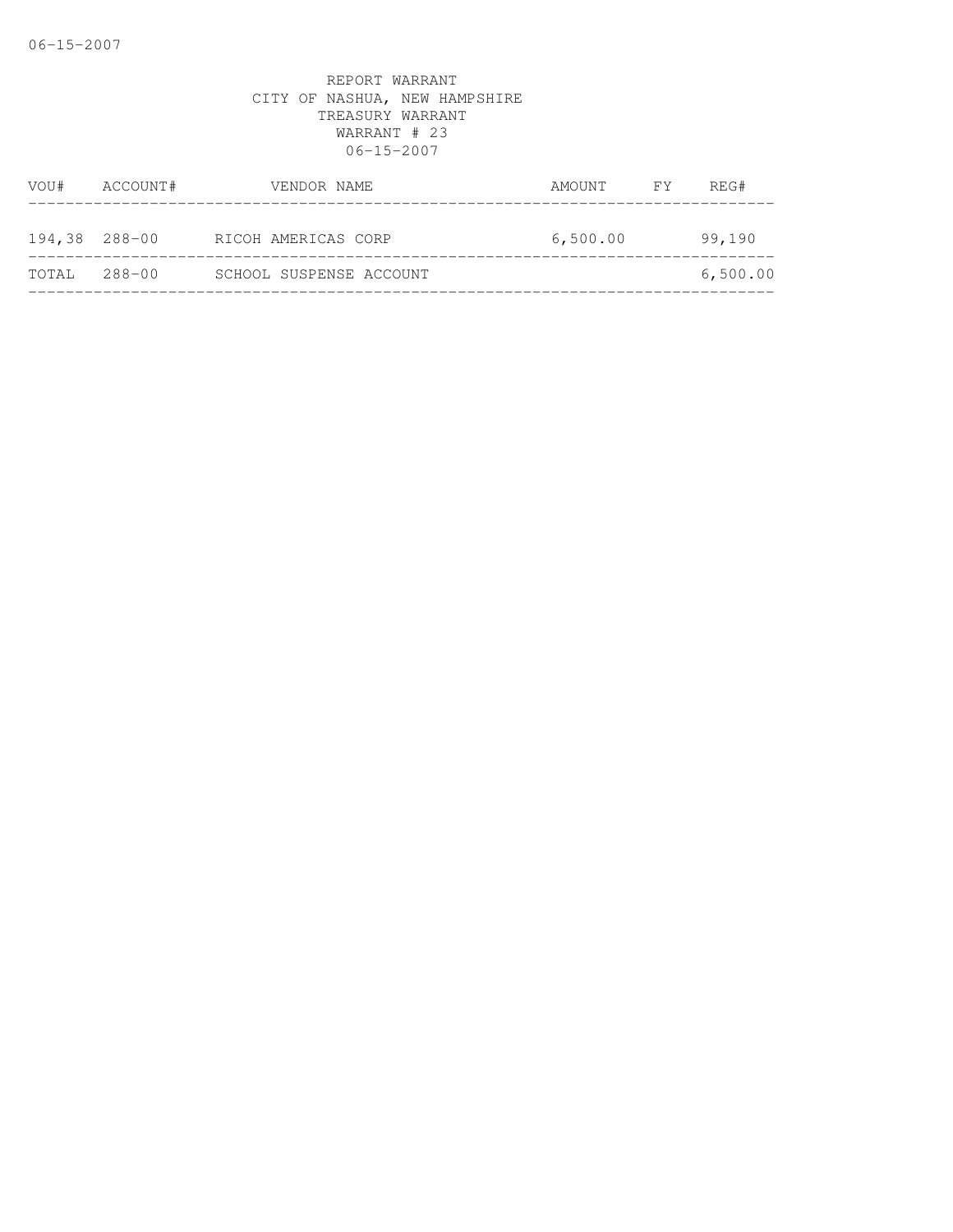|           | VOU# ACCOUNT#                 | VENDOR NAME                                | AMOUNT         | FY | REG#             |
|-----------|-------------------------------|--------------------------------------------|----------------|----|------------------|
|           | 194,384 3047-49075 MILLER JOE |                                            | 39.60          |    | 99,353           |
|           |                               | 194,385 3047-49075 PHOENIX SCREEN PRINTING | 115.22         |    | 99,119           |
|           |                               | 194,386 3047-49075 WALMART COMMUNITY       | 9.15           |    | 99,134           |
|           |                               | 194,387 3047-91040 FIRST STUDENT INC       | 394.99         |    | 99,210           |
|           | 194,388 3047-91040 PETTY CASH |                                            | 860.00         |    | 99,451           |
| TOTAL     | 304                           | ALTERNATIVE SCHOOL                         |                |    | 1,418.96         |
|           |                               |                                            |                |    |                  |
| 49        | 305-59100                     | ANDERSON CECIL                             | 100.00         |    | 98,930           |
| 50        | 305-59100                     | JEYNES COMPANY/MIKE JEYNES                 | 162.50         |    | 98,863           |
| 51<br>52  | 305-59100                     | JOHNSON PETER N                            | 162.50         |    | 98,929           |
|           | 305-59100                     | LESHANE CHAD                               | 362.50         |    | 99,028           |
| 53<br>54  | 305-59100                     | MCLEAN JIM                                 | 100.00         |    | 98,986           |
| 55        | 305-59100                     | O'NEIL TIM<br>305-59100 WALLENT FRANK J    | 50.00<br>50.00 |    | 99,026<br>98,816 |
| TOTAL 305 |                               | SRF - CIVIC & COMM ACTIVITIES              |                |    | 987.50           |
|           |                               |                                            |                |    |                  |
|           | 194,389 3051-49075 GOPHER     |                                            | 203.18         |    | 99,146           |
| TOTAL 305 |                               | DR CRISP ELEMENTARY                        |                |    | 203.18           |
|           |                               |                                            |                |    |                  |
| 56        | $308 - 05$                    | PUBLIC SERVICE OF NH                       | 7.96           |    | 99,590           |
| 57        | 308-83012                     | ANTHEM BLUE CROSS BLUE SHIELD 63,955.31    |                |    | 484              |
| 58        | 308-83012                     | ANTHEM BLUE CROSS BLUE SHIELD              | 84, 241.84     |    | 487              |
| 59        | 308-83013                     | ANTHEM BLUE CROSS BLUE SHIELD              | 119,665.12     |    | 484              |
| 60        | 308-83013                     | ANTHEM BLUE CROSS BLUE SHIELD              | 93,373.50      |    | 487              |
| 61        | 308-83016                     | HARVARD PILGRIM HEALTH CARE                | 15,484.89      |    | 486              |
| 62        | 308-83016                     | HARVARD PILGRIM HEALTH CARE                | 34,520.24      |    | 488              |
| 63        | 308-83017                     | HARVARD PILGRIM HEALTH CARE                | 72,431.54      |    | 486              |
| 64        | 308-83017                     | HARVARD PILGRIM HEALTH CARE                | 14,448.06      |    | 488              |
| 65        | 308-83018                     | ANTHEM BLUE CROSS BLUE SHIELD              | 5,592.03       |    | 487              |
| 66        | 308-83019                     | ANTHEM BLUE CROSS BLUE SHIELD              | 39,456.84      |    | 484              |
| 67        | 308-83019                     | ANTHEM BLUE CROSS BLUE SHIELD              | 24,054.88      |    | 487              |
| 68        | 308-83021                     | NORTHEAST DELTA                            | 4,593.39       |    | 485              |
| 69        | 308-83021                     | NORTHEAST DELTA                            | 2,642.55       |    | 490              |
| 70        | 308-83029                     | AMREIN GAIL                                | 372.60         |    | 98,840           |
| 71        | 308-83029                     | BATES SUSAN                                | 389.74         |    | 98,898           |
| 72        | 308-83029                     | CHRISTY-EVERS LINDA                        | 478.77         |    | 99,027           |
| 73        | 308-83029                     | DOLLET GABRIELE                            | 254.04         |    | 99,173           |
| 74        | 308-83029                     | HARRIS RUTH                                | 265.67         |    | 99,024           |
| 75        | 308-83029                     | HOLDEN CHRISTINE                           | 265.67         |    | 99,285           |
| 76        | 308-83029                     | LANCTOT SANDRA M                           | 254.04         |    | 99,276           |
| 77        | 308-83029                     | LOWE SANDRA                                | 389.74         |    | 99,022           |
| 78        | 308-83029                     | MOREAU LISA                                | 372.60         |    | 99,020           |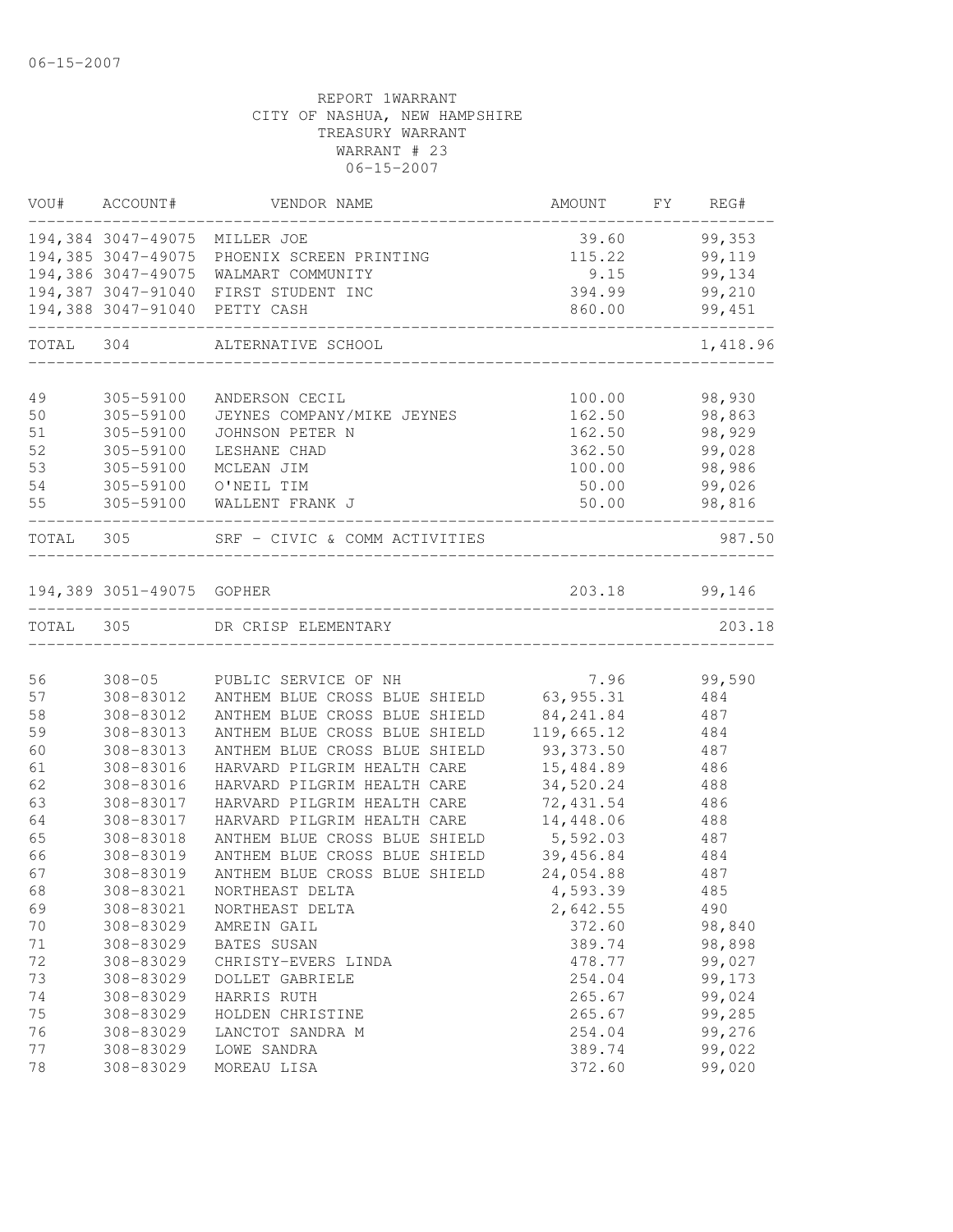| VOU#      | ACCOUNT#            | VENDOR NAME                                   | AMOUNT    | FY. | REG#       |
|-----------|---------------------|-----------------------------------------------|-----------|-----|------------|
| 79        | 308-83029           | MULLER SANDRA                                 | 372.60    |     | 99,308     |
| 80        | 308-83029           | NUTE DEBORAH                                  | 389.74    |     | 99,021     |
| 81        | 308-83029           | RICHARD DARLENE                               | 372.60    |     | 99,178     |
| 82        | 308-83029           | ROGERS ANNMARIE                               | 254.04    |     | 99,238     |
| 83        | 308-83029           | SIMEONE JOY                                   | 372.60    |     | 99,019     |
| 84        | 308-83029           | THIRUMENI ABARNA                              | 265.67    |     | 99,025     |
| 85        | 308-83060           | FRED C CHURCH INC                             | 5,318.64  |     | 483        |
| TOTAL     | 308                 | SRF - INSURANCE                               |           |     | 584,856.91 |
|           |                     |                                               |           |     |            |
|           | 194,390 3086-43005  | ST GERMAIN, IRENE                             | 4.99      |     | 99,446     |
|           | 194,391 3086-49050  | STAPLES BUSINESS ADVANTAGE                    | 260.66    |     | 99,076     |
|           | 3086-82025          | NH RETIREMENT SYSTEM                          | 635.35    |     | 492        |
|           | 194,392 3086-83004  | VISION SERVICE PLAN - NH                      | 32.58     |     | 99,453     |
|           | 194,393 3086-83102  | UNUM LIFE INSURANCE                           | 52.58     |     | 99,452     |
|           | 194,394 3086-91040  | COTE RICHARD                                  | 66.45     |     | 99,157     |
| TOTAL 308 |                     | JAVITS GRANT PROGRAM                          |           |     | 1,052.61   |
|           |                     |                                               |           |     |            |
|           |                     | 194,395 3097-41015 STAPLES BUSINESS ADVANTAGE | 617.37    |     | 99,076     |
|           | 194,396 3097-44005  | ACE PRINTING COMPANY                          | 420.00    |     | 99,078     |
|           | 194,397 3097-49075  | CENTRAL PAPER PRODUCTS CO                     | 4,871.59  |     | 99,428     |
|           | 194,398 3097-49075  | CLEAN SOURCE                                  | 78.85     |     | 99,364     |
|           | 194,399 3097-49085  | COCA COLA                                     | 4,593.50  |     | 99,186     |
|           | 194,400 3097-49085  | COSTA FRUIT & PRODUCE CO INC                  | 6,075.17  |     | 99,443     |
|           | 194,400 3097-49085  | COSTA FRUIT & PRODUCE CO INC                  | 32,081.90 |     | 99,444     |
|           | 194,401 3097-49085  | DOUBLE N INC                                  | 1,785.00  |     | 99,212     |
|           | 194,402 3097-49085  | FANTINI BAKING CO., INC.                      | 3,558.36  |     | 99,293     |
|           | 194,402 3097-49085  | FANTINI BAKING CO., INC.                      | 1,465.40  |     | 99,294     |
|           | 194,403 3097-49085  | GARELICK FARMS-LYNN                           | 25,665.90 |     | 99,060     |
|           | 194,403 3097-49085  | GARELICK FARMS-LYNN                           | 4,687.80  |     | 99,061     |
|           | 194,404 3097-49085  | GILL'S PIZZA CO.                              | 10,030.45 |     | 99,269     |
|           | 194,405 3097-49085  | M SAUNDERS INC                                | 8,180.41  |     | 99,248     |
|           | 194,405 3097-49085  | M SAUNDERS INC                                | 842.56    |     | 99,249     |
|           | 194,406 3097-49085  | MCKEE FOODS CORP                              | 191.84    |     | 98,904     |
|           | 194,407 3097-49085  | NEW ENGLAND ICE CREAM                         | 2,312.89  |     | 99,283     |
|           | 194,408 3097-49085  | SURPLUS DISTRIBUTION SECTION                  | 1,870.00  |     | 99,040     |
|           | 194,409 3097-64330  | NORTHEAST FOOD SVC EQUIPMENT &                | 6,825.50  |     | 98,772     |
|           | 194,409 3097-64335  | NORTHEAST FOOD SVC EQUIPMENT &                | 1,130.00  |     | 98,772     |
|           | 194,410 3097-707    | CASEY KATHRYN                                 | 50.80     |     | 99,381     |
|           | 194, 411 3097-707   | LOWKE DEBORA                                  | 68.75     |     | 99,109     |
|           | 194,412 3097-74092  | BASSETT SERVICES CORPORATION                  | 89.00     |     | 99,221     |
|           | 194,413 3097-74092  | HOBART SERVICE                                | 526.70    |     | 98,762     |
|           | 3097-82025          | NH RETIREMENT SYSTEM                          | 4,290.06  |     | 492        |
|           | 194, 414 3097-83004 | VISION SERVICE PLAN - NH                      | 130.32    |     | 99,455     |
|           | 194, 415 3097-83102 | UNUM LIFE INSURANCE                           | 115.19    |     | 99,454     |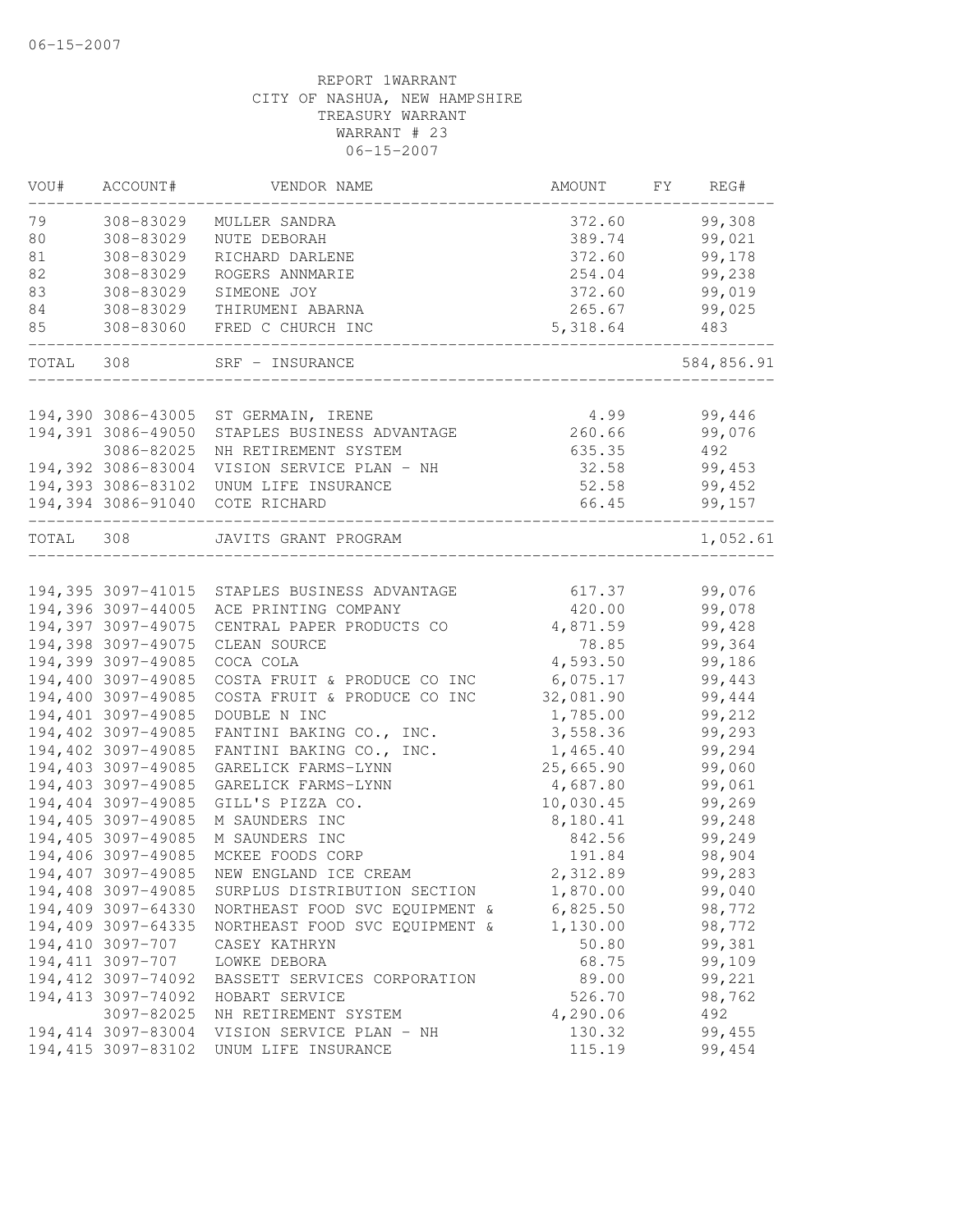| VOU#      | ACCOUNT#                                 | VENDOR NAME                                     | AMOUNT     | FY | REG#                   |
|-----------|------------------------------------------|-------------------------------------------------|------------|----|------------------------|
|           | 194,416 3097-91005                       | <b>GUSTIN KAREN</b>                             | 9.94       |    | 99,239                 |
|           | 194,417 3097-91005                       | KIMBELL JEANETTE                                | 92.15      |    | 99,192                 |
|           | 194,418 3097-91005                       | RALPH PAULE                                     | 71.30      |    | 99,152                 |
|           | 194,419 3097-91005                       | SILVA RICHARD                                   | 15.52      |    | 99,211                 |
|           | 194,420 3097-91005                       | SLOSEK ODETTE                                   | 71.42      |    | 99,174                 |
|           | 194,421 3097-94005                       | SCHOOL NUTRITION ASSOCIATION                    | 32.00      |    | 99,623                 |
| TOTAL     | 309                                      | SRF - FOOD SERVICES                             |            |    | 122,847.64             |
|           | 194,422 3117-66005 LVR INC               |                                                 | 102.00     |    | 99,184                 |
|           |                                          | 194,423 3117-78007 MACMULKIN CHEVROLET INC      | 24.95      |    | 98,886                 |
| TOTAL     | 311                                      | DRIVER'S EDUCATION                              |            |    | 126.95                 |
|           |                                          |                                                 |            |    |                        |
|           | 194,424 3118-44005 COPY SHOP             |                                                 | 680.00     |    | 98,875                 |
| TOTAL 311 |                                          | SUMMER SCHOOL                                   |            |    | 680.00                 |
| 87        | 312-43005                                | PRINTGRAPHICS OF MAINE                          | 700.00     |    | 494                    |
| 88        | 312-46025                                | ALEC'S SHOE STORE INC                           | 271.80     |    | 98,899                 |
| 89        | 312-46025                                | BEN'S UNIFORMS                                  | 90.00      |    | 99,435                 |
| 90        | 312-64080                                | MAC MULKIN CHEVROLET INC                        | 12.55      |    | 99,410                 |
| TOTAL     | 312                                      | SRF - FINANCIAL SERVICES                        |            |    | 1,074.35               |
|           |                                          |                                                 |            |    |                        |
|           | 194,425 3122-49050<br>194,426 3122-49050 | DESCHENES SARAH<br>DONOHUE BRUCE                | 46.44      |    | 87.97 99,359<br>99,383 |
|           |                                          | 194,427 3122-49050 JOSTENS INC                  | 14.60      |    | 99,181                 |
|           |                                          | 194,428 3122-91040 PAPANICOLAU MICHELLE         | 206.95     |    | 99,317                 |
| TOTAL 312 |                                          | ADULT ED/CONTINUING ED                          |            |    | 355.96                 |
|           |                                          | 194,429 3132-53102 PUBLIC CONSULTING GROUP INC. | 18,000.00  |    | 99,351                 |
|           |                                          | TOTAL 313 TRAINING FOR ALL TEACHERS             |            |    | 18,000.00              |
|           |                                          | 3245-82025 NH RETIREMENT SYSTEM                 | 211.33 492 |    |                        |
|           |                                          |                                                 |            |    |                        |
|           |                                          | TOTAL 324 YOUTH SAFE HAVEN-PAL                  |            |    | 211.33                 |
| 92        |                                          | 331-01500 LAW REALTY CO INC                     | 400.00     |    | 99,589                 |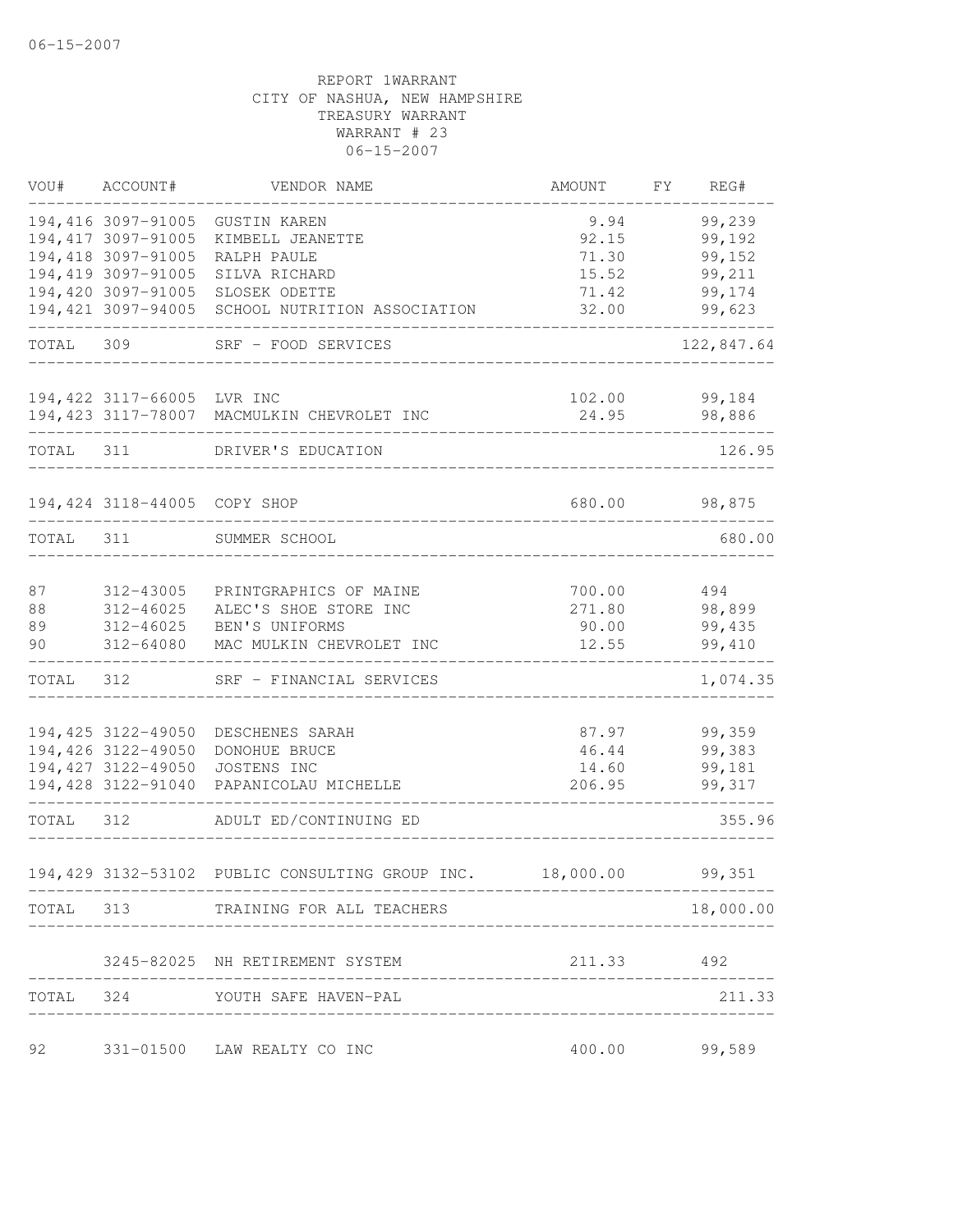| VOU#      | ACCOUNT#            | VENDOR NAME                             | AMOUNT    | FY | REG#      |
|-----------|---------------------|-----------------------------------------|-----------|----|-----------|
| 93        | 331-01500           | RAPID REAL ESTATE LLC                   | 1,500.00  |    | 99,570    |
| 94        | 331-59100           | CITY OF MANCHESTER-POLICE DEPT          | 7,983.55  |    | 99,573    |
| 95        | $331 - 64030$       | HUDSON POLICE DEPARTMENT                | 22,631.00 |    | 99,603    |
| 96        | 331-78007           | GRAPPONE AUTO JUNCTION                  | 73.67     |    | 99,442    |
| 97        | 331-82030           | NH RETIREMENT SYSTEM                    | 3,693.91  |    | 492       |
| 98        | 331-94005           | CITIZENS BANK                           | 1,237.98  |    | 476       |
| TOTAL     | 331                 | SRF - POLICE DEPARTMENT                 |           |    | 37,520.11 |
|           |                     |                                         |           |    |           |
|           |                     | 194,430 3317-19230 MANDEL ELIZABETH     | 67.58     |    | 99,244    |
|           |                     | 194,431 3317-91040 DALTON SHARON        | 992.30    |    | 99,361    |
|           |                     | 194,432 3317-91040 PLOURDE MICHAEL      | 423.31    |    | 99,167    |
| TOTAL     | 331                 | TITLE I SCHL IMPR-FES                   |           |    | 1,483.19  |
|           |                     |                                         |           |    |           |
| 99        | 332-64040           | SNAP ON TOOLS                           | 995.00    |    | 98,777    |
| 100       |                     | 332-64192 ARAMSCO INC                   | 3,789.00  |    | 98,912    |
| 101       | 332-64192           | SIGNS & PRINTS                          | 257.00    |    | 98,988    |
| TOTAL 332 |                     | SRF - FIRE DEPARTMENT                   |           |    | 5,041.00  |
|           |                     | 194,433 3347-49050 CAMBIUM LEARNING INC | 6.49      |    | 99,282    |
| TOTAL     | 334                 | TITLE I SCHL IMPRV AMHERST ST           |           |    | 6.49      |
|           |                     |                                         |           |    |           |
|           | 194,434 3357-49075  | HARCOURT ASSESSMENT, INC                | 576.41    |    | 99,271    |
|           | 194,435 3357-49075  | HEADSPROUT                              | 3,100.80  |    | 99,292    |
|           | 194,436 3357-49075  | STARFALL PUBLICATIONS                   | 812.84    |    | 99,270    |
|           | 194, 437 3357-49075 | STOKES PUBLISHING CO                    | 391.60    |    | 99,215    |
|           | 194,438 3357-49075  | UPSTART                                 | 1,625.00  |    | 98,910    |
|           | 3357-82025          | NH RETIREMENT SYSTEM                    | 212.36    |    | 492       |
|           | 194,439 3357-83004  | VISION SERVICE PLAN - NH                | 16.29     |    | 99,457    |
|           | 194,440 3357-83102  | UNUM LIFE INSURANCE                     | 32.09     |    | 99,456    |
|           | 3357-91040          | CITIZENS BANK                           | 2,332.35  |    | 476       |
|           |                     | 194,441 3357-91040 RILEY NANCY          | 211.45    |    | 99,153    |
| TOTAL     | 335                 | TITLE IB READ 1ST MT PLEASANT           |           |    | 9,311.19  |
|           |                     | 194,442 3387-53103 YOUTH COUNCIL (THE)  | 8,200.00  |    | 99,236    |
| TOTAL     | 338                 | TITLE IV SDF YOUTH COUNCIL              |           |    | 8,200.00  |
|           |                     |                                         |           |    |           |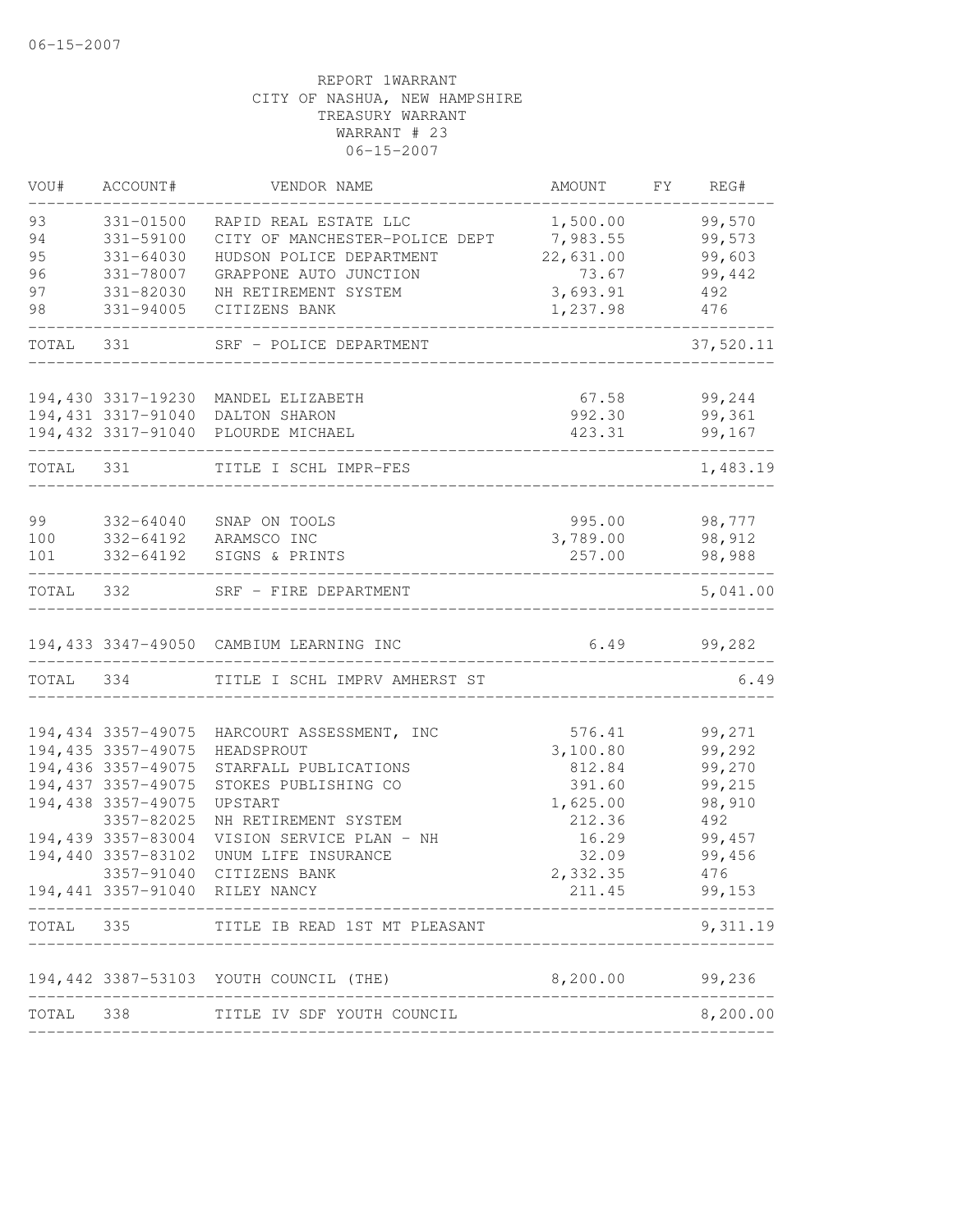| VOU#      | ACCOUNT#                                 | VENDOR NAME                                       | AMOUNT           | FY | REG#             |
|-----------|------------------------------------------|---------------------------------------------------|------------------|----|------------------|
| 104       | 341-01954                                | FODY'S GREAT AMERICAN TAVERN                      | 660.98           |    | 99,608           |
| 105       | 341-01966                                | COMMUNITY COUNCIL OF NASHUA NH                    | 6, 144.37        |    | 99,122           |
| 106       | 341-01966                                | SOUTHERN NEW HAMPSHIRE                            | 7,528.87         |    | 99,578           |
| 107       | 341-31015                                | NEXTEL COMMUNICATIONS                             | 230.59           |    | 99,541           |
| 108       | 341-53025                                | GRINLEY PAT                                       | 525.00           |    | 99,073           |
| 109       | 341-53025                                | JSI RESEARCH & TRAINING INSTIT                    | 4,576.00         |    | 98,838           |
| 110       | 341-53075                                | SPRAGUE-MARTINEZ LINDA                            | 772.50           |    | 99,046           |
| 110       | 341-91005                                | SPRAGUE-MARTINEZ LINDA                            | 95.55            |    | 99,046           |
| 111       | 341-91025                                | ETKIND PAUL                                       | 75.31            |    | 98,834           |
| 112       | 341-94005                                | DAVENPORT LOIS                                    | 131.92           |    | 98,949           |
| 113       | 341-94005                                | LIPNICK PAUL                                      | 129.50           |    | 99,059           |
| 114       | 341-94005                                | MULCAHY SANDRA                                    | 202.92           |    | 99,458           |
| TOTAL     | 341                                      | SRF - COMMUNITY SERVICES                          |                  |    | 21,073.51        |
| 115       |                                          |                                                   | 62.90            |    | 99,541           |
| 116       | 342-31045<br>342-47010                   | NEXTEL COMMUNICATIONS<br>STERICYCLE INC           | 70.00            |    | 98,716           |
| 117       | 342-91025                                | MATKOWSKY AL                                      | 41.80            |    | 98,850           |
| 118       | 342-91025                                | WENDT BETTY                                       | 82.10            |    | 99,118           |
| 119       | 342-94005                                | PORRES LUIS                                       | 48.97            |    | 98,944           |
| 120       | 342-94005                                | WENDT BETTY                                       | 1,443.52         |    | 99,118           |
| TOTAL 342 |                                          | SRF - PUBLIC HEALTH                               |                  |    | 1,749.29         |
|           |                                          |                                                   |                  |    |                  |
|           | 194,443 3437-53109                       | CEPAITIS JOHN                                     | 200.00           |    | 99,225           |
|           | 194,444 3437-53109                       | CHILDREN'S MUSEUM OF PORTSMOUT                    | 6,840.00         |    | 99,342           |
|           | 194,445 3437-53109                       | GRANITE STATE COLLEGE                             | 8,970.00         |    | 99,390           |
|           | 194,446 3437-53109                       | MYLER MICHELLE                                    | 400.00           |    | 99,395           |
|           | 194,447 3437-53109                       | PLYMOUTH SCHOOL DISTRICT                          | 2,650.00         |    | 99,393           |
|           |                                          | 194,448 3437-53109 REGENTS OF UNIVERSITY CALIFORN | 350.00           |    | 99,345           |
|           | 194,449 3437-53109                       | THOMPSON CHRISTINE                                | 400.00           |    | 99,396           |
| TOTAL 343 |                                          | TITLE IV 21ST CENT QUAL.STAFF                     |                  |    | 19,810.00        |
|           |                                          |                                                   |                  |    |                  |
|           |                                          | 194,450 3440-31005 NEXTEL COMMUNICATIONS          | 108.04           |    | 99,534           |
|           | 194,451 3440-49075                       | AC MOORE INC                                      | 10.57            |    | 99,233           |
|           | 194,452 3440-49075                       | ALMEIDA SUSAN                                     | 49.53            |    | 99,230           |
|           | 194,453 3440-49075                       | BORDELEAU LISA                                    | 71.70            |    | 99,168           |
|           | 194,454 3440-49075                       | BRACKETT CHRISTINE                                | 46.33            |    | 99,237           |
|           | 194,455 3440-49075                       | COGSWELL CATHERINE                                | 239.43           |    | 99,228<br>98,875 |
|           | 194,456 3440-49075<br>194,457 3440-49075 | COPY SHOP                                         | 680.00<br>120.87 |    | 99,275           |
|           | 194,458 3440-49075                       | CROWELL LINDA<br>FREITAS ANGELINA                 | 18.00            |    | 99,384           |
|           | 194,459 3440-49075                       | GARELICK FARMS-LYNN                               | 401.63           |    | 99,061           |
|           | 194,460 3440-49075                       | HAMM LINDA                                        | 101.45           |    | 99,229           |
|           |                                          |                                                   |                  |    |                  |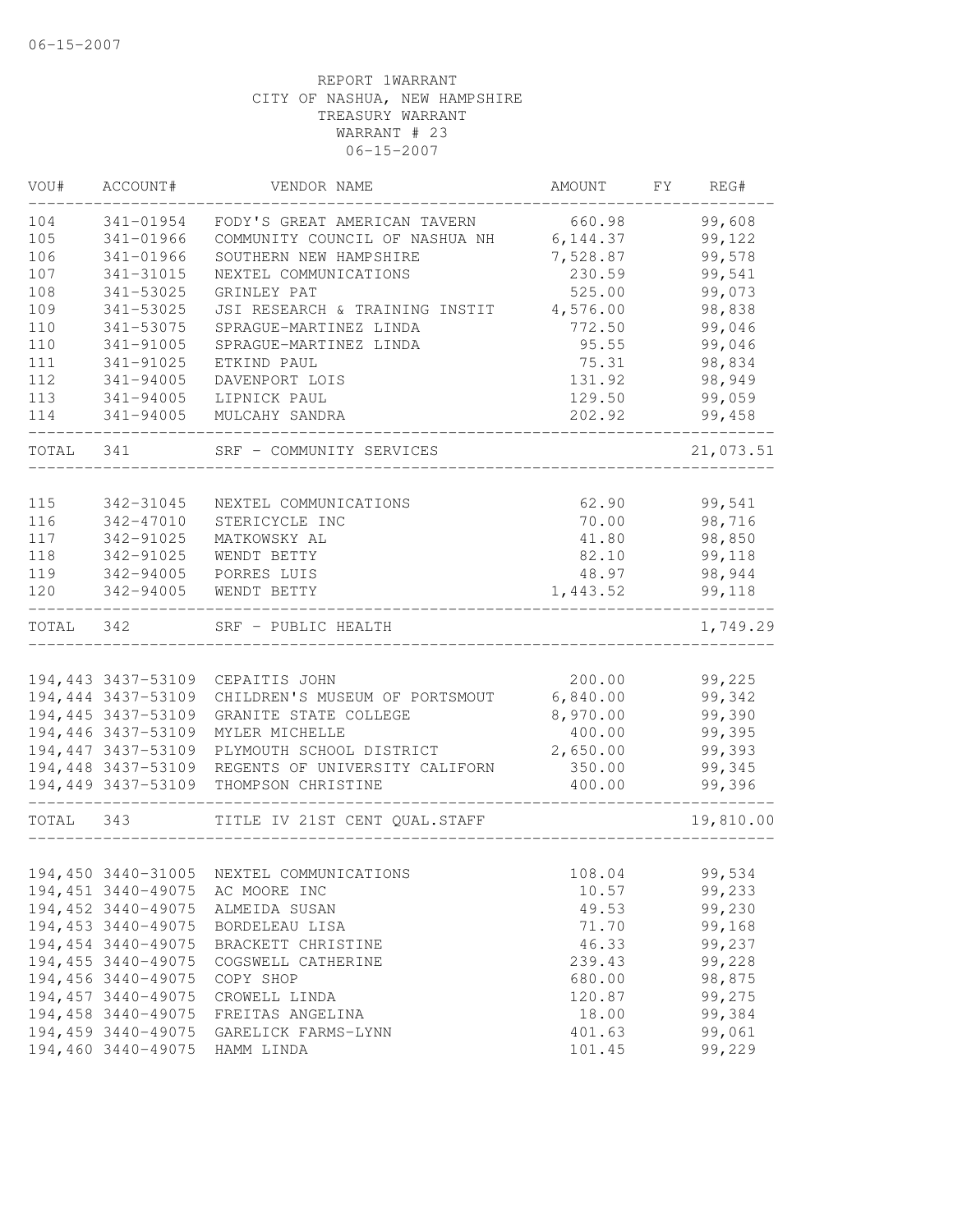| VOU#       | ACCOUNT#                 | VENDOR NAME                                              | AMOUNT          | FΥ | REG#             |
|------------|--------------------------|----------------------------------------------------------|-----------------|----|------------------|
|            | 194,461 3440-49075       | JACK'S PIZZA                                             | 224.00          |    | 99,104           |
|            | 194,462 3440-49075       | KAPELSON KIM                                             | 42.95           |    | 99,287           |
|            | 194,463 3440-49075       | LYDON RICHARD                                            | 30.97           |    | 99,256           |
|            | 194,464 3440-49075       | MARKET BASKET                                            | 283.90          |    | 98,939           |
|            | 194,465 3440-49075       | MCCORMACK, ELEANORE                                      | 53.89           |    | 99,447           |
|            | 194,466 3440-49075       | RITCHIE JOANNE                                           | 12.67           |    | 99,385           |
|            | 194,467 3440-49075       | SAKELARIS JENNIFER                                       | 8.79            |    | 99,258           |
|            | 194,468 3440-49075       | SAM'S CLUB                                               | 347.96          |    | 99,619           |
|            | 194,469 3440-49075       | STUMPF LORRAINE                                          | 18.69           |    | 99,278           |
|            | 194,470 3440-49075       | WALMART COMMUNITY                                        | 80.99           |    | 99,134           |
| TOTAL 344  |                          | AFTER SCHOOL PROGRAM                                     |                 |    | 2,952.36         |
|            | 194, 471 3447-31050      | NEXTEL COMMUNICATIONS                                    | 288.30          |    | 99,534           |
|            | 194,472 3447-53103       | BOYS & GIRLS CLUB OF GREATER N                           | 2,900.00        |    | 98,775           |
|            | 194, 473 3447-53103      | GERZON NANCY J                                           | 3,250.00        |    | 99,177           |
|            | 194, 474 3447-53109      | REGENTS OF UNIVERSITY CALIFORN                           | 1,000.00        |    | 99,345           |
|            | 194, 475 3447-53111      | NASHUA ADULT LEARNING CENTER                             | 10,784.50       |    | 98,719           |
|            | 194,476 3447-55020       | FIRST STUDENT INC                                        | 2, 114.70       |    | 99,210           |
|            | 3447-82025               | NH RETIREMENT SYSTEM                                     | 956.19          |    | 492              |
|            | 194, 477 3447-91040      | CEPAITIS JOHN                                            | 337.12          |    | 99,158           |
| TOTAL      | 344                      | TITLE IV SDF 21ST CENTURY                                |                 |    | 21,630.81        |
|            |                          |                                                          |                 |    |                  |
|            | 194,478 3507-49035       | NORTHEAST FOUNDATION FOR CHILD                           | 573.30          |    | 99,194           |
|            | 194,479 3507-49075       | SCHOOL SPECIALTY                                         | 11.59           |    | 99,185           |
|            | 3507-82025               | NH RETIREMENT SYSTEM                                     | 1,285.39        |    | 492              |
|            | 194,480 3507-91040       | BRENNAN SUSAN                                            | 185.00          |    | 99,191           |
| TOTAL      | 350                      | TITLE 11A TEACHER QUALITY                                |                 |    | 2,055.28         |
|            |                          |                                                          |                 |    |                  |
|            |                          | 3516-82025 NH RETIREMENT SYSTEM                          | 227.86          |    | 492              |
|            |                          | 194,481 3516-83004 VISION SERVICE PLAN - NH              | 16.29           |    | 99,460           |
|            |                          | 194,482 3516-83102 UNUM LIFE INSURANCE                   | 20.77           |    | 99,459           |
| TOTAL      | 351                      | TITLE IID ENHANCE ED THRU TECH                           |                 |    | 264.92           |
|            |                          |                                                          |                 |    |                  |
| 122        | 352-01340<br>352-01340   | TELEGRAPH PUBLISHING COMPANY<br>UNION LEADER CORPORATION | 124.95          |    | 99,425<br>99,539 |
| 123        |                          |                                                          | 257.76          |    |                  |
| 124<br>125 | 352-59020<br>$352 - 705$ | THE SPARTANS INC                                         | 2,508.75        |    | 98,805<br>99,018 |
| 126        | $352 - 705$              | <b>BULL EILEEN</b><br>DUMONT AMY                         | 535.00<br>20.00 |    | 99,014           |
| 127        | $352 - 705$              | ELWOOD GAYLE                                             | 105.00          |    | 99,035           |
| 128        | $352 - 705$              | MILLSPAUGH SARAH                                         | 180.00          |    | 99,017           |
|            |                          |                                                          |                 |    |                  |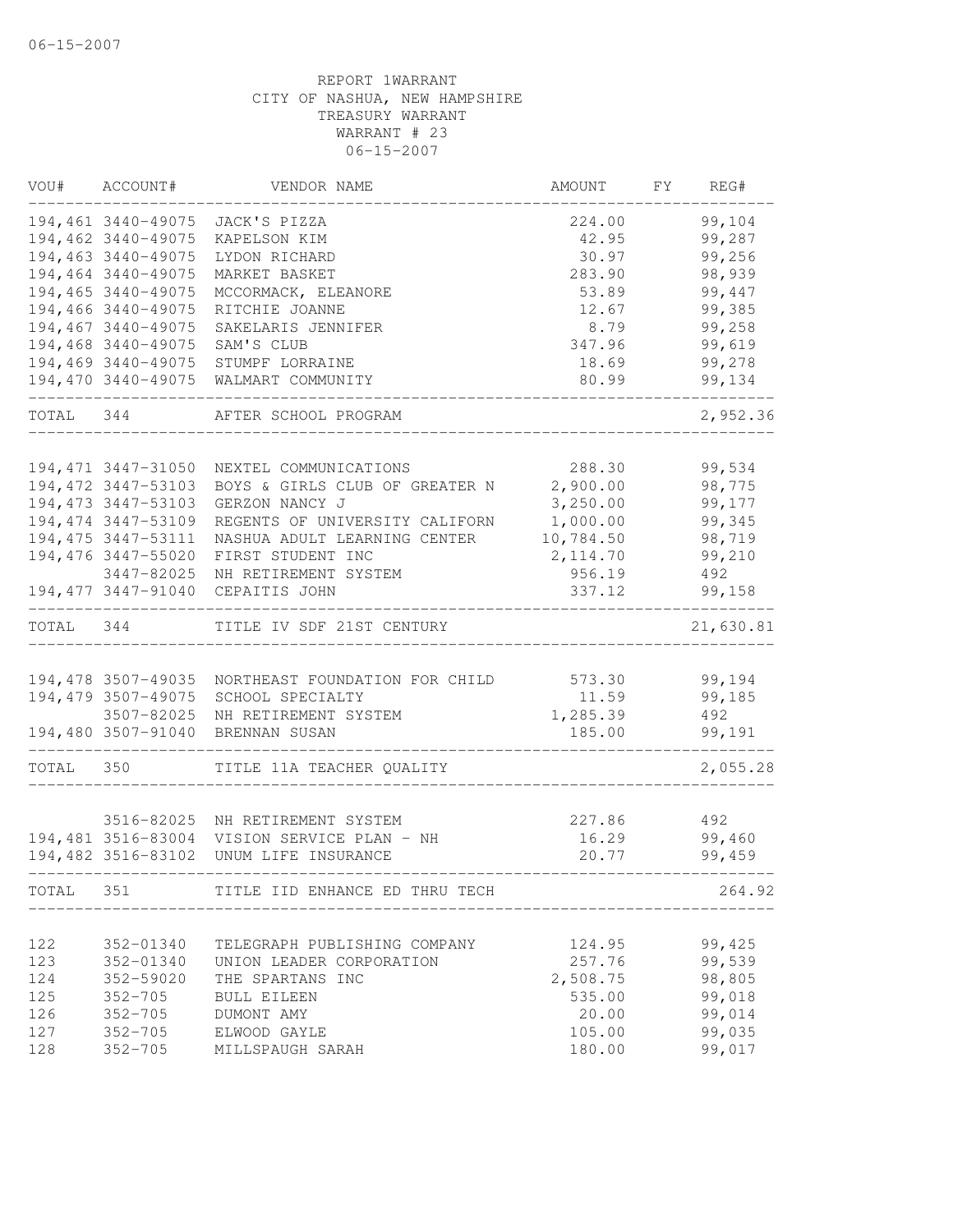| VOU#  | ACCOUNT#           | VENDOR NAME                    | AMOUNT    | FY | REG#     |
|-------|--------------------|--------------------------------|-----------|----|----------|
| 129   | $352 - 705$        | ZHU YUHUI                      | 65.00     |    | 99,034   |
| TOTAL | 352                | SRF - PARKS AND RECREATION     |           |    | 3,796.46 |
|       | 194,483 3557-49075 | SCHOLASTIC INCORPORATED        | 129.71    |    | 99,432   |
|       | 3557-82025         | NH RETIREMENT SYSTEM           | 352.12    |    | 492      |
|       | 194,484 3557-83004 | VISION SERVICE PLAN - NH       | 16.29     |    | 99,462   |
|       | 194,485 3557-83102 | UNUM LIFE INSURANCE            | 32.09     |    | 99,461   |
| TOTAL | 355                | TITLE IB READING 1ST FES       |           |    | 530.21   |
|       |                    |                                |           |    |          |
| 131   | 373-53075          | CEASER ALBERT H JR             | 720.00    |    | 98,978   |
| 132   | 373-53075          | LOAN PACKAGING LLC             | 600.00    |    | 98,963   |
| 133   | 373-53075          | MERRA & KANAKIS PC             | 200.00    |    | 99,002   |
| TOTAL | 373                | SRF - ECONOMIC DEVELOPMENT     |           |    | 1,520.00 |
| 134   | 374-01383          | GATE CITY FENCE CO INC         | 938.00    |    | 98,884   |
| 134   | 374-07118          | GATE CITY FENCE CO INC         | 2,053.00  |    | 98,884   |
| 135   | 374-07120          | NASHUA AREA HEALTH CENTER      | 2,681.81  |    | 99,117   |
| 136   | 374-07127          | NASHUA SOUP KITCHEN & SHELTER  | 20,000.00 |    | 99,464   |
| 137   | 374-07143          | TURNSTONE CORPORATION          | 5,038.00  |    | 98,769   |
| 138   | 374-07145          | NEIGHBORHOOD HOUSING SERVICES  | 4,545.45  |    | 98,968   |
| 138   | 374-07188          | NEIGHBORHOOD HOUSING SERVICES  | 2,369.64  |    | 98,968   |
| 139   | 374-07190          | AREA AGENCY FOR DEVELOPMENTAL  | 7,800.00  |    | 99,463   |
| 140   | 374-07235          | TELEGRAPH PUBLISHING COMPANY   | 71.40     |    | 99,425   |
| 141   | 374-07340          | NEXTEL COMMUNICATIONS          | 26.82     |    | 99,541   |
| 142   | 374-07340          | TELEGRAPH PUBLISHING COMPANY   | 267.75    |    | 99,425   |
| 143   | 374-07563          | HARBOR HOMES INC               | 35,000.00 |    | 98,950   |
| 144   | 374-09031          | TRANSIT MANAGEMENT OF NASHUA   | 159.69    |    | 480      |
| 145   | 374-09031          | TRANSIT MANAGEMENT OF NASHUA   | 149.04    |    | 493      |
| 146   | 374-09054          | LISAY STEVEN E                 | 167.50    |    | 98,913   |
| 147   | 374-09061          | ARAMARK UNIFORM SERVICES       | 81.52     |    | 98,864   |
| 148   | 374-09061          | NEXTEL COMMUNICATIONS          | 1,177.80  |    | 99,541   |
| 149   | 374-09081          | MICHELIN NORTH AMERICA INC     | 538.00    |    | 98,766   |
| 150   | 374-09091          | AUTO ELECTRIC WAREHOUSE INC    | 475.00    |    | 98,709   |
| 151   | 374-09091          | <b>BLUEWATER</b>               | 1,000.00  |    | 99,004   |
| 152   | 374-09091          | NEXTEL COMMUNICATIONS          | 19.80     |    | 99,541   |
| 153   | 374-09091          | PREMIER SOUTHERN TICKET CO     | 545.39    |    | 98,729   |
| 154   | 374-09091          | SUBURBAN AUTO & TRUCK PARTS IN | 250.99    |    | 99,420   |
| 155   | 374-09103          | PUBLIC SERVICE OF NH           | 1,198.98  |    | 99,590   |
| 155   | 374-09104          | PUBLIC SERVICE OF NH           | 261.13    |    | 99,590   |
| 156   | 374-09112          | KEYSPAN ENERGY DELIVERY        | 30.17     |    | 99,555   |
| 156   | 374-09113          | KEYSPAN ENERGY DELIVERY        | 1,216.52  |    | 99,555   |
| 157   | 374-09120          | PENNICHUCK WATER               | 116.60    |    | 99,559   |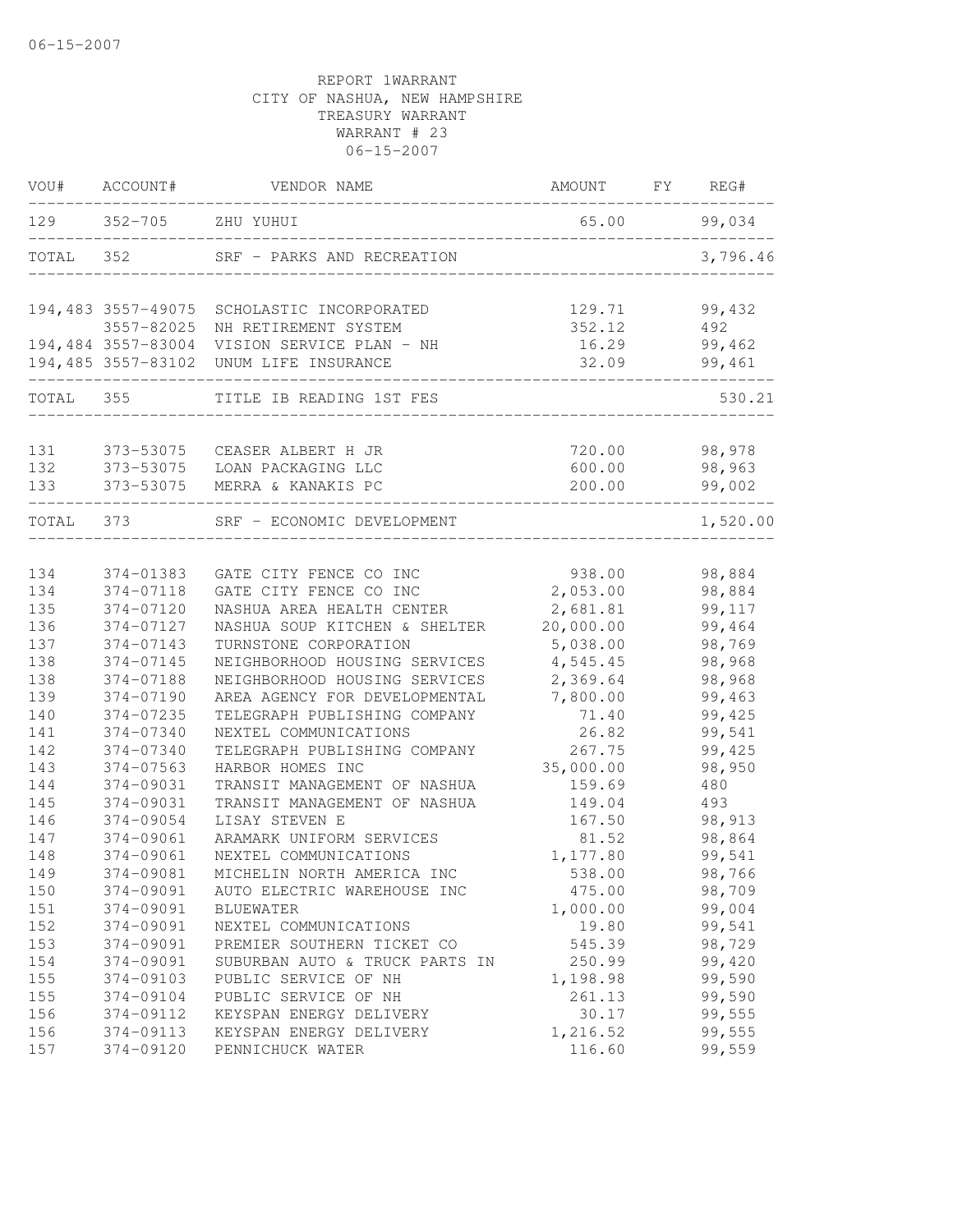| VOU#  | ACCOUNT#               | VENDOR NAME                       | AMOUNT    | FY | REG#       |
|-------|------------------------|-----------------------------------|-----------|----|------------|
| 158   | 374-09133              | NEXTEL COMMUNICATIONS             | 175.86    |    | 99,541     |
| 159   | 374-09201              | TRANSIT MANAGEMENT OF NASHUA      | 16,338.80 |    | 480        |
| 160   | 374-09201              | TRANSIT MANAGEMENT OF NASHUA      | 16,633.24 |    | 493        |
| 161   | 374-09208              | TRANSIT MANAGEMENT OF NASHUA      | 629.05    |    | 480        |
| 162   | 374-09208              | TRANSIT MANAGEMENT OF NASHUA      | 629.04    |    | 493        |
| 163   | 374-09211              | TRANSIT MANAGEMENT OF NASHUA      | 863.44    |    | 480        |
| 164   | 374-09211              | TRANSIT MANAGEMENT OF NASHUA      | 870.65    |    | 493        |
| 165   | 374-09251              | AMERICAN PUBLIC TRANSPORTATION    | 75.00     |    | 99,613     |
| 166   | 374-09261              | ARAMARK UNIFORM SERVICES          | 137.14    |    | 98,864     |
| 167   | $374 - 18$             | TURNSTONE CORPORATION             | 8,375.00  |    | 98,769     |
| 167   | $374 - 24$             | TURNSTONE CORPORATION             | 190.88    |    | 98,769     |
| TOTAL | 374                    | SRF - URBAN PROGRAMS              |           |    | 133,098.10 |
| 168   |                        |                                   | 660.00    |    | 98,845     |
| 169   | 375-45050<br>375-45050 | ACTRACE<br>ALIBRIS                | 15.70     |    | 98,788     |
|       | 375-45050              |                                   |           |    |            |
| 170   |                        | BAKER & TAYLOR                    | 1,804.90  |    | 98,819     |
| 170   | 375-45050<br>375-45050 | BAKER & TAYLOR<br>BAKER & TAYLOR  | 3,034.30  |    | 98,820     |
| 170   |                        |                                   | 980.87    |    | 98,821     |
| 171   | 375-45050              | BAKER & TAYLOR ENTERTAINMENT      | 609.99    |    | 98,809     |
| 172   | 375-45050              | CLEVELAND PUBLIC LIBRARY          | 10.00     |    | 99,607     |
| 173   | 375-45050              | GREEN PLANET FILMS                | 27.95     |    | 99,050     |
| 174   | 375-45050              | MICROMARKETING LLC                | 137.55    |    | 98,916     |
| 175   | 375-45050              | NHSOG                             | 47.45     |    | 99,605     |
| 176   | 375-45050              | PLA                               | 210.00    |    | 99,565     |
| 177   | 375-45050              | RECORDED BOOKS LLC                | 834.15    |    | 99,111     |
| 178   | 375-45050              | SIMON & SCHUSTER                  | 34.44     |    | 98,810     |
| 179   | 375-45050              | TELEGRAPH PUBLISHING COMPANY      | 780.00    |    | 99,533     |
| 180   | 375-45050              | THOMSON GALE                      | 25.47     |    | 98,855     |
| 181   | 375-45050              | UNION LEADER CORP                 | 268.32    |    | 99,595     |
| 182   | 375-45050              | UNIQUE MANAGEMENT SERVICES INC    | 662.30    |    | 98,857     |
| 183   | 375-45050              | WORLD JOURNAL                     | 188.00    |    | 99,558     |
| TOTAL | 375                    | SRF - PUBLIC LIBRARIES            |           |    | 10,331.39  |
|       |                        |                                   |           |    |            |
|       |                        | 194,486 3767-44005 BURNS PATRICIA | 72.60     |    | 99,150     |
|       | 194,487 3767-49035     | BARNES & NOBLE INC                | 431.10    |    | 98,712     |
|       | 194,488 3767-49035     | HARCOURT INC                      | 507.61    |    | 99,279     |
|       | 194,489 3767-49035     | PEARSON EDUCATION                 | 518.46    |    | 99,260     |
|       | 194,490 3767-49035     | PEARSON EDUCATION                 | 133.01    |    | 99,264     |
|       | 194,491 3767-49035     | SCHOLASTIC INCORPORATED           | 1,099.81  |    | 99,432     |
|       | 194,492 3767-49050     | BURNS PATRICIA                    | 35.96     |    | 99,150     |
|       | 194,493 3767-49050     | CHISHOLM JUNE                     | 213.17    |    | 99,154     |
|       | 194,494 3767-49050     | DALTON SHARON                     | 50.00     |    | 99,361     |
|       | 194,495 3767-49050     | MICHAUD CYNTHIA                   | 147.37    |    | 99,160     |
|       | 194,496 3767-49050     | PEARSON EDUCATION                 | 258.92    |    | 99,260     |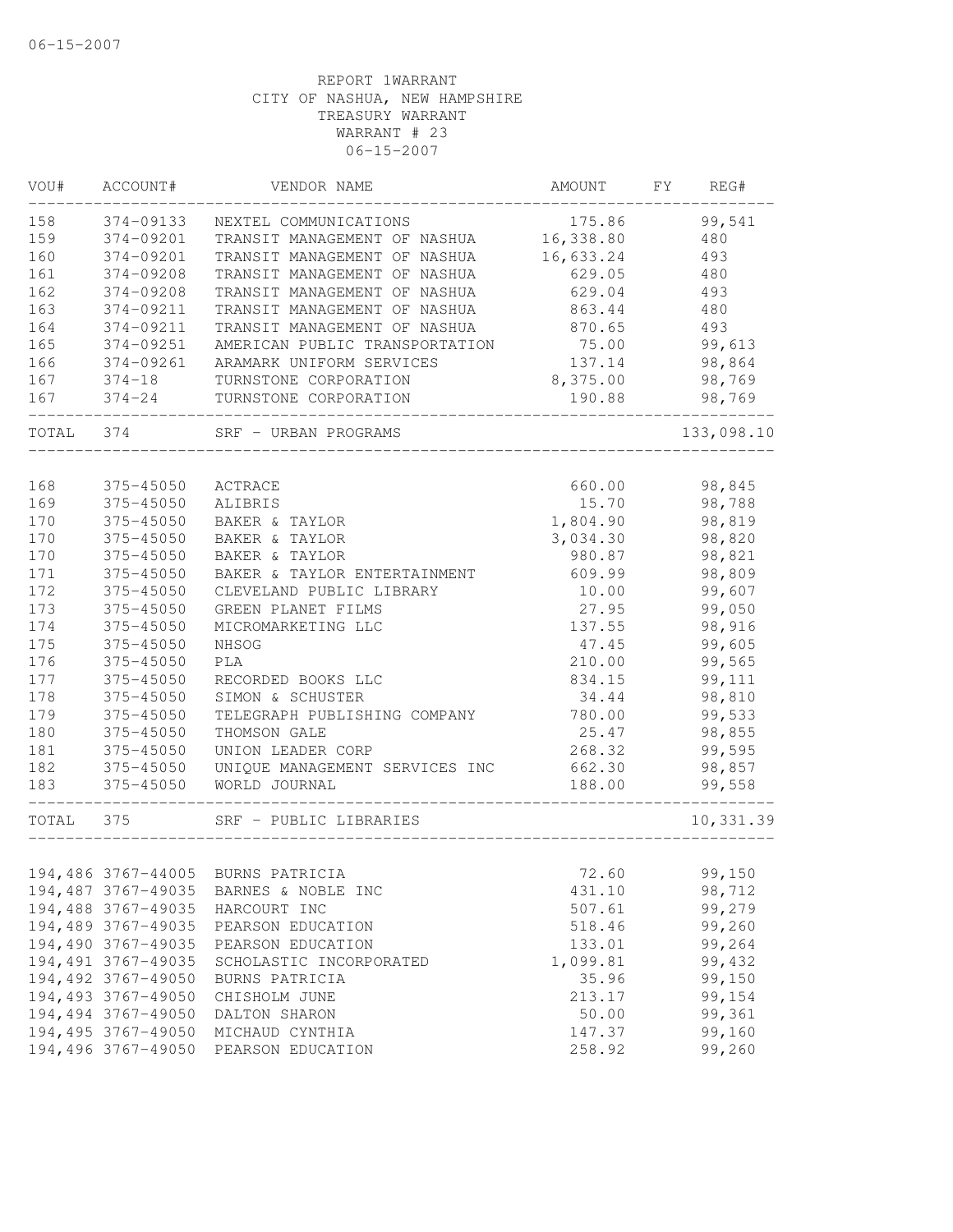|           | VOU# ACCOUNT#                            | VENDOR NAME                                  | AMOUNT           | FY | REG#             |
|-----------|------------------------------------------|----------------------------------------------|------------------|----|------------------|
|           |                                          | 194,497 3767-49050 PELLETIER VIVIAN          | 155.69           |    | 99,155           |
|           | 194,498 3767-49050                       | RUSSELL GAIL                                 | 15.75            |    | 99,360           |
|           | 194,499 3767-49050                       | SCHOOL SPECIALTY                             | 111.72           |    | 99,185           |
|           | 194,500 3767-49050                       | STAPLES BUSINESS ADVANTAGE                   | 48.61            |    | 99,076           |
|           | 194,501 3767-49075                       | HANDWRITING WITHOUT TEARS                    | 108.90           |    | 99,274           |
|           | 194,502 3767-49075                       | HOVEY DEBORAH                                | 14.00            |    | 98,962           |
|           | 194,503 3767-49075                       | SCHOOL SPECIALTY                             | 40.91            |    | 99,185           |
|           | 194,504 3767-53101                       | CLUB Z! TUTORING SERVICES                    | 2,696.20         |    | 99,310           |
|           | 194,505 3767-53101                       | CROWDER LUCIE L                              | 640.24           |    | 99,139           |
|           | 194,506 3767-53101                       | DALTON SHARON                                | 787.50           |    | 99,357           |
|           | 194,507 3767-53101                       | HUNTINGTON LEARNING CENTER                   | 317.50           |    | 99,348           |
|           | 194,508 3767-53101                       | RUSSELL GAIL M                               | 787.50           |    | 99,358           |
|           | 194,509 3767-53101                       | TERC                                         | 4,750.00         |    | 99,350           |
|           | 3767-82025                               | NH RETIREMENT SYSTEM                         | 845.83           |    | 492              |
|           | 194,510 3767-83004                       | VISION SERVICE PLAN - NH                     | 16.29            |    | 99,466           |
|           |                                          | 194,511 3767-83102 UNUM LIFE INSURANCE       | 22.73            |    | 99,465           |
|           |                                          | 194,512 3767-94030 CENTER FOR SCHOOL SUCCESS | 3,150.00         |    | 99,367           |
| TOTAL 376 |                                          | TITLE I ESEA                                 |                  |    | 17,977.38        |
|           |                                          |                                              |                  |    |                  |
|           | 194,513 3777-49075 FEDEX                 |                                              | 37.62            |    | 99,588           |
|           |                                          | 194,514 3777-53102 COHEN ALLEN               | 2,213.50         |    | 99,340           |
|           |                                          | 194,515 3777-55020 FIRST STUDENT INC         | 525.00           |    | 99,210           |
| TOTAL 377 |                                          | TITLE III ENHANCE ENG LANGUAGE               |                  |    | 2,776.12         |
|           |                                          |                                              |                  |    |                  |
|           | 194,516 3887-49050<br>194,517 3887-49050 | CHISHOLM DEB                                 | 80.14            |    | 99,386<br>99,165 |
|           | 194,518 3887-49050                       | HYNES STACY<br>MANN BEVERLY                  | 157.31<br>165.75 |    | 98,720           |
|           | 194,519 3887-49050                       | NAAS DANA                                    | 59.57            |    | 98,835           |
|           | 194,520 3887-64040                       | SUNBURST TECHNOLOGY CORPORATIO               | 131.89           |    | 99,257           |
|           | 3887-82025                               | NH RETIREMENT SYSTEM                         | 3.96             |    | 492              |
|           | 194,521 3887-91040                       | HYNES STACY                                  | 71.98            |    | 99,165           |
|           | 194,522 3887-91040                       | MANN BEVERLY                                 | 847.24           |    | 98,720           |
| TOTAL 388 |                                          | TITLE V INNOVATIVE PROGRAMS                  |                  |    | 1,517.84         |
|           |                                          |                                              |                  |    |                  |
|           | 194,523 3907-49050 NASCO                 |                                              | 1,628.97         |    | 99,429           |
|           |                                          | 194,524 3907-55035 FIRST STUDENT INC         | 336.59           |    | 99,210           |
| TOTAL 390 |                                          | VOC ED SECONDARY PERKINS                     |                  |    | 1,965.56         |
|           | 194,525 3927-49050 LULL FARM             |                                              | 32.86            |    | 99,300           |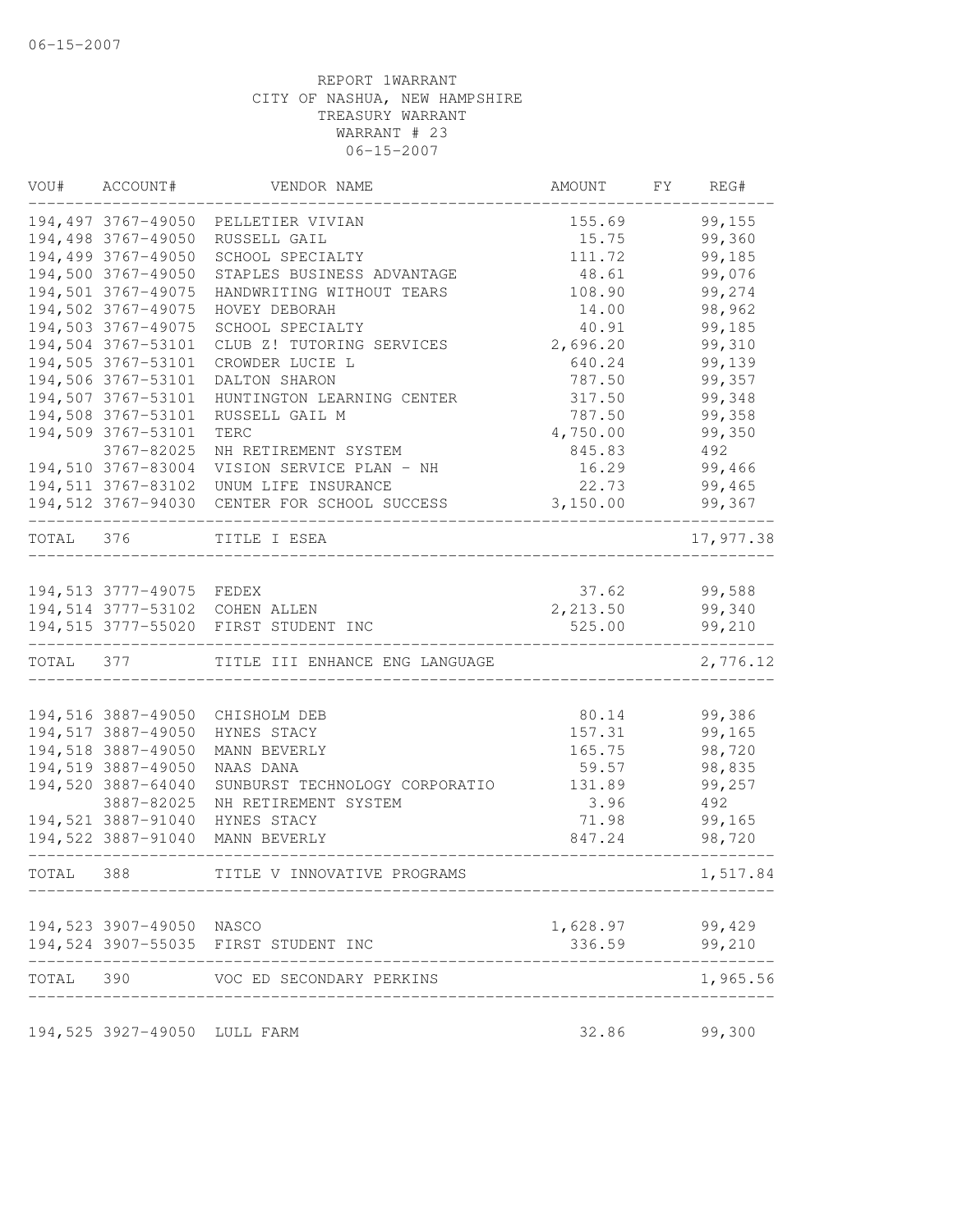|           | VOU# ACCOUNT#       | VENDOR NAME                                 | AMOUNT FY REG# |           |
|-----------|---------------------|---------------------------------------------|----------------|-----------|
|           |                     | TOTAL 392 CULINARY ARTS                     |                | 32.86     |
|           |                     |                                             |                |           |
|           |                     | 194,526 3937-49050 MARKET BASKET            | 43.89          | 98,939    |
|           | 3937-82025          | NH RETIREMENT SYSTEM                        | 100.16         | 492       |
|           |                     | 194,527 3937-83004 VISION SERVICE PLAN - NH | 16.29          | 99,468    |
|           |                     | 194,528 3937-83102 UNUM LIFE INSURANCE      | 9.12           | 99,467    |
| TOTAL 393 |                     | DAY CARE                                    |                | 169.46    |
|           |                     |                                             |                |           |
|           |                     | 194,529 3957-49050 LET'S GO LEARN           | 998.00         | 99,398    |
|           | 194,530 3957-49050  | ORIENTAL TRADING CO INC                     | 175.95         | 99,188    |
|           | 194,531 3957-49050  | RENAISSANCE LEARNING INC                    | 60.00          | 99,618    |
|           | 194,532 3957-53103  | BOLICK TERESA DBA BOLICK TERES              | 5,425.00       | 99,149    |
|           | 194,533 3957-53109  | AREA AGENCY FOR DEVELOPMENTAL               | 4,624.32       | 99,136    |
|           | 194,534 3957-53109  | MCCARTNEY AMY                               | 6,666.00       | 99,469    |
|           | 194,535 3957-53109  | OFFICETEAM                                  | 127.88         | 99,397    |
|           | 194,536 3957-53109  | SOUCY CELINE                                | 500.00         | 99,394    |
|           | 194, 537 3957-53109 | WATERS MARCIA                               | 746.73         | 99,344    |
|           | 194,538 3957-64045  | ZONES                                       | 518.07         | 99,187    |
|           | 194,539 3957-64192  | PHONAK, INC                                 | 11,319.09      | 99,265    |
|           | 3957-82025          | NH RETIREMENT SYSTEM                        | 4,513.29       | 492       |
| TOTAL 395 |                     | IDEA BASIC SPEC ED                          |                | 35,674.33 |
|           |                     | 3967-82025 NH RETIREMENT SYSTEM             | 177.41 492     |           |
|           |                     |                                             |                |           |
|           |                     | TOTAL 396 IDEA PRESCHOOL SPEC ED            |                | 177.41    |
|           |                     | 194,540 3977-53101 SUNBERG ROBERT           | 1,659.49       | 99,247    |
| TOTAL 397 |                     | SPECIAL ED LOCAL                            |                | 1,659.49  |
|           |                     |                                             |                |           |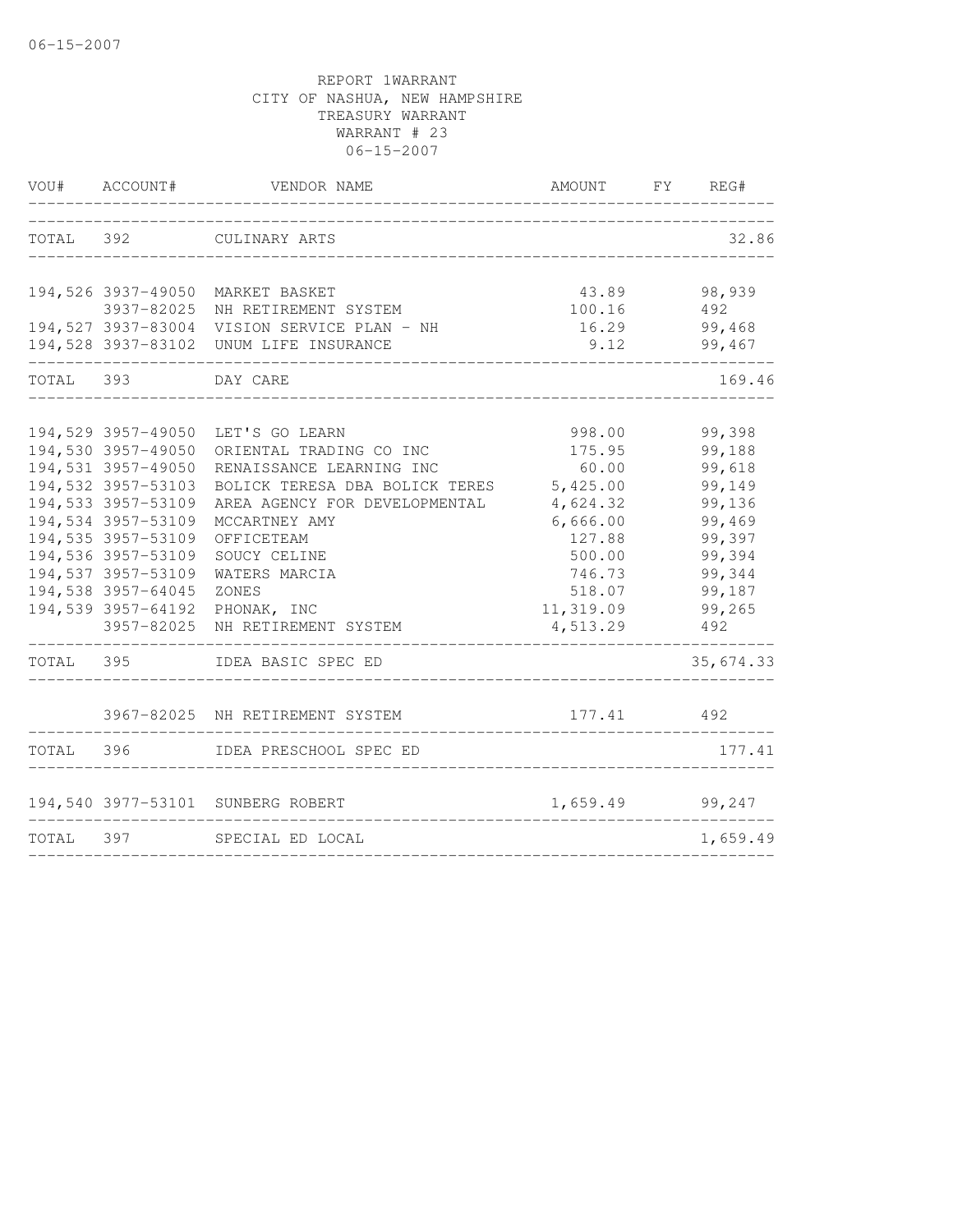| VOU#  | ACCOUNT#     | VENDOR NAME                                                      | AMOUNT   | FY REG#  |
|-------|--------------|------------------------------------------------------------------|----------|----------|
| 185   | $412 - 180$  | GALAFASSI MARIA A                                                | 7.00     | 98,992   |
| 186   | $412 - 180$  | LEMAY GERARD E JR                                                | 9.00     | 98,993   |
| 187   | $412 - 180$  | LORING JAMES G                                                   | 60.00    | 98,994   |
| 188   | $412 - 180$  | ST AUBIN STACEY R                                                | 26.00    | 99,003   |
| 189   | $412 - 180$  | TURNER CHRISTOPHER                                               | 87.00    | 98,998   |
| TOTAL | $412 - 18$   | FINANCIAL SERVICES<br>AUTO PERMITS                               |          | 189.00   |
| 190   | $413 - 203$  | TREASURER STATE OF NH                                            | 3,686.00 | 99,571   |
| TOTAL | 413-20       | CITY CLERK'S OFFICE<br>MARRIAGE LICENSES                         |          | 3,686.00 |
| 190   | $413 - 303$  | TREASURER STATE OF NH                                            | 9,432.00 | 99,571   |
|       | TOTAL 413-30 | CITY CLERK'S OFFICE<br>CERTIFIED COPIES                          |          | 9,432.00 |
| 191   |              | 431-314 CITY OF NASHUA                                           | 44.04    | 99,470   |
| TOTAL | 431-31       | POLICE DEPARTMENT<br>SALE OF PHOTOCOPIES                         |          | 44.04    |
| 191   | $431 - 545$  | CITY OF NASHUA                                                   | 75.00    | 99,470   |
| TOTAL | $431 - 54$   | POLICE DEPARTMENT<br>ALARM SYSTEM FINES                          |          | 75.00    |
| 192   | $472 - 224$  | DOHERTY JUDITH                                                   | 330.00   | 99,182   |
| TOTAL | 472-22       | PLANNING<br>VAR & SPECIAL EXCEPTION FEES                         |          | 330.00   |
|       |              | 193   499-591   VARIETY AUCTIONS LLC / FRANK E   540.00   99,057 |          |          |
|       | TOTAL 499-59 | MISCELLANEOUS<br>MISC. CITY REVENUE                              |          | 540.00   |
|       |              |                                                                  |          |          |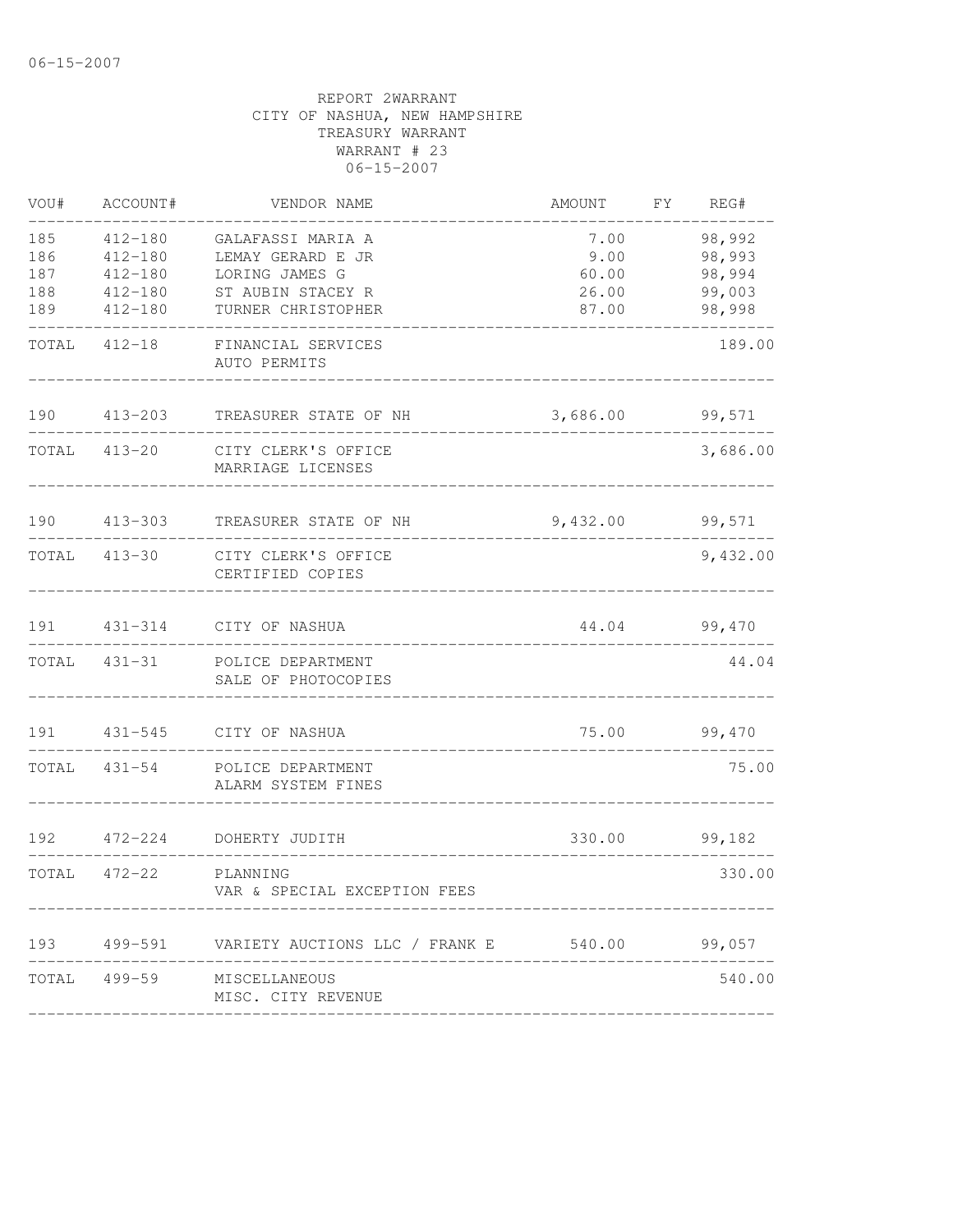| VOU#                     | ACCOUNT#                                         | VENDOR NAME                                                                                  | AMOUNT                                                | FY | REG#                        |
|--------------------------|--------------------------------------------------|----------------------------------------------------------------------------------------------|-------------------------------------------------------|----|-----------------------------|
| 194<br>195               | 501-43005<br>501-31050                           | FEDEX<br>NEXTEL COMMUNICATIONS                                                               | 139.38<br>199.30                                      |    | 99,537<br>99,541            |
| TOTAL                    | 501                                              | MAYOR'S OFFICE                                                                               |                                                       |    | 338.68                      |
| 196<br>196               | 502-41015<br>502-51015                           | CONNELL DAVID R ESQ<br>CONNELL DAVID R ESQ                                                   | 12.83<br>10.00                                        |    | 99, 471<br>99, 471          |
| 197<br>198               | 502-94020<br>$502 - 49025$                       | LORMAN EDUCATION SERVICES<br>MATTHEW BENDER & CO INC                                         | 199.00<br>61.15                                       |    | 99,252<br>99,609            |
| 199<br>200<br>201        | 502-53120<br>502-95005<br>502-41015              | MCNAMEE JAMES M PLLC<br>NEW HAMPSHIRE BAR ASSOC<br>STAPLES BUSINESS ADVANTAGE                | 3,240.00<br>1,610.00<br>63.02                         |    | 99,065<br>99,577<br>99,128  |
| TOTAL                    | 502                                              | LEGAL DEPARTMENT                                                                             |                                                       |    | 5,196.00                    |
| 202                      | 503-72010                                        | CONWAY OFFICE PRODUCTS LLC                                                                   | 69.38                                                 |    | 98,877                      |
| TOTAL                    | 503                                              | BOARD OF ALDERMEN                                                                            |                                                       |    | 69.38                       |
| 203<br>204<br>205        | 505-81039<br>505-81078<br>505-81097              | HUMANE SOCIETY OF NEW ENGLAND<br>ST JOSEPH COMMUNITY SERVICES I<br>YELLOW TAXI PRODUCTIONS   | 7,016.67<br>2,465.05<br>1,500.00                      |    | 98,874<br>99,422<br>99,339  |
| TOTAL                    | 505                                              | CIVIC & COMM. ACTIVITIES                                                                     |                                                       |    | 10,981.72                   |
| 206<br>207<br>208        | 506-31005<br>506-31005<br>506-31005              | ALTURA COMMUNICATION SOLUTIONS<br>LOVERING SUE<br>PAETEC COMMUNICATIONS INC                  | 8,665.93<br>33.83<br>600.00                           |    | 98,758<br>99, 472<br>99,535 |
| TOTAL                    | 506                                              | TELECOMMUNICATIONS                                                                           |                                                       |    | 9,299.76                    |
| 209<br>209<br>209<br>209 | 507-82020<br>507-82025<br>507-82030<br>507-82035 | NH RETIREMENT SYSTEM<br>NH RETIREMENT SYSTEM<br>NH RETIREMENT SYSTEM<br>NH RETIREMENT SYSTEM | 154,240.91<br>137,320.93<br>106,988.43<br>127, 133.63 |    | 492<br>492<br>492<br>492    |
| TOTAL                    | 507                                              | PENSIONS                                                                                     |                                                       |    | 525,683.90                  |
| 210                      | 511-31050                                        | NEXTEL COMMUNICATIONS                                                                        | 13.41                                                 |    | 99,541                      |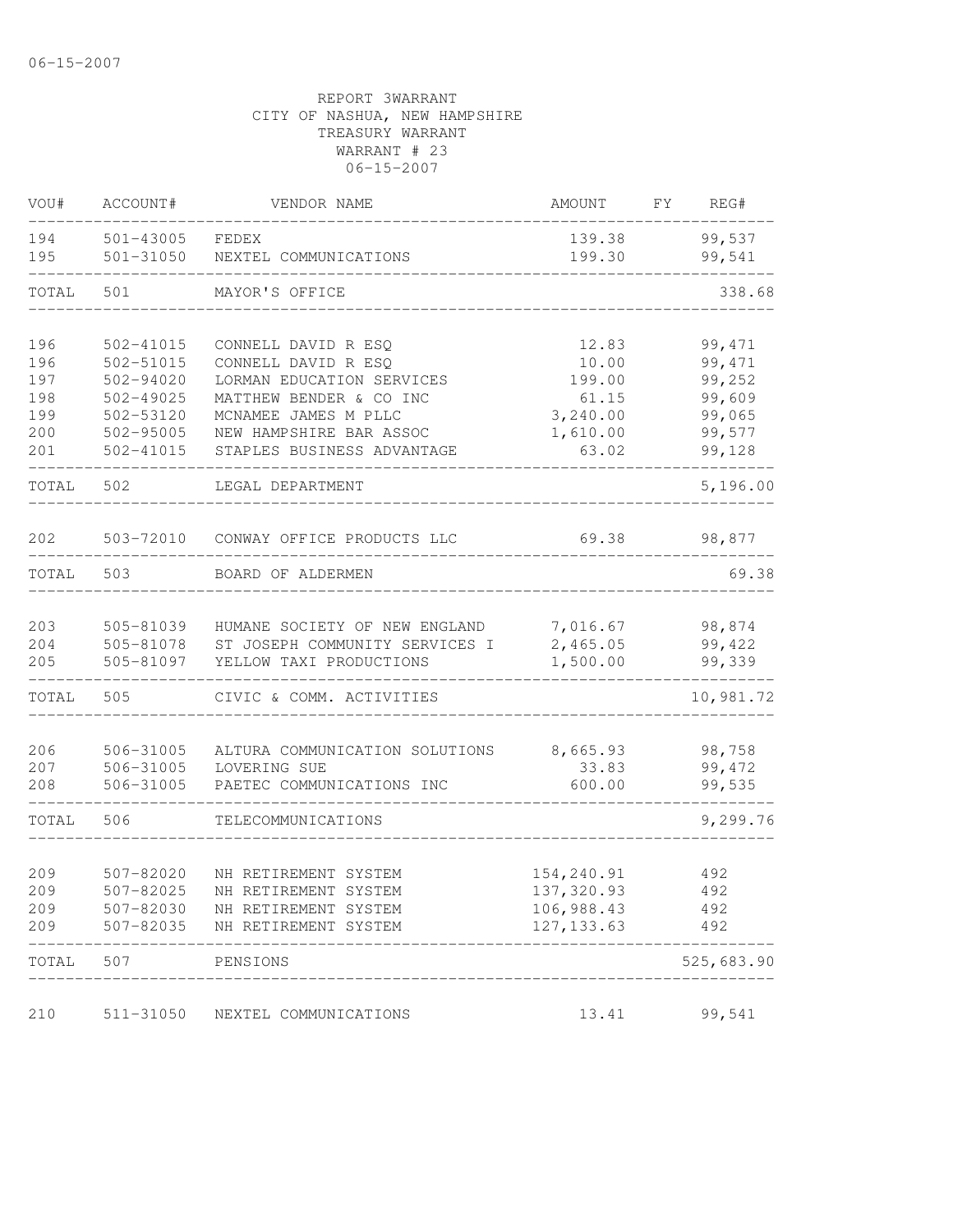| VOU#  | ACCOUNT#  | VENDOR NAME                    | AMOUNT   | FY | REG#     |
|-------|-----------|--------------------------------|----------|----|----------|
| TOTAL | 511       | ADMINISTRATIVE SERVICES        |          |    | 13.41    |
| 211   | 512-41055 | ADVANTAGE OFFICE SOLUTIONS INC | 315.36   |    | 99,112   |
| 212   | 512-59095 | ANACOMP INC                    | 447.99   |    | 98,781   |
| 213   | 512-94005 | CITIZENS BANK                  | 127.65   |    | 476      |
| 214   | 512-95005 | NH TAX COLLECTOR'S ASSOCIATION | 20.00    |    | 98,882   |
| 215   | 512-94005 | NHGFOA                         | 140.00   |    | 99,542   |
| 216   | 512-94005 | NHTCA/NHCTCA JOINT CERTIFICATI | 500.00   |    | 99,546   |
| 217   | 512-43005 | POSTMASTER                     | 200.00   |    | 98,701   |
| 218   | 512-43005 | PRINTGRAPHICS OF MAINE         | 700.00   |    | 494      |
| 219   | 512-41005 | STAPLES BUSINESS ADVANTAGE     | 108.58   |    | 99,128   |
| 219   | 512-41015 | STAPLES BUSINESS ADVANTAGE     | 215.49   |    | 99,128   |
| TOTAL | 512       | FINANCIAL SERVICES             |          |    | 2,775.07 |
| 220   | 513-59100 | COMPLIANCE NETWORK OF NE       | 585.00   |    | 98,966   |
| 221   | 513-95005 | NEACTC                         | 40.00    |    | 99,556   |
| TOTAL | 513       | CITY CLERK'S OFFICE            |          |    | 625.00   |
| 222   |           | 515-81051 HABERMAN RICHARD W   | 487.50   |    | 99,473   |
| TOTAL | 515       | HUMAN RESOURCES                |          |    | 487.50   |
|       |           |                                |          |    |          |
| 223   | 516-95005 | SAM'S CLUB DIRECT              | 35.00    |    | 99,569   |
| 224   | 516-54016 | SUCCESS ADVERTISING INC        | 1,842.00 |    | 98,865   |
| 225   | 516-54009 | TELEGRAPH PUBLISHING COMPANY   | 854.25   |    | 99,425   |
| 225   | 516-54011 | TELEGRAPH PUBLISHING COMPANY   | 874.65   |    | 99,425   |
| 225   | 516-54016 | TELEGRAPH PUBLISHING COMPANY   | 2,969.95 |    | 99,425   |
| 226   | 516-54016 | THE LOWELL PUBLISHING CO       | 2,156.60 |    | 99,548   |
| 227   | 516-54016 | UNION LEADER CORPORATION       | 1,251.24 |    | 99,539   |
| TOTAL | 516       | PURCHASING DEPARTMENT          |          |    | 9,983.69 |
|       |           |                                |          |    |          |
| 228   | 517-59135 | BAIN PEST CONTROL SERVICE INC  | 125.00   |    | 99,430   |
| 229   | 517-74085 | CLEAN-O-RAMA                   | 340.00   |    | 99,051   |
| 230   | 517-75130 | HANSEN-FOX COMPANY INC         | 261.25   |    | 98,908   |
| 231   | 517-75130 | J LAWRENCE HALL INC            | 481.40   |    | 99,440   |
| 232   | 517-34015 | KEYSPAN ENERGY DELIVERY        | 296.62   |    | 99,555   |
| 233   | 517-31050 | NEXTEL COMMUNICATIONS          | 49.97    |    | 99,541   |
| 234   | 517-32005 | PUBLIC SERVICE OF NH           | 1,665.60 |    | 99,590   |
| 235   | 517-59100 | R FRASER COMPANY INC           | 165.00   |    | 98,880   |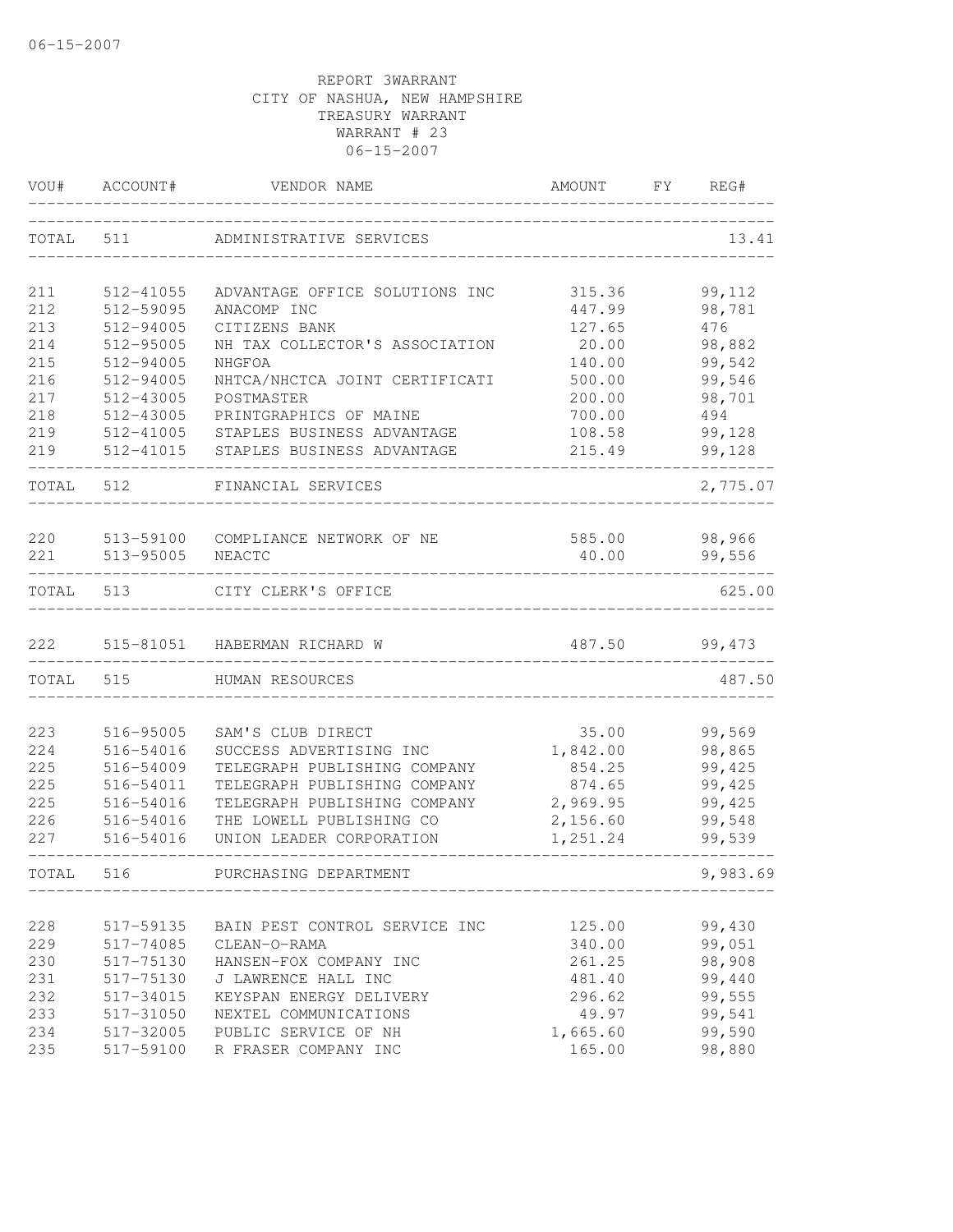| VOU#       | ACCOUNT#               | VENDOR NAME                    | AMOUNT           | FΥ | REG#              |
|------------|------------------------|--------------------------------|------------------|----|-------------------|
| 236        | 517-75023              | W E AUBUCHON COMPANY INC       | 15.23            |    | 98,752            |
| TOTAL      | 517                    | BUILDING MAINT - CITY ADMIN    |                  |    | 3,400.07          |
| 237        | 519-91005              | DAME DOUGLAS                   | 39.77            |    | 98,794            |
| 238        | 519-91005              | LAKEMAN ROBERT                 | 97.00            |    | 99,081            |
| 239        | 519-94005              | MARINO ANGELO                  | 500.00           |    | 99,063            |
| 240        | 519-91005              | SCHRADER BECKY                 | 39.86            |    | 99,474            |
| 241        | 519-91005              | TURGISS GARY                   | 296.34           |    | 98,851            |
| 242<br>243 | 519-91005<br>519-91005 | TURGISS GREG<br>WALLEY CHERYL  | 253.66<br>119.58 |    | 98,736<br>99, 475 |
| TOTAL      | 519                    | ASSESSORS                      |                  |    | 1,346.21          |
| 244        | 520-53100              | BOOTH HILARY                   | 520.00           |    | 99,090            |
| 245        | 520-32005              | PUBLIC SERVICE OF NH           | 154.22           |    | 99,590            |
| TOTAL      | 520                    | HUNT BUILDING                  |                  |    | 674.22            |
| 246        | 522-64040              | CITIZENS BANK                  | 24.00            |    | 476               |
| 247        | 522-31050              | NEXTEL COMMUNICATIONS          | 194.82           |    | 99,541            |
| 248        | 522-74035              | TURBOTEK COMPUTER CORP         | 3,684.00         |    | 98,837            |
| 249        | 522-31040              | TYRRELL KEN                    | 47.42            |    | 99,079            |
| TOTAL      | 522                    | INFORMATION TECHNOLOGY         |                  |    | 3,950.24          |
| 250        | 523-74035              | ENVIRONMENTAL SYSTEMS RESEARCH | 14,999.44        |    | 98,786            |
| TOTAL      | 523                    | GIS                            |                  |    | 14,999.44         |
|            |                        |                                |                  |    |                   |
| 251        | 524-64040              | CITIZENS BANK                  | 49.95            |    | 476               |
| 251        | $524 - 64045$          | CITIZENS BANK                  | 28.90            |    | 476               |
| TOTAL      | 524                    | COMPUTERS - CITYWIDE           |                  |    | 78.85             |
| 252        | 531-46030              | ALEC'S SHOE STORE INC          | 331.80           |    | 98,899            |
| 252        | $531 - 46040$          | ALEC'S SHOE STORE INC          | 5,383.37         |    | 98,899            |
| 252        | $531 - 46040$          | ALEC'S SHOE STORE INC          | 1,036.85         |    | 98,900            |
| 252        | $531 - 46045$          | ALEC'S SHOE STORE INC          | 62.95            |    | 98,899            |
| 253        | 531-78075              | AMERICAN AUTO SEAT COVER INC   | 155.00           |    | 98,731            |
| 254        | 531-75023              | B & S LOCKSMITHS INC           | 59.40            |    | 99,098            |
| 254        | 531-78007              | B & S LOCKSMITHS INC           | 92.25            |    | 99,098            |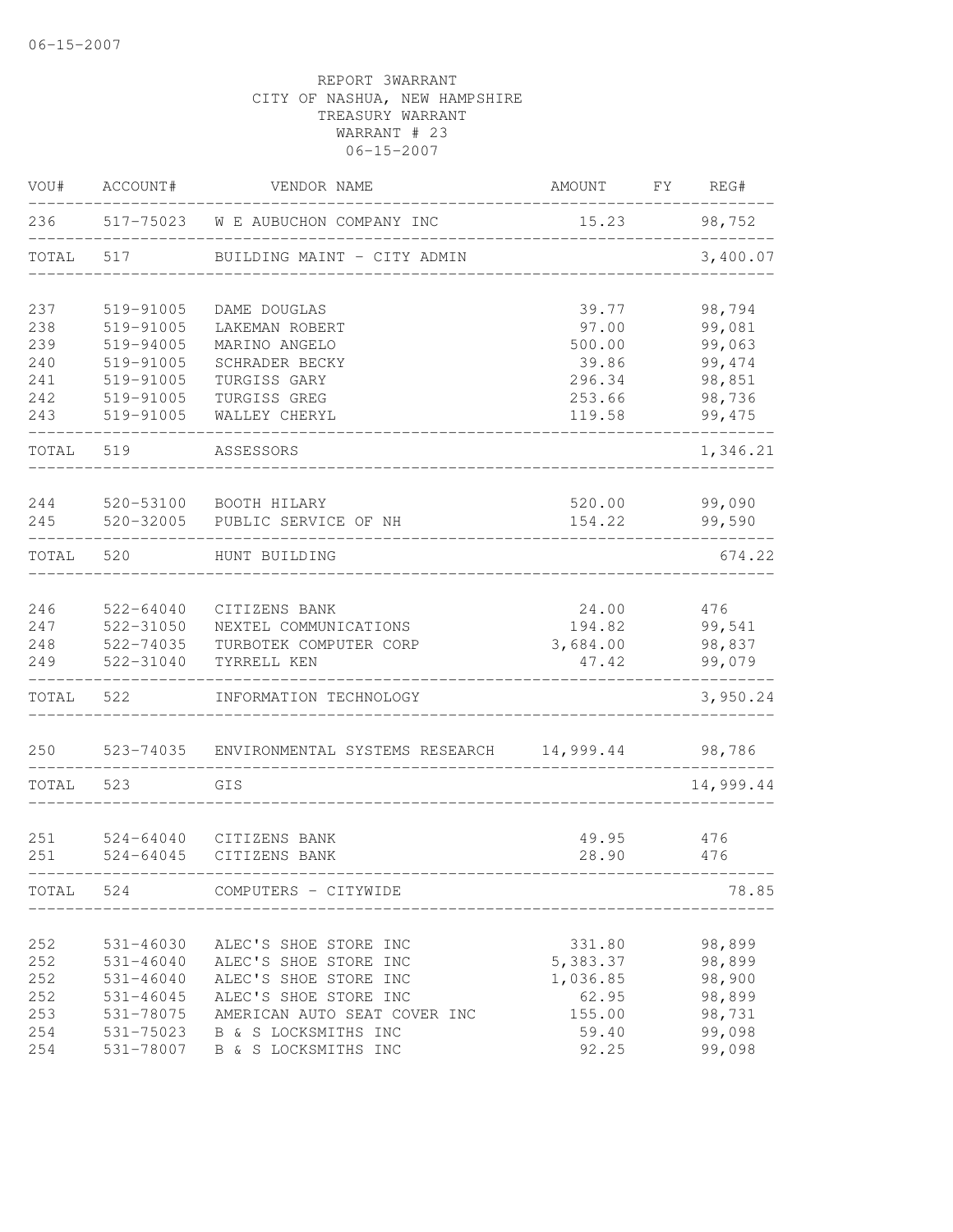| VOU# | ACCOUNT#      | VENDOR NAME                       | AMOUNT   | FY | REG#   |  |
|------|---------------|-----------------------------------|----------|----|--------|--|
| 255  |               | 531-59100 BAER ALEXANDRA          | 225.00   |    | 98,952 |  |
| 256  |               | 531-46030 BEN'S UNIFORMS          | 205.50   |    | 99,435 |  |
| 256  | $531 - 46040$ | BEN'S UNIFORMS                    | 2,384.28 |    | 99,435 |  |
| 256  | 531-46045     | BEN'S UNIFORMS                    | 270.00   |    | 99,435 |  |
| 257  | 531-47010     | BOUND TREE MEDICAL LLC            | 336.04   |    | 98,743 |  |
| 258  | 531-91025     | BOUTWELL ERIC                     | 38.80    |    | 99,482 |  |
| 259  | $531 - 46040$ | CAMACHO CARLOS                    | 114.74   |    | 99,484 |  |
| 260  | $531 - 46040$ | CAMACHO CARLOS                    | 59.97    |    | 99,492 |  |
| 261  | 531-59045     | CAMERALAND LLC                    | 91.30    |    | 98,817 |  |
| 261  | 531-64215     | CAMERALAND LLC                    | 276.00   |    | 98,817 |  |
| 262  | 531-42000     | CENTRAL PAPER PRODUCTS CO         | 486.94   |    | 99,428 |  |
| 263  | 531-31025     | CINFO PETER                       | 45.96    |    | 99,478 |  |
| 264  | 531-53056     | CITY OF NASHUA                    | 75.00    |    | 99,491 |  |
| 264  | 531-95000     | CITY OF NASHUA                    | 25.00    |    | 99,491 |  |
| 265  | 531-72010     | CONWAY OFFICE PRODUCTS LLC        | 477.00   |    | 98,877 |  |
| 266  | 531-78007     | CREATIVE SIGNS LLC                | 154.00   |    | 99,067 |  |
| 267  | 531-59100     | D & R TOWING INC                  | 225.00   |    | 99,408 |  |
| 268  | 531-94010     | DIFAVA MATTHEW                    | 366.44   |    | 99,494 |  |
| 269  | 531-78007     | DOWNTOWN LINCOLN-MERCURY INC      | 411.54   |    | 98,823 |  |
| 270  | 531-48015     | FLEET SERVICES                    | 986.06   |    | 98,980 |  |
| 271  | 531-94005     | FORGIONE PETER                    | 44.02    |    | 99,502 |  |
| 272  | 531-91025     | GAPHARDT CLARK                    | 38.80    |    | 99,493 |  |
| 273  | $531 - 46040$ | GEORGE'S APPAREL                  | 498.00   |    | 98,812 |  |
| 274  | $531 - 46040$ | GIGGI ROBERT                      | 181.86   |    | 99,476 |  |
| 275  | 531-46040     | GOODRIDGE PATRICK                 | 538.20   |    | 99,486 |  |
| 276  | 531-78100     | GOODYEAR AUTO SERVICE CENTER      | 36.00    |    | 98,715 |  |
| 277  | 531-91025     | GORMAN ALAEXANDER                 | 38.80    |    | 99,485 |  |
| 278  | 531-78007     | GRAPPONE AUTO JUNCTION            | 13.04    |    | 99,442 |  |
| 279  | 531-91025     | GREENE JENNIFER                   | 38.80    |    | 99,487 |  |
| 280  | $531 - 94005$ | HEMP CHARLES C                    | 3,650.00 |    | 99,587 |  |
| 281  | $531 - 46040$ | HEROES UNIFORM & SUPPLY CO        | 419.94   |    | 98,861 |  |
| 282  | $531 - 46040$ | HILL SHAWN                        | 130.55   |    | 99,480 |  |
| 283  | 531-42000     | HOME DEPOT CREDIT SERVICES        | 211.52   |    | 99,549 |  |
| 283  | 531-78007     | HOME DEPOT CREDIT SERVICES        | 82.05    |    | 99,549 |  |
| 284  | $531 - 46040$ | HUDON SCOTT                       | 78.00    |    | 99,505 |  |
| 285  |               | 531-45920 INVENTORY TRACKERS      | 620.00   |    | 98,739 |  |
| 286  |               | 531-34015 KEYSPAN ENERGY DELIVERY | 3,667.61 |    | 99,555 |  |
| 287  | 531-74092     | KRAFT POWER CORP                  | 451.83   |    | 98,722 |  |
| 288  | $531 - 46040$ | LEHTO JONATHAN                    | 89.97    |    | 99,488 |  |
| 289  | $531 - 46040$ | LEVESQUE GLENN                    | 635.00   |    | 99,498 |  |
| 290  | 531-78007     | LOWE'S                            | 46.35    |    | 99,585 |  |
| 291  | 531-46040     | MACDONALD WAYNE                   | 775.00   |    | 99,495 |  |
| 292  | 531-46040     | MALONEY JAMES                     | 229.09   |    | 99,503 |  |
| 293  | 531-46040     | MARTYNY TODD                      | 679.00   |    | 99,481 |  |
| 294  | $531 - 46040$ | MCCARTHY GEORGE                   | 725.00   |    | 99,501 |  |
| 295  | $531 - 46040$ | MCDANNELL RAYMOND                 | 469.95   |    | 99,500 |  |
| 296  | $531 - 46040$ | MOORE WILLIAM                     | 157.05   |    | 99,499 |  |
| 297  | 531-46040     | MOUSHEGIAN MICHAEL                | 125.90   |    | 99,504 |  |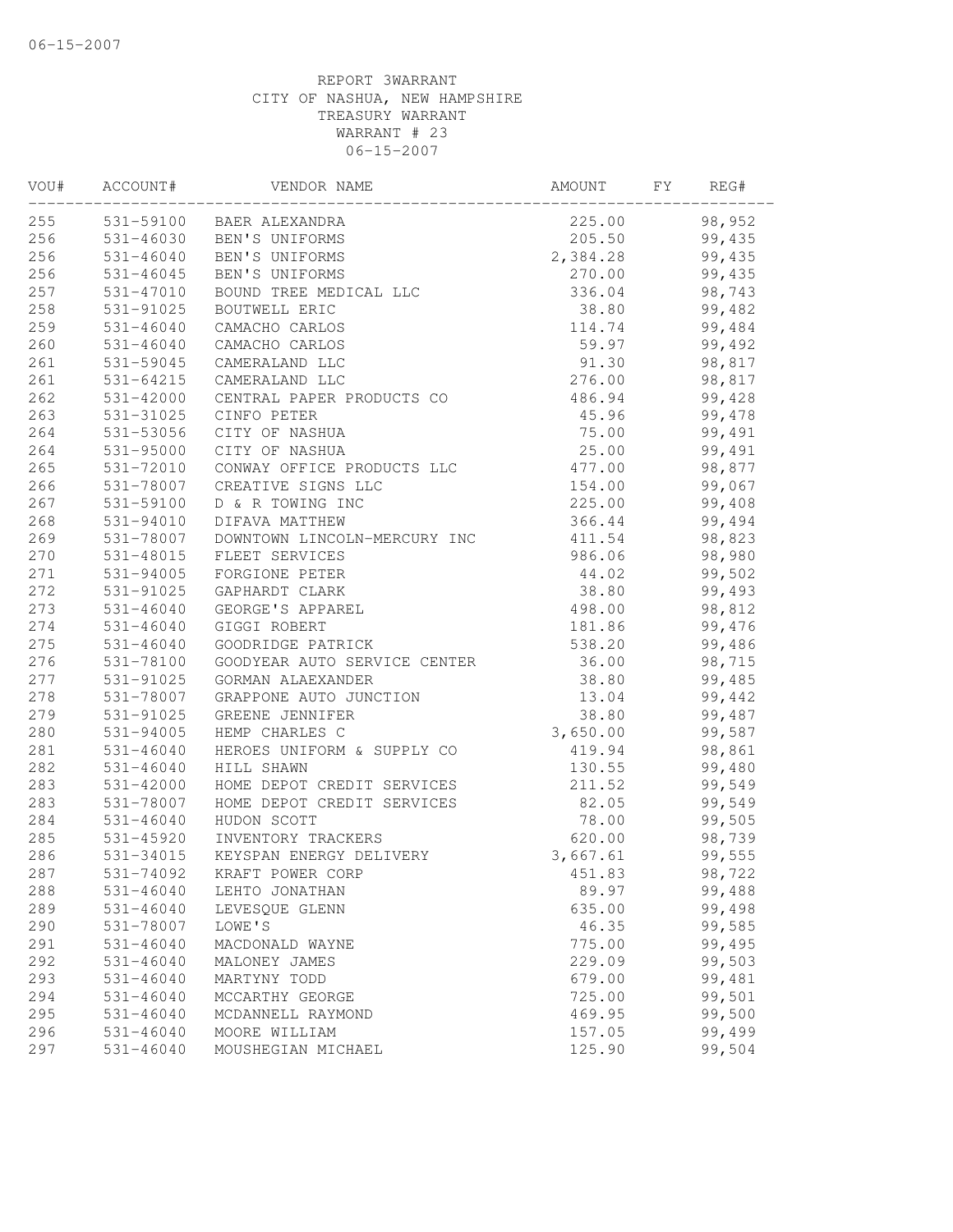| VOU#      | ACCOUNT#               | VENDOR NAME                    | AMOUNT   | FY<br>REG# |
|-----------|------------------------|--------------------------------|----------|------------|
| 298       | 531-95000              | NASASP                         | 35.00    | 99,563     |
| 299       | 531-78007              | NASHUA HARLEY DAVIDSON         | 76.76    | 98,798     |
| 300       | 531-46040              | NICHOLS PHILLIP                | 71.74    | 99,506     |
| 301       | $531 - 46040$          | NORTHEAST TACTICAL INC         | 94.99    | 98,792     |
| 302       | 531-78007              | NORTHERN FOREIGN CAR PARTS INC | 757.97   | 99,445     |
| 303       | 531-91025              | OSTLER DANIEL C                | 38.80    | 99,483     |
| 304       | 531-33005              | PENNICHUCK WATER               | 352.38   | 99,559     |
| 305       | $531 - 91025$          | PRYMAK STEVEN                  | 77.60    | 99,489     |
| 306       | 531-53050              | PSYCHOTHERAPY ASSOCIATES INC   | 300.00   | 99,202     |
| 307       | 531-32035              | PUBLIC SERVICE OF NH           | 123.58   | 99,590     |
| 308       | 531-53125              | RABY GEOFFREY                  | 200.00   | 99,490     |
| 309       | 531-78007              | ROBBINS AUTO PARTS INC         | 70.27    | 98,967     |
| 310       | $531 - 46040$          | ROURKE KEVIN                   | 143.94   | 99,479     |
| 311       | 531-95000              | SAM'S CLUB DIRECT              | 15.00    | 99,569     |
| 311       | 531-98025              | SAM'S CLUB DIRECT              | 202.92   | 99,569     |
| 312       | $531 - 46040$          | SCHAAF MARK                    | 313.00   | 99,497     |
| 313       | $531 - 46040$          | SPARKS DOUGLAS                 | 577.09   | 99, 477    |
| 314       | 531-41015              | STAPLES BUSINESS ADVANTAGE     | 11.98    | 99,128     |
| 315       | 531-41015              | TAB PRODUCTS CO                | 79.05    | 98,827     |
| 316       | $531 - 42000$          | THE DURKIN CO INC              | 274.64   | 98,970     |
| 317       | $531 - 46040$          | THERIAULT PETER J              | 89.80    | 99,496     |
| 318       | 531-78007              | TOWERS MOTOR PARTS CORP        | 670.24   | 99,096     |
| 319       | 531-45005              | TRIPLE NICKEL TACTICAL SUPPLY  | 124.85   | 98,981     |
| 320       | 531-43005              | UNITED PARCEL SERVICE          | 49.28    | 99,610     |
| 321       |                        |                                | 536.61   | 99,568     |
| 322       | 531-31025<br>531-75130 | VERIZON<br>WATER CHEMICALS INC | 120.00   | 98,973     |
|           |                        |                                |          |            |
| TOTAL 531 |                        | POLICE DEPARTMENT              |          | 34,455.01  |
| 323       | 532-78100              | ARCSOURCE INC                  | 1,060.06 | 98,928     |
| 324       | 532-75901              | B & S LOCKSMITHS INC           | 6.40     | 99,098     |
| 325       | 532-79040              | BATTERIES PLUS 400             | 99.47    | 99,121     |
| 326       | 532-79020              | CLIFFORD OF VERMONT            | 121.56   | 99,038     |
| 327       | 532-62025              | CONWAY OFFICE PRODUCTS LLC     | 59.04    | 98,877     |
| 328       | 532-78095              | F W WEBB COMPANY               | 25.51    | 98,828     |
| 329       | 532-45155              | FIRE TECH & SAFETY OF NEW ENGL | 1,722.50 |            |
|           |                        |                                |          | 99,102     |
| 329       | 532-64094              | FIRE TECH & SAFETY OF NEW ENGL | 585.00   | 99,102     |
| 330       | 532-78080              | FREIGHTLINER OF NH INC         | 225.03   | 99,107     |
| 331       | 532-75902              | GATE CITY FENCE CO INC         | 126.70   | 98,884     |
| 331       | 532-75903              | GATE CITY FENCE CO INC         | 84.00    | 98,884     |
| 332       | 532-78075              | GREENFIELD INDUSTRIES INC      | 32.00    | 98,782     |
| 333       | 532-75023              | HOME DEPOT CREDIT SERVICES     | 86.06    | 99,549     |
| 334       | 532-95005              | <b>IAFC</b>                    | 195.00   | 99,551     |
| 335       | 532-64094              | INDUSTRIAL PROTECTION SERVICES | 915.56   | 98,795     |
| 336       | 532-53025              | INTEGRATED ENGINEERED SYSTEMS  | 3,367.56 | 98,868     |
| 336       | 532-59100              | INTEGRATED ENGINEERED SYSTEMS  | 3,217.98 | 98,868     |
| 337       | 532-78007              | JACK YOUNG COMPANY INC         | 483.97   | 99,419     |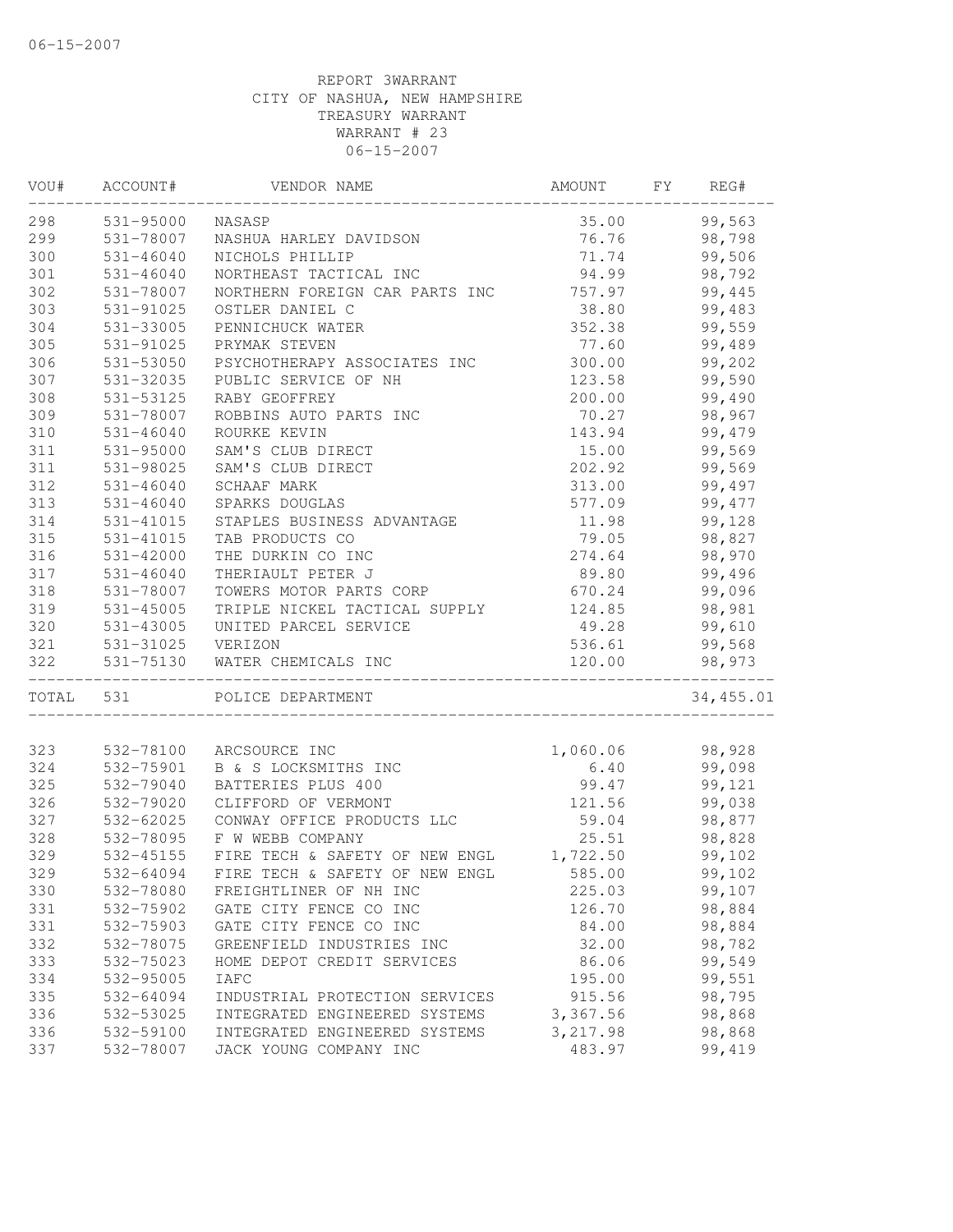| VOU#      | ACCOUNT#  | VENDOR NAME                    | AMOUNT     | FY. | REG#        |  |
|-----------|-----------|--------------------------------|------------|-----|-------------|--|
| 338       | 532-34015 | KEYSPAN ENERGY DELIVERY        | 1,085.27   |     | 99,555      |  |
| 339       | 532-78020 | LIBERTY INTN'L TRUCKS OF NH LL | 263.66     |     | 99,413      |  |
| 340       | 532-79020 | LW BILLS/ALARM ENGINEERING     | 188.40     |     | 98,946      |  |
| 341       | 532-75105 | M & M ELECTRICAL SUPPLY CO INC | 500.11     |     | 99,403      |  |
| 342       | 532-49025 | MATTHEW BENDER & CO INC        | 61.15      |     | 99,609      |  |
| 343       | 532-78100 | MINUTEMAN TRUCKS INC           | 310.19     |     | 98,983      |  |
| 344       | 532-43005 | MORRISSEY BRIAN                | 2.01       |     | 99,507      |  |
| 344       | 532-49075 | MORRISSEY BRIAN                | 36.65      |     | 99,507      |  |
| 344       | 532-75023 | MORRISSEY BRIAN                | 4.54       |     | 99,507      |  |
| 344       | 532-78100 | MORRISSEY BRIAN                | 18.52      |     | 99,507      |  |
| 344       | 532-98020 | MORRISSEY BRIAN                | 42.94      |     | 99,507      |  |
| 345       | 532-42005 | NEW ENGLAND PAPER & SUPPLY     | 305.76     |     | 98,958      |  |
| 345       | 532-42010 | NEW ENGLAND PAPER & SUPPLY     | 58.08      |     | 98,958      |  |
| 345       | 532-42020 | NEW ENGLAND PAPER & SUPPLY     | 168.58     |     | 98,958      |  |
| 346       | 532-31040 | NEXTEL COMMUNICATIONS          | 470.40     |     | 99,541      |  |
| 347       | 532-53065 | NH DIVISION OF FIRE STDS & TRA | 3,230.00   |     | 99,596      |  |
| 348       | 532-53045 | OCCUPATIONAL HEALTH CENTERS    | 100.00     |     | 98,957      |  |
| 349       | 532-75023 | PAUL'S REPAIR/PAUL PERAULT     | 283.00     |     | 99,023      |  |
| 349       | 532-75130 | PAUL'S REPAIR/PAUL PERAULT     | 1,630.00   |     | 99,023      |  |
| 349       | 532-75902 | PAUL'S REPAIR/PAUL PERAULT     | 192.00     |     | 99,023      |  |
| 350       | 532-33005 | PENNICHUCK WATER               | 494.64     |     | 99,559      |  |
| 351       | 532-32005 | PUBLIC SERVICE OF NH           | 2,014.43   |     | 99,590      |  |
| 352       | 532-46045 | QUIMBY SAGE                    | 100.85     |     | 99,033      |  |
| 353       | 532-74038 | R WHITE EQUIPMENT CENTER INC   | 151.95     |     | 99, 417     |  |
| 354       | 532-79045 | RADIO SHACK                    | 11.99      |     | 99,536      |  |
| 355       | 532-78100 | REXEL CLS                      | 46.92      |     | 99,338      |  |
| 356       | 532-95005 | SAM'S CLUB DIRECT              | 30.00      |     | 99,569      |  |
| 357       | 532-78100 | SANEL AUTO PARTS CO            | 235.24     |     | 98,926      |  |
| 358       | 532-41015 | STAPLES BUSINESS ADVANTAGE     | 58.79      |     | 99,128      |  |
| 359       | 532-46030 | STATION HOUSE SUPPLY/DBA THE F | 310.50     |     | 98,925      |  |
| 360       | 532-59100 | TRUE BLUE CLEANERS             | 131.37     |     | 98,982      |  |
| 361       | 532-78095 | TST EQUIPMENT INC              | 110.00     |     | 98,883      |  |
| 362       | 532-78095 | W D PERKINS                    | 187.03     |     | 98,799      |  |
| 363       | 532-78020 | YANKEE TRUCKS                  | 221.31     |     | 98,761      |  |
| 363       | 532-78080 | YANKEE TRUCKS                  | 605.79     |     | 98,761      |  |
| 364       | 532-98030 | ZAX SIGNAGE                    | 38.67      |     | 98,858      |  |
| TOTAL     | 532       | FIRE DEPARTMENT                |            |     | 26, 114. 14 |  |
| 365       | 533-33010 | PENNICHUCK WATER               | 143,546.31 |     | 99,559      |  |
| TOTAL 533 |           | WATER SUPPLY (PUBLIC HYDRANTS) |            |     | 143,546.31  |  |
|           |           |                                |            |     |             |  |
| 366       | 534-64297 | PSNH                           | 560.55     |     | 99,598      |  |
| 367       | 534-32020 | PUBLIC SERVICE OF NH           | 44, 124.80 |     | 99,590      |  |
|           |           |                                |            |     |             |  |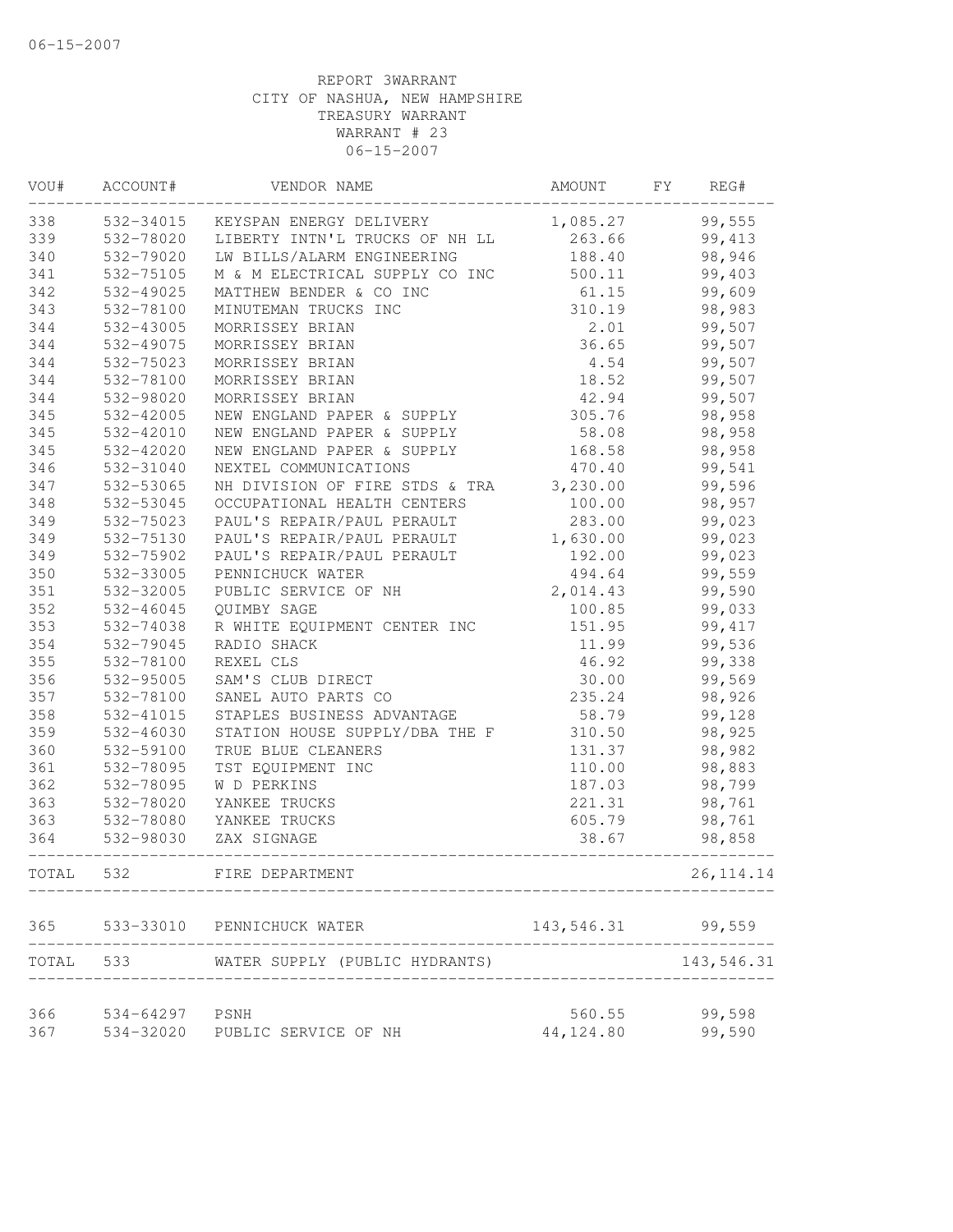| VOU#                     | ACCOUNT#                                         | VENDOR NAME                                                                                                | AMOUNT                                  | FY<br>REG#                           |
|--------------------------|--------------------------------------------------|------------------------------------------------------------------------------------------------------------|-----------------------------------------|--------------------------------------|
| TOTAL                    | 534                                              | STREET LIGHTING                                                                                            |                                         | 44,685.35                            |
| 368<br>369               | 535-64030<br>535-81023                           | DIVER'S DEN DIVE SHOP INC<br>NEXTEL COMMUNICATIONS                                                         | 45.90<br>69.56                          | 99,005<br>99,541                     |
| TOTAL                    | 535                                              | EMERGENCY MANAGEMENT                                                                                       |                                         | 115.46                               |
| 370<br>371<br>372<br>373 | 536-46045<br>536-94005<br>536-74150<br>536-64255 | CAMBRIDGE EMBROIDERY<br>CITIZENS BANK<br>CYBER COMMUNICATIONS<br>MOTOROLA                                  | 379.00<br>345.50<br>285.00<br>10,225.54 | 99,031<br>476<br>99,127<br>98,841    |
| 374<br>375               | 536-32035<br>536-43005                           | PUBLIC SERVICE OF NH<br>UNITED PARCEL SERVICE                                                              | 321.88<br>34.64                         | 99,590<br>99,610                     |
| TOTAL                    | 536                                              | CITYWIDE COMMUNICATIONS                                                                                    |                                         | 11,591.56                            |
| 376                      | 541-53165                                        | LANGUAGE LINE SERVICES                                                                                     | 93.47                                   | 98,829                               |
| TOTAL                    | 541                                              | COMMUNITY SERVICES DIVISION                                                                                |                                         | 93.47                                |
| 377<br>378<br>379        | 542-91005<br>542-31050<br>542-91005              | BAGLEY BOBBIE<br>NEXTEL COMMUNICATIONS<br>PORRES LUIS                                                      | 420.42<br>32.45<br>18.96                | 98,937<br>99,541<br>98,944           |
| TOTAL                    | 542                                              | COMMUNITY HEALTH                                                                                           |                                         | 471.83                               |
| 380<br>381<br>382        | 543-78100<br>543-31050<br>543-53025              | DICK RAYMOND INC<br>NEXTEL COMMUNICATIONS<br>TREASURER STATE OF NH                                         | 123.95<br>56.27<br>200.00               | 99,423<br>99,541<br>99,561           |
| TOTAL                    | 543                                              | ENVIRONMENTAL HEALTH DEPT.                                                                                 |                                         | 380.22                               |
| 383                      |                                                  | 544-94005 LOCAL GOVERNMENT CENTER                                                                          | 70.00                                   | 99,560                               |
| TOTAL                    | 544                                              | WELFARE ADMINISTRATION                                                                                     |                                         | 70.00                                |
| 384<br>385<br>386<br>387 | 545-97020<br>545-97020<br>545-97020<br>545-97020 | 23-25 TEMPLE ST REALTY LLC<br>25 ELM ST REALTY TRUST<br>28-34 RR SQUARE LLC<br>AMHERST PARK APARTMENTS LLC | 2,194.76<br>345.00<br>437.50<br>374.00  | 99,066<br>99,099<br>98,765<br>98,907 |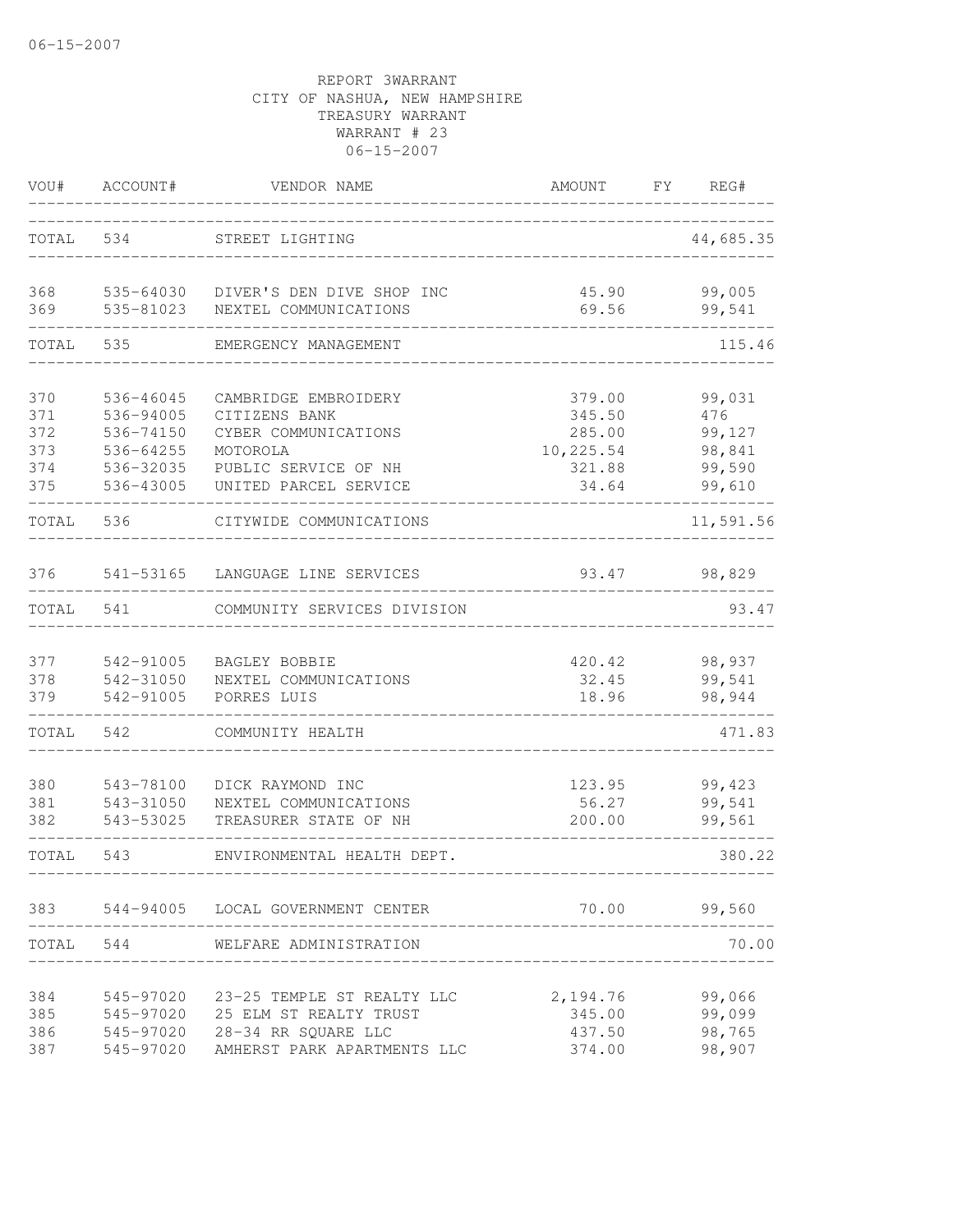| VOU# | ACCOUNT#  | VENDOR NAME                           | AMOUNT   | FΥ | REG#   |  |
|------|-----------|---------------------------------------|----------|----|--------|--|
| 388  |           | 545-97020 BC-AD PROPERTIES            | 420.06   |    | 98,921 |  |
| 389  |           | 545-97020 BISHOP REAL ESTATE MGMT INC | 325.00   |    | 98,902 |  |
| 390  | 545-97020 | BLANCHARD BLDG INVESTS/KENNETH        | 250.00   |    | 98,826 |  |
| 391  | 545-97020 | BROOK VILLAGE NORTH ASSOCIATES        | 993.00   |    | 98,972 |  |
| 392  | 545-97020 | CANTERBURY APARTMENTS                 | 683.61   |    | 98,744 |  |
| 393  | 545-97020 | CARROLL DOUGLAS                       | 282.13   |    | 99,044 |  |
| 394  | 545-97020 | CENTRAL REALTY                        | 660.00   |    | 98,953 |  |
| 395  | 545-97015 | CHARRON MEDICAL SERVICES              | 59.95    |    | 98,742 |  |
| 396  | 545-97020 | CJL PROPERTIES/CHRIS LAVERTU          | 157.70   |    | 98,793 |  |
| 397  | 545-97020 | CLOCKTOWER HOUSING ASSOCIATES         | 797.06   |    | 98,724 |  |
| 398  | 545-97020 | CONSTANT NORMAND                      | 650.00   |    | 98,717 |  |
| 399  | 545-97020 | COUNTRY BARN MOTEL                    | 658.00   |    | 98,920 |  |
| 400  | 545-97020 | DEMERS LUC A                          | 179.60   |    | 99,095 |  |
| 401  | 545-97020 | DERBY DOLORES                         | 307.57   |    | 98,959 |  |
| 402  | 545-97020 | DOBENS SUSAN                          | 867.24   |    | 98,831 |  |
| 403  | 545-97020 | FARWELL FUNERAL SERVICE INC           | 750.00   |    | 98,728 |  |
| 404  | 545-97020 | FFG APARTMENTS                        | 262.99   |    | 98,935 |  |
| 405  | 545-97020 | FORTIER CARMEN Y                      | 700.00   |    | 99,077 |  |
| 406  | 545-97020 | FREEDOM APARTMENTS LLC                | 328.40   |    | 98,911 |  |
| 407  | 545-97020 | GAUTHIER CONRAD J                     | 1,000.00 |    | 98,922 |  |
| 408  | 545-97020 | GAUTHIER REALTY/CONNIE GAUTHIE        | 881.61   |    | 99,124 |  |
| 409  | 545-97020 | GUERETTE RICHARD                      | 598.13   |    | 99,126 |  |
| 410  | 545-97020 | GUERRERO LUCILA                       | 330.00   |    | 99,508 |  |
| 411  | 545-97020 | HAMMERHEAD RENTAL PROPERTIES          | 500.00   |    | 99,042 |  |
| 412  | 545-97020 | KATSIKAS A J                          | 797.06   |    | 99,053 |  |
| 413  | 545-97015 | KEYSPAN ENERGY DELIVERY               | 2,150.00 |    | 99,600 |  |
| 414  | 545-97020 | L & G PROPERTIES LLC                  | 600.00   |    | 99,071 |  |
| 415  | 545-97020 | LAMERAND ENTERPRISES/KYLE LAME        | 1,095.89 |    | 99,093 |  |
| 416  | 545-97020 | LAPOINTE OLIVER MARIE GABE & D        | 797.06   |    | 98,897 |  |
| 417  | 545-97020 | LAVOIE NORMA                          | 700.00   |    | 99,048 |  |
| 418  | 545-97020 | LIAKAKOS FOTIOS                       | 900.00   |    | 98,723 |  |
| 419  | 545-97020 | LILLIANS MOTEL                        | 316.00   |    | 98,730 |  |
| 420  | 545-97020 | LORDEN RAYMOND SR                     | 400.00   |    | 98,825 |  |
| 421  | 545-97020 | LTA INVESTMENTS LLC                   | 520.00   |    | 99,049 |  |
| 422  | 545-97020 | MOTEL 6                               | 727.84   |    | 99,094 |  |
| 423  | 545-97020 | MUNYU ELIZABETH                       | 544.91   |    | 99,054 |  |
| 424  | 545-97020 | NASHUA HOUSING AUTHORITY              | 1,314.00 |    | 99,100 |  |
| 425  | 545-97020 | O'DONNELL ALBERT                      | 287.50   |    | 99,047 |  |
| 426  | 545-97020 | O'NEIL MICHAEL                        | 811.01   |    | 98,839 |  |
| 427  | 545-97020 | PAQUIN EDWARD                         | 331.96   |    | 98,745 |  |
| 428  | 545-97020 | PARSLOW LESLIE                        | 200.00   |    | 99,055 |  |
| 429  | 545-97015 | PENNICHUCK WATER WORKS INC            | 181.33   |    | 99,554 |  |
| 430  | 545-97020 | PLEAKAS MARION                        | 682.08   |    | 99,045 |  |
| 431  | 545-97015 | PUBLIC SERVICE CO OF NH               | 1,142.22 |    | 99,599 |  |
| 432  | 545-97020 | <b>OUIRION GILLES</b>                 | 850.00   |    | 98,961 |  |
| 433  | 545-97020 | RAWDING NEIL                          | 797.06   |    | 99,056 |  |
| 434  | 545-97020 | ROGERS SCOTT                          | 718.72   |    | 99,125 |  |
| 435  | 545-97020 | SEYON KIM                             | 680.00   |    | 98,896 |  |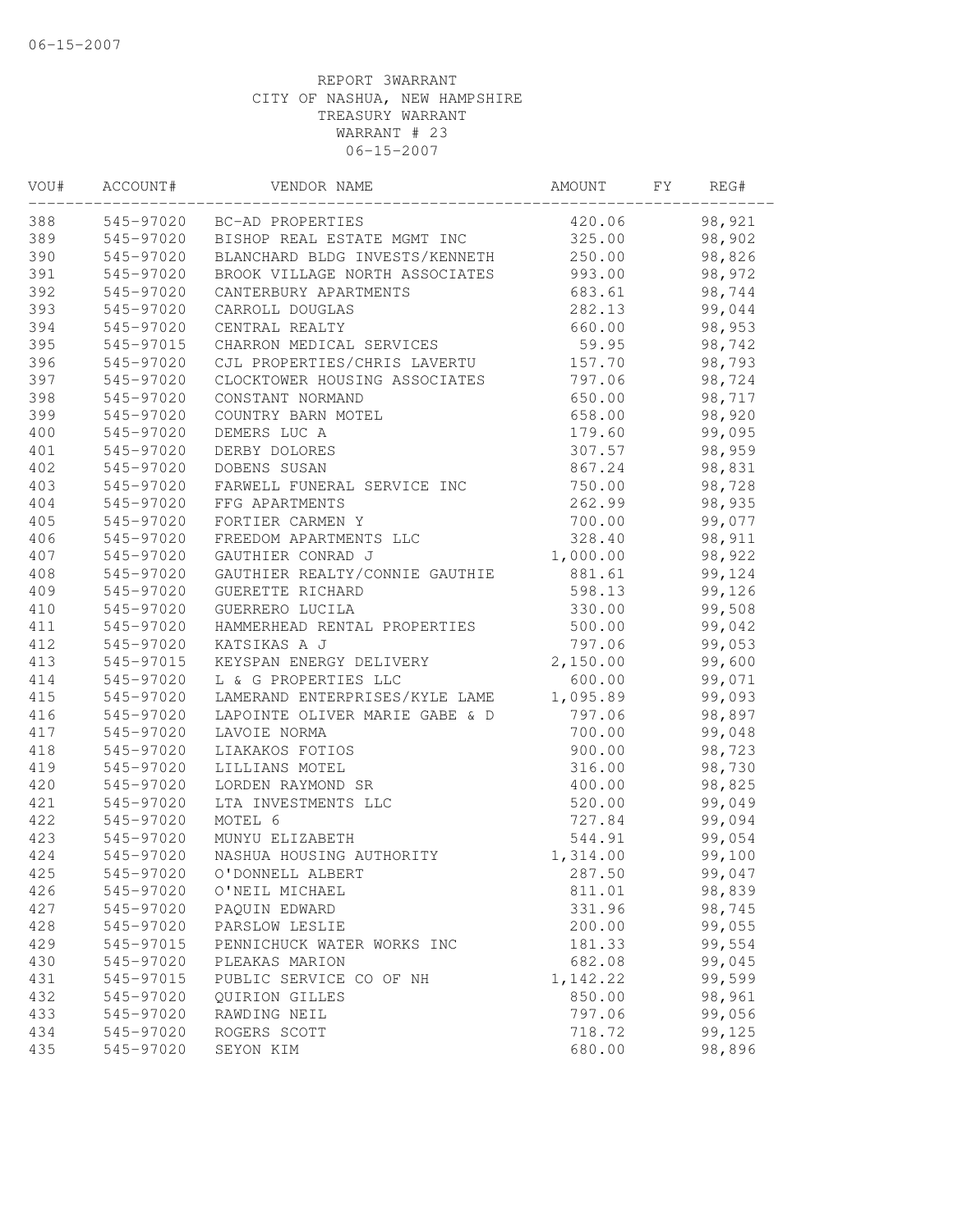|           | VOU# ACCOUNT# | VENDOR NAME                    | AMOUNT   | FY | REG#      |
|-----------|---------------|--------------------------------|----------|----|-----------|
| 436       |               | 545-97015 ST JOSEPH PHARMACY   | 179.50   |    | 98,770    |
|           | 437 545-97020 | THC INVESTMENTS                | 797.06   |    | 98,876    |
| 438       | 545-97015     | WINGATE'S PHARMACY INC         | 8,526.98 |    | 99,532    |
| TOTAL 545 |               | WELFARE COSTS                  |          |    | 43,041.49 |
|           |               |                                |          |    |           |
| 439       | 551-95005     | ASCE                           | 77.00    |    | 99,540    |
| 440       | 551-49075     | CITIZENS BANK                  | 32.00    |    | 476       |
| 441       | 551-41015     | CONWAY OFFICE PRODUCTS LLC     | 12.50    |    | 98,877    |
| 442       | 551-59100     | CORBETT CLEANING CO/STEPHEN CO | 400.00   |    | 98,940    |
| 443       | 551-91005     | DOOKRAN STEPHEN                | 121.74   |    | 99,509    |
| 444       | $551 - 64040$ | ENVIRONMENTAL SYSTEMS RESEARCH | 1,500.00 |    | 98,786    |
| 445       | 551-91005     | GAUDETTE LINDA                 | 33.95    |    | 99,511    |
| 446       | 551-91005     | KEATING WILLIAM                | 1.94     |    | 99,512    |
| 447       | 551-34015     | KEYSPAN ENERGY DELIVERY        | 22.93    |    | 99,555    |
| 448       | 551-64300     | LO INK SPECIALTIES             | 77.35    |    | 99,032    |
| 449       | 551-94005     | MENDOLA GUISEPPE               | 960.00   |    | 99,510    |
| 450       | 551-41015     | NEW ENGLAND PAPER & SUPPLY     | 26.75    |    | 98,958    |
| 451       | 551-31050     | NEXTEL COMMUNICATIONS          | 311.97   |    | 99,541    |
| 452       | 551-33005     | PENNICHUCK WATER               | 34.55    |    | 99,559    |
| 453       | 551-49075     | SPILLER'S                      | 368.81   |    | 99,084    |
| 454       | 551-41015     | STAPLES BUSINESS ADVANTAGE     | 255.79   |    | 99,128    |
| TOTAL 551 |               | PUBLIC WORKS DIV & ENGINEERING |          |    | 4,237.28  |
|           |               |                                |          |    |           |
| 455       | 552-75135     | AFFILIATED HVAC SERVICES LLC   | 224.00   |    | 99,218    |
| 456       | 552-45250     | AIRGAS EAST                    | 145.04   |    | 98,802    |
| 457       | 552-59015     | ALUMNI BAND OF NH NATIONAL GU  | 250.00   |    | 98,801    |
| 458       | 552-41015     | AMANO CINCINNATI INC           | 20.00    |    | 99,582    |
| 459       | 552-59140     | AMERICAN RED CROSS             | 306.00   |    | 99,086    |
| 460       | 552-75135     | ASAP FIRE & SAFETY CORPORATION | 420.00   |    | 98,867    |
| 460       | 552-75165     | ASAP FIRE & SAFETY CORPORATION | 263.00   |    | 98,867    |
| 460       | 552-75170     | ASAP FIRE & SAFETY CORPORATION | 134.50   |    | 98,867    |
| 460       | 552-75175     | ASAP FIRE & SAFETY CORPORATION | 241.50   |    | 98,867    |
| 461       | 552-75135     | B & S LOCKSMITHS INC           | 277.10   |    | 99,098    |
| 462       | 552-75135     | BARLO SIGNS INTERNATIONAL INC  | 112.00   |    | 98,737    |
| 463       | 552-59015     | BARTLETT AVE PRODUCTIONS INC   | 500.00   |    | 98,974    |
| 464       | 552-75021     | BELLETETES INC                 | 4.31     |    | 98,919    |
| 464       | 552-75022     | BELLETETES INC                 | 26.98    |    | 98,919    |
| 464       | 552-75135     | BELLETETES INC                 | 29.26    |    | 98,919    |
| 465       | 552-75021     | BROX INDUSTRIES INC            | 572.37   |    | 98,778    |
| 466       | 552-78007     | CARPARTS OF NASHUA             | 54.21    |    | 98,746    |
| 467       | 552-46005     | CENTRAL SCREEN PRINTING        | 1,902.07 |    | 99,583    |
| 468       | 552-59050     | CHAFIN JOE                     | 157.50   |    | 99,217    |
| 469       | 552-59050     | CHASSE MARK                    | 87.50    |    | 98,948    |
| 470       | 552-53075     | CITIZENS BANK                  | 112.00   |    | 476       |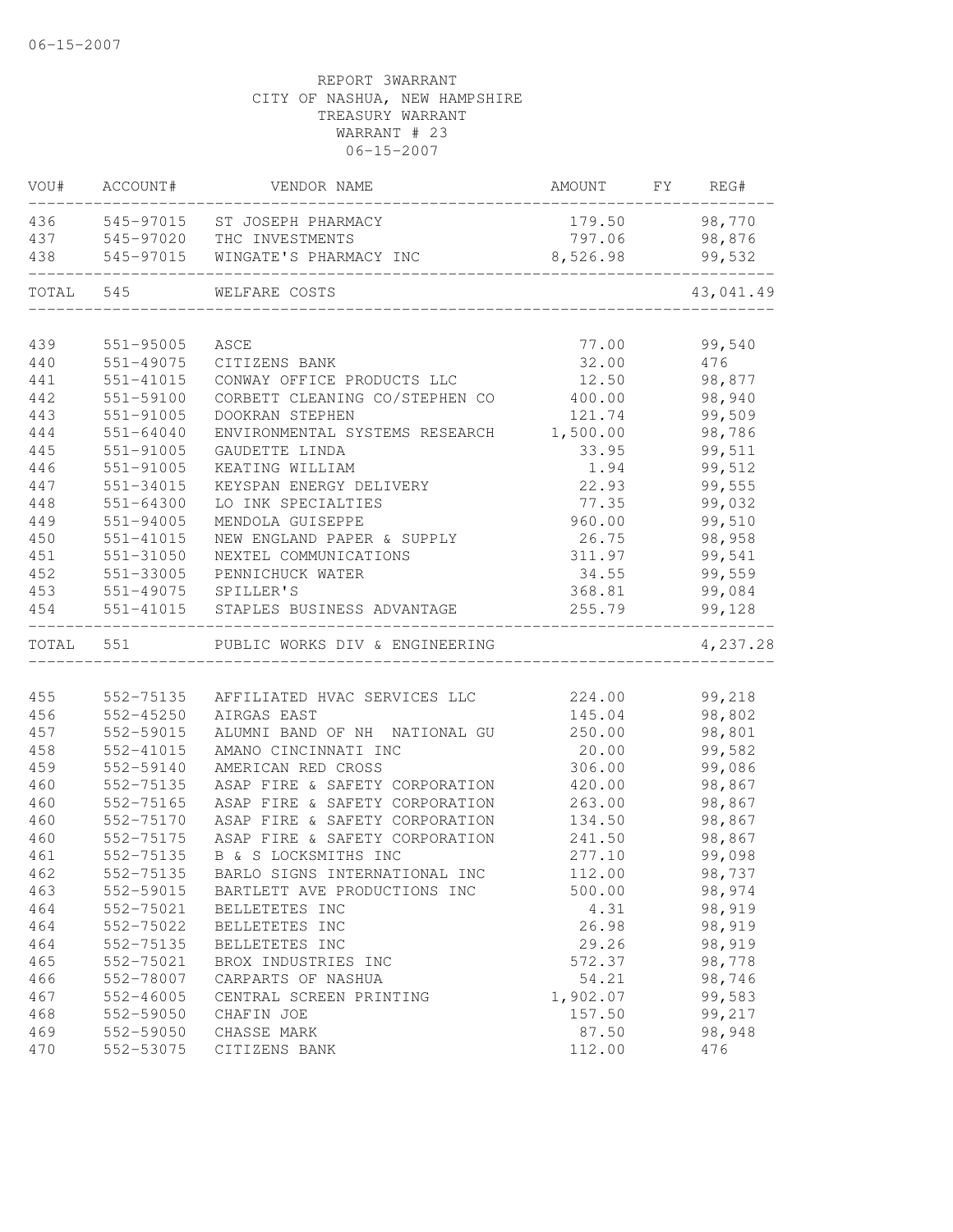| VOU# | ACCOUNT#  | VENDOR NAME                            | AMOUNT   | FΥ | REG#    |  |
|------|-----------|----------------------------------------|----------|----|---------|--|
| 471  |           | 552-59015 CLARK ANNE P DBA/ ANNI CLARK | 400.00   |    | 98,796  |  |
| 472  | 552-41015 | CONWAY OFFICE PRODUCTS LLC             | 200.00   |    | 98,877  |  |
| 473  | 552-75022 | CORBETT CLEANING CO/STEPHEN CO         | 375.00   |    | 98,940  |  |
| 474  | 552-75021 | CORRIVEAU ROUTHIER INC                 | 75.36    |    | 99,407  |  |
| 475  | 552-59050 | COYLE KEVIN                            | 577.50   |    | 98,784  |  |
| 476  | 552-48015 | DENNIS K BURKE INC                     | 1,537.24 |    | 99,611  |  |
| 477  | 552-59050 | DICHARD ROBERT                         | 44.00    |    | 98,779  |  |
| 478  | 552-78100 | DONOVAN SPRING COMPANY INC             | 162.74   |    | 98,776  |  |
| 479  | 552-78100 | DOWNTOWN LINCOLN-MERCURY INC           | 32.20    |    | 98,823  |  |
| 480  | 552-75021 | EDWARD C WHITNEY & SON INC             | 880.00   |    | 99,131  |  |
| 481  | 552-75022 | F W WEBB COMPANY                       | 82.80    |    | 98,828  |  |
| 481  | 552-75135 | F W WEBB COMPANY                       | 21.54    |    | 98,828  |  |
| 481  | 552-75165 | F W WEBB COMPANY                       | 25.71    |    | 98,828  |  |
| 482  | 552-45110 | FILLION ASSOCIATES INC                 | 724.87   |    | 98,785  |  |
| 483  | 552-75135 | FIMBEL PAUNET CORP                     | 100.00   |    | 99,106  |  |
| 484  | 552-75021 | GATE CITY FENCE CO INC                 | 77.70    |    | 98,884  |  |
| 485  | 552-59050 | GORSUCH JAMES                          | 210.00   |    | 98,790  |  |
| 486  | 552-75135 | GRANITE STATE PRESSURE WASHING         | 1,985.00 |    | 98,755  |  |
| 487  | 552-59015 | GRIMO COMBO/GERALD GRIMO               | 550.00   |    | 98,843  |  |
| 488  | 552-66000 | HANDY HOUSE INC                        | 1,593.00 |    | 99,574  |  |
| 489  | 552-59050 | HOGAN KELSEY                           | 150.00   |    | 98,889  |  |
| 490  | 552-45196 | HOME DEPOT CREDIT SERVICES             | 44.70    |    | 99,549  |  |
| 490  | 552-45196 | HOME DEPOT CREDIT SERVICES             | 51.90    |    | 99,550  |  |
| 490  | 552-46030 | HOME DEPOT CREDIT SERVICES             | 62.86    |    | 99,549  |  |
| 490  | 552-46030 | HOME DEPOT CREDIT SERVICES             | 6.98     |    | 99,550  |  |
| 490  | 552-69035 | HOME DEPOT CREDIT SERVICES             | 59.91    |    | 99,549  |  |
| 490  | 552-75021 | HOME DEPOT CREDIT SERVICES             | 619.74   |    | 99,549  |  |
| 490  | 552-75021 | HOME DEPOT CREDIT SERVICES             | 55.84    |    | 99,550  |  |
| 490  | 552-75022 | HOME DEPOT CREDIT SERVICES             | 87.52    |    | 99,549  |  |
| 490  | 552-75022 | HOME DEPOT CREDIT SERVICES             | 25.97    |    | 99,550  |  |
| 490  | 552-75040 | HOME DEPOT CREDIT SERVICES             | 76.29    |    | 99,549  |  |
| 490  | 552-75135 | HOME DEPOT CREDIT SERVICES             | 377.87   |    | 99,549  |  |
| 490  | 552-75135 | HOME DEPOT CREDIT SERVICES             | 17.03    |    | 99,550  |  |
| 490  | 552-75165 | HOME DEPOT CREDIT SERVICES             | 122.04   |    | 99,549  |  |
| 490  | 552-75170 | HOME DEPOT CREDIT SERVICES             | 40.35    |    | 99,549  |  |
| 490  | 552-75170 | HOME DEPOT CREDIT SERVICES             | 136.89   |    | 99,550  |  |
| 490  | 552-75175 | HOME DEPOT CREDIT SERVICES             | 35.95    |    | 99,549  |  |
| 491  | 552-81050 | HUDSON POST #48 AMERICAN               | 600.00   |    | 98,872  |  |
| 492  | 552-75021 | JOHN DEERE LANDSCAPES                  | 1,525.63 |    | 99,584  |  |
| 493  | 552-75021 | JOHNSON'S ELECTRIC SUPPLY              | 1,250.96 |    | 98,832  |  |
| 493  | 552-75135 | JOHNSON'S ELECTRIC SUPPLY              | 318.20   |    | 98,832  |  |
| 494  | 552-59050 | LAROCQUE CHRISTINE                     | 200.00   |    | 99,011  |  |
| 495  | 552-59050 | LAROCQUE MICHELLE                      | 300.00   |    | 98,951  |  |
| 496  | 552-78100 | LIBERTY INTN'L TRUCKS OF NH LL         | 47.89    |    | 99, 413 |  |
| 497  | 552-75022 | M & M ELECTRICAL SUPPLY CO INC         | 112.29   |    | 99,403  |  |
| 498  | 552-46005 | M & N SPORTS LLC                       | 436.95   |    | 98,924  |  |
| 499  | 552-45285 | MARSHALL SIGNS INC                     | 755.00   |    | 99,243  |  |
| 500  | 552-75135 | MARVELL PLATE GLASS INC                | 953.00   |    | 98,750  |  |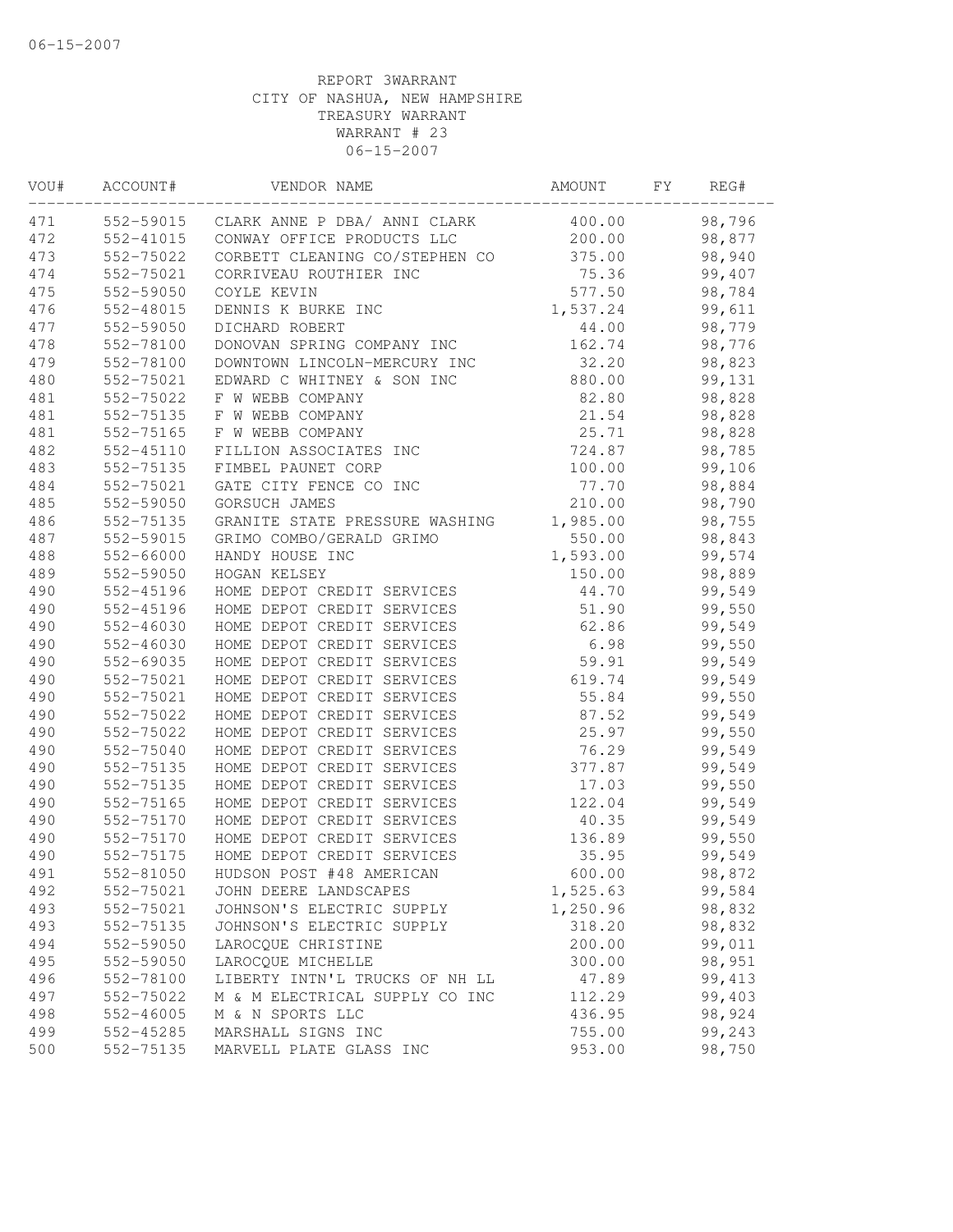| VOU# | ACCOUNT#      | VENDOR NAME                              | AMOUNT   | FY. | REG#    |  |
|------|---------------|------------------------------------------|----------|-----|---------|--|
| 501  |               | 552-78065 MAYNARD & LESIEUR INCORPORATED | 359.70   |     | 99, 415 |  |
| 502  | 552-59050     | MORRISSEY KERRY                          | 22.00    |     | 99,013  |  |
| 503  | 552-78007     | NAPA AUTO PARTS                          | 15.74    |     | 99,092  |  |
| 503  | 552-78100     | NAPA AUTO PARTS                          | 657.19   |     | 99,092  |  |
| 504  | 552-75022     | NASHUA GLASS                             | 35.00    |     | 99,406  |  |
| 505  | 552-74085     | NASHUA OUTDOOR POWER EQUIP               | 336.09   |     | 98,933  |  |
| 505  | 552-75021     | NASHUA OUTDOOR POWER EQUIP               | 218.04   |     | 98,933  |  |
| 505  | 552-78007     | NASHUA OUTDOOR POWER EQUIP               | 54.80    |     | 98,933  |  |
| 506  | 552-75022     | NASHUA WALLPAPER & PAINT CO              | 14.58    |     | 98,938  |  |
| 506  | 552-75135     | NASHUA WALLPAPER & PAINT CO              | 520.77   |     | 98,938  |  |
| 506  | 552-75165     | NASHUA WALLPAPER & PAINT CO              | 52.97    |     | 98,938  |  |
| 507  | 552-31050     | NEXTEL COMMUNICATIONS                    | 175.65   |     | 99,541  |  |
| 508  | $552 - 46005$ | OPTIMUM SPORTSWEAR INC                   | 282.60   |     | 99,091  |  |
| 509  | 552-75021     | PARTAC PEAT CORPORATION                  | 637.10   |     | 98,909  |  |
| 510  | 552-33005     | PENNICHUCK WATER                         | 482.12   |     | 99,559  |  |
| 510  | 552-33040     | PENNICHUCK WATER                         | 117.84   |     | 99,559  |  |
| 510  | 552-33045     | PENNICHUCK WATER                         | 1,358.05 |     | 99,559  |  |
| 511  | 552-78007     | PINE MOTOR PARTS                         | 324.96   |     | 99,416  |  |
| 512  | 552-59180     | PIONEER TREE SERVICE/HERMAN ST           | 1,500.00 |     | 99,436  |  |
| 513  | 552-32005     | PUBLIC SERVICE OF NH                     | 971.46   |     | 99,590  |  |
| 513  | 552-32005     | PUBLIC SERVICE OF NH                     | 231.09   |     | 99,591  |  |
| 513  | 552-32030     | PUBLIC SERVICE OF NH                     | 3,432.82 |     | 99,590  |  |
| 513  | 552-32030     | PUBLIC SERVICE OF NH                     | 2,482.48 |     | 99,591  |  |
| 514  | 552-45196     | QUANSETT NURSERIES INC                   | 4,178.82 |     | 98,791  |  |
| 515  | 552-75021     | R F MORSE & SON INC                      | 1,312.00 |     | 98,923  |  |
| 516  | 552-74085     | R WHITE EQUIPMENT CENTER INC             | 382.25   |     | 99, 417 |  |
| 516  | 552-75021     | R WHITE EQUIPMENT CENTER INC             | 202.30   |     | 99, 417 |  |
| 517  | 552-59050     | RUSSO JUSTINE                            | 137.50   |     | 98,954  |  |
| 518  | 552-95005     | SAM'S CLUB DIRECT                        | 15.00    |     | 99,569  |  |
| 519  | 552-78007     | SANEL AUTO PARTS CO                      | 255.18   |     | 98,926  |  |
| 520  | $552 - 45110$ | SEASONAL SPECIALTY STORES                | 80.19    |     | 99,113  |  |
| 520  | 552-75165     | SEASONAL SPECIALTY STORES                | 88.61    |     | 99,113  |  |
| 520  | 552-75170     | SEASONAL SPECIALTY STORES                | 108.51   |     | 99,113  |  |
| 520  | 552-75175     | SEASONAL SPECIALTY STORES                | 88.61    |     | 99,113  |  |
| 521  | 552-41015     | STAPLES BUSINESS ADVANTAGE               | 77.23    |     | 99,128  |  |
| 521  | 552-62022     | STAPLES BUSINESS ADVANTAGE               | 229.34   |     | 99,128  |  |
| 522  | 552-75021     | STATELINE                                | 408.52   |     | 98,955  |  |
| 523  | 552-59050     | STUMPF THOMAS                            | 262.00   |     | 98,842  |  |
| 524  | 552-46045     | TAYLOR DEREK                             | 79.99    |     | 99,513  |  |
| 525  | 552-59050     | THIBODEAU JOHN                           | 175.00   |     | 99,016  |  |
| 526  | 552-59050     | TOROSIAN GEORGE                          | 280.00   |     | 98,956  |  |
| 527  | 552-75021     | TRUGREEN CHEMLAWN                        | 1,514.00 |     | 99,114  |  |
| 527  | 552-75040     | TRUGREEN CHEMLAWN                        | 220.00   |     | 99,114  |  |
| 528  | 552-64192     | TURF PRODUCTS CORP                       | 415.27   |     | 99,132  |  |
| 528  | 552-78100     | TURF PRODUCTS CORP                       | 1,634.50 |     | 99,132  |  |
| 529  | 552-46045     | UNIFIRST CORPORATION                     | 86.49    |     | 99,108  |  |
| 530  | 552-75022     | UNITED SUPPLY COMPANY INC                | 36.31    |     | 99,426  |  |
| 531  | 552-59050     | WELLIVER RON                             | 70.00    |     | 98,869  |  |
|      |               |                                          |          |     |         |  |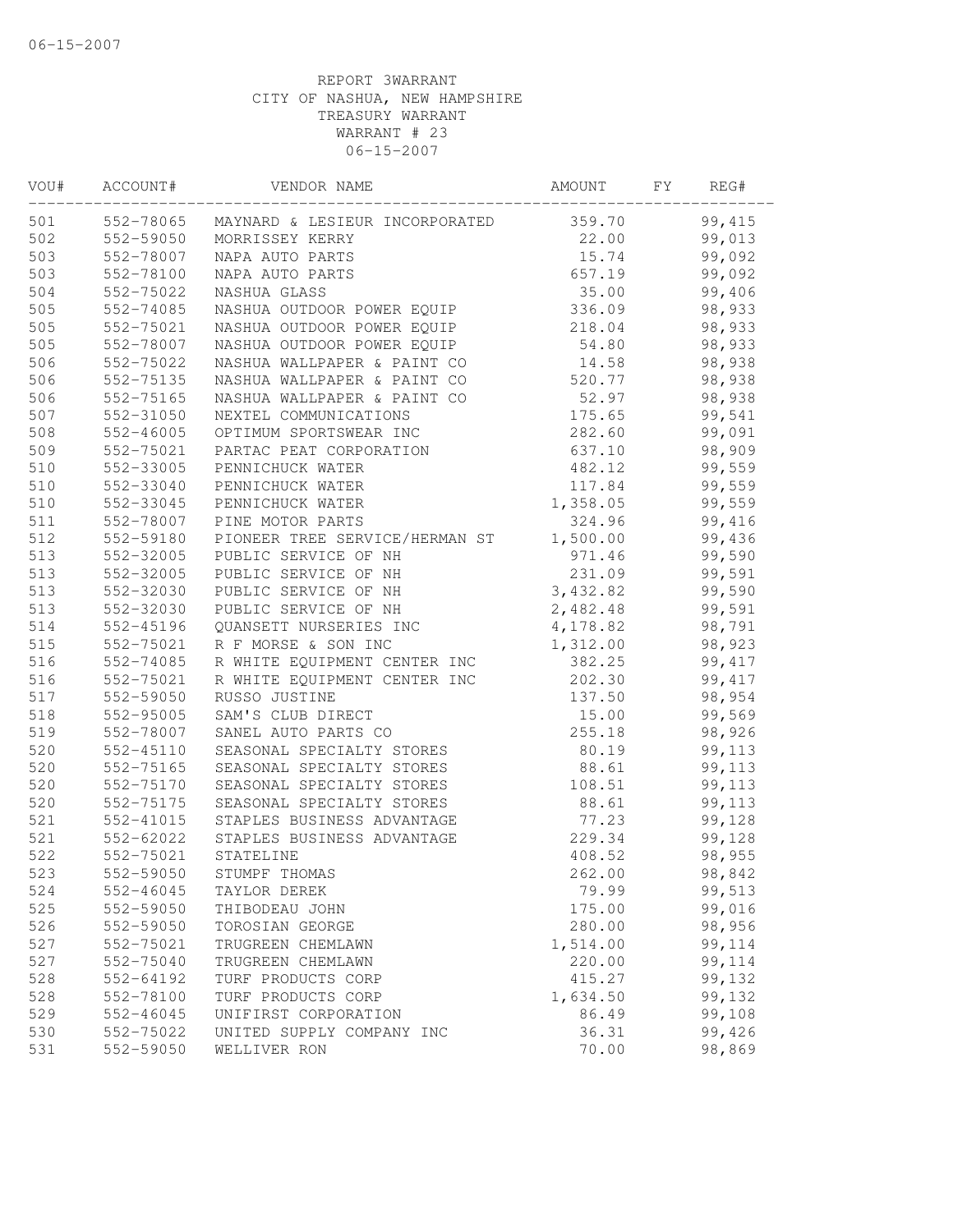|       | VOU# ACCOUNT# | VENDOR NAME                                | AMOUNT        | FY | REG#      |
|-------|---------------|--------------------------------------------|---------------|----|-----------|
|       |               | 532 552-75135 YANKEE EQUIPMENT SYSTEMS INC | 205.00 98,763 |    |           |
| TOTAL | 552           | PARKS AND RECREATION                       |               |    | 50,791.43 |
| 533   | 553-31050     | ARCH WIRELESS                              | 196.20        |    | 99,601    |
| 534   | 553-47010     | BASS FIRST AID SERVICE COMPANY             | 45.05         |    | 98,824    |
| 535   | 553-64192     | BCM CONTROLS CORPORATION                   | 6,549.03      |    | 98,984    |
| 536   | 553-45175     | BOT-L-GAS INCORPORATED                     | 26.50         |    | 99,418    |
| 537   | 553-45010     | BROX INDUSTRIES INC                        | 92.00         |    | 98,778    |
| 537   | 553-45015     | BROX INDUSTRIES INC                        | 1,891.52      |    | 98,778    |
| 537   | 553-45025     | BROX INDUSTRIES INC                        | 76.00         |    | 98,778    |
| 538   | 553-94005     | CITIZENS BANK                              | 320.00        |    | 476       |
| 539   | 553-59105     | CORBETT CLEANING CO/STEPHEN CO             | 500.00        |    | 98,940    |
| 540   | 553-45060     | CORRIVEAU ROUTHIER INC                     | 16.00         |    | 99,407    |
| 541   | 553-48015     | DENNIS K BURKE INC                         | 13,045.40     |    | 99,611    |
| 542   | 553-78100     | DONOVAN SPRING COMPANY INC                 | 586.31        |    | 98,776    |
| 543   | 553-78100     | <b>DUNN BATTERY</b>                        | 414.75        |    | 98,854    |
| 544   | 553-72035     | GE CAPITAL INC                             | 85.00         |    | 99,116    |
| 545   | 553-78100     | GILBERT DRIVELINE                          | 472.43        |    | 99,103    |
| 546   | 553-46045     | GRAINGER                                   | 468.78        |    | 98,808    |
| 547   | 553-78100     | HOWARD P FAIRFIELD INC                     | 1,186.32      |    | 99,315    |
| 548   | 553-59135     | J P PEST SERVICES                          | 55.00         |    | 98,985    |
| 549   | 553-34015     | KEYSPAN ENERGY DELIVERY                    | 600.05        |    | 99,555    |
| 550   | 553-46045     | LEHIGH SAFETY SHOE LLC                     | 82.00         |    | 98,893    |
| 551   | 553-68060     | LIBERTY INTN'L TRUCKS OF NH LL             | 24,584.00     |    | 99, 413   |
| 551   | 553-78100     | LIBERTY INTN'L TRUCKS OF NH LL             | 407.34        |    | 99, 413   |
| 552   | 553-78065     | MAYNARD & LESIEUR INCORPORATED             | 300.08        |    | 99, 415   |
| 553   | 553-78100     | MCDEVITT TRUCKS INC                        | 146.33        |    | 99,123    |
| 554   | 553-45060     | MILFORD GRANITE CO LLC                     | 2,600.00      |    | 99,006    |
| 555   | 553-49075     | NAPA AUTO PARTS                            | 61.48         |    | 99,092    |
| 555   | 553-69025     | NAPA AUTO PARTS                            | 140.59        |    | 99,092    |
| 555   | 553-78100     | NAPA AUTO PARTS                            | 232.75        |    | 99,092    |
| 556   | 553-45060     | NASHUA FARMERS EXCHANGE INC                | 96.00         |    | 99,431    |
| 557   | 553-69025     | NEW ENGLAND EQUIPMENT RENTALS              | 1,047.00      |    | 98,942    |
| 558   | 553-31050     | NEXTEL COMMUNICATIONS                      | 160.25        |    | 99,541    |
| 559   | 553-33005     | PENNICHUCK WATER                           | 260.69        |    | 99,559    |
| 560   | 553-78100     | PINE MOTOR PARTS                           | 33.06         |    | 99,416    |
| 561   | 553-49075     | RAK INDUSTRIES                             | 378.90        |    | 98,934    |
| 562   | 553-49075     | SANEL AUTO PARTS CO                        | 81.80         |    | 98,926    |
| 562   | 553-69025     | SANEL AUTO PARTS CO                        | 105.42        |    | 98,926    |
| 562   | 553-69030     | SANEL AUTO PARTS CO                        | 339.95        |    | 98,926    |
| 562   | 553-78075     | SANEL AUTO PARTS CO                        | 6.16          |    | 98,926    |
| 562   | 553-78100     | SANEL AUTO PARTS CO                        | 484.79        |    | 98,926    |
| 563   | 553-69025     | SNAP ON TOOLS                              | 43.08         |    | 98,777    |
| 564   | 553-69025     | SUNBELT RENTALS                            | 133.50        |    | 98,975    |
| 565   | 553-46045     | UNIFIRST CORPORATION                       | 599.43        |    | 99,108    |
| 566   | 553-49075     | USP OF NEW ENGLAND                         | 360.00        |    | 99,080    |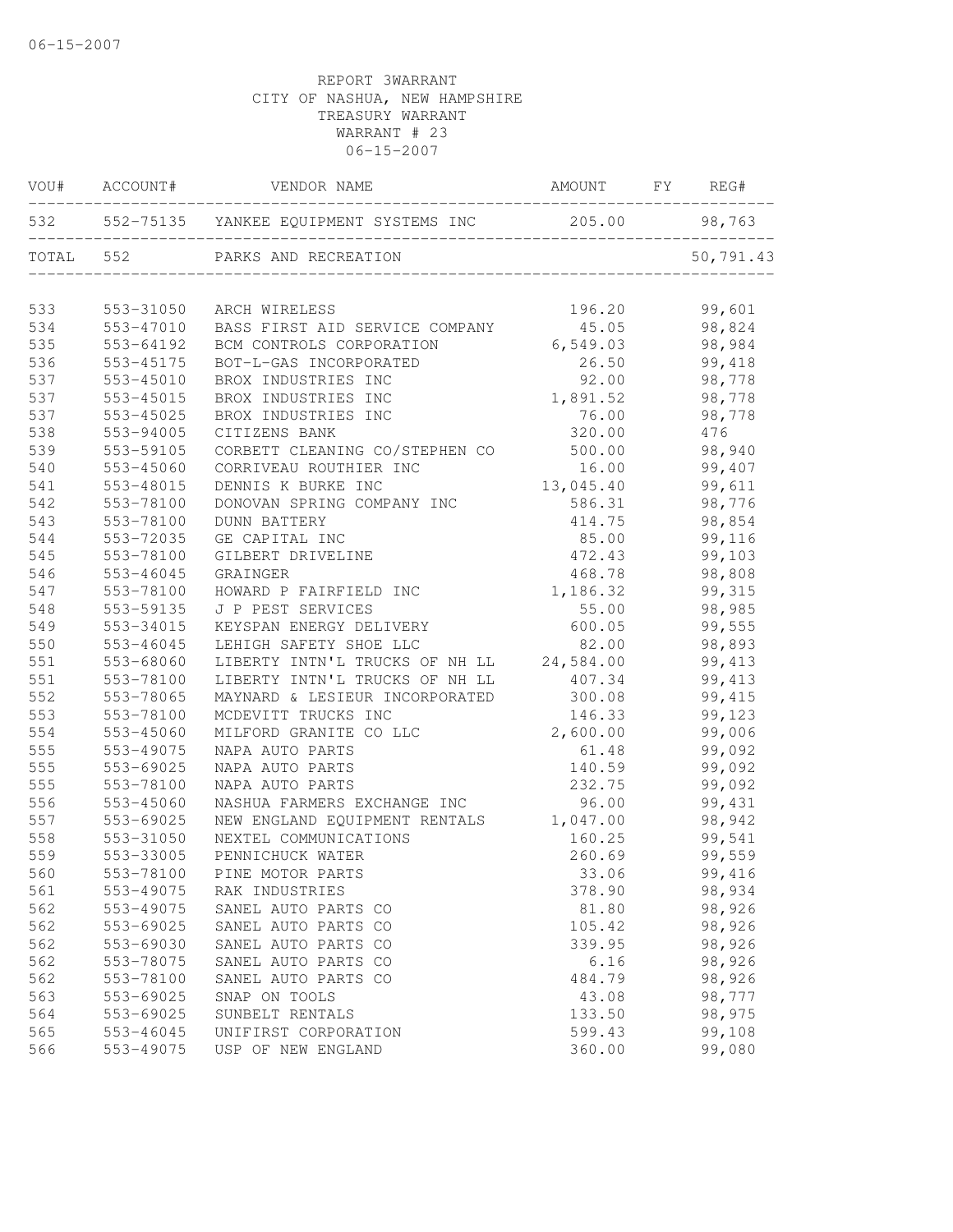| VOU#  | ACCOUNT#      | VENDOR NAME                    | AMOUNT     | FY | REG#      |
|-------|---------------|--------------------------------|------------|----|-----------|
| 566   |               | 553-69025 USP OF NEW ENGLAND   | 39.11      |    | 99,080    |
| TOTAL | 553           | STREET DEPARTMENT              |            |    | 59,350.05 |
| 567   | 555-59100     | CITIZENS BANK                  | 8.00       |    | 476       |
| 568   | 555-59100     | CORBETT CLEANING CO/STEPHEN CO | 400.00     |    | 98,940    |
| 569   | 555-49075     | HOME DEPOT CREDIT SERVICES     | 304.01     |    | 99,550    |
| 570   | 555-45288     | M & M ELECTRICAL SUPPLY CO INC | 260.79     |    | 99,403    |
| 570   | 555-69025     | M & M ELECTRICAL SUPPLY CO INC | 261.69     |    | 99,403    |
| 571   | 555-59170     | MARKINGS INC                   | 24, 319.53 |    | 99,129    |
| 572   | 555-31050     | NEXTEL COMMUNICATIONS          | 200.04     |    | 99,541    |
| 573   | 555-46045     | NH BRAGG & SONS INC            | 950.00     |    | 98,738    |
| 574   | 555-74170     | OCEAN STATE SIGNAL CO          | 1,040.00   |    | 99,115    |
| 575   | 555-45285     | PERMA-LINE CORP OF NEW ENGLAND | 299.65     |    | 98,759    |
| 576   | 555-32025     | PUBLIC SERVICE OF NH           | 1,199.64   |    | 99,591    |
| 576   | 555-32025     | PUBLIC SERVICE OF NH           | 1,310.19   |    | 99,592    |
| 577   | 555-59320     | SANEL AUTO PARTS CO            | 15.17      |    | 98,927    |
| 578   | 555-41015     | STAPLES BUSINESS ADVANTAGE     | 82.73      |    | 99,128    |
| 579   | 555-45285     | STATE OF NH                    | 1,100.00   |    | 99,514    |
| 580   | 555-46045     | UNIFIRST CORPORATION           | 329.96     |    | 99,108    |
| 581   | 555-45107     | W E AUBUCHON COMPANY INC       | 1,899.60   |    | 98,752    |
| TOTAL | 555           | TRAFFIC DEPARTMENT             |            |    | 33,981.00 |
|       |               |                                |            |    |           |
| 582   | 557-64035     | MUNICIPAL SUPPLY SALES CO      | 2,620.00   |    | 99,082    |
| 583   | 557-64192     | NASHUA OUTDOOR POWER EQUIP     | 169.99     |    | 98,933    |
| 584   | 557-31050     | NEXTEL COMMUNICATIONS          | 4.52       |    | 99,541    |
| 585   | 557-75023     | NH SAFE & LOCK CO INC          | 101.00     |    | 99,062    |
| 586   | 557-32005     | PUBLIC SERVICE OF NH           | 2,421.84   |    | 99,592    |
| 586   | 557-32005     | PUBLIC SERVICE OF NH           | 83.42      |    | 99,593    |
| 587   | 557-75023     | W E AUBUCHON COMPANY INC       | 207.82     |    | 98,752    |
| TOTAL | 557           | PARKING LOTS                   |            |    | 5,608.59  |
| 588   | 561-48015     | DENNIS K BURKE INC             | 498.77     |    | 99,611    |
| 589   | 561-75055     | JENNINGS EXCAVATION INC/DAVID  | 360.00     |    | 98,756    |
| 590   | $561 - 78100$ | MAFFEE'S GARAGE INC            | 98.77      |    | 99,404    |
| 591   | 561-78065     | MAYNARD & LESIEUR INCORPORATED | 131.98     |    | 99, 415   |
| 592   | 561-74085     | NASHUA OUTDOOR POWER EQUIP     | 60.94      |    | 98,933    |
| 593   | 561-33005     | PENNICHUCK WATER               | 210.19     |    | 99,559    |
| 594   | 561-32005     | PUBLIC SERVICE OF NH           | 94.70      |    | 99,593    |
| 595   | $561 - 74085$ | RICHEY & CLAPPER INC           | 147.05     |    | 98,721    |
| 596   | 561-78007     | ROBBINS AUTO PARTS INC         | 121.85     |    | 98,967    |
|       |               |                                |            |    |           |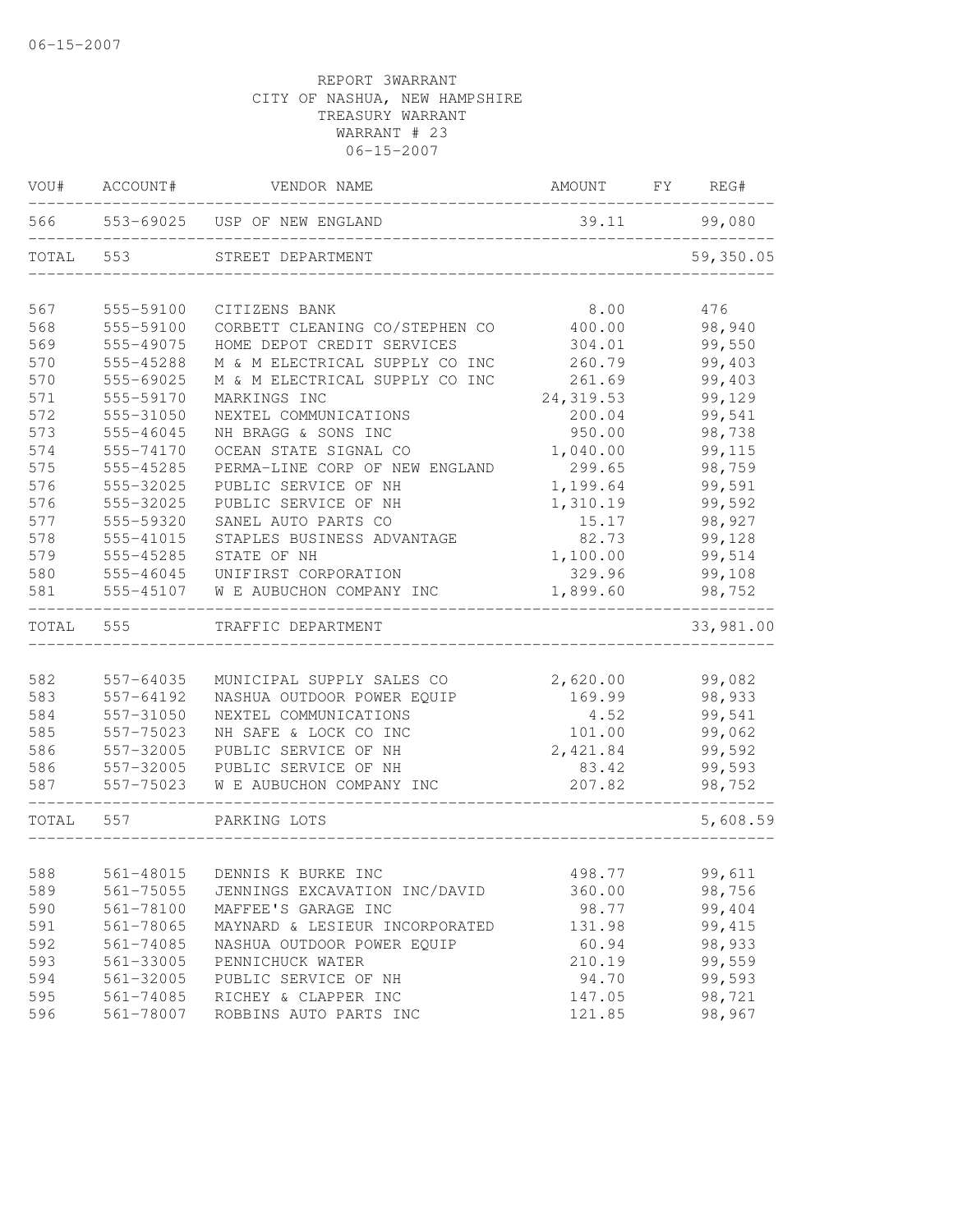| VOU#  | ACCOUNT#               | VENDOR NAME                                              | AMOUNT             | FY REG#          |
|-------|------------------------|----------------------------------------------------------|--------------------|------------------|
| TOTAL | 561                    | EDGEWOOD CEMETERY                                        |                    | 1,724.25         |
|       |                        |                                                          |                    |                  |
| 597   | 571-41015              | STAPLES BUSINESS ADVANTAGE                               | 344.95             | 99,128           |
| TOTAL | 571                    | COMMUNITY DEVELOPMENT                                    |                    | 344.95           |
| 598   |                        |                                                          |                    |                  |
| 599   | 572-95005<br>572-95005 | AMERICAN PLANNING ASSOC<br>AMERICAN PLANNING ASSOCIATION | 1,405.00<br>498.00 | 99,612<br>99,547 |
| 600   | 572-95005              | ASLA                                                     | 355.00             | 99,552           |
| 601   | 572-91005              | FALK CARTER                                              | 118.34             | 99,089           |
| 602   | 572-51010              | HILLSBOROUGH COUNTY TREASURER                            | 32.39              | 99,424           |
| 603   | 572-91005              | HOUSTON ROGER                                            | 388.00             | 99,064           |
| 604   | 572-31050              | NEXTEL COMMUNICATIONS                                    | 11.41              | 99,541           |
| 605   | 572-49025              | PUTNEY PRESS                                             | 29.90              | 99,614           |
| 606   | 572-44010              | SPILLER'S                                                | 1,120.75           | 99,084           |
| TOTAL | 572                    | PLANNING DEPARTMENT                                      |                    | 3,958.79         |
|       |                        |                                                          |                    |                  |
| 607   | 573-31050              | NEXTEL COMMUNICATIONS                                    | 4.52               | 99,541           |
| 608   | 573-62022              | SHOWCASE PORTABLE EXHIBITS LLC 1,030.75                  |                    | 99,029           |
| TOTAL | 573                    | ECONOMIC DEVELOPMENT                                     |                    | 1,035.27         |
| 609   | 575-41015              | ANCO ENGRAVED SIGNS & STAMPS I                           | 39.41              | 99,070           |
| 610   | 575-91005              | CASE LARRY                                               | 29.10              | 98,708           |
| 611   | 575-42005              | CENTRAL PAPER PRODUCTS CO                                | 45.56              | 99,428           |
| 611   | 575-42020              | CENTRAL PAPER PRODUCTS CO                                | 442.02             | 99,428           |
| 612   | 575-45150              | DAVIS SPARKY                                             | 350.00             | 99,515           |
| 613   | 575-42005              | HOME DEPOT CREDIT SERVICES                               | 67.43              | 99,550           |
| 614   | 575-75130              | JOHNSON CONTROLS INC                                     | 5,061.23           | 98,878           |
| 615   | 575-34015              | KEYSPAN ENERGY DELIVERY                                  | 122.63             | 99,555           |
| 616   | 575-57010              | MV COMMUNICATIONS INC                                    | 66.00              | 98,741           |
| 617   | 575-64165              | NASHUA OUTDOOR POWER EQUIP                               | 155.11             | 98,933           |
| 618   | 575-31040              | NEXTEL COMMUNICATIONS                                    | 85.87              | 99,541           |
| 619   | 575-45050              | NHHC                                                     | 18.00              | 99,606           |
| 620   | 575-32005              | PUBLIC SERVICE OF NH                                     | 6,940.07           | 99,593           |
| 621   | 575-46045              | QUARTERMASTER                                            | 132.87             | 99,058           |
| 622   | 575-45050              | REFERENCE BOOKS UNLIMITED                                | 2,755.50           | 99,052           |
| 623   | 575-41015              | SAM'S CLUB DIRECT                                        | 15.00              | 99,569           |
| 624   | 575-41005              | STAPLES BUSINESS ADVANTAGE                               | 173.46             | 99,128           |
| 624   | 575-41015              | STAPLES BUSINESS ADVANTAGE                               | 143.42             | 99,128           |
| 625   | 575-41005              | WB MASON COMPANY INC                                     | 646.18             | 98,771           |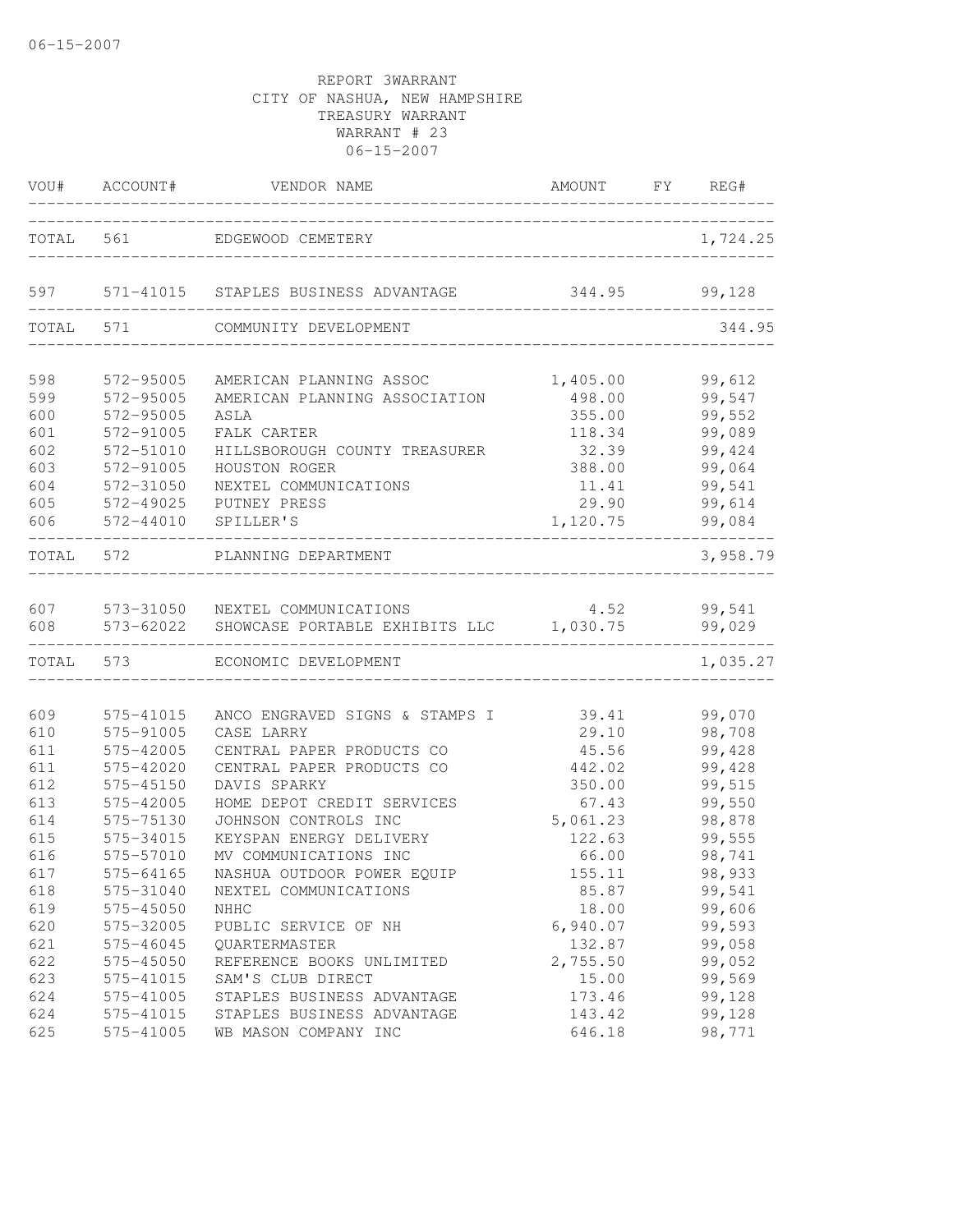| VOU#      | ACCOUNT#          | VENDOR NAME                    | AMOUNT    | FY<br>REG# |
|-----------|-------------------|--------------------------------|-----------|------------|
| TOTAL 575 |                   | PUBLIC LIBRARIES               |           | 17,288.86  |
| 626       | 576-94005         | NH BUILDING OFFICIALS ASSN     | 180.00    | 99,557     |
| 627       | 576-31065         | SPRINT                         | 138.78    | 99,544     |
| TOTAL     | 576               | BUILDING DEPARTMENT            |           | 318.78     |
| 628       | 577-95005         | AMERICAN BAR ASSOCIATION       | 299.25    | 99,543     |
| 629       | 577-49025         | AMERICAN BAR ASSOCIATION       | 77.90     | 99,564     |
| 630       | 577-49025         | EDM PUBLISHERS INC             | 81.03     | 99,566     |
| 631       | 577-95005         | NEW HAMPSHIRE BAR ASSOCIATION  | 590.00    | 99,572     |
| 632       | 577-31050         | NEXTEL COMMUNICATIONS          | 30.45     | 99,541     |
| TOTAL 577 |                   | CODE ENFORCEMENT               |           | 1,078.63   |
| 633       | 194,541 581-74092 | A L LARSEN CO INC              | 280.00    | 99,245     |
|           | 194,542 581-53103 | ACUCARE NURSING PROFESSIONALS  | 1,115.90  | 99,164     |
|           | 194,543 581-53101 | ADULT LEARNING CENTER          | 25,000.00 | 99,110     |
|           | 194,544 581-42110 | ALARMAX DISTRIBUTORS INC       | 5,444.01  | 99,145     |
|           | 194,544 581-74092 | ALARMAX DISTRIBUTORS INC       | 400.54    | 99,145     |
|           | 194,545 581-42110 | ALLIED ELECTRONICS INC         | 253.43    | 99,438     |
|           | 194,546 581-72065 | ALTERNATIVE COMMUNICATIONS SER | 195.00    | 99,085     |
|           | 194,547 581-74092 | AMERICAN ALARM                 | 612.50    | 99,284     |
|           | 581-53100         | ANACOMP INC                    | 70.80     | 98,781     |
|           | 194,548 581-53100 | ANASTAS JASON                  | 39.00     | 99,399     |
|           | 194,549 581-59130 | ANDRUSKEVICH GREGORY           | 54.00     | 99,301     |
|           | 194,550 581-49035 | APPLE TEXTBOOKS                | 2,116.59  | 99,378     |
|           | 194,551 581-42130 | ARCSOURCE INC                  | 131.61    | 98,928     |
|           | 194,552 581-49075 | B & S LOCKSMITHS INC           | 396.59    | 99,098     |
|           | 194,553 581-91005 | BAGLEY MARCIA                  | 118.10    | 99,363     |
|           | 194,554 581-59130 | BALL WILLIAM                   | 128.00    | 98,822     |
|           | 194,555 581-72035 | BARLO SIGNS INTERNATIONAL INC  | 200.00    | 98,737     |
|           | 194,555 581-74092 | BARLO SIGNS INTERNATIONAL INC  | 16.49     | 98,737     |
|           | 194,556 581-49035 | BARNES & NOBLE INC             | 706.11    | 98,712     |
|           | 194,556 581-49050 | BARNES & NOBLE INC             | 156.00    | 98,712     |
|           | 194,556 581-49075 | BARNES & NOBLE INC             | 180.00    | 98,712     |
|           | 194,557 581-49050 | BAUDVILLE INC                  | 45.65     | 99,232     |
|           | 194,558 581-49050 | BELLETETES INC                 | 75.67     | 98,919     |
|           | 194,558 581-49075 | BELLETETES INC                 | 506.69    | 98,919     |
|           | 194,559 581-49035 | BENCHMARK EDUCATION CO         | 218.90    | 99,250     |
|           | 194,560 581-94030 | BLAISDELL BONNIE               | 100.00    | 99,352     |
|           | 194,561 581-49910 | BLUE SEAL FEEDS                | 115.80    | 99,281     |
|           | 194,562 581-59130 | BOLDUC KEVIN                   | 189.00    | 99,331     |
|           | 194,563 581-91005 | BORIS MICHELE                  | 112.18    | 99, 313    |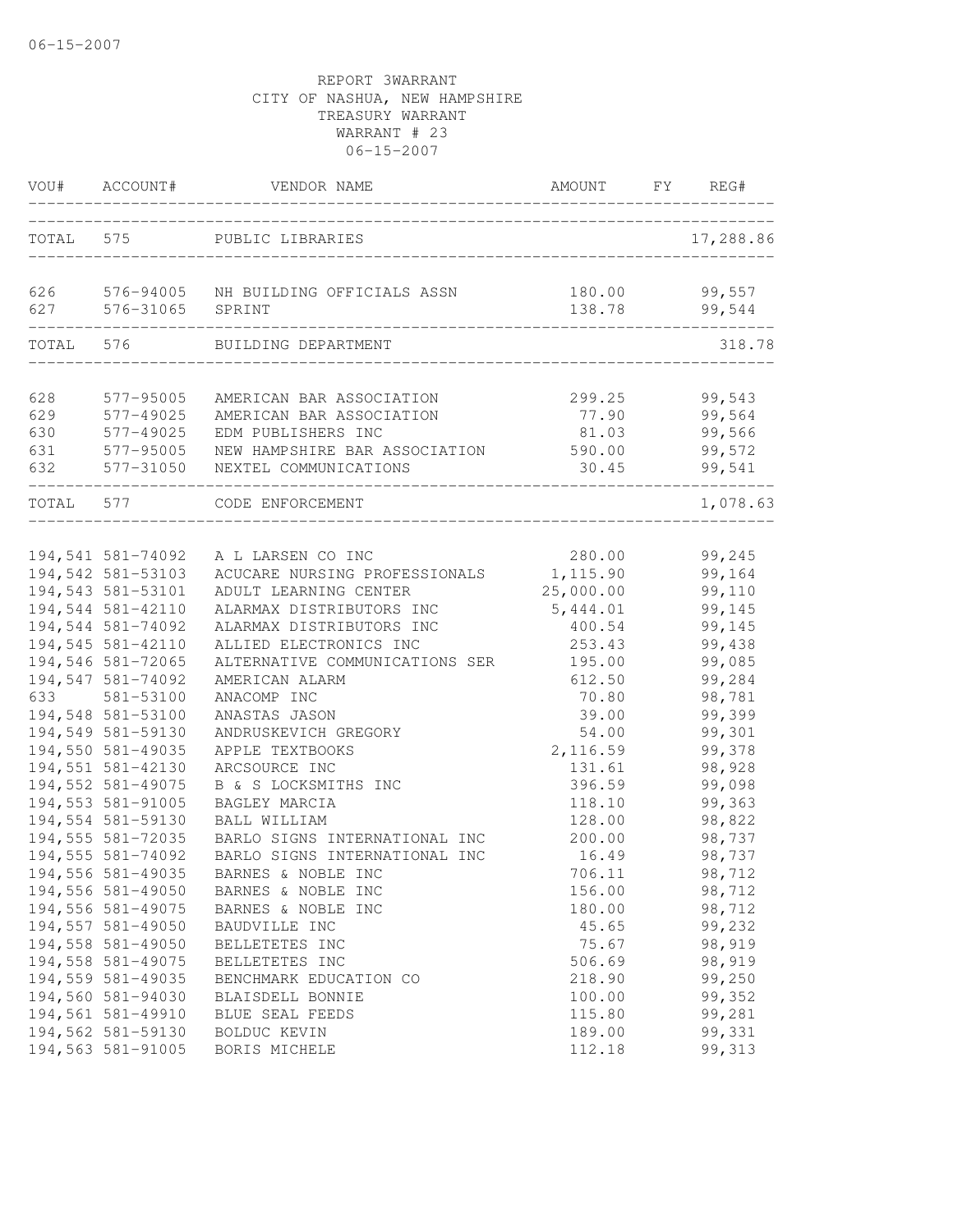| VOU# | ACCOUNT#           | VENDOR NAME                   | AMOUNT     | FY | REG#    |
|------|--------------------|-------------------------------|------------|----|---------|
|      | 194,564 581-59130  | BRACKETT EDWARD               | 54.00      |    | 99,368  |
|      | 194,565 581-64040  | BRIDGES TRANSITIONS CO        | 5,505.00   |    | 99,280  |
|      | 194,566 581-59130  | BUDA MARK                     | 54.00      |    | 99,400  |
|      | 194,567 581-59130  | BURKHART DENNIS               | 54.00      |    | 98,890  |
|      | 194,568 581-49050  | CAMBIUM LEARNING INC          | 52.62      |    | 99,282  |
|      | 194,569 581-59130  | CAMPBELL BRIAN                | 87.00      |    | 99,322  |
|      | 194,570 581-49050  | CAMPBELL DIANA DEWIT          | 53.53      |    | 98,734  |
|      | 194,571 581-59130  | CAMPBELL-KELLEY KATHLEEN      | 85.00      |    | 99,295  |
|      | 194,572 581-55015  | CANFIELD BRAD                 | 712.95     |    | 99,242  |
|      | 194,573 581-42130  | CAPP INC                      | 308.00     |    | 99,137  |
|      | 194,574 581-49050  | CARLEX                        | 123.53     |    | 99,138  |
|      | 194,575 581-53100  | CARMONA CHRIS                 | 39.00      |    | 99,375  |
|      | 194,576 581-49050  | CARPARTS OF NASHUA            | 88.58      |    | 99,405  |
|      | 194, 577 581-55015 | CARSON KATHLEEN               | 147.44     |    | 98,740  |
|      | 194,578 581-49050  | CARTRIDGE WORLD               | 2,583.93   |    | 99,302  |
|      | 194,578 581-64192  | CARTRIDGE WORLD               | 274.98     |    | 99,302  |
|      | 194,579 581-49110  | CDW GOVERNMENT INC            | 26.88      |    | 99,176  |
|      | 194,579 581-64192  | CDW GOVERNMENT INC            | 1,074.35   |    | 99,176  |
|      | 194,580 581-42010  | CENTRAL PAPER PRODUCTS CO     | 5,667.05   |    | 99,428  |
|      | 194,580 581-42020  | CENTRAL PAPER PRODUCTS CO     | 11, 171.16 |    | 99,428  |
|      | 194,581 581-59130  | CHERBONNEAU MARK              | 74.00      |    | 98,917  |
|      | 194,582 581-63085  | CHILDCRAFT EDUCATION CORP     | 414.98     |    | 99,151  |
|      | 194,583 581-53100  | CHITALIA REEMA                | 39.00      |    | 98,804  |
|      | 194,584 581-78007  | CHUCK'S AUTO REPAIR INC       | 62.14      |    | 99,240  |
| 634  | 581-49035          | CITIZENS BANK                 | 43.74      |    | 476     |
| 634  | 581-49050          | CITIZENS BANK                 | 460.88     |    | 476     |
|      | 194,585 581-64040  | CITRIX SYSTEMS INC            | 2,000.00   |    | 99,391  |
|      | 194,586 581-53103  | CLARK ASSOCIATES/DEBBIE CLARK | 25,857.50  |    | 98,787  |
|      | 194,587 581-94010  | CLARKE CYNTHIA                | 1,104.00   |    | 99,354  |
|      | 194,588 581-49910  | CLEMENT COMMUNICATIONS INC    | 585.90     |    | 98,818  |
|      | 194,589 581-91005  | COLEMAN CAROL                 | 147.50     |    | 99,171  |
|      | 194,590 581-53103  | COMPASSIONATE STAFFING LLC    | 1,732.50   |    | 98,947  |
|      | 194,591 581-64045  | COMPUTER HUT OF N E INC       | 15.96      |    | 99,433  |
|      | 194,592 581-49050  | CONNECTICUT VALLEY BIOLOGICAL | 64.80      |    | 99, 412 |
|      | 194,593 581-49050  | CONWAY OFFICE PRODUCTS LLC    | 59.04      |    | 98,877  |
|      | 194,594 581-44005  | COPY SHOP                     | 968.00     |    | 98,875  |
|      | 194,595 581-49050  | CORNWALL CATHARINE            | 43.98      |    | 99,516  |
|      | 194,596 581-59130  | COYLE KEVIN                   | 54.00      |    | 98,784  |
|      | 194,597 581-49035  | CRYSTAL SPRINGS BOOKS         | 69.29      |    | 99,213  |
|      | 194,598 581-49050  | CULINARY ARTS                 | 196.00     |    | 98,727  |
|      | 194,599 581-59130  | CUVELLIER RICHARD             | 54.00      |    | 98,836  |
|      | 194,600 581-49050  | D A BUCCI & SONS INC          | 100.00     |    | 98,768  |
|      | 194,601 581-74092  | DAVID H BAILEY                | 30.00      |    | 98,806  |
|      | 194,602 581-59130  | DEL GENIO LEONARD             | 54.00      |    | 99,304  |
|      | 194,603 581-49030  | DELANEY EDUCATIONAL INC       | 395.85     |    | 99,356  |
|      | 194,604 581-49050  | DELTA EDUCATION               | 175.89     |    | 99,207  |
|      | 194,605 581-49050  | DEMCO INC                     | 45.52      |    | 98,815  |
|      | 194,606 581-91005  | DERRY MARSHALL                | 329.07     |    | 98,803  |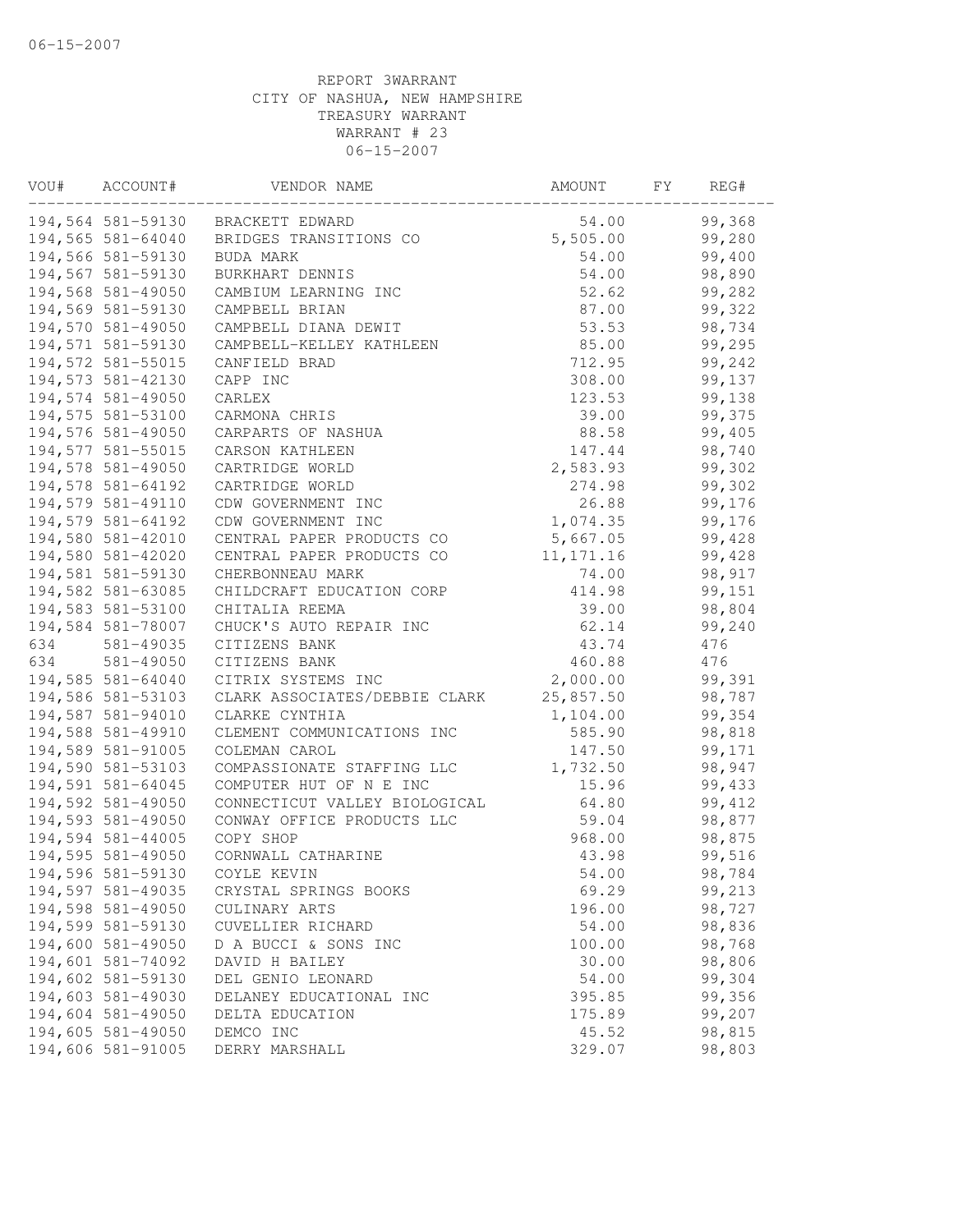| VOU# | ACCOUNT#          | VENDOR NAME                        | AMOUNT    | FY | REG#    |
|------|-------------------|------------------------------------|-----------|----|---------|
|      | 194,607 581-51015 | DEVINE MILLIMET & BRANCH           | 888.80    |    | 98,932  |
|      | 194,608 581-75023 | DONALD M THERIAULT INC             | 3,000.00  |    | 98,767  |
|      | 194,609 581-53102 | DORSKY NANCY                       | 1,000.00  |    | 99,220  |
|      | 194,609 581-91040 | DORSKY NANCY                       | 100.00    |    | 99,220  |
|      | 194,610 581-91005 | DOWNING CHRISTINE                  | 20.25     |    | 99,156  |
|      | 194,611 581-59130 | DROWN DEANE                        | 74.00     |    | 99,370  |
|      | 194,612 581-49050 | DYNAMIC MEASUREMENT GROUP INC      | 85.00     |    | 99,290  |
|      | 194,613 581-45910 | EBSCO SUBSCRIPTION SERVICES        | 630.85    |    | 99,427  |
|      | 194,614 581-49050 | EDUCATORS PUBLISHING SERVICE I     | 659.73    |    | 98,748  |
|      | 194,615 581-49050 | ELLISON EDUCATIONAL EQUIPMENT      | 34.00     |    | 99,169  |
|      | 194,616 581-49050 | ELVIN SAFETY SUPPLY INC            | 169.80    |    | 99,197  |
|      | 194,617 581-59130 | EUSTIS RICHARD                     | 128.00    |    | 99,337  |
|      | 194,618 581-42120 | F W WEBB COMPANY                   | 1,181.40  |    | 98,828  |
|      | 194,619 581-53100 | FARRELL RACHEL                     | 274.31    |    | 99,377  |
|      | 194,620 581-91005 | FARRENKOPF RICHARD                 | 196.18    |    | 99,266  |
|      | 194,621 581-49075 | FASTENAL CO                        | 170.08    |    | 98,764  |
|      | 194,622 581-55010 | FIRST STUDENT INC                  | 650.44    |    | 99,210  |
|      | 194,623 581-55005 | FIRST STUDENT INC                  | 3, 215.07 |    | 99,223  |
|      | 194,623 581-55005 | FIRST STUDENT INC                  | 709.09    |    | 99,224  |
|      | 194,623 581-55015 | FIRST STUDENT INC                  | 7,630.72  |    | 99,223  |
|      | 194,623 581-55015 | FIRST STUDENT INC                  | 44,890.79 |    | 99,224  |
|      | 194,623 581-55025 | FIRST STUDENT INC                  | 9,070.74  |    | 99,223  |
|      | 194,623 581-55025 | FIRST STUDENT INC                  | 6,809.00  |    | 99,224  |
|      | 194,623 581-55035 | FIRST STUDENT INC                  | 1,652.67  |    | 99,223  |
|      | 194,623 581-55035 | FIRST STUDENT INC                  | 1,384.32  |    | 99,224  |
|      | 194,624 581-59130 | FISCHER THOMAS                     | 74.00     |    | 99,299  |
|      | 194,625 581-49050 | FLAGHOUSE INC                      | 436.00    |    | 99,135  |
|      | 194,626 581-91005 | FLANAGAN PRISCILLA                 | 17.10     |    | 99,175  |
|      | 194,627 581-59130 | FLETCHER JIM                       | 148.00    |    | 99,373  |
|      | 194,628 581-49030 | FOLLETT LIBRARY RESOURCES          | 481.61    |    | 98,757  |
|      | 194,629 581-91005 | FORAN MARY C                       | 103.31    |    | 99,288  |
|      | 194,630 581-41015 | FRIENDSHIP HOUSE                   | 39.85     |    | 99,206  |
|      | 194,631 581-59130 | GADBOIS GERALD                     | 81.00     |    | 98,711  |
|      | 194,632 581-74092 |                                    | 1,771.99  |    | 99,392  |
|      |                   | GE MEDICAL SYSTEMS<br>GINGRAS LISA | 58.93     |    | 99,255  |
|      | 194,633 581-91005 |                                    |           |    |         |
|      | 194,634 581-94010 | GODLEWSKI JEAN                     | 792.00    |    | 98,976  |
|      | 194,635 581-64040 | GOOD STEWARD SOFTWARE              | 1,195.00  |    | 99,263  |
|      | 194,636 581-64040 | GOVCONNECTION INC                  | 449.85    |    | 98,725  |
|      | 194,636 581-64045 | GOVCONNECTION INC                  | 2,040.60  |    | 98,725  |
|      | 194,636 581-64192 | GOVCONNECTION INC                  | 160.08    |    | 98,725  |
|      | 194,637 581-42130 | GRANITE GROUP (THE)                | 333.69    |    | 99,105  |
|      | 194,638 581-91005 | GREENBERG ELLEN                    | 572.29    |    | 99,349  |
|      | 194,639 581-59130 | HAMILTON CAROL                     | 128.00    |    | 99,296  |
|      | 194,640 581-49050 | HARCOURT INC                       | 257.95    |    | 99,279  |
|      | 194,641 581-91005 | HARDING JAY                        | 430.08    |    | 99,183  |
|      | 194,642 581-74092 | HARRIS EQUIPMENT REPAIR SERVIC     | 705.71    |    | 99, 414 |
|      | 194,643 581-59130 | HARRIS STEPHEN                     | 54.00     |    | 99,253  |
|      | 194,644 581-49050 | HAWTHORNE                          | 236.50    |    | 99,441  |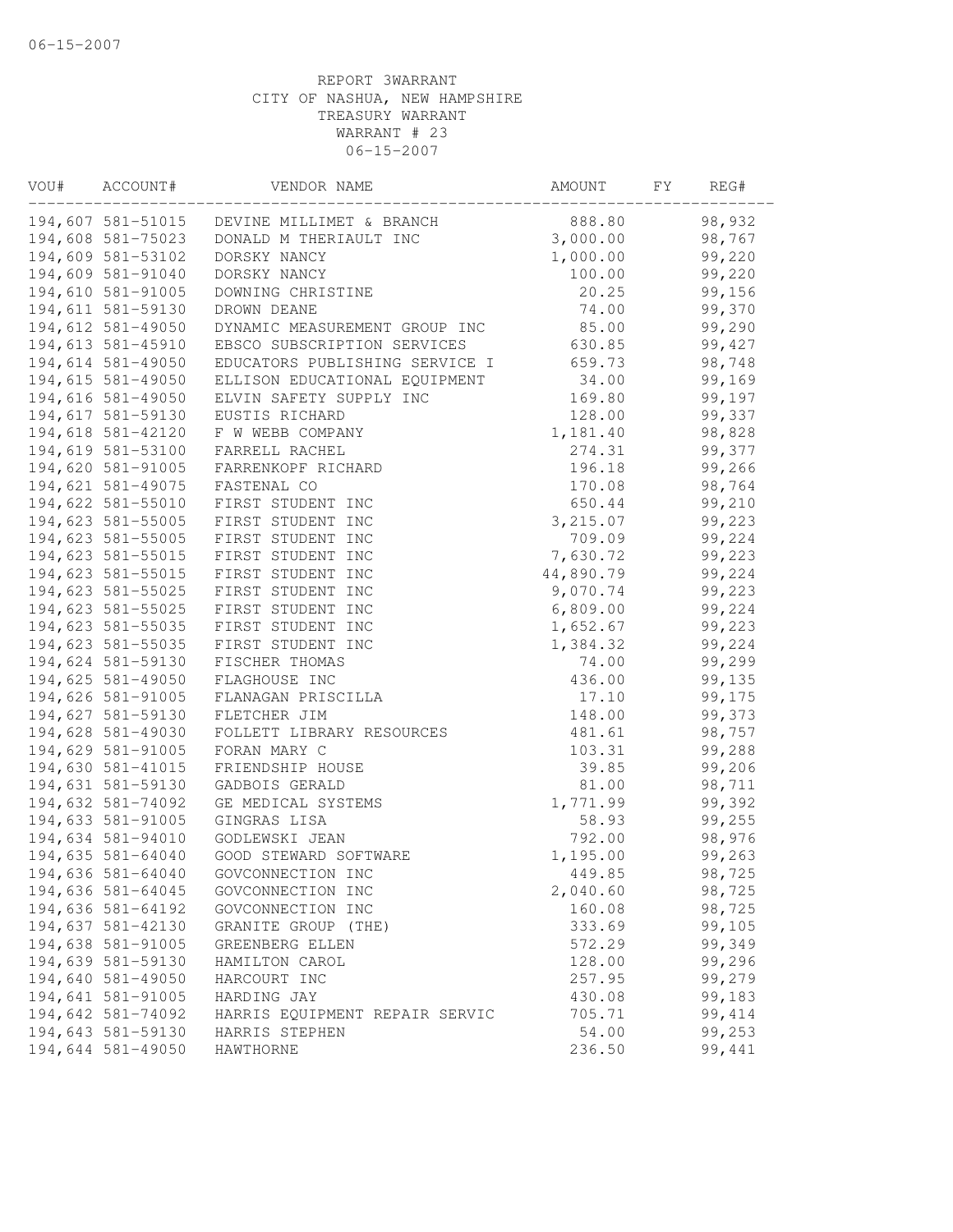| VOU# | ACCOUNT#          | VENDOR NAME                                     | AMOUNT   | FY | REG#   |
|------|-------------------|-------------------------------------------------|----------|----|--------|
|      |                   | 194,645 581-42130 HEATING SPECIALTIES OF NH INC | 12.34    |    | 99,409 |
|      | 194,646 581-49110 | HEWLETT PACKARD COMPANY                         | 1,163.00 |    | 98,849 |
|      | 194,647 581-49050 | HIGHSMITH INC                                   | 129.91   |    | 99,421 |
|      | 194,648 581-49050 | HISTORY EDUCATION                               | 303.35   |    | 99,343 |
|      | 194,649 581-42130 | HOMANS ASSOCIATES LLC                           | 2,762.58 |    | 99,316 |
|      | 194,650 581-49910 | HOME DEPOT CREDIT SERVICES                      | 393.06   |    | 99,199 |
|      | 194,651 581-49050 | HOME DEPOT CREDIT SERVICES                      | 1,474.50 |    | 99,235 |
|      | 194,652 581-59130 | HOMOLA MICHAEL                                  | 54.00    |    | 98,814 |
|      | 194,653 581-91005 | HORNE LORRAINE                                  | 32.01    |    | 99,159 |
|      | 194,654 581-59130 | HOUDE WILLIAM                                   | 148.00   |    | 99,323 |
|      | 194,655 581-53100 | HURLEY ELIZABETH                                | 39.00    |    | 99,380 |
|      | 194,656 581-91005 | IANNAZZO STACY                                  | 30.56    |    | 99,231 |
|      | 194,657 581-41015 | INFO-TECH RESEARCH GROUP                        | 290.00   |    | 99,273 |
|      | 194,657 581-49050 | INFO-TECH RESEARCH GROUP                        | 700.00   |    | 99,273 |
|      | 194,658 581-49050 | J W PEPPER & SON INC                            | 140.79   |    | 98,853 |
|      | 194,659 581-49050 | JACK'S PIZZA                                    | 304.00   |    | 99,104 |
|      | 194,660 581-59130 | JACKSON ART                                     | 128.00   |    | 99,297 |
|      | 194,661 581-59130 | JACKSON BRIAN                                   | 162.00   |    | 99,326 |
|      | 194,662 581-49025 | JAGUAR EDUCATIONAL                              | 23.85    |    | 99,261 |
|      | 194,663 581-53100 | JONES BREANNA                                   | 39.00    |    | 98,885 |
|      | 194,664 581-59130 | KARAM TIMOTHY                                   | 54.00    |    | 99,341 |
|      | 194,665 581-34015 | KEYSPAN ENERGY DELIVERY                         | 2,942.88 |    | 99,214 |
|      | 194,666 581-91005 | KOSOW CARMEN                                    | 102.21   |    | 99,198 |
|      | 194,667 581-59130 | KUBA GARY                                       | 81.00    |    | 99,311 |
|      | 194,668 581-49050 | LAKES REGION LINEN INC                          | 109.59   |    | 99,251 |
|      | 194,669 581-49050 | LAKESHORE LEARNING MATERIALS                    | 493.24   |    | 98,866 |
|      | 194,670 581-91005 | LALIME MAUREEN                                  | 23.28    |    | 99,227 |
|      | 194,671 581-59130 | LANDRY PAUL                                     | 27.00    |    | 98,852 |
|      | 194,672 581-59130 | LEPINE NORMAN                                   | 108.00   |    | 99,320 |
|      | 194,673 581-49910 | LESCO                                           | 1,350.00 |    | 99,205 |
|      | 194,674 581-41015 | LIBBY AVERY                                     | 26.50    |    | 99,382 |
|      | 194,675 581-45910 | LIBRARY VIDEO COMPANY                           | 170.88   |    | 99,148 |
|      | 194,676 581-49050 | LINDENMEYR MUNROE                               | 877.99   |    | 99,439 |
|      | 194,677 581-45910 | LOCAL GOVERNMENT CENTER INC                     | 28.00    |    | 98,847 |
|      | 194,678 581-91005 | LOFTUS JUDITH                                   | 99.06    |    | 99,180 |
|      | 194,679 581-91005 | LUCAS MARK                                      | 59.48    |    | 99,401 |
|      | 194,680 581-49050 | LULL FARM                                       | 32.87    |    | 99,300 |
|      | 194,681 581-42110 | M & M ELECTRICAL SUPPLY CO INC                  | 1,034.87 |    | 99,403 |
|      | 194,682 581-46040 | M & N SPORTS LLC                                | 225.30   |    | 98,924 |
|      | 194,683 581-45910 | MAILBOX (THE)                                   | 29.95    |    | 99,141 |
|      | 194,684 581-49050 | MAINE OXY                                       | 59.96    |    | 98,713 |
|      | 194,685 581-59130 | MAKARAWICZ WILLIAM                              | 74.00    |    | 98,800 |
|      | 194,686 581-59130 | MARCOUX ADAM                                    | 54.00    |    | 99,087 |
|      | 194,687 581-59130 | MARCOUX ADAM                                    | 189.00   |    | 99,332 |
|      | 194,688 581-49050 | MARKET BASKET                                   | 729.39   |    | 98,939 |
|      | 194,689 581-75090 | MARVELL PLATE GLASS INC                         | 724.00   |    | 98,750 |
|      | 194,690 581-49050 | MASTERMAN'S LLP                                 | 144.00   |    | 98,906 |
|      | 194,691 581-94010 | MATTIA IRIS                                     | 2,268.00 |    | 99,163 |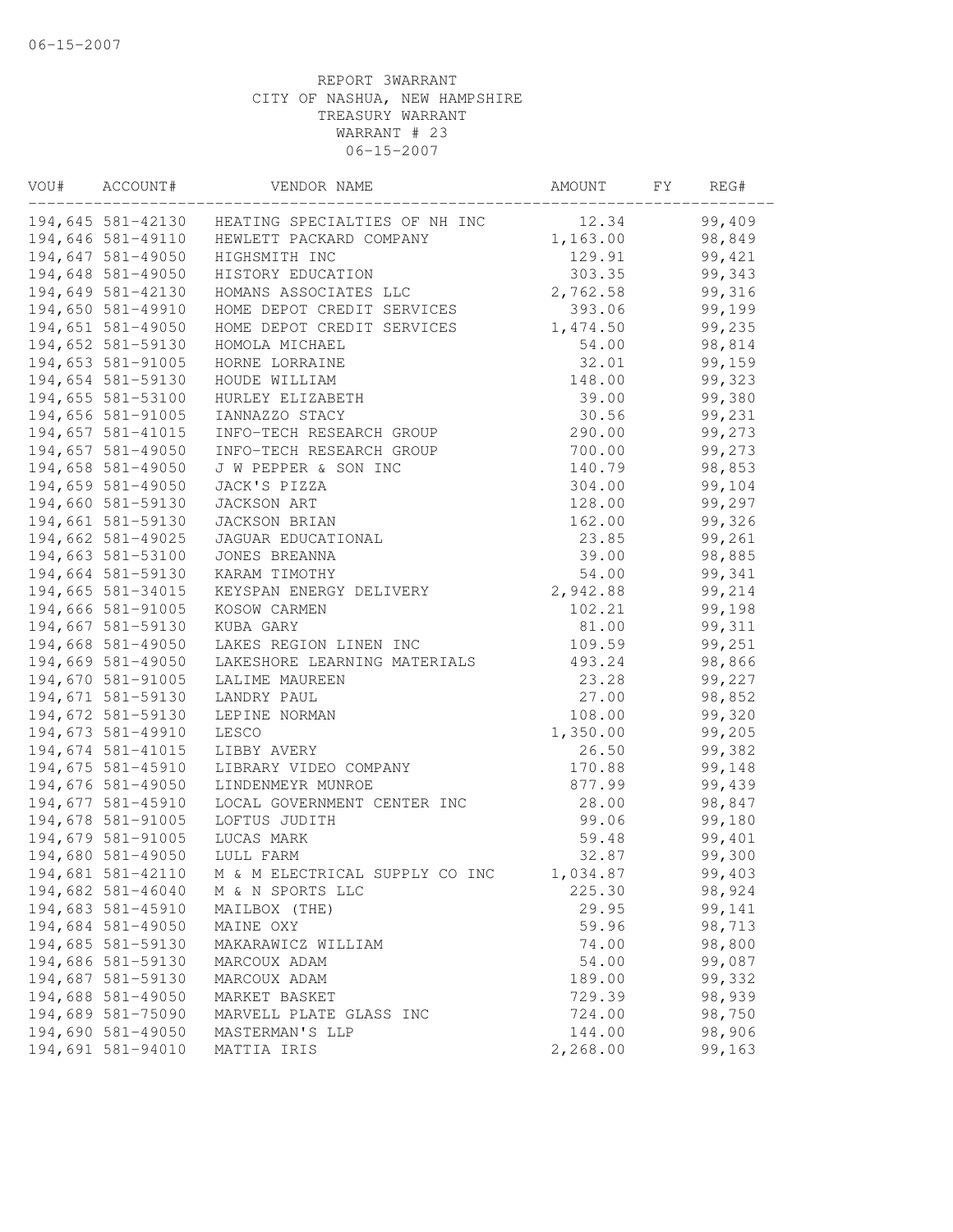| VOU# | ACCOUNT#          | VENDOR NAME                    | AMOUNT    | FΥ | REG#    |  |
|------|-------------------|--------------------------------|-----------|----|---------|--|
|      | 194,692 581-78007 | MAYNARD & LESIEUR INCORPORATED | 176.75    |    | 99, 415 |  |
|      | 194,693 581-59130 | MCCORD GREGORY                 | 54.00     |    | 99,306  |  |
|      | 194,694 581-49035 | MCGRAW HILL COMPANIES          | $-418.77$ |    | 98,887  |  |
|      | 194,694 581-49050 | MCGRAW HILL COMPANIES          | 2,969.84  |    | 98,887  |  |
|      | 194,694 581-49095 | MCGRAW HILL COMPANIES          | 6,582.55  |    | 98,887  |  |
|      | 194,695 581-31005 | MCI                            | 4,405.19  |    | 98,710  |  |
|      | 194,696 581-94030 | MCKEAN DAVID                   | 60.00     |    | 99,196  |  |
|      | 194,697 581-49075 | MERRIMACK BUILDING SUPPLY INC  | 138.00    |    | 99,143  |  |
|      | 194,698 581-59130 | MICHAEL BARBARA                | 128.00    |    | 99,298  |  |
|      | 194,699 581-59130 | MILLER ALBERT                  | 108.00    |    | 99,321  |  |
|      | 194,700 581-59130 | MILLER BRUCE                   | 54.00     |    | 99,172  |  |
|      | 194,701 581-49025 | MINUTEMAN PRESS OF NASHUA      | 310.50    |    | 98,914  |  |
|      | 194,702 581-49050 | MODERN SCHOOL SUPPLIES INC     | 940.52    |    | 98,918  |  |
|      | 194,703 581-59130 | MORISSETTE DAVE                | 128.00    |    | 99,330  |  |
|      | 194,704 581-94010 | MOTIKA CHRISTOPHER             | 1,113.60  |    | 99,312  |  |
|      | 194,705 581-53100 | MULTI-STATE BILLING SERVICES L | 3,627.41  |    | 99,355  |  |
|      | 194,706 581-59130 | MURPHY DENNIS                  | 162.00    |    | 98,891  |  |
|      | 194,707 581-49050 | MUSICIAN'S FRIEND              | 664.98    |    | 99,272  |  |
|      | 194,708 581-49050 | <b>NASCO</b>                   | 84.78     |    | 99,429  |  |
|      | 194,709 581-49075 | NASHUA HIGH SCHOOL SOUTH       | 208.58    |    | 99,523  |  |
| 635  | 581-18088         | NASHUA SCHOOL DISTRICT #42     | 315.00    |    | 478     |  |
| 635  | 581-45295         | NASHUA SCHOOL DISTRICT #42     | 1,107.00  |    | 478     |  |
|      | 194,710 581-49075 | NASHUA WALLPAPER & PAINT CO    | 727.61    |    | 98,938  |  |
|      | 194,711 581-64192 | NATION WIDE LADDER & EQUIPMENT | 289.00    |    | 98,895  |  |
|      | 194,712 581-49050 | NATIONAL CENTER FOR YOUTH ISSU | 55.90     |    | 99,234  |  |
|      | 194,713 581-42010 | NATIONAL CHEMICAL LABS INC     | 38,021.40 |    | 99,226  |  |
|      | 194,714 581-49050 | NATIONAL GEOGRAPHIC SCHOOL PUB | 693.36    |    | 99,088  |  |
|      | 194,715 581-49910 | NATURE'S BEST                  | 1,980.00  |    | 99,389  |  |
|      | 194,716 581-49050 | NCS PEARSON INC                | 481.50    |    | 99,336  |  |
|      | 194,717 581-74092 | NELSON PIANO SERVICE/FRANK J N | 315.00    |    | 98,894  |  |
|      | 194,718 581-43005 | NEOPOST INC                    | 245.00    |    | 98,774  |  |
|      | 194,719 581-74092 | NESMITH RICHARD                | 995.00    |    | 99,133  |  |
|      | 194,720 581-94030 | NEW HORIZONS COMPUTER LEARNING | 500.00    |    | 98,789  |  |
|      | 194,721 581-94030 | NEWCOMB JEAN                   | 115.00    |    | 99,161  |  |
|      | 194,722 581-31005 | NEXTEL COMMUNICATIONS          | 648.50    |    | 99,534  |  |
|      | 194,723 581-95005 | NFPA                           | 150.00    |    | 99,531  |  |
|      | 194,724 581-95005 | $\rm{NHCA}$                    | 500.00    |    | 99,575  |  |
|      | 194,725 581-94030 | NHCCM                          | 25.00     |    | 99,622  |  |
|      | 194,726 581-53100 | NHSAA                          | 50.00     |    | 99,267  |  |
|      | 194,727 581-45910 | NICK MAGAZINE                  | 18.97     |    | 99,621  |  |
|      | 194,728 581-49050 | NORTHCENTER FOODSERVICE        | 3,698.23  |    | 99,219  |  |
|      | 194,729 581-95005 | NSPRA                          | 225.00    |    | 99,303  |  |
|      | 194,730 581-59130 | OLENSKI MATTHEW                | 128.00    |    | 99,371  |  |
|      | 194,731 581-91040 | OUELLETTE MARTHA               | 208.00    |    | 99,259  |  |
|      | 194,731 581-94030 | OUELLETTE MARTHA               | 85.00     |    | 99,259  |  |
|      | 194,732 581-49050 | P J CURRIER LUMBER CO          | 205.82    |    | 99,203  |  |
|      | 194,733 581-49050 | PARADISE MALCOLM               | 42.75     |    | 99,334  |  |
|      | 194,734 581-59130 | PARADY-GUAY VICTORIA           | 108.00    |    | 98,936  |  |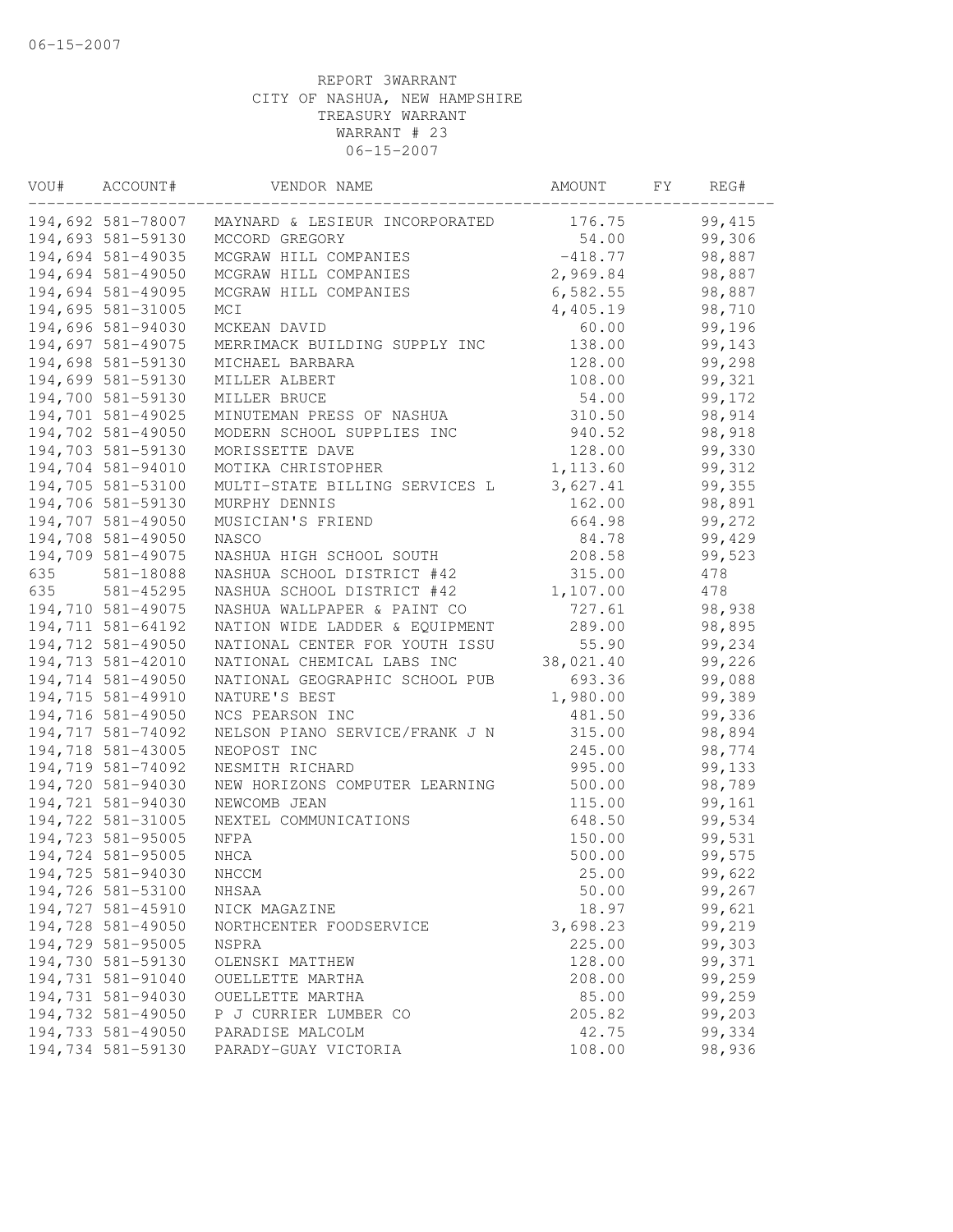| VOU# | ACCOUNT#          | VENDOR NAME                    | AMOUNT    | FY | REG#    |  |
|------|-------------------|--------------------------------|-----------|----|---------|--|
|      | 194,735 581-75023 | PASEK CORP                     | 266.31    |    | 99,140  |  |
|      | 194,736 581-64040 | PC & MACEXCHANGE               | 2,367.90  |    | 99,277  |  |
|      | 194,737 581-49050 | PC MALL GOV INC                | 178.61    |    | 99,193  |  |
|      | 194,738 581-49035 | PCI EDUCATIONAL PUBLISHING     | 65.95     |    | 99,144  |  |
|      | 194,739 581-41015 | PEACEFUL PLAYGROUNDS INC       | 166.88    |    | 99,374  |  |
|      | 194,740 581-49050 | PEARSON EDUCATION              | 3,327.22  |    | 99,260  |  |
|      | 194,741 581-59130 | PELLETIER TOM                  | 108.00    |    | 99,307  |  |
|      | 194,742 581-33005 | PENNICHUCK WATER WORKS INC     | 4,102.63  |    | 99,538  |  |
|      | 194,743 581-49050 | PETTY CASH                     | 10.28     |    | 99,519  |  |
|      | 194,744 581-49050 | PETTY CASH                     | 193.44    |    | 99,522  |  |
|      | 194,745 581-46040 | PHOENIX SCREEN PRINTING        | 134.78    |    | 99,119  |  |
|      | 194,746 581-59130 | PIECUCH WALTER                 | 54.00     |    | 99,328  |  |
|      | 194,747 581-53100 | POLAND SPRING WATER            | 10.00     |    | 99,615  |  |
|      | 194,748 581-43005 | POSTMASTER                     | 780.00    |    | 99,567  |  |
|      | 194,749 581-49025 | PRO-ED                         | 49.00     |    | 98,848  |  |
|      | 194,750 581-64040 | PROQUEST-CSA LLC               | 3,090.00  |    | 98,733  |  |
|      | 194,751 581-49050 | PUBLIC BROADCASTING SERVICE    | 52.18     |    | 98,754  |  |
|      | 194,752 581-32005 | PUBLIC SERVICE OF NH           | 58,380.08 |    | 99,593  |  |
|      | 194,753 581-49050 | PURCHASE ADVANTAGE CARD        | 301.23    |    | 99,318  |  |
|      | 194,754 581-42110 | RALPH PILL ELECTRIC SUPPLY COM | 40.38     |    | 99, 411 |  |
|      | 194,755 581-45910 | RECORDED BOOKS LLC             | 97.75     |    | 99,111  |  |
|      | 194,756 581-49050 | RED HOT SPORTS PROMOTIONS      | 99.95     |    | 99,209  |  |
|      | 194,757 581-49095 | RENAISSANCE LEARNING INC       | 99.39     |    | 99,333  |  |
|      | 194,758 581-42110 | REXEL CLS                      | 38.19     |    | 99,338  |  |
|      | 194,759 581-53100 | RICH KATHRYN                   | 39.00     |    | 99,372  |  |
|      | 194,760 581-41040 | RICOH AMERICAS CORP            | 80.34     |    | 99,190  |  |
|      | 194,760 581-64192 | RICOH AMERICAS CORP            | 3,170.00  |    | 99,190  |  |
|      | 194,761 581-53100 | ROCK II DAVID                  | 39.00     |    | 99,379  |  |
|      | 194,762 581-94010 | ROSS STEPHANIE                 | 1,306.40  |    | 99,289  |  |
|      | 194,763 581-59130 | ROZUMEK ADAM                   | 54.00     |    | 99,365  |  |
|      | 194,764 581-94010 | SAAD KATIE                     | 1,600.00  |    | 99,291  |  |
|      | 194,765 581-49050 | SANE                           | 298.90    |    | 99,208  |  |
|      | 194,766 581-78007 | SANEL AUTO PARTS CO            | 32.79     |    | 98,927  |  |
|      | 194,767 581-49050 | SARGENT-WELCH                  | 192.76    |    | 98,807  |  |
|      | 194,768 581-45910 | SCHOOL HEALTH ALERT            | 83.00     |    | 99,616  |  |
|      | 194,769 581-47010 | SCHOOL HEALTH CORP             | 131.29    |    | 98,753  |  |
|      | 194,769 581-49050 | SCHOOL HEALTH CORP             | 56.00     |    | 98,753  |  |
|      | 194,770 581-49050 | SCHOOL NURSE SUPPLY INC        | 201.02    |    | 99,147  |  |
|      | 194,771 581-41015 | SCHOOL SPECIALTY               | 248.70    |    | 99,185  |  |
|      | 194,771 581-49050 | SCHOOL SPECIALTY               | 16,888.62 |    | 99,185  |  |
|      | 194,772 581-91005 | SICILIA KATHRYN                | 63.54     |    | 99,347  |  |
|      | 194,773 581-59130 | SIDWAY ROBERT                  | 54.00     |    | 99,369  |  |
|      | 194,774 581-42130 | SIEMENS BUILDING TECHNOLOGIES  | 229.00    |    | 99,268  |  |
|      | 194,775 581-75180 | SKYLINE ROOFING INC            | 380.00    |    | 99,222  |  |
|      | 194,776 581-59130 | SMITH WALTER                   | 54.00     |    | 99,362  |  |
|      | 194,777 581-53100 | STANLEY ELEVATOR COMPANY INC   | 784.00    |    | 99,434  |  |
|      | 194,778 581-41015 | STAPLES BUSINESS ADVANTAGE     | 3, 112.01 |    | 99,076  |  |
|      | 194,778 581-41045 | STAPLES BUSINESS ADVANTAGE     | 14,936.72 |    | 99,076  |  |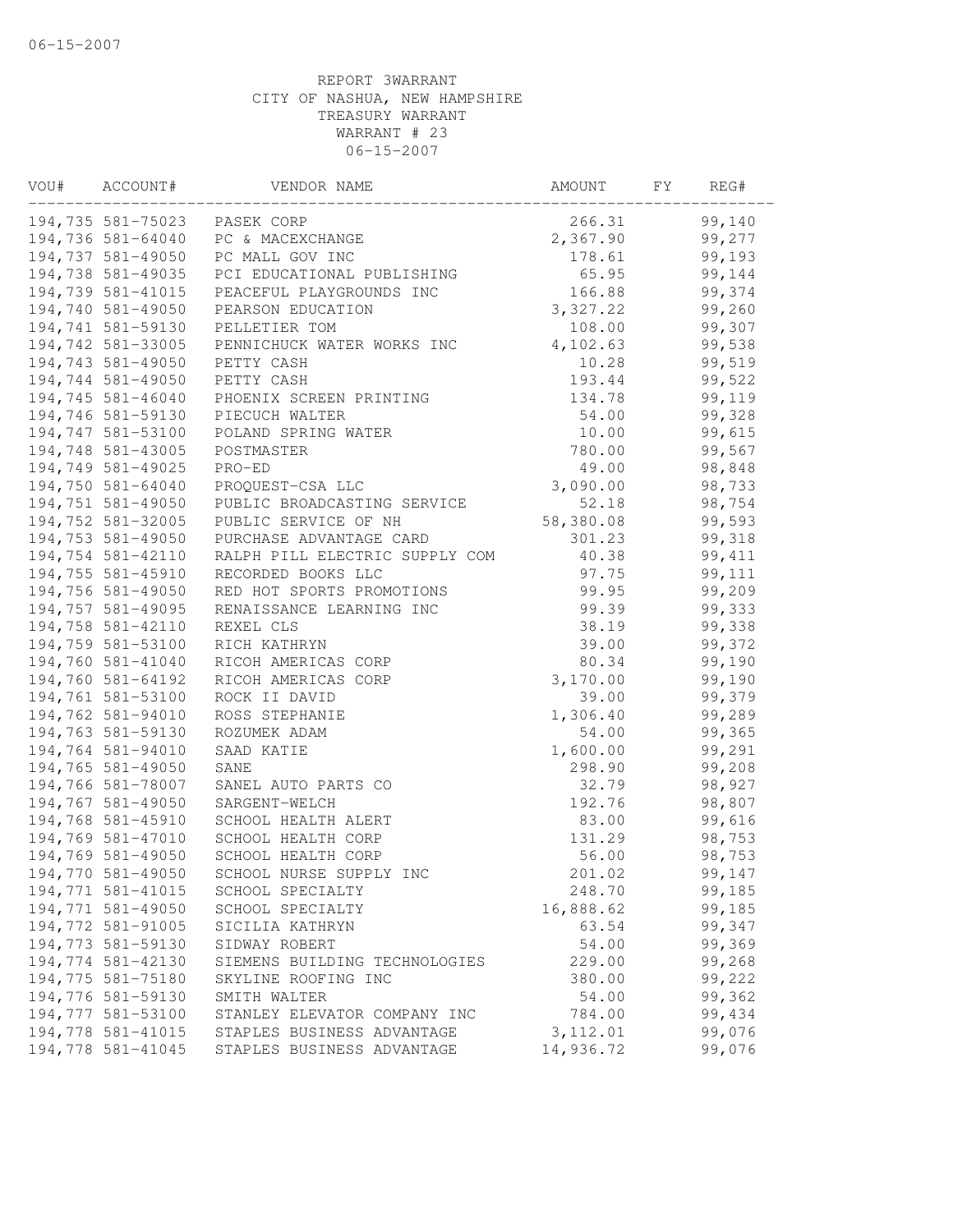| VOU# | ACCOUNT#          | VENDOR NAME                                  | AMOUNT    | FY | REG#   |  |
|------|-------------------|----------------------------------------------|-----------|----|--------|--|
|      |                   | 194,778 581-49050 STAPLES BUSINESS ADVANTAGE | 2,394.16  |    | 99,076 |  |
|      | 194,778 581-63085 | STAPLES BUSINESS ADVANTAGE                   | 713.37    |    | 99,076 |  |
|      | 194,779 581-53100 | STATE OF NH - CRIMINAL RECORDS               | 195.00    |    | 99,520 |  |
|      | 194,780 581-59130 | STEARNS DALE                                 | 54.00     |    | 99,305 |  |
|      | 194,781 581-63085 | STEFFEN LEO                                  | 48.01     |    | 98,879 |  |
|      | 194,782 581-59130 | STEVENS DOUG                                 | 54.00     |    | 99,335 |  |
|      | 194,783 581-59130 | SUCHOCKI EDWARD JR                           | 162.00    |    | 99,327 |  |
|      | 194,784 581-49025 | SUNBURST VISUAL MEDIA                        | 156.74    |    | 99,262 |  |
|      | 194,784 581-49050 | SUNBURST VISUAL MEDIA                        | 26.98     |    | 99,262 |  |
|      | 194,785 581-91005 | SWINDELL LORNE                               | 255.60    |    | 99,216 |  |
|      | 194,786 581-55015 | TANCRETI MICHAEL                             | 4,268.00  |    | 99,068 |  |
|      | 194,787 581-49050 | TEACHER'S DISCOVERY                          | 198.16    |    | 99,200 |  |
|      | 194,788 581-59130 | THOMAS DOUGLAS                               | 111.00    |    | 99,324 |  |
|      | 194,789 581-78007 | TOWERS MOTOR PARTS CORP                      | 15.30     |    | 99,096 |  |
|      | 194,790 581-42130 | TRANE                                        | 3,975.32  |    | 99,166 |  |
|      | 194,791 581-94030 | TROMBLY DENISE                               | 100.00    |    | 98,987 |  |
|      | 194,792 581-59130 | TRUDEL ART                                   | 81.00     |    | 99,366 |  |
|      | 194,793 581-49910 | TRUGREEN CHEMLAWN                            | 125.00    |    | 99,114 |  |
|      | 194,794 581-53100 | TURNER CHRISTOPHER                           | 39.00     |    | 99,376 |  |
|      | 194,795 581-43005 | U S POSTAL SERVICES                          | 1,148.00  |    | 99,521 |  |
|      | 194,796 581-94010 | ULLRICH ELIZABETH                            | 667.20    |    | 99,346 |  |
|      | 194,797 581-43005 | UNITED PARCEL SERVICE                        | 30.40     |    | 99,142 |  |
|      | 194,798 581-42120 | UNITED SUPPLY COMPANY INC                    | 1,191.53  |    | 99,426 |  |
|      | 194,799 581-49095 | UNIVERSITY OF OREGON                         | 3,595.00  |    | 99,286 |  |
|      | 194,800 581-83102 | UNUM LIFE INSURANCE                          | 2,740.58  |    | 99,517 |  |
|      | 194,801 581-94030 | VAUGHAN LINDA                                | 70.00     |    | 98,811 |  |
|      | 194,802 581-31005 | VERIZON                                      | 64.59     |    | 99,602 |  |
|      | 194,803 581-31005 | VERIZON                                      | 28.98     |    | 99,617 |  |
|      | 194,804 581-63085 | VIRCO INC                                    | 4,723.30  |    | 99,195 |  |
|      | 194,805 581-83004 | VISION SERVICE PLAN - NH                     | 1,630.25  |    | 99,518 |  |
|      | 194,806 581-42130 | W W GRAINGER INC                             | 1,511.84  |    | 98,846 |  |
|      | 194,807 581-59130 | WALLACE RICHARD                              | 85.00     |    | 99,329 |  |
|      | 194,808 581-47010 | WALMART COMMUNITY                            | 15.63     |    | 99,134 |  |
|      | 194,808 581-49050 | WALMART COMMUNITY                            | 434.51    |    | 99,134 |  |
|      | 194,809 581-59130 | WALSH JAMES                                  | 74.00     |    | 99,314 |  |
|      | 194,810 581-53100 | WEINSTEIN AARON QUINN                        | 39.00     |    | 99,387 |  |
|      | 194,811 581-53100 | WEINSTEIN ERIC Q                             | 39.00     |    | 99,388 |  |
|      | 194,812 581-47010 | WILLIAM V. MACGILL & COMPANY                 | 587.73    |    | 98,873 |  |
|      | 194,813 581-91005 | WOJTKUN CATHERINE                            | 118.83    |    | 99,246 |  |
| 636  | 581-53100         | X2 DEVELOPMENT                               | 16,300.00 |    | 99,319 |  |
|      | 194,814 581-91005 | YANCO PHILIP                                 | 151.32    |    | 99,189 |  |
|      | 194,815 581-59130 | YOUNG HOWARD                                 | 54.00     |    | 99,325 |  |
|      | 194,816 581-53101 | YOUTH COUNCIL (THE)                          | 8,130.00  |    | 99,236 |  |
|      | 194,817 581-91040 | ZOCKLEIN & ASSOCIATES                        | 349.00    |    | 99,620 |  |
|      | 194,818 581-59130 | ZWICKER DAVE                                 | 108.00    |    | 99,309 |  |
|      |                   |                                              |           |    |        |  |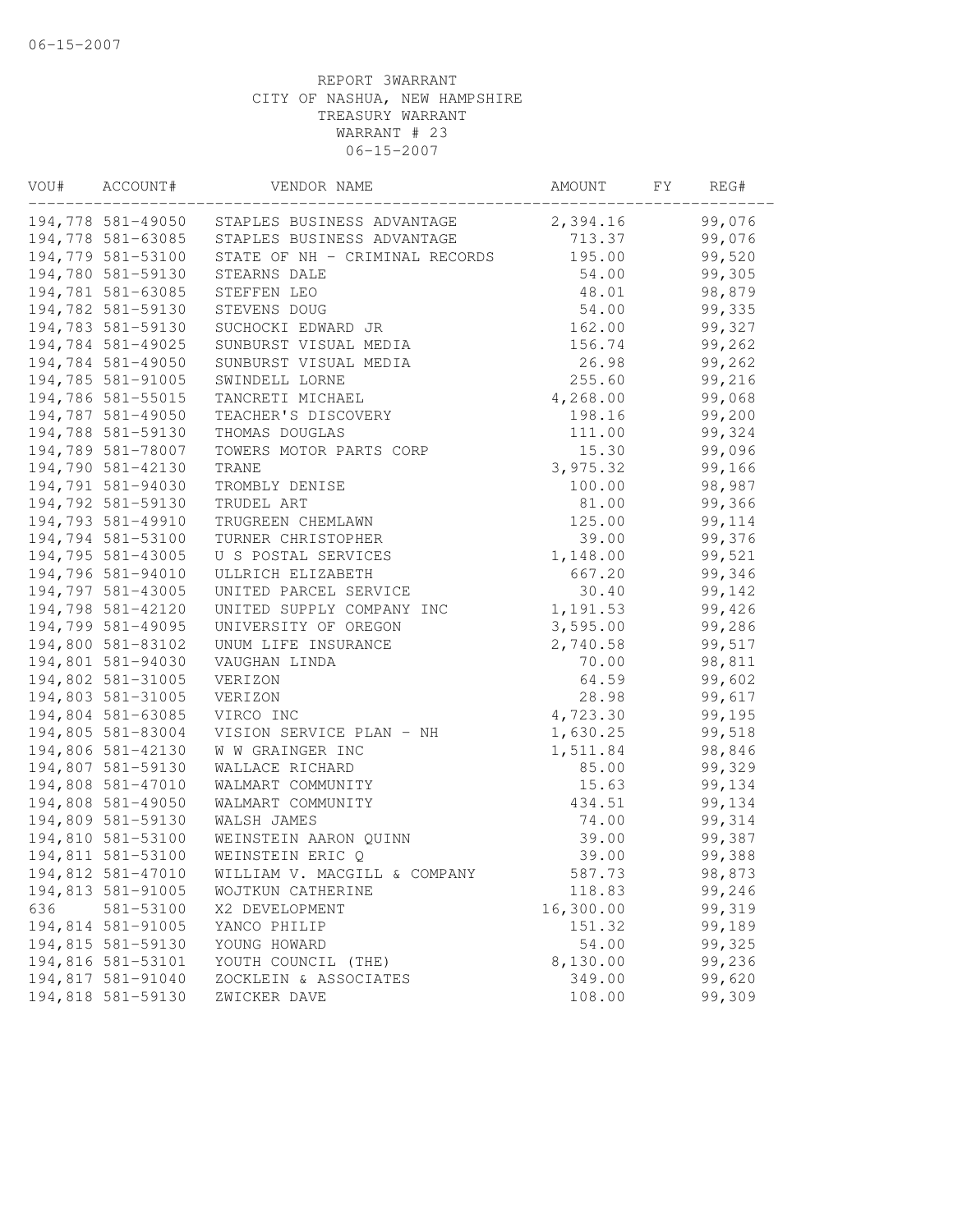|            |                                                                                                        | VOU# ACCOUNT# VENDOR NAME                                                                                                                                       | AMOUNT FY REG# |                                                                             |               |  |  |
|------------|--------------------------------------------------------------------------------------------------------|-----------------------------------------------------------------------------------------------------------------------------------------------------------------|----------------|-----------------------------------------------------------------------------|---------------|--|--|
|            | TOTAL 581 SCHOOL DEPARTMENT                                                                            |                                                                                                                                                                 |                |                                                                             | 466, 301.82   |  |  |
| 637<br>638 | 590-23519<br>590-23531<br>194,819 590-23581<br>194,820 590-23581<br>194,820 590-23581<br>639 590-24576 | PATRIOT PROPERTIES INC<br>RILEY'S SPORT SHOP INC<br>HEWLETT PACKARD COMPANY<br>MCGRAW HILL COMPANIES<br>MCGRAW HILL COMPANIES<br>SPRINT<br>639 590-24577 SPRINT |                | 5,600.00<br>1,524.00<br>1,697.60<br>31, 199.63<br>767.82<br>251.25<br>69.68 |               |  |  |
|            |                                                                                                        | TOTAL 590 P/Y OBLIGATIONS                                                                                                                                       |                |                                                                             | 41,109.98     |  |  |
|            |                                                                                                        | 640 595-22025 MCNAMEE JAMES M                                                                                                                                   |                |                                                                             | 516.00 99,101 |  |  |
|            | TOTAL 595 OVERLAY                                                                                      |                                                                                                                                                                 |                |                                                                             | 516.00        |  |  |
|            |                                                                                                        | 641 599-68060 LIBERTY INTN'L TRUCKS OF NH LL 41,099.00 99,413                                                                                                   |                |                                                                             |               |  |  |
|            |                                                                                                        | TOTAL 599 CERF EXPENDITURES                                                                                                                                     |                |                                                                             | 41,099.00     |  |  |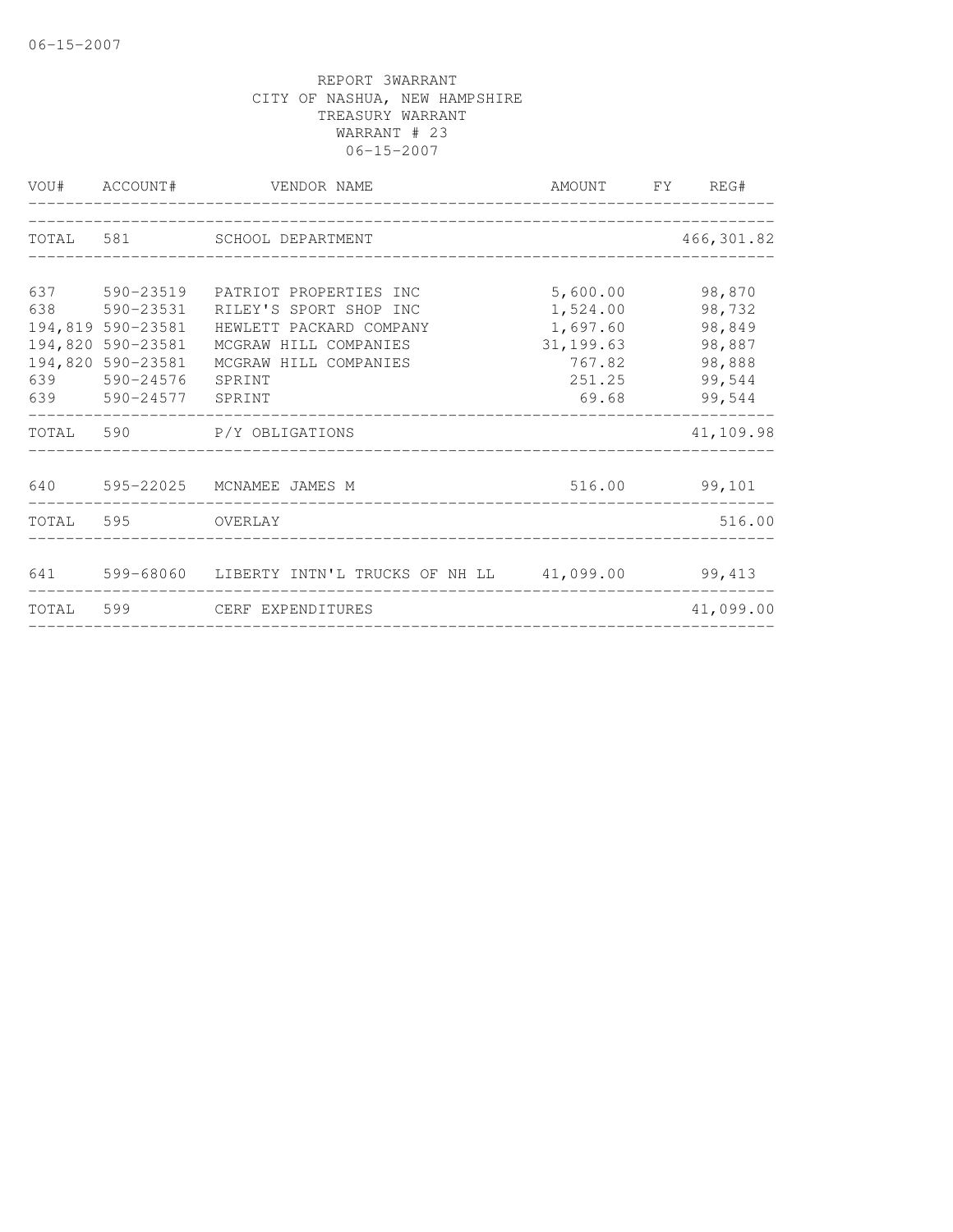|     | VOU# ACCOUNT# | VENDOR NAME                                                                | AMOUNT FY                                                |  | REG#             |  |
|-----|---------------|----------------------------------------------------------------------------|----------------------------------------------------------|--|------------------|--|
| 643 |               | 642 653-18 TELEGRAPH PUBLISHING COMPANY<br>653-18 UNION LEADER CORPORATION | 107.10<br>257.76<br>____________________________________ |  | 99,425<br>99,539 |  |
|     |               | TOTAL 653-18 CAP IMP - STREET DEPT<br>SIDEWALK CONSTR & REPLACEMENT        |                                                          |  | 364.86           |  |
|     |               | 194,821 681-10 KEACH-NORDSTROM ASSOCS INC                                  | 5,409.00                                                 |  | 99,254           |  |
|     |               | TOTAL 681-10 CAP IMP - SCHOOL<br>DEFERRED MAINTENANCE FY07                 |                                                          |  | 5,409.00         |  |
|     |               | 194,822 681-34 SCHIAVI LEASING CORP                                        | 900.00                                                   |  | 99,201           |  |
|     |               | TOTAL 681-34 CAP IMP - SCHOOL<br>PORTABLE CLASSROOMS                       |                                                          |  | 900.00           |  |
|     |               |                                                                            |                                                          |  |                  |  |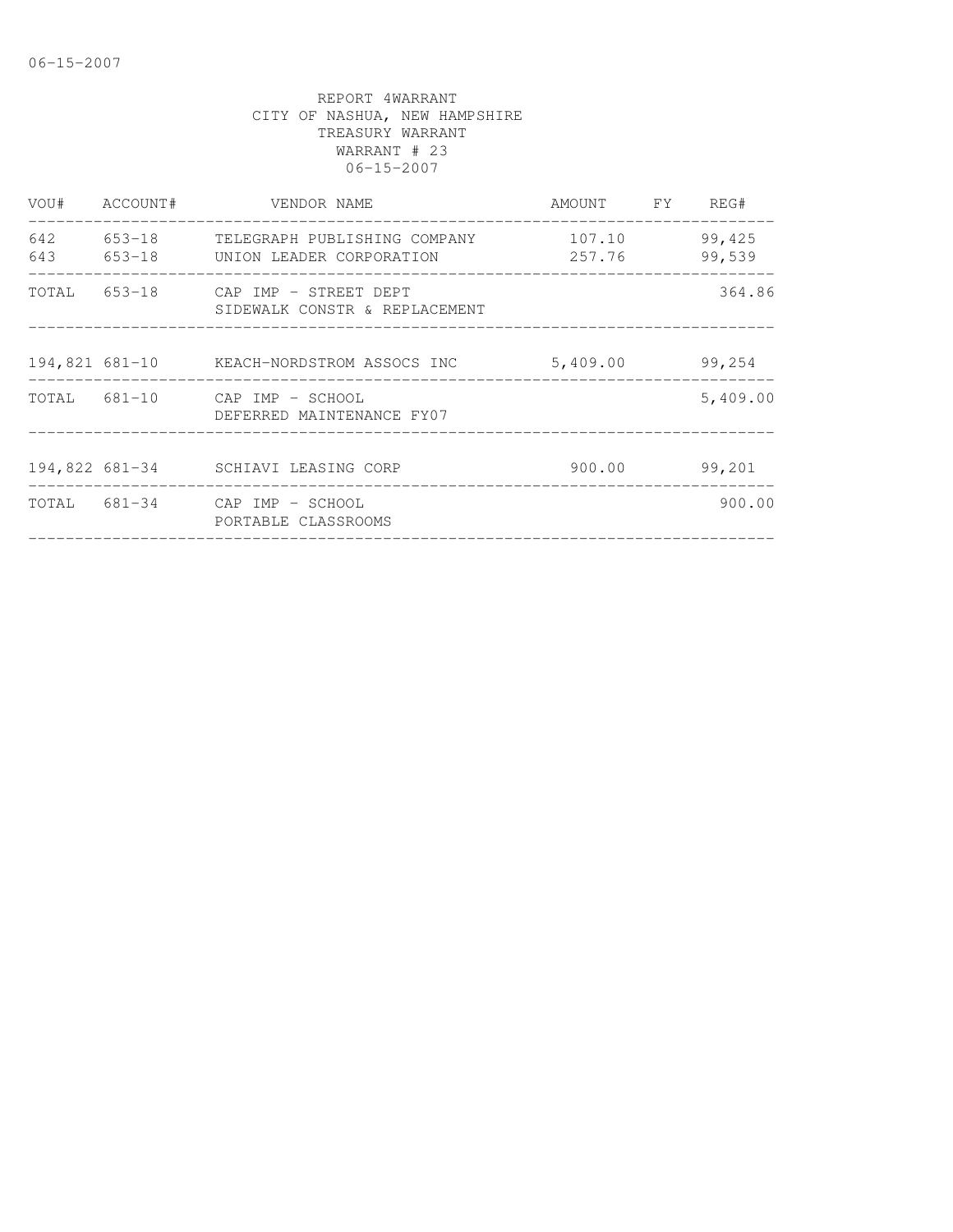| VOU#                                                                             | ACCOUNT#                                                                                                                                                 | PROGRAM<br>VENDOR NAME                                                                                                                                                                                                                                                                                                                                                                                     | AMOUNT                                                                                                                                       | REG#<br>FY                                                                                                        |
|----------------------------------------------------------------------------------|----------------------------------------------------------------------------------------------------------------------------------------------------------|------------------------------------------------------------------------------------------------------------------------------------------------------------------------------------------------------------------------------------------------------------------------------------------------------------------------------------------------------------------------------------------------------------|----------------------------------------------------------------------------------------------------------------------------------------------|-------------------------------------------------------------------------------------------------------------------|
| 644                                                                              | 751-53075                                                                                                                                                | 3731 NASHUA REGIONAL PLANNING COMMI                                                                                                                                                                                                                                                                                                                                                                        | 3, 144.79                                                                                                                                    | 99,437                                                                                                            |
| TOTAL                                                                            | 751                                                                                                                                                      | CPF-PWD & ENGINEERING                                                                                                                                                                                                                                                                                                                                                                                      | 3, 144.79                                                                                                                                    |                                                                                                                   |
| 645                                                                              | 752-53095                                                                                                                                                | 3711 MARSHALL GARY LLC                                                                                                                                                                                                                                                                                                                                                                                     | 18,056.79                                                                                                                                    | 99,579                                                                                                            |
| TOTAL                                                                            | 752                                                                                                                                                      | CPF-PARKS & RECREATION                                                                                                                                                                                                                                                                                                                                                                                     | 18,056.79                                                                                                                                    |                                                                                                                   |
| 646<br>647                                                                       | 771-01340<br>771-53025                                                                                                                                   | 3734 PIONEER TREE SERVICE/HERMAN ST<br>3750 VANASSE HANGEN BRUSTLIN INC                                                                                                                                                                                                                                                                                                                                    | 1,999.00<br>6, 111.87                                                                                                                        | 99,037<br>98,718                                                                                                  |
| TOTAL                                                                            | 771                                                                                                                                                      | CPF - COMM DEVLPMNT DIV                                                                                                                                                                                                                                                                                                                                                                                    | 8,110.87                                                                                                                                     |                                                                                                                   |
| 648<br>649                                                                       | 774-01318<br>774-33005                                                                                                                                   | 3718 MERIDIAN CONSTRUCTION CORP<br>3718 PENNICHUCK WATER WORKS                                                                                                                                                                                                                                                                                                                                             | 75,241.00<br>490.00                                                                                                                          | 99,012<br>98,862                                                                                                  |
| TOTAL                                                                            | 774                                                                                                                                                      | CPF-URBAN PROGRAMS                                                                                                                                                                                                                                                                                                                                                                                         | 75,731.00                                                                                                                                    |                                                                                                                   |
|                                                                                  | 194,823 781-01310<br>194,824 781-53095                                                                                                                   | 3760 MERIDIAN CONSTRUCTION CORPORAT<br>3760 R F S                                                                                                                                                                                                                                                                                                                                                          | 10, 236.00<br>30.25                                                                                                                          | 99,170<br>99,179                                                                                                  |
| TOTAL                                                                            | 781                                                                                                                                                      | CPF-SCHOOL DEPARTMENT                                                                                                                                                                                                                                                                                                                                                                                      | 10,266.25                                                                                                                                    |                                                                                                                   |
| 650<br>650<br>651<br>652<br>653<br>654<br>655<br>655<br>656<br>656<br>656<br>657 | 792-01310<br>792-01310<br>792-01310<br>792-53030<br>792-53030<br>792-53030<br>792-53181<br>792-53183<br>792-54005<br>792-54005<br>792-54005<br>792-54005 | 3798 METHUEN CONSTRUCTION CORP INC<br>3799 METHUEN CONSTRUCTION CORP INC<br>3799 METHUEN CONSTRUCTION CORP INC/<br>3791 SEA CONSULTANTS INC<br>3791 SEA CONSULTANTS INC<br>3798 UTS OF MASSACHUSETTS INC<br>3794 E J PRESCOTT INC<br>3795 E J PRESCOTT INC<br>3793 TELEGRAPH PUBLISHING COMPANY<br>3795 TELEGRAPH PUBLISHING COMPANY<br>3799 TELEGRAPH PUBLISHING COMPANY<br>3795 UNION LEADER CORPORATION | 138,000.00<br>749,993.40<br>83, 332.60<br>42, 153.95<br>2,806.68<br>384.00<br>15,529.00<br>25,932.10<br>107.10<br>107.10<br>178.50<br>257.76 | 98,931<br>98,931<br>496<br>99,580<br>98,943<br>98,945<br>98,830<br>98,830<br>99,425<br>99,425<br>99,425<br>99,539 |
| TOTAL                                                                            | 792                                                                                                                                                      | CPF-WASTEWATER USER FUND                                                                                                                                                                                                                                                                                                                                                                                   | 1,058,782.19                                                                                                                                 |                                                                                                                   |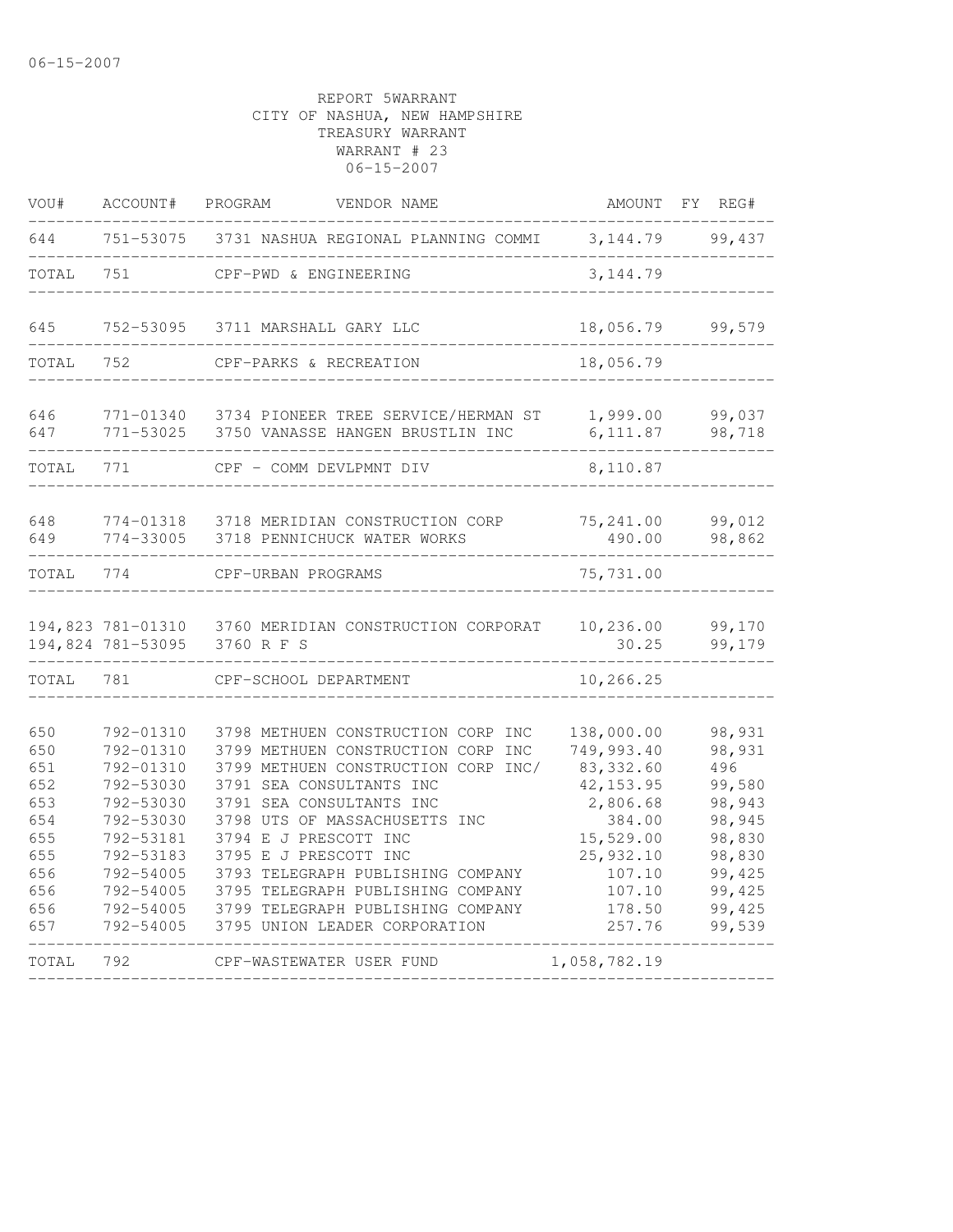| VOU# | ACCOUNT#      | VENDOR NAME                    | AMOUNT    | FY. | REG#    |  |
|------|---------------|--------------------------------|-----------|-----|---------|--|
| 658  | 801-31050     | NEXTEL COMMUNICATIONS          | 171.85    |     | 99,541  |  |
| 659  | 801-33005     | PENNICHUCK WATER               | 124.96    |     | 99,559  |  |
| 660  | 801-34015     | ENERGYNORTH PROPANE            | 40.00     |     | 99,553  |  |
| 661  | 801-41005     | STAPLES BUSINESS ADVANTAGE     | 760.43    |     | 99,128  |  |
| 661  | 801-41015     | STAPLES BUSINESS ADVANTAGE     | 63.00     |     | 99,128  |  |
| 662  | 801-45060     | ASSOCIATED ELECTRO-MECHANICS I | 4,928.75  |     | 99,009  |  |
| 663  | 801-45191     | BROX INDUSTRIES INC            | 43.34     |     | 98,778  |  |
| 664  | 801-48005     | SHATTUCK MALONE OIL CO         | 16,941.60 |     | 99,530  |  |
| 665  | 801-49040     | BCM CONTROLS CORPORATION       | 20,738.60 |     | 98,984  |  |
| 666  | 801-49040     | VERIZON                        | 422.40    |     | 99,586  |  |
| 667  | 801-53030     | PERENNIAL ENERGY INC           | 4,888.98  |     | 98,881  |  |
| 668  | 801-53080     | NORMANDEAU ASSOCIATES INC      | 5,238.07  |     | 98,941  |  |
| 669  | 801-53088     | CHEMSERVE ENVIRONMENTAL ANALYS | 1,786.80  |     | 99,075  |  |
| 670  | 801-53109     | NORTH SHORE RECYCLED FIBERS    | 3,648.30  |     | 98,859  |  |
| 671  | 801-53130     | ENDYNE INC                     | 8,454.62  |     | 98,979  |  |
| 672  | 801-59100     | AMHERST APPLIANCE REPAIR/STEVE | 580.00    |     | 99,576  |  |
| 673  | 801-59100     | CHAPPELL TRACTOR SALES INC     | 91.11     |     | 98,780  |  |
| 674  | 801-59100     | FIRST STUDENT INC              | 125.00    |     | 99,210  |  |
| 675  | 801-59100     | RMG ENTERPRISE                 | 3,000.00  |     | 99,241  |  |
| 676  | 801-59238     | ANACOMP INC                    | 14.85     |     | 98,781  |  |
| 677  | 801-59245     | D & R TOWING INC               | 1,776.50  |     | 99,408  |  |
| 678  | $801 - 64050$ | HSBC BUSINESS SOLUTIONS        | 1,006.41  |     | 99,581  |  |
| 679  | 801-75023     | ADAMS & FOGG OIL EQUIPMENT CO  | 685.87    |     | 98,749  |  |
| 680  | 801-75023     | B & S LOCKSMITHS INC           | 150.40    |     | 99,098  |  |
| 681  | 801-75023     | BANNER SYSTEMS OF MASSACHUSETT | 483.31    |     | 99,402  |  |
| 682  | 801-75023     | M & M ELECTRICAL SUPPLY CO INC | 105.33    |     | 99,403  |  |
| 683  | 801-77020     | BAYNE MACHINE WORKS            | 655.82    |     | 98,903  |  |
| 684  | 801-78065     | MAYNARD & LESIEUR INCORPORATED | 270.30    |     | 99, 415 |  |
| 684  | 801-78065     | MAYNARD & LESIEUR INCORPORATED | 3,108.45  |     | 99, 415 |  |
| 685  | 801-78065     | SULLIVAN TIRE INC              | 701.06    |     | 98,760  |  |
| 686  | 801-78100     | BAYNE MACHINE WORKS            | 1,104.28  |     | 98,903  |  |
| 687  | 801-78100     | CN WOOD CO INC                 | 2,037.09  |     | 99,120  |  |
| 688  | 801-78100     | LIBERTY INTN'L TRUCKS OF NH LL | 417.83    |     | 99, 413 |  |
| 688  | 801-78100     | LIBERTY INTN'L TRUCKS OF NH LL | 799.76    |     | 99, 413 |  |
| 689  | 801-78100     | MCDEVITT TRUCKS INC            | 118.88    |     | 99,123  |  |
| 690  | 801-78100     | NAPA AUTO PARTS                | 532.57    |     | 99,092  |  |
| 690  | 801-78100     | NAPA AUTO PARTS                | 140.08    |     | 99,092  |  |
| 691  | 801-78100     | SANEL AUTO PARTS CO            | 422.21    |     | 98,927  |  |
| 691  | 801-78100     | SANEL AUTO PARTS CO            | 385.05    |     | 98,927  |  |
| 691  | 801-78100     | SANEL AUTO PARTS CO            | 26.42     |     | 98,927  |  |
| 692  | 801-78100     | SOUTHWORTH-MILTON INC          | 570.54    |     | 98,747  |  |
| 693  | 801-78100     | TST EQUIPMENT INC              | 846.63    |     | 98,883  |  |
| 694  | 801-78100     | WINDWARD PETROLEUM             | 1,440.35  |     | 98,813  |  |
| 695  | 801-82025     | NH RETIREMENT SYSTEM           | 350.34    |     | 492     |  |
| 696  | 801-91005     | CONVERSE KERRY                 | 185.66    |     | 98,714  |  |
| 697  | 801-95005     | ASCE                           | 11.00     |     | 99,540  |  |
| 698  | 801-96125     | GZA GEOENVIRONMENTAL INC       | 570.87    |     | 99,204  |  |
|      |               |                                |           |     |         |  |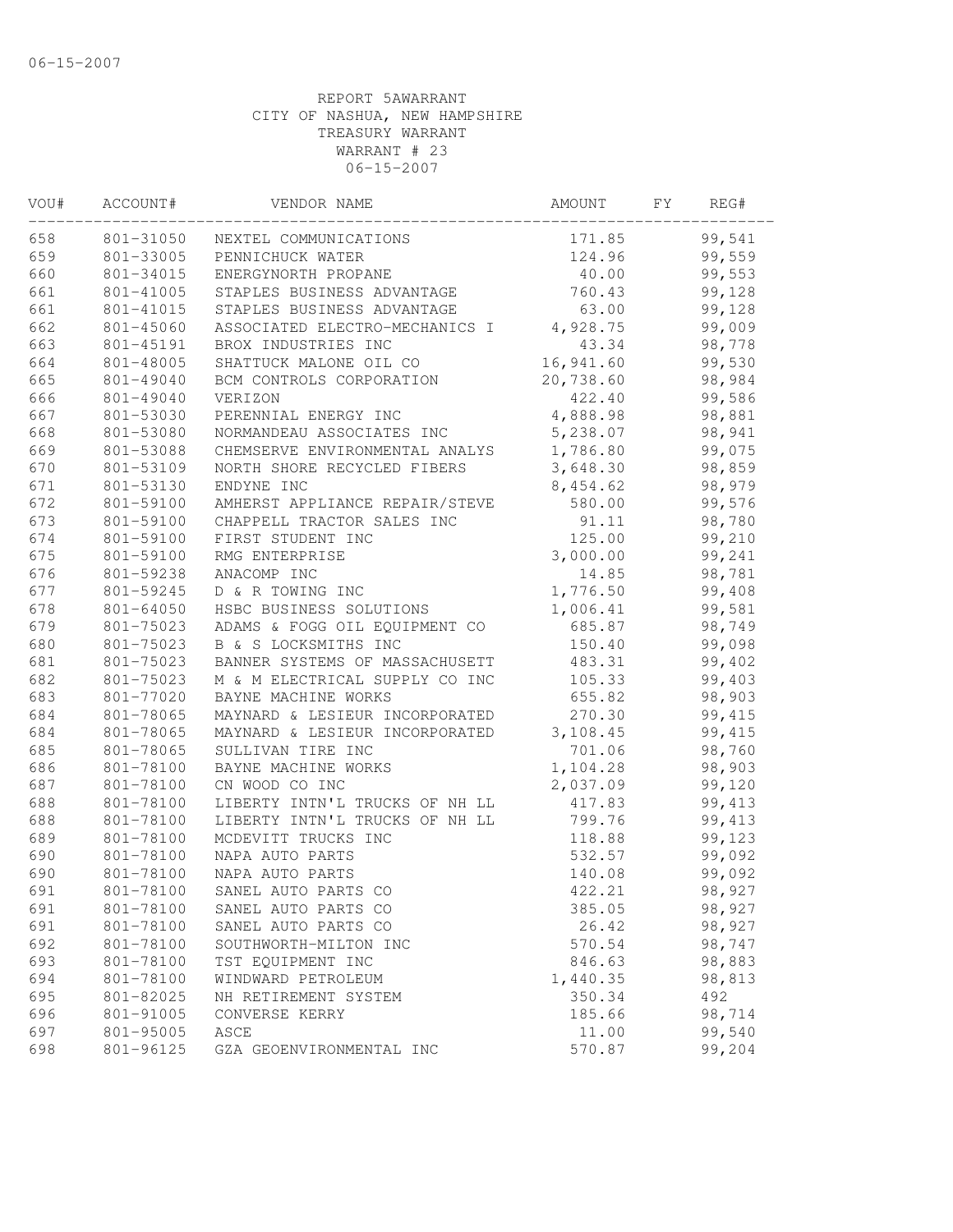| VOU#      | ACCOUNT#  | VENDOR NAME                    | AMOUNT    | FY. | REG#      |
|-----------|-----------|--------------------------------|-----------|-----|-----------|
| TOTAL 801 |           | SOLID WASTE DISPOSAL           |           |     | 90,965.67 |
| 699       | 802-31005 | NEXTEL COMMUNICATIONS          | 108.52    |     | 99,541    |
| 699       | 802-31005 | NEXTEL COMMUNICATIONS          | 197.50    |     | 99,541    |
| 700       | 802-31005 | VERIZON                        | 69.92     |     | 99,568    |
| 701       | 802-32005 | PUBLIC SERVICE OF NH           | 763.78    |     | 99,593    |
| 701       | 802-32005 | PUBLIC SERVICE OF NH           | 103.32    |     | 99,594    |
| 702       | 802-33005 | PENNICHUCK WATER               | 93.58     |     | 99,559    |
| 703       | 802-41015 | HOME DEPOT CREDIT SERVICES     | 53.90     |     | 99,550    |
| 704       | 802-41015 | STAPLES BUSINESS ADVANTAGE     | 327.36    |     | 99,128    |
| 705       | 802-42010 | CORBETT CLEANING CO/STEPHEN CO | 85.00     |     | 98,940    |
| 706       | 802-45103 | JCI JONES CHEMICALS INC        | 2,096.60  |     | 98,964    |
| 707       | 802-45105 | HOLLAND COMPANY INC            | 2,820.00  |     | 98,856    |
| 708       | 802-45106 | KEMIRA WATER SOLUTIONS INC     | 3,410.00  |     | 98,969    |
| 709       | 802-46045 | UNIFIRST CORPORATION           | 639.86    |     | 99,108    |
| 709       | 802-46045 | UNIFIRST CORPORATION           | 1,175.92  |     | 99,108    |
| 710       | 802-48005 | SHATTUCK MALONE OIL CO         | 2,225.76  |     | 99,530    |
| 710       | 802-48005 | SHATTUCK MALONE OIL CO         | 2,225.76  |     | 99,530    |
| 711       | 802-48015 | DENNIS K BURKE INC             | 433.33    |     | 99,611    |
| 711       | 802-48015 | DENNIS K BURKE INC             | 433.33    |     | 99,611    |
| 712       | 802-49070 | ENVIRONMENTAL RESOURCE ASSOCIA | 390.83    |     | 98,783    |
| 713       | 802-49070 | HACH COMPANY                   | 709.00    |     | 99,097    |
| 714       | 802-49070 | VWR INTERNATIONAL INC          | 319.16    |     | 99,130    |
| 715       | 802-49075 | COE EQUIPMENT INC              | 90.24     |     | 99,039    |
| 716       | 802-49075 | TOTAL AIR SUPPLY INC           | 65.26     |     | 99,069    |
| 717       | 802-59100 | ANSWERING SERVICES OF NH LLC   | 77.00     |     | 99,036    |
| 718       | 802-59225 | RESOURCE MANAGEMENT INC        | 19,767.40 |     | 98,726    |
| 719       | 802-59230 | BROX INDUSTRIES INC            | 1,501.68  |     | 98,778    |
| 720       | 802-59230 | E J PRESCOTT INC               | 3,886.92  |     | 98,830    |
| 721       | 802-59238 | ANACOMP INC                    | 16.36     |     | 98,781    |
| 722       | 802-59239 | STAPLES BUSINESS ADVANTAGE     | 162.88    |     | 99,128    |
| 723       | 802-59275 | PENNICHUCK WATER               | 9,423.33  |     | 99,562    |
| 724       | 802-59320 | CN WOOD CO INC                 | 970.98    |     | 99,120    |
| 725       | 802-59320 | LIBERTY INTN'L TRUCKS OF NH LL | .45       |     | 99, 413   |
| 726       | 802-59320 | MAYNARD & LESIEUR INCORPORATED | 980.00    |     | 99, 415   |
| 727       | 802-59320 | SANEL AUTO PARTS CO            | 44.54     |     | 98,927    |
| 728       | 802-64192 | HOME DEPOT CREDIT SERVICES     | 247.98    |     | 99,550    |
| 728       | 802-64192 | HOME DEPOT CREDIT SERVICES     | 516.49    |     | 99,550    |
| 729       | 802-64192 | M & M ELECTRICAL SUPPLY CO INC | 78.89     |     | 99,403    |
| 730       | 802-64192 | MCMASTER-CARR SUPPLY CO        | 221.04    |     | 98,905    |
| 731       | 802-64192 | NAPA AUTO PARTS                | 19.98     |     | 99,092    |
| 732       | 802-64192 | PINE MOTOR PARTS               | 23.78     |     | 99,416    |
| 733       | 802-64192 | SAM'S CLUB DIRECT              | 131.94    |     | 99,569    |
| 734       | 802-64192 | UNITED SUPPLY COMPANY INC      | 90.87     |     | 99,426    |
| 735       | 802-66025 | GE CAPITAL INC                 | 105.00    |     | 99,116    |
| 736       | 802-77045 | UNITED SUPPLY COMPANY INC      | 45.18     |     | 99,426    |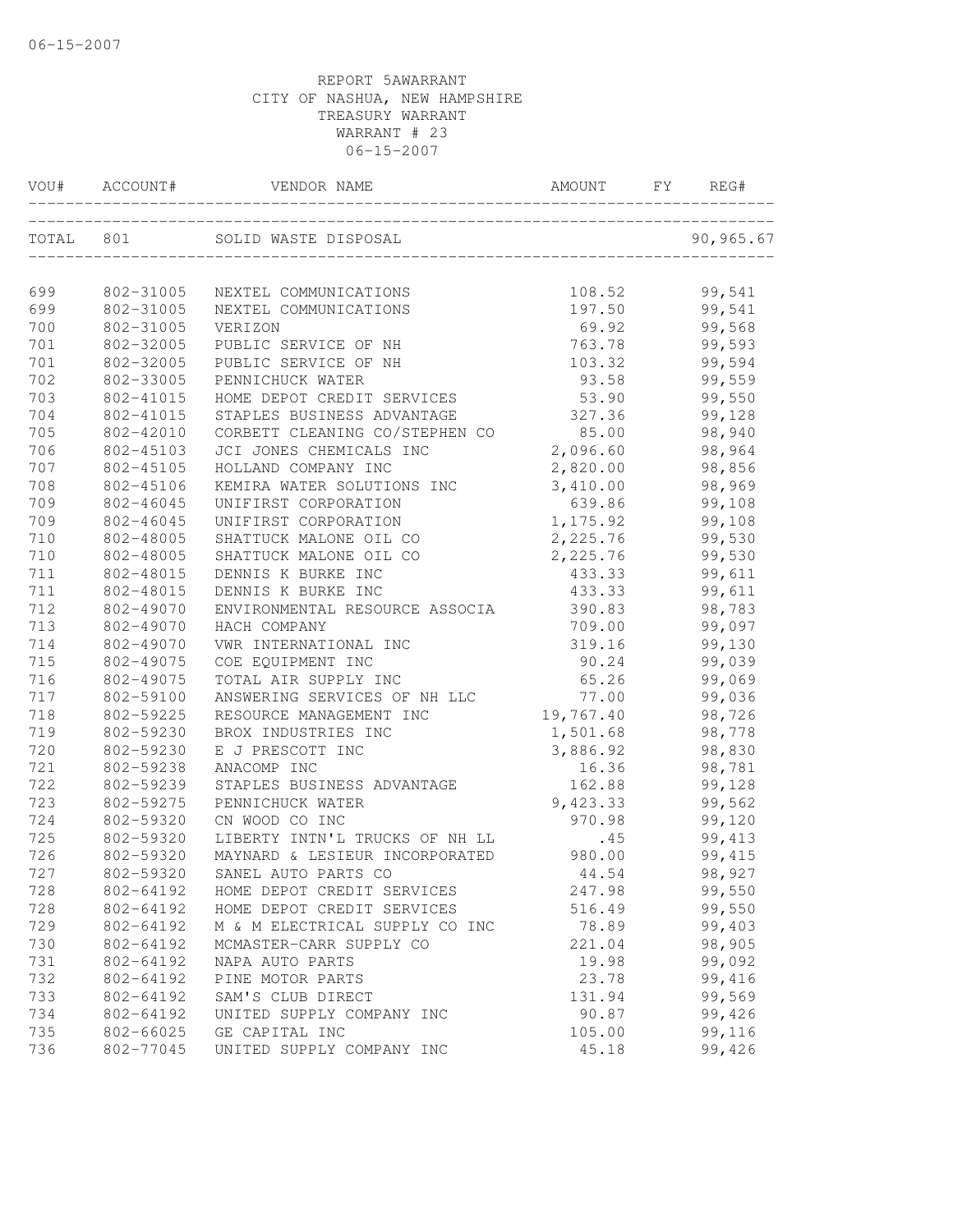|           |                                                                                                                                                                                                 |                                                               |                               | AMOUNT FY REG#                                                                                                                                                                                                                                                                                                           |  |
|-----------|-------------------------------------------------------------------------------------------------------------------------------------------------------------------------------------------------|---------------------------------------------------------------|-------------------------------|--------------------------------------------------------------------------------------------------------------------------------------------------------------------------------------------------------------------------------------------------------------------------------------------------------------------------|--|
|           |                                                                                                                                                                                                 |                                                               |                               | 98,905                                                                                                                                                                                                                                                                                                                   |  |
|           | MA SELMON COMPANY                                                                                                                                                                               |                                                               |                               |                                                                                                                                                                                                                                                                                                                          |  |
|           | FASTENAL CO                                                                                                                                                                                     |                                                               |                               |                                                                                                                                                                                                                                                                                                                          |  |
|           | GRAINGER                                                                                                                                                                                        |                                                               |                               | 98,808                                                                                                                                                                                                                                                                                                                   |  |
| 802-77069 |                                                                                                                                                                                                 |                                                               |                               | 99,409                                                                                                                                                                                                                                                                                                                   |  |
| 802-77069 | HOME DEPOT CREDIT SERVICES                                                                                                                                                                      |                                                               |                               | 99,550                                                                                                                                                                                                                                                                                                                   |  |
|           |                                                                                                                                                                                                 |                                                               |                               | 99,403                                                                                                                                                                                                                                                                                                                   |  |
|           | PINE MOTOR PARTS                                                                                                                                                                                |                                                               |                               | 99,416                                                                                                                                                                                                                                                                                                                   |  |
| 802-77070 | CHEMSEARCH                                                                                                                                                                                      |                                                               |                               | 98,901                                                                                                                                                                                                                                                                                                                   |  |
|           | WINDWARD PETROLEUM                                                                                                                                                                              |                                                               |                               | 98,813                                                                                                                                                                                                                                                                                                                   |  |
|           | NH RETIREMENT SYSTEM                                                                                                                                                                            |                                                               |                               | 492                                                                                                                                                                                                                                                                                                                      |  |
| 802-91010 | DOOKRAN STEPHEN                                                                                                                                                                                 |                                                               |                               | 99,524                                                                                                                                                                                                                                                                                                                   |  |
| 802-91010 | KEATING WILLIAM                                                                                                                                                                                 |                                                               |                               | 99,528                                                                                                                                                                                                                                                                                                                   |  |
| 802-94005 | BERNIER MARK                                                                                                                                                                                    |                                                               |                               | 99,527                                                                                                                                                                                                                                                                                                                   |  |
|           | ESSENSA DAVID                                                                                                                                                                                   |                                                               |                               | 99,526                                                                                                                                                                                                                                                                                                                   |  |
|           | HABERMAN RICHARD W                                                                                                                                                                              |                                                               |                               | 99,525                                                                                                                                                                                                                                                                                                                   |  |
| 802-94005 | NEWEA                                                                                                                                                                                           |                                                               |                               | 99,545                                                                                                                                                                                                                                                                                                                   |  |
|           | NHWPCA                                                                                                                                                                                          |                                                               |                               | 99,529                                                                                                                                                                                                                                                                                                                   |  |
|           | ASCE                                                                                                                                                                                            |                                                               |                               | 99,540                                                                                                                                                                                                                                                                                                                   |  |
|           | ASCE                                                                                                                                                                                            |                                                               |                               | 99,540                                                                                                                                                                                                                                                                                                                   |  |
| 802-95075 | NEWEA                                                                                                                                                                                           |                                                               |                               | 99,545                                                                                                                                                                                                                                                                                                                   |  |
|           | NEWEA                                                                                                                                                                                           |                                                               |                               | 99,597                                                                                                                                                                                                                                                                                                                   |  |
|           |                                                                                                                                                                                                 |                                                               |                               | 99,128                                                                                                                                                                                                                                                                                                                   |  |
|           |                                                                                                                                                                                                 |                                                               |                               | 99,403                                                                                                                                                                                                                                                                                                                   |  |
|           | WATERLINE SERVICES LLC                                                                                                                                                                          |                                                               |                               | 98,833                                                                                                                                                                                                                                                                                                                   |  |
|           |                                                                                                                                                                                                 |                                                               |                               | 74,137.23                                                                                                                                                                                                                                                                                                                |  |
|           | 802-77062<br>802-77069<br>802-77069<br>802-77069<br>802-77069<br>802-77070<br>802-82025<br>802-94005<br>802-94005<br>802-94005<br>802-95005<br>802-95005<br>802-95075<br>802-96525<br>TOTAL 802 | 802-77050 MCMASTER-CARR SUPPLY CO<br>SEWERAGE DISPOSAL SYSTEM | HEATING SPECIALTIES OF NH INC | 169.74<br>1,284.50 99,074<br>14.57<br>108.58<br>49.08<br>111.09<br>M & M ELECTRICAL SUPPLY CO INC 44.93<br>61.83<br>330.88<br>2,845.36<br>686.47<br>27.64<br>9.70<br>148.52<br>128.52<br>162.50<br>165.00<br>50.00<br>66.00<br>66.00<br>25.00<br>25.00<br>802-96085 M & M ELECTRICAL SUPPLY CO INC 4, 181.21<br>6,000.00 |  |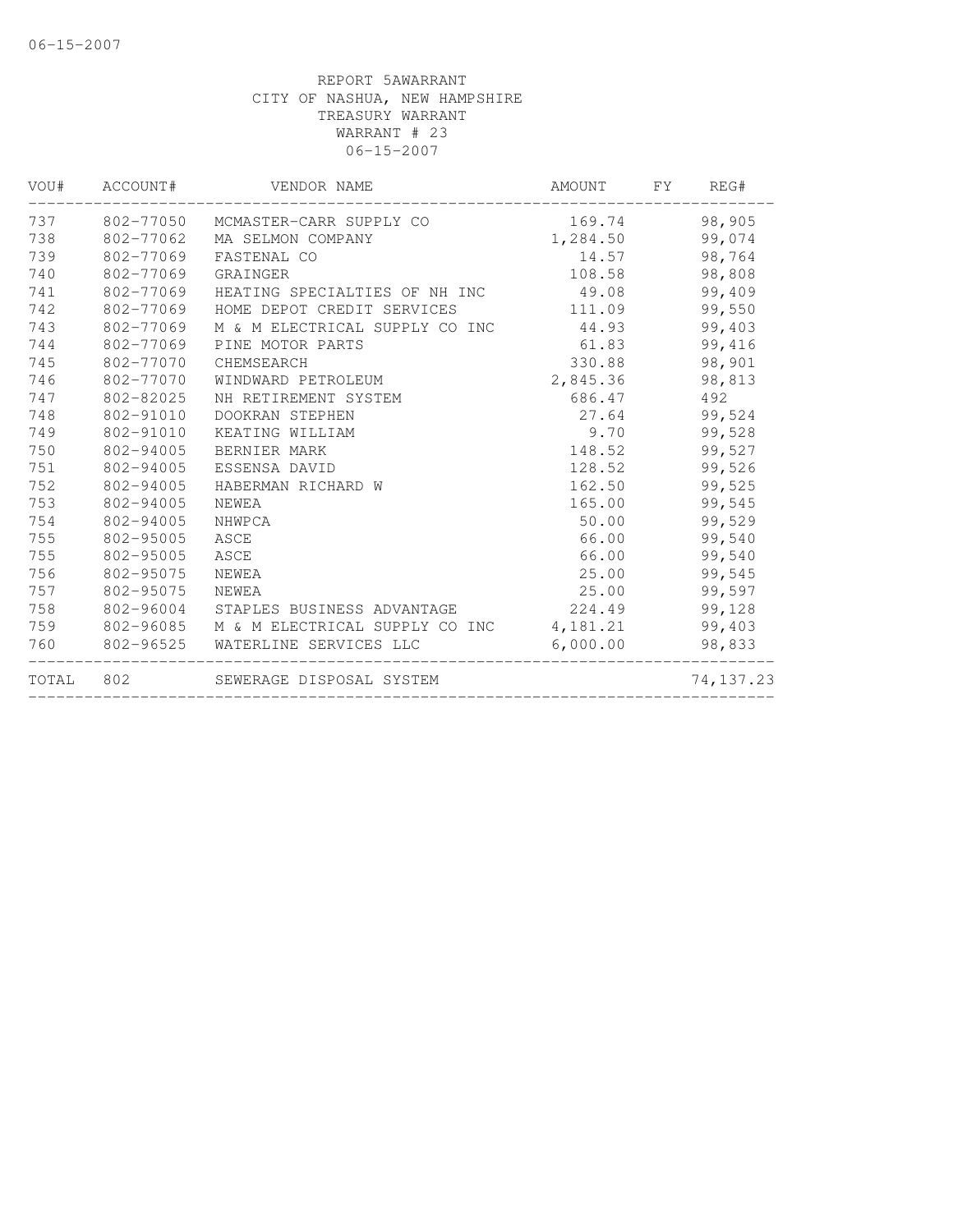| VOU#      | ACCOUNT#      | VENDOR NAME                                 | AMOUNT FY REG# |  |            |  |
|-----------|---------------|---------------------------------------------|----------------|--|------------|--|
| 761       |               | 920-01928 TURNSTONE CORPORATION             | 3,900.00       |  | 98,769     |  |
| TOTAL 920 |               | HUNT MEMORIAL BLDG TRUST FUND               |                |  | 3,900.00   |  |
| 762       | 952-01354     | BEDFORD BIG BAND                            | 500.00         |  | 99,072     |  |
| 763       | 952-01354     | BULKHEADS/BOB BEAUCHER                      | 400.00         |  | 99,007     |  |
| 764       | 952-01354     | CROTEAU ANNA                                | 250.00         |  | 98,960     |  |
| 765       | 952-01354     | W B HEFFERNAN/SHANNACHIE                    | 250.00         |  | 98,971     |  |
| 766       | 952-05051     | DWIGHT DAMON ASSOCIATES                     | 175.00         |  | 98,751     |  |
| 767       | 952-05054     | GATE CITY FENCE CO INC                      | 4,560.00       |  | 98,884     |  |
| 768       | 952-05054     | HOME DEPOT CREDIT SERVICES                  | 787.53         |  | 99,550     |  |
| 769       | 952-05054     | NASHUA WALLPAPER & PAINT CO                 | 669.84         |  | 98,938     |  |
| 770       | 952-05058     | EASTERN MOUNTAIN SPORTS INC                 | 173.56         |  | 99,010     |  |
| 771       | 952-05058     | HANDY HOUSE INC                             | 59.00          |  | 99,574     |  |
| 772       | 952-05058     | LAVOIE RICHARD                              | 150.00         |  | 98,797     |  |
| 773       | $952 - 05058$ | SEASONAL SPECIALTY STORES                   | 266.26         |  | 99,113     |  |
| 774       | 952-05058     | SIGN DESIGN                                 | 324.00         |  | 98,860     |  |
| 775       | $952 - 46005$ | M & N SPORTS LLC                            | 83.70          |  | 98,924     |  |
| 775       | $952 - 46005$ | M & N SPORTS LLC                            | 169.00         |  | 98,924     |  |
| 776       | 952-54045     | QUALITY PRESS INC                           | 1,586.00       |  | 98,965     |  |
| 777       | 952-59180     | PIONEER TREE SERVICE/HERMAN ST              | 3,625.00       |  | 99,436     |  |
| 778       | 952-75021     | LARCHMONT ENGINEERING & IRRIGA              | 454.04         |  | 98,735     |  |
| 779       | 952-75021     | MAHONEY'S CHELMSFORD                        | 796.68         |  | 99,041     |  |
| 780       | 952-75021     | R WHITE EQUIPMENT CENTER INC                | 512.90         |  | 99, 417    |  |
| 781       | 952-75021     | SPORT SUPPLY GROUP INC                      | 423.97         |  | 99,083     |  |
| 782       | 952-75022     | FLOORING ASSOCIATES                         | 7,107.25       |  | 99,008     |  |
| TOTAL 952 |               | PARK & RECREATION TRUST FUND                |                |  | 23, 323.73 |  |
| 783       | 961-05069     | TURNSTONE CORPORATION                       | 12,543.00      |  | 98,769     |  |
| TOTAL     | 961           | EDGEWOOD CEMETERY TRUST FUND                |                |  | 12,543.00  |  |
| 784       | 975-01660     | EATON & BERUBE INS AGENCY                   | 3,064.08       |  | 98,706     |  |
| 785       | 975-75023     | SAMOSET IRRIGATION SERVICES IN 80.00 99,043 |                |  |            |  |
| TOTAL     | 975           | LIBRARY TRUST FUND                          |                |  | 3,144.08   |  |
|           |               | 786 981-05053 FULLER THERESA                | 15.00          |  | 98,702     |  |
| TOTAL     | 981           |                                             |                |  | 15.00      |  |
|           |               |                                             |                |  |            |  |
| 787       |               | 982-05053 PILL REBEKAH & PACE UNIVERSITY    | 450.00         |  | 99,015     |  |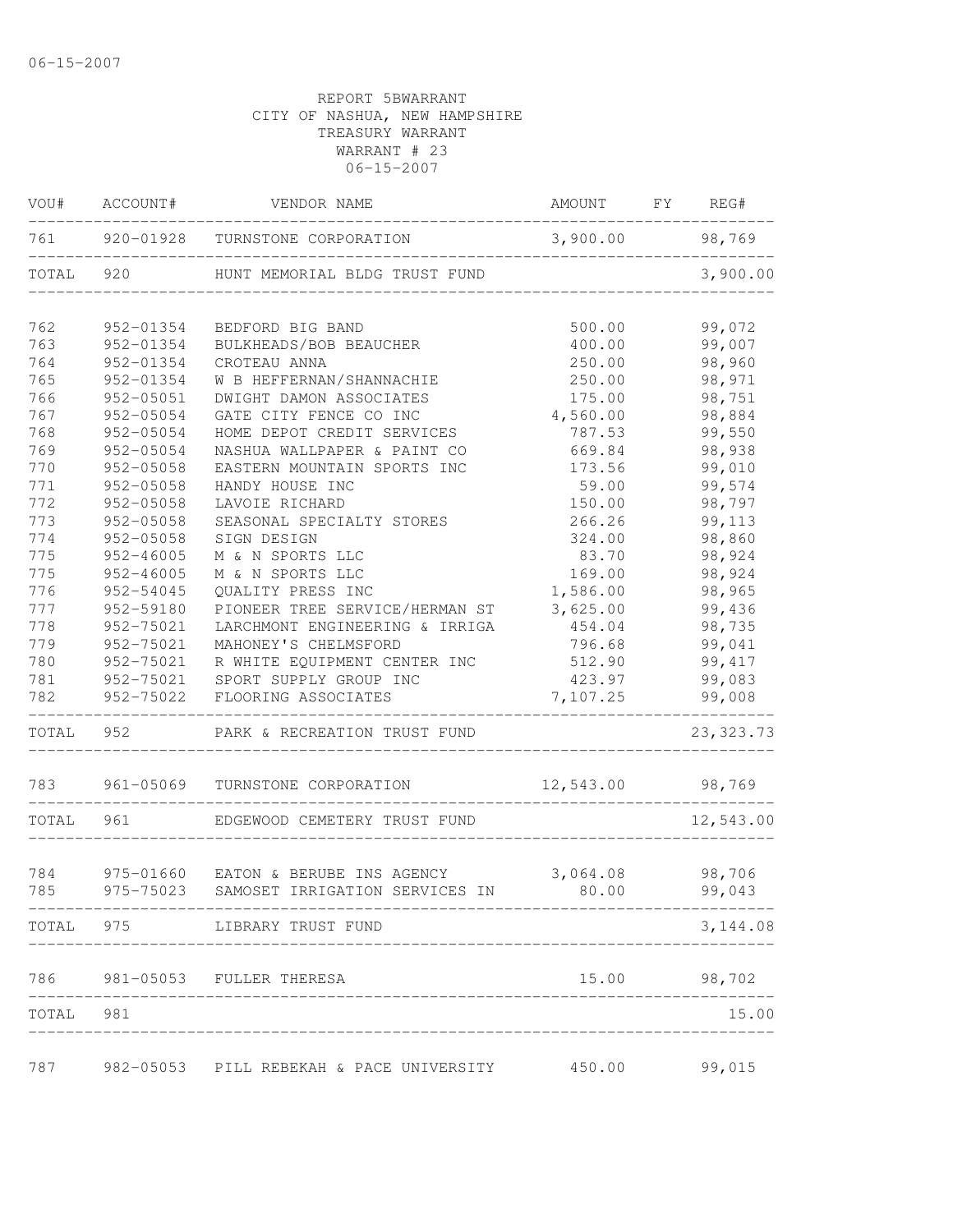| VOU#  | ACCOUNT#<br>VENDOR NAME |                             | AMOUNT | <b>FY</b> | REG#   |
|-------|-------------------------|-----------------------------|--------|-----------|--------|
| TOTAL | 982                     | SCHOLARSHIP TRUST FUND      |        |           | 450.00 |
| 788   | 983-01354               | NASHUA SYMPHONY ASSOCIATION | 913.00 |           | 99,604 |
| TOTAL | 983                     | LECTURE TRUST FUND          |        |           | 913.00 |
|       |                         |                             |        |           |        |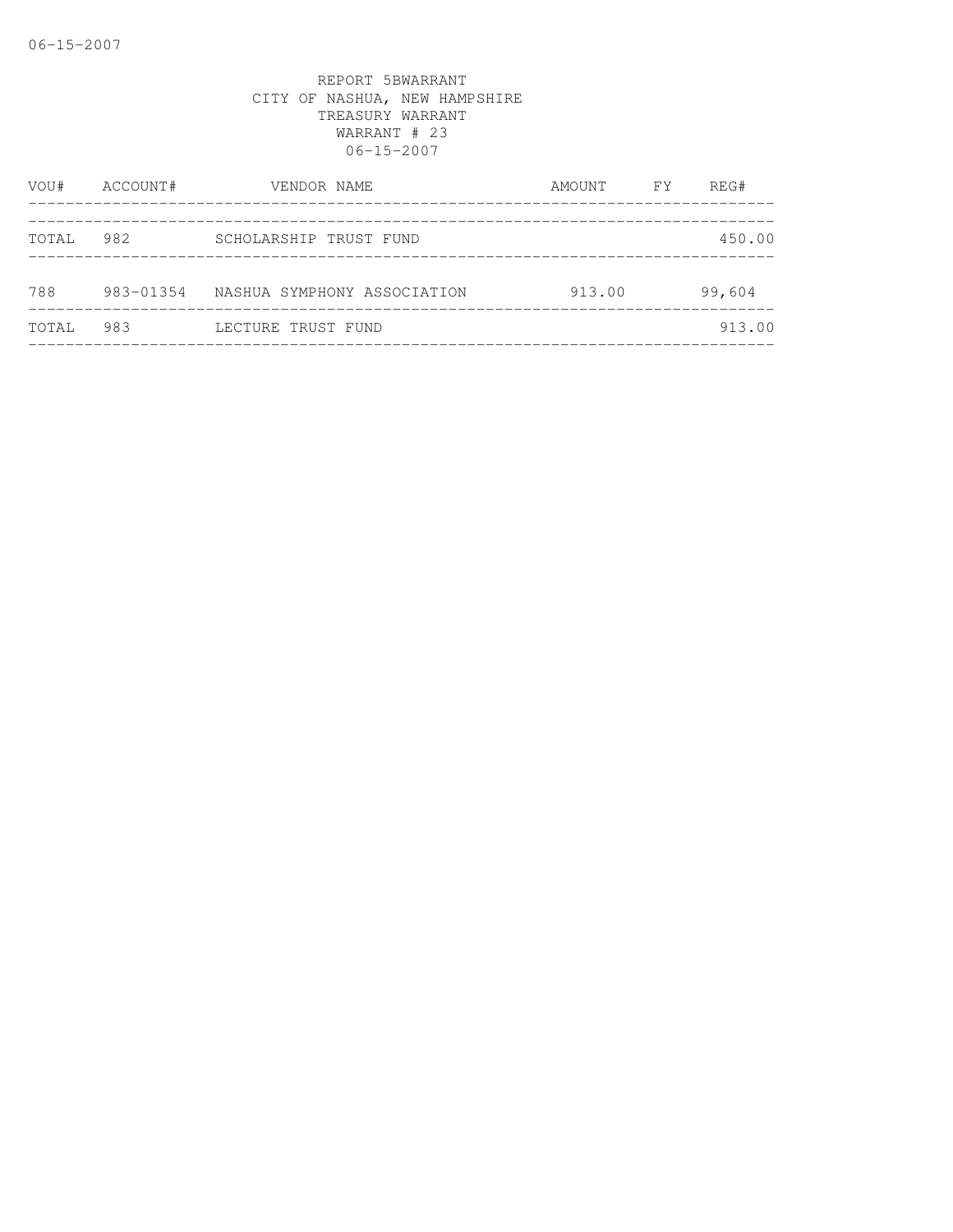|           | ACCOUNT# PAYROLL WEEK ENDING |  |  | AMOUNT |
|-----------|------------------------------|--|--|--------|
| TOTAL 952 |                              |  |  |        |
|           |                              |  |  |        |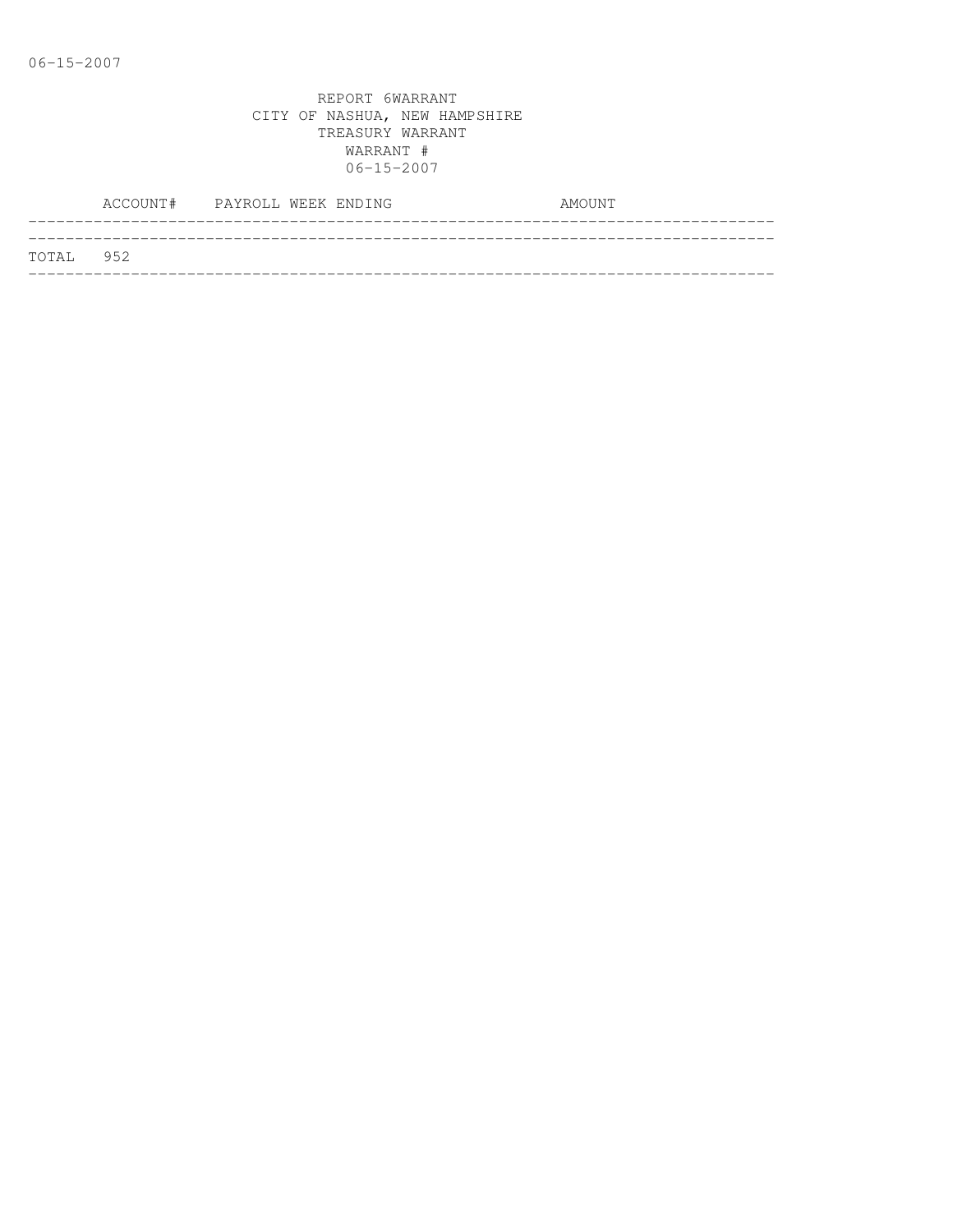|           |                          | ACCOUNT# PAYROLL WEEK ENDING                       | AMOUNT                           |          |
|-----------|--------------------------|----------------------------------------------------|----------------------------------|----------|
|           |                          | 3037-11515 02-JUNE-2007                            | 696.17                           |          |
| TOTAL 303 |                          | ALT - INCENTIVE FUND PROGRAM                       | ________________________________ | 696.17   |
|           |                          |                                                    |                                  |          |
|           |                          | 305-11239  02-JUNE-2007                            | 970.14<br>970.14                 |          |
|           | 305-59100                | 305-11239  09-JUNE-2007<br>02-JUNE-2007            | 150.00                           |          |
|           | TOTAL 305                | SRF - CIVIC & COMM ACTIVITIES                      |                                  | 2,090.28 |
|           |                          |                                                    |                                  |          |
|           | 308-83051                | 02-JUNE-2007                                       | 785.47                           |          |
|           | 308-83051                | 09-JUNE-2007                                       | 135.15                           |          |
|           | 308-83052                | 02-JUNE-2007                                       | 1,193.87                         |          |
|           | 308-83052                | 09-JUNE-2007                                       | 1,193.87                         |          |
|           | 308-83102                | 02-JUNE-2007                                       | 1,412.37                         |          |
|           | 308-83102                | 09-JUNE-2007                                       | 1,412.37                         |          |
| TOTAL 308 |                          | SRF - INSURANCE<br>____________________________    |                                  | 6,133.10 |
|           |                          |                                                    |                                  |          |
|           |                          | 3086-11870 02-JUNE-2007                            | 2,852.31                         |          |
|           |                          | 3086-12006 02-JUNE-2007                            | 1,812.59                         |          |
|           |                          | 3086-13032 02-JUNE-2007                            | 230.10                           |          |
|           |                          | 3086-13032 09-JUNE-2007<br>3086-13133 02-JUNE-2007 | 230.10<br>418.75                 |          |
|           |                          |                                                    | ______________                   |          |
| TOTAL     | 308                      | JAVITS GRANT PROGRAM                               |                                  | 5,543.85 |
|           | 3097-11162               | 02-JUNE-2007                                       | 1,161.78                         |          |
|           | 3097-11162               | 09-JUNE-2007                                       | 1,161.76                         |          |
|           | 3097-11408               | 02-JUNE-2007                                       | 721.60                           |          |
|           | 3097-11408               | 09-JUNE-2007                                       | 721.60                           |          |
|           | 3097-12112               | 02-JUNE-2007                                       | 2,215.62                         |          |
|           | 3097-12112               | 09-JUNE-2007                                       | 3, 137.28                        |          |
|           |                          |                                                    | 543.29                           |          |
|           | 3097-12830<br>3097-12830 | 02-JUNE-2007                                       |                                  |          |
|           | 3097-19138               | 09-JUNE-2007<br>02-JUNE-2007                       | 115.80<br>2,755.50               |          |
|           |                          |                                                    | 8,158.45                         |          |
|           | 3097-19139               | 02-JUNE-2007<br>02-JUNE-2007                       | 8,694.45                         |          |
|           | 3097-19140               |                                                    |                                  |          |
|           | 3097-19140               | 09-JUNE-2007                                       | 8,782.20                         |          |
|           | 3097-19540               | 02-JUNE-2007                                       | 21, 422.63                       |          |
|           | 3097-19540               | 09-JUNE-2007                                       | 20,702.04                        |          |
|           | 3097-19544               | 02-JUNE-2007                                       | 666.61                           |          |
|           | 3097-19544               | 09-JUNE-2007                                       | 726.59                           |          |
|           | 3097-19545               | 02-JUNE-2007                                       | 795.48                           |          |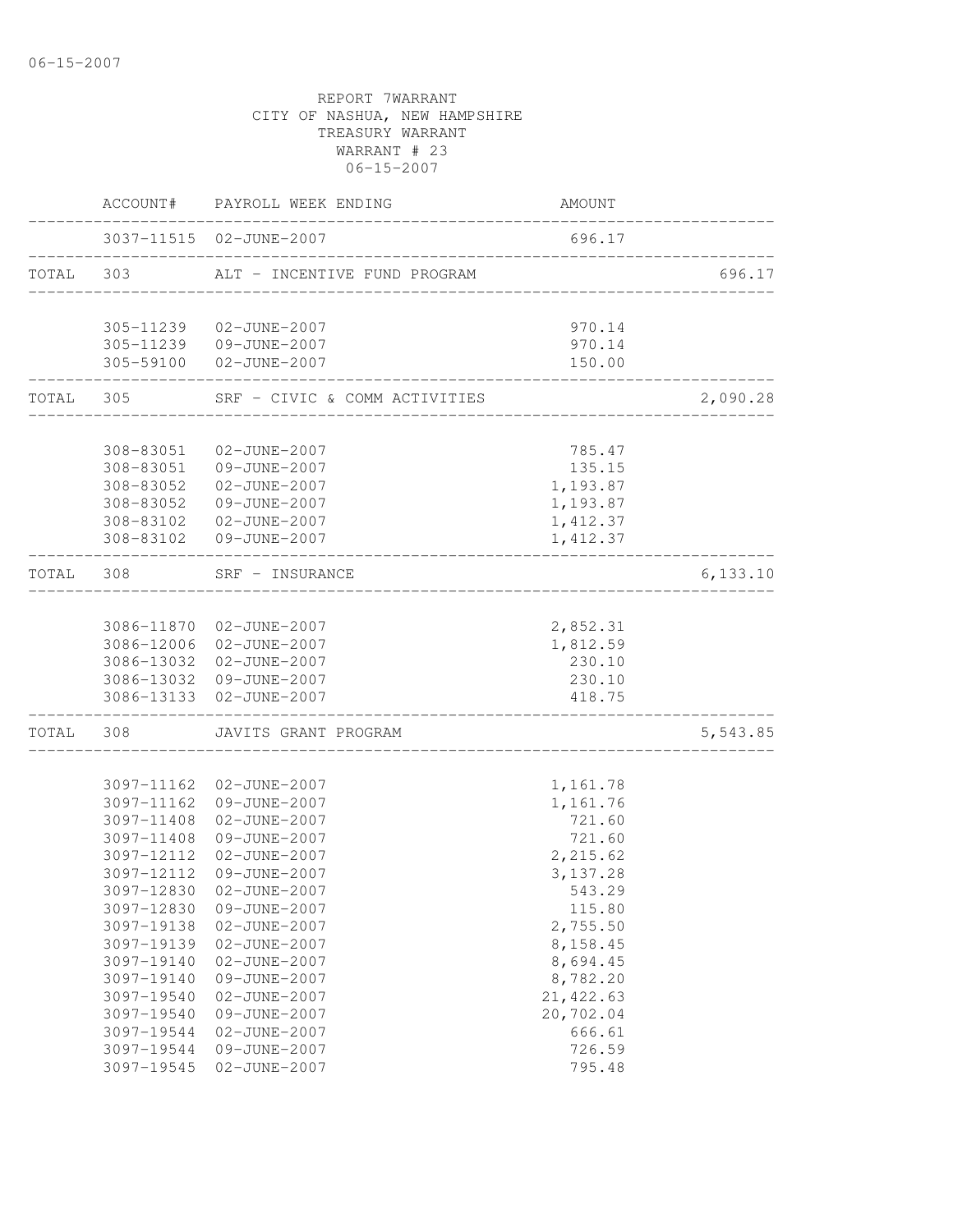|           |                                                                                                                                                          | ACCOUNT# PAYROLL WEEK ENDING                                                                                                                                                                                                                                                 | AMOUNT                                                                                                                                       |           |
|-----------|----------------------------------------------------------------------------------------------------------------------------------------------------------|------------------------------------------------------------------------------------------------------------------------------------------------------------------------------------------------------------------------------------------------------------------------------|----------------------------------------------------------------------------------------------------------------------------------------------|-----------|
|           |                                                                                                                                                          | 3097-19545 09-JUNE-2007                                                                                                                                                                                                                                                      | 1,354.22                                                                                                                                     |           |
| TOTAL 309 |                                                                                                                                                          | SRF - FOOD SERVICES                                                                                                                                                                                                                                                          | __________________________                                                                                                                   | 83,836.90 |
|           |                                                                                                                                                          | 3117-12006 02-JUNE-2007<br>3117-12006 09-JUNE-2007                                                                                                                                                                                                                           | 1,893.85<br>600.00                                                                                                                           |           |
|           |                                                                                                                                                          | TOTAL 311 DRIVER'S EDUCATION                                                                                                                                                                                                                                                 |                                                                                                                                              | 2,493.85  |
|           |                                                                                                                                                          | 3118-13032 02-JUNE-2007<br>3118-13032 09-JUNE-2007                                                                                                                                                                                                                           | 222.87<br>413.81                                                                                                                             |           |
| TOTAL 311 |                                                                                                                                                          | SUMMER SCHOOL                                                                                                                                                                                                                                                                |                                                                                                                                              | 636.68    |
| TOTAL 312 | 312-11165<br>312-11165<br>312-11191<br>312-11191<br>312-11547<br>312-11547<br>312-12010<br>312-12010<br>312-12116<br>312-12116<br>312-12150<br>312-12150 | 02-JUNE-2007<br>09-JUNE-2007<br>02-JUNE-2007<br>09-JUNE-2007<br>02-JUNE-2007<br>09-JUNE-2007<br>02-JUNE-2007<br>09-JUNE-2007<br>02-JUNE-2007<br>09-JUNE-2007<br>02-JUNE-2007<br>09-JUNE-2007<br>312-13004 02-JUNE-2007<br>312-13004 09-JUNE-2007<br>SRF - FINANCIAL SERVICES | 745.98<br>745.98<br>703.92<br>703.93<br>1,948.03<br>1,948.00<br>83.88<br>81.73<br>551.93<br>551.93<br>200.00<br>200.00<br>1,136.89<br>508.35 | 10,110.55 |
|           |                                                                                                                                                          | 3122-12006 02-JUNE-2007<br>3122-12006 09-JUNE-2007                                                                                                                                                                                                                           | 10,525.00<br>475.00                                                                                                                          |           |
| TOTAL     | 312                                                                                                                                                      | ADULT ED/CONTINUING ED                                                                                                                                                                                                                                                       |                                                                                                                                              | 11,000.00 |
|           |                                                                                                                                                          | 3245-11860 02-JUNE-2007                                                                                                                                                                                                                                                      | 1,551.61                                                                                                                                     |           |
| TOTAL     |                                                                                                                                                          | 324 YOUTH SAFE HAVEN-PAL                                                                                                                                                                                                                                                     |                                                                                                                                              | 1,551.61  |
|           |                                                                                                                                                          | 331-11245  02-JUNE-2007<br>331-11245 09-JUNE-2007                                                                                                                                                                                                                            | 499.98<br>500.00                                                                                                                             |           |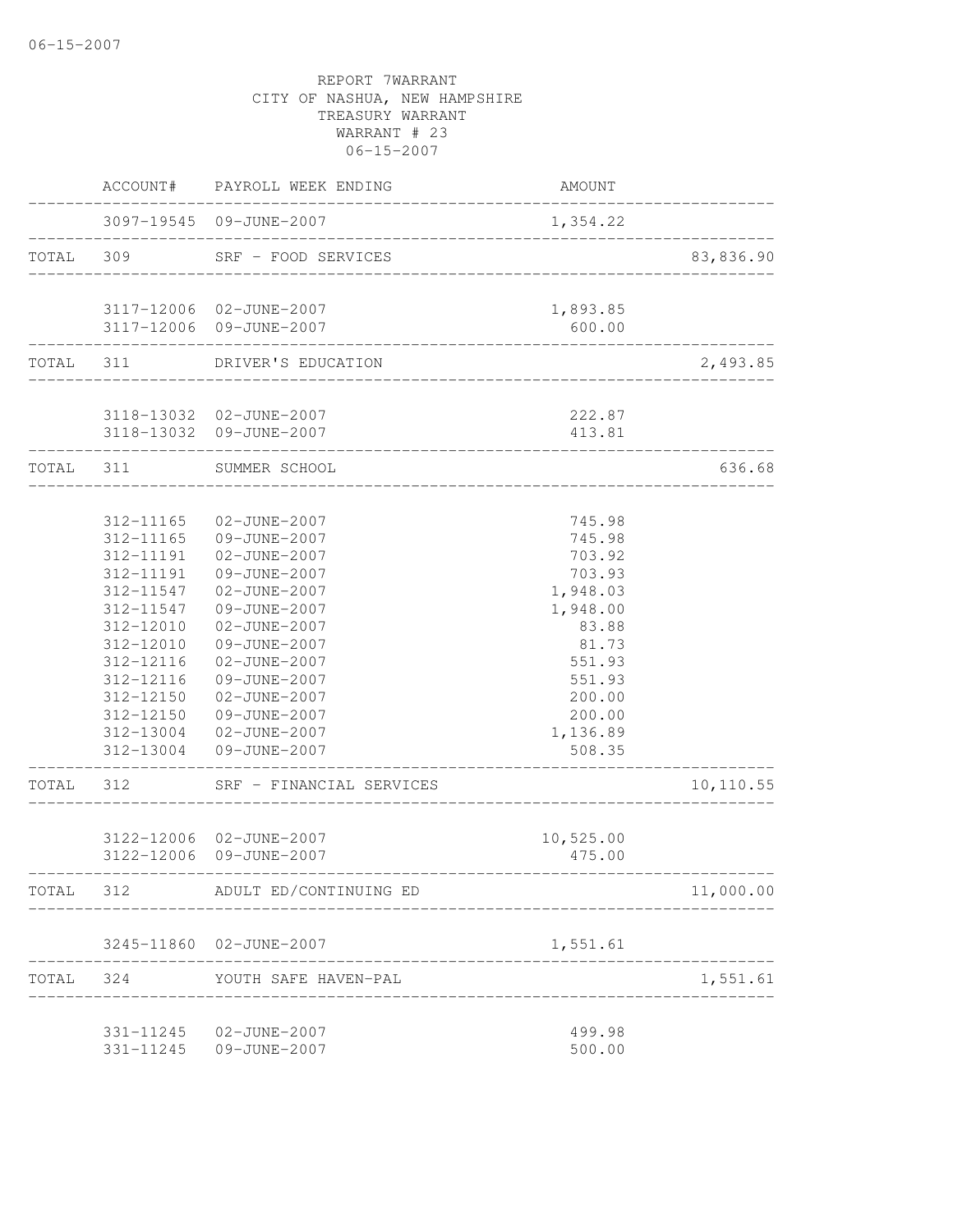|           | ACCOUNT#      | PAYROLL WEEK ENDING     |                                | AMOUNT                    |            |
|-----------|---------------|-------------------------|--------------------------------|---------------------------|------------|
|           | 331-11250     | 09-JUNE-2007            |                                | 647.10                    |            |
|           | 331-11552     | 02-JUNE-2007            |                                | 881.03                    |            |
|           | 331-11552     | 09-JUNE-2007            |                                | 881.04                    |            |
|           | $331 - 11558$ | 02-JUNE-2007            |                                | 1,053.23                  |            |
|           | 331-11558     | 09-JUNE-2007            |                                | 1,053.24                  |            |
|           | 331-11567     | 02-JUNE-2007            |                                | 1,263.79                  |            |
|           | 331-11567     | 09-JUNE-2007            |                                | 1,263.79                  |            |
|           | 331-12115     | 02-JUNE-2007            |                                | 524.61                    |            |
|           | 331-12115     | 09-JUNE-2007            |                                | 524.61                    |            |
|           | 331-13038     | 09-JUNE-2007            |                                | 1,185.00                  |            |
|           | 331-13044     | 02-JUNE-2007            |                                | 1,683.25                  |            |
|           | 331-13044     | 09-JUNE-2007            |                                | 2,263.87                  |            |
|           | 331-13048     | 02-JUNE-2007            |                                | 1,088.69                  |            |
|           | 331-13048     | 09-JUNE-2007            |                                | 3,822.65                  |            |
|           | 331-15002     | 02-JUNE-2007            |                                | 628.24                    |            |
|           | 331-18036     | 02-JUNE-2007            |                                | 16,515.80                 |            |
|           |               | 331-18036 09-JUNE-2007  |                                | 11,847.94                 |            |
| TOTAL     | 331           | SRF - POLICE DEPARTMENT |                                |                           | 48, 127.86 |
|           |               |                         |                                |                           |            |
|           |               | 332-13004 02-JUNE-2007  |                                | 226.31                    |            |
|           |               | 332-18084  02-JUNE-2007 |                                | 26.38                     |            |
|           | 332-18084     | 09-JUNE-2007            |                                | 552.74                    |            |
| TOTAL 332 |               | SRF - FIRE DEPARTMENT   |                                |                           | 805.43     |
|           |               | 3327-19230 02-JUNE-2007 |                                | 650.00                    |            |
|           |               |                         |                                |                           |            |
| TOTAL     | 332           |                         | TITLE I SCHL IMPRV LEDGE ST    |                           | 650.00     |
|           |               |                         |                                |                           |            |
|           |               | 3337-12006 09-JUNE-2007 |                                | 1,335.50                  |            |
|           |               | 3337-12201 02-JUNE-2007 |                                | 186.00                    |            |
| TOTAL     | 333           |                         | TITLE I SCHL IMPRV MT PLEASANT | _________________________ | 1,521.50   |
|           |               | 3347-13133 02-JUNE-2007 |                                | 170.08                    |            |
| TOTAL     | 334           |                         | TITLE I SCHL IMPRV AMHERST ST  |                           | 170.08     |
|           |               |                         |                                |                           |            |
|           | 3357-11870    | 02-JUNE-2007            |                                | 2,585.35                  |            |
|           | 3357-12006    | 02-JUNE-2007            |                                | 991.55                    |            |
|           | 3357-12006    | 09-JUNE-2007            |                                | 1,001.63                  |            |
|           | 3357-12078    | 02-JUNE-2007            |                                | 781.25                    |            |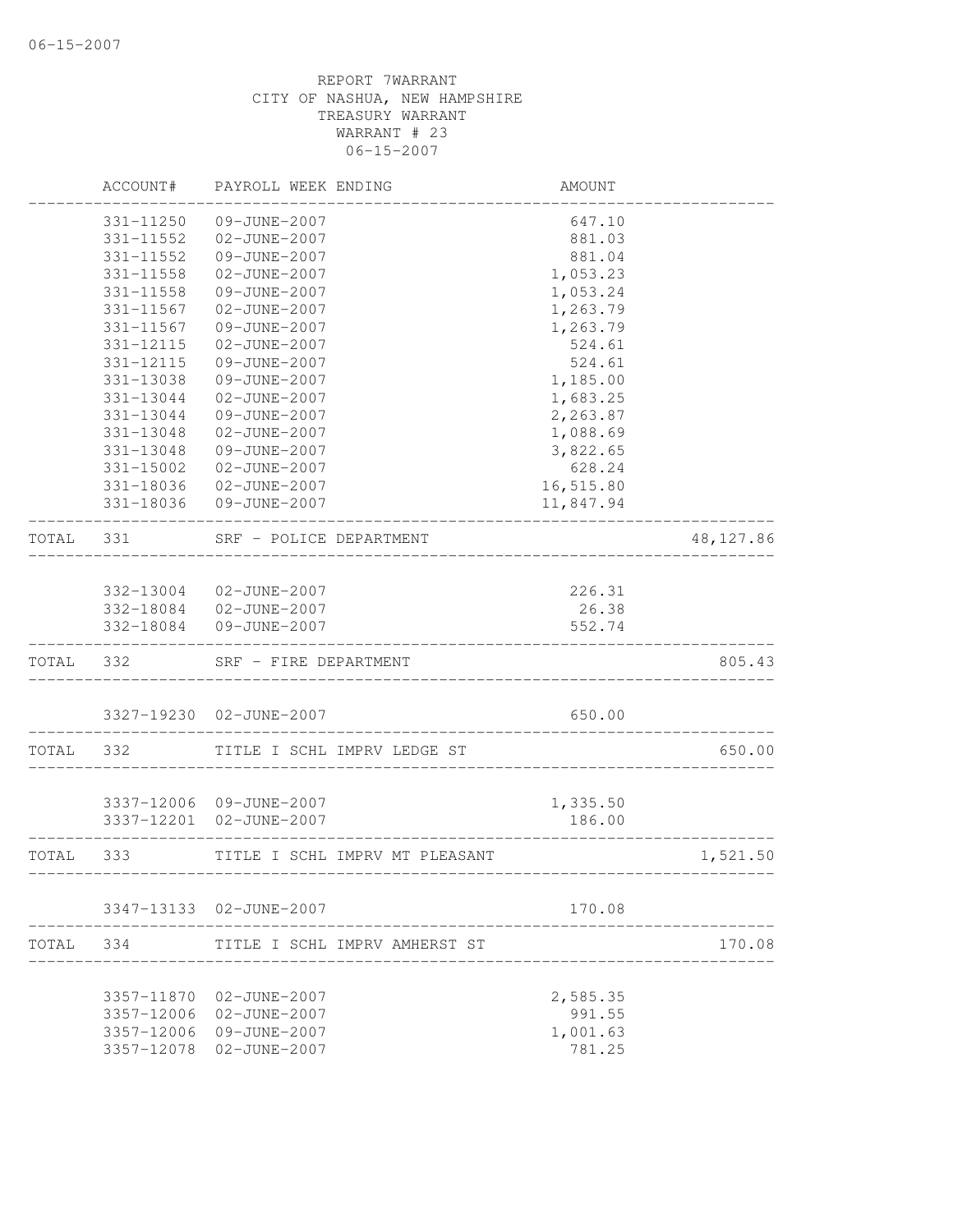|           |           | ACCOUNT# PAYROLL WEEK ENDING  | <b>AMOUNT</b>                  |            |
|-----------|-----------|-------------------------------|--------------------------------|------------|
|           |           | 3357-12078 09-JUNE-2007       | 1,137.50                       |            |
|           |           | 3357-19230 02-JUNE-2007       | 124.00                         |            |
|           |           | 3357-19230 09-JUNE-2007       | 25.00                          |            |
| TOTAL 335 |           | TITLE IB READ 1ST MT PLEASANT |                                | 6,646.28   |
|           |           |                               |                                |            |
|           | 341-11107 | 02-JUNE-2007                  | 2,417.46                       |            |
|           | 341-11235 | 02-JUNE-2007                  | 1,871.29                       |            |
|           | 341-11235 | 09-JUNE-2007                  | 1,871.29                       |            |
|           | 341-11346 | 02-JUNE-2007                  | 206.21                         |            |
|           | 341-11346 | 09-JUNE-2007                  | 206.25                         |            |
|           | 341-11484 | 02-JUNE-2007                  | 2,400.00                       |            |
|           | 341-11484 | 09-JUNE-2007                  | 2,400.00                       |            |
|           | 341-11563 | 02-JUNE-2007                  | 904.58                         |            |
|           | 341-11563 | 09-JUNE-2007                  | 904.58                         |            |
|           | 341-12037 | 02-JUNE-2007                  | 100.03                         |            |
|           | 341-12037 | 09-JUNE-2007                  | 100.03                         |            |
|           | 341-12085 | 09-JUNE-2007                  | 440.00                         |            |
|           | 341-12101 | 02-JUNE-2007                  | 371.52                         |            |
|           |           | 341-12101 09-JUNE-2007        | 371.52                         |            |
|           |           | 341-12582  09-JUNE-2007       | 563.13<br>____________________ |            |
| TOTAL 341 |           | SRF - COMMUNITY SERVICES      |                                | 15, 127.89 |
|           |           |                               |                                |            |
|           | 342-11499 | 02-JUNE-2007                  | 696.60                         |            |
|           | 342-11499 | 09-JUNE-2007                  | 696.60                         |            |
|           | 342-11584 | 02-JUNE-2007                  | 1,733.35                       |            |
|           | 342-11584 | 09-JUNE-2007                  | 1,733.35                       |            |
|           | 342-12000 | 02-JUNE-2007                  | 510.00                         |            |
|           | 342-12000 | 09-JUNE-2007                  | 510.00                         |            |
|           | 342-12040 | 02-JUNE-2007                  | 888.00                         |            |
|           | 342-12040 | 09-JUNE-2007                  | 888.00                         |            |
|           | 342-12081 | 02-JUNE-2007                  |                                |            |
|           | 342-12113 | 02-JUNE-2007                  | 189.00                         |            |
|           | 342-12113 | 09-JUNE-2007                  | 189.00                         |            |
|           | 342-12582 | $02 - JUNE - 2007$            | 234.60                         |            |
|           | 342-12582 | 09-JUNE-2007                  | 234.60                         |            |
| TOTAL     | 342       | SRF - COMMUNITY HEALTH        |                                | 8,503.10   |
|           |           | 3440-12078 02-JUNE-2007       | 375.00                         |            |
| TOTAL     | 344       | AFTER SCHOOL PROGRAM          |                                | 375.00     |
|           |           |                               |                                |            |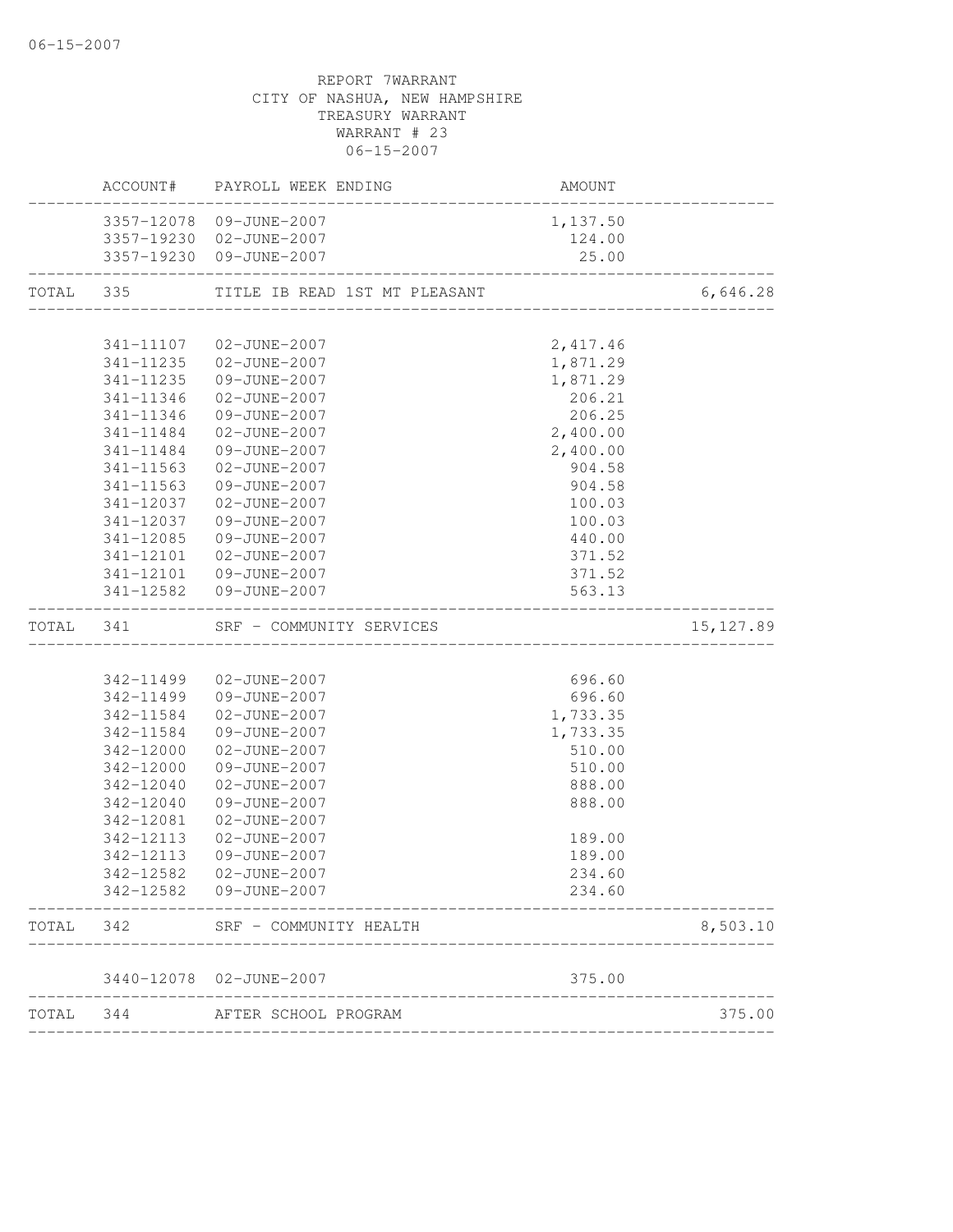|           | ACCOUNT#                 | PAYROLL WEEK ENDING                                     | AMOUNT                       |           |
|-----------|--------------------------|---------------------------------------------------------|------------------------------|-----------|
|           | 3447-11162<br>3447-11860 | 3447-11162 02-JUNE-2007<br>09-JUNE-2007<br>02-JUNE-2007 | 547.13<br>547.13<br>5,916.55 |           |
|           |                          | 3447-12006 02-JUNE-2007<br>3447-12006 09-JUNE-2007      | 4,975.14                     |           |
| TOTAL     | 344                      | TITLE IV SDF 21ST CENTURY                               |                              | 11,985.95 |
|           |                          | 3507-11726 02-JUNE-2007                                 | 45,265.52                    |           |
|           |                          | 3507-11805 02-JUNE-2007<br>3507-12201 02-JUNE-2007      | 2,492.32<br>62.00            |           |
|           |                          | 3507-12201 09-JUNE-2007                                 | $-62.00$                     |           |
|           |                          | 3507-13133  02-JUNE-2007                                | 5,525.00                     |           |
| TOTAL 350 |                          | TITLE 11A TEACHER QUALITY                               |                              | 53,282.84 |
|           |                          | 3516-11802 02-JUNE-2007                                 | 10,037.77                    |           |
| TOTAL     | 351                      | TITLE IID ENHANCE ED THRU TECH                          |                              | 10,037.77 |
|           |                          | 352-59055 02-JUNE-2007                                  | 712.58                       |           |
|           | 352-59055                | 09-JUNE-2007                                            | 712.58                       |           |
| TOTAL     | 352                      | SRF - PARKS AND RECREATION                              |                              | 1,425.16  |
|           |                          | 3557-11870 02-JUNE-2007                                 | 15,512.09                    |           |
|           |                          | 3557-12006 02-JUNE-2007                                 | 1,615.40                     |           |
|           |                          | 3557-12078 02-JUNE-2007<br>3557-12201 02-JUNE-2007      | 437.50<br>124.00             |           |
| TOTAL     | 355                      | TITLE IB READING 1ST FES                                |                              | 17,688.99 |
|           |                          | 374-01210  02-JUNE-2007                                 | 2,143.66                     |           |
|           | 374-01210                | 09-JUNE-2007                                            | 2,143.66                     |           |
|           | 374-0705P                | 02-JUNE-2007                                            | 816.30                       |           |
|           | 374-0705P                | 09-JUNE-2007                                            | 684.41                       |           |
|           | 374-07235                | 02-JUNE-2007                                            | 1,490.99                     |           |
|           | 374-07235                | 09-JUNE-2007                                            | 1,596.53                     |           |
|           | 374-0734P                | 02-JUNE-2007                                            | 1,415.05                     |           |
|           | 374-0734P                | 09-JUNE-2007                                            | 1,441.38                     |           |
|           | $374 - 09003$            | 02-JUNE-2007                                            | 558.39                       |           |
|           | 374-09003                | 09-JUNE-2007                                            | 558.39                       |           |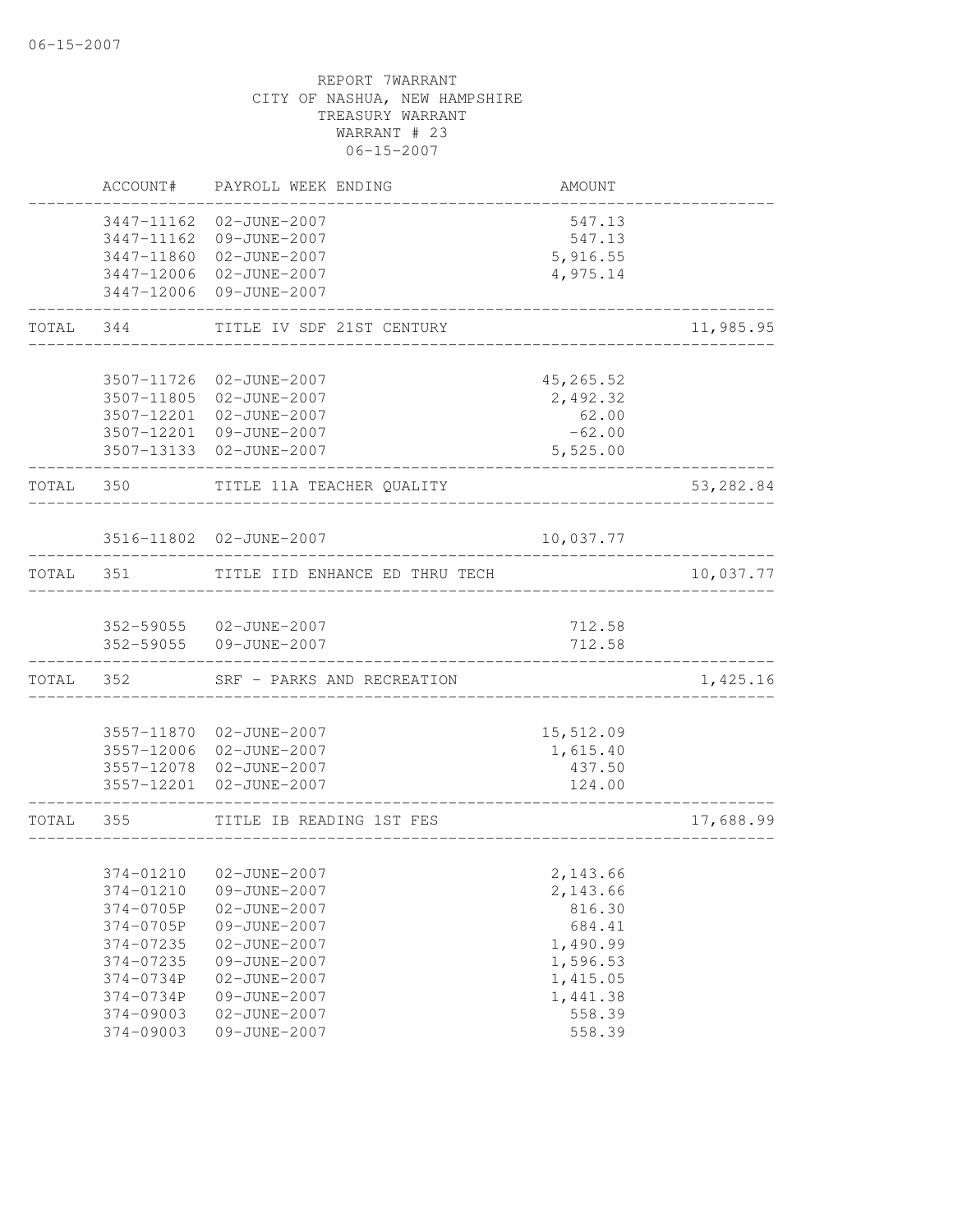|           | ACCOUNT#   | PAYROLL WEEK ENDING                                | <b>AMOUNT</b>      |             |
|-----------|------------|----------------------------------------------------|--------------------|-------------|
| TOTAL 374 |            | SRF - URBAN PROGRAMS                               |                    | 12,848.76   |
|           |            | 3767-11726 02-JUNE-2007                            | 31,574.94          |             |
|           | 3767-11802 | 02-JUNE-2007                                       | 1,831.69           |             |
|           |            | 3767-11870 02-JUNE-2007                            | 2,660.74           |             |
|           | 3767-12111 | 02-JUNE-2007                                       | 3,487.83           |             |
|           | 3767-12111 | 09-JUNE-2007                                       | 4,328.87           |             |
|           | 3767-12126 | 02-JUNE-2007                                       | 482.70             |             |
|           | 3767-12126 | 09-JUNE-2007                                       | 482.70             |             |
|           | 3767-12198 | 02-JUNE-2007                                       | 139,871.97         |             |
|           | 3767-12201 | 02-JUNE-2007                                       | 1,737.75           |             |
|           | 3767-12201 | 09-JUNE-2007                                       | 1,201.35           |             |
|           | 3767-13133 | 02-JUNE-2007                                       | 2,577.61           |             |
|           | 3767-13133 | 09-JUNE-2007                                       | 207.33             |             |
|           |            | 3767-19000 02-JUNE-2007                            | 3,765.64           |             |
|           |            | 3767-19000 09-JUNE-2007                            | 1,708.24           |             |
| TOTAL     | 376        | TITLE I ESEA                                       |                    | 195, 919.36 |
|           |            |                                                    |                    |             |
|           |            | 377-19230 02-JUNE-2007                             | 630.00             |             |
|           |            | 377-19230 09-JUNE-2007                             | $-630.00$          |             |
| TOTAL     | 377        |                                                    |                    |             |
|           |            |                                                    |                    |             |
|           |            | 3777-13133 02-JUNE-2007                            | 50.00              |             |
|           |            | 3777-13133 09-JUNE-2007                            | 162.50             |             |
|           |            | 3777-19230 02-JUNE-2007<br>3777-19230 09-JUNE-2007 | 2,587.51<br>630.00 |             |
| TOTAL 377 |            | TITLE III ENHANCE ENG LANGUAGE                     |                    | 3,430.01    |
|           |            |                                                    |                    |             |
|           |            | 3887-11870 02-JUNE-2007                            | 54.30              |             |
|           |            | 3887-12126 02-JUNE-2007                            | 207.75             |             |
|           |            | 3887-12126 09-JUNE-2007                            | 207.75             |             |
| TOTAL     | 388        | TITLE V INNOVATIVE PROGRAMS                        |                    | 469.80      |
|           |            |                                                    |                    |             |
|           |            | 3907-11805 02-JUNE-2007                            | 1,250.68           |             |
|           |            | 3907-12198 02-JUNE-2007                            | 652.09             |             |
|           | 3907-12201 | 02-JUNE-2007                                       | $-62.00$           |             |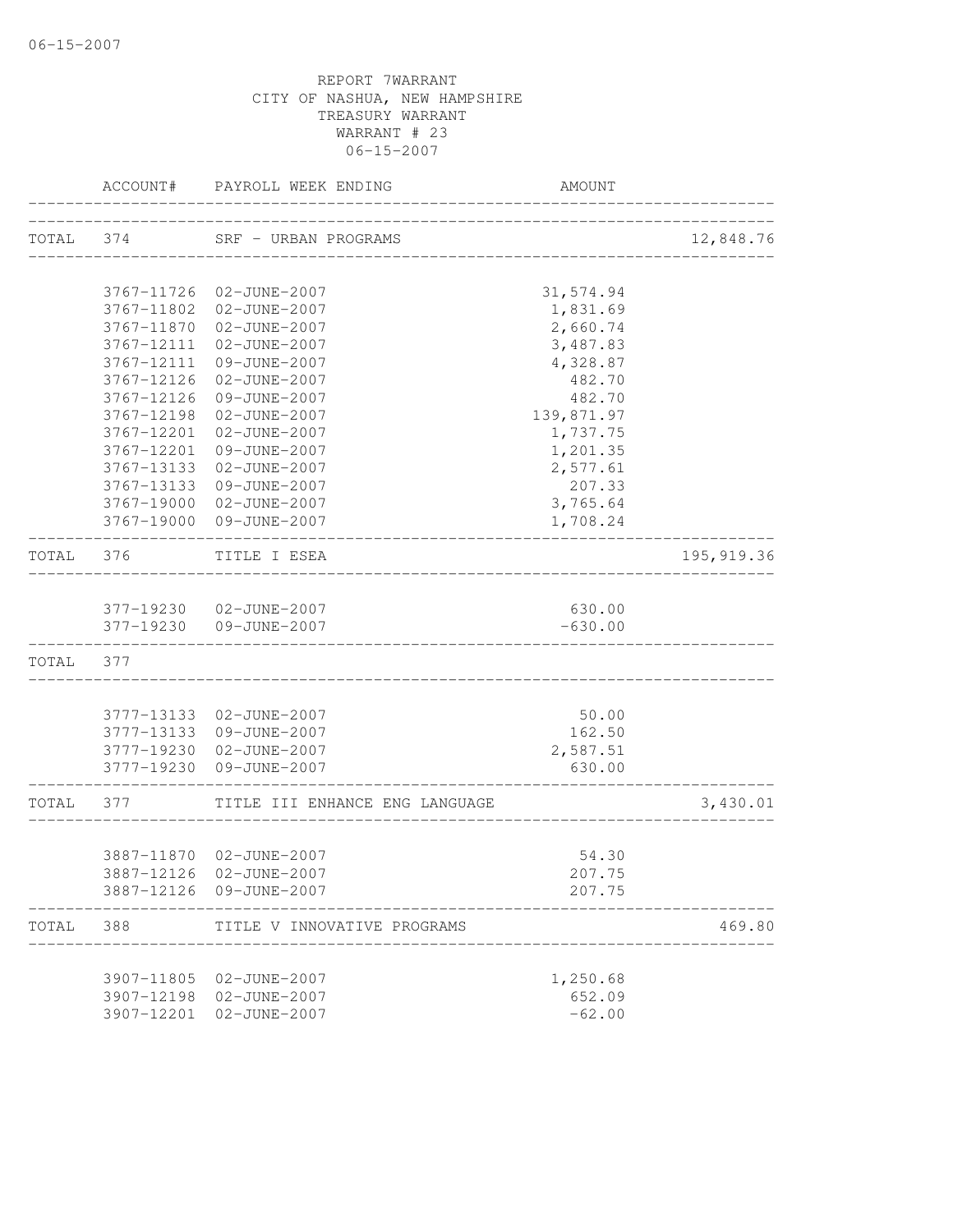|       | ACCOUNT#                                                           | PAYROLL WEEK ENDING                                                                                     | AMOUNT                                                             |            |
|-------|--------------------------------------------------------------------|---------------------------------------------------------------------------------------------------------|--------------------------------------------------------------------|------------|
| TOTAL | 390                                                                |                                                                                                         |                                                                    | 1,840.77   |
|       |                                                                    |                                                                                                         | __________________________                                         |            |
|       |                                                                    | 3927-13133 02-JUNE-2007                                                                                 | 475.00                                                             |            |
| TOTAL | 392                                                                | CULINARY ARTS                                                                                           |                                                                    | 475.00     |
|       |                                                                    | 3937-19000 02-JUNE-2007                                                                                 | 735.39                                                             |            |
| TOTAL | 393                                                                | DAY CARE                                                                                                |                                                                    | 735.39     |
|       | 3957-11726<br>3957-11860<br>3957-12201<br>3957-12201<br>3957-19000 | 02-JUNE-2007<br>02-JUNE-2007<br>02-JUNE-2007<br>09-JUNE-2007<br>3957-13133 02-JUNE-2007<br>02-JUNE-2007 | 148, 237.03<br>1,709.13<br>62.00<br>437.00<br>7,182.05<br>1,591.08 |            |
| TOTAL | 395                                                                | IDEA BASIC SPEC ED                                                                                      |                                                                    | 159,218.29 |
|       |                                                                    | 3967-11726 02-JUNE-2007<br>3967-12111 02-JUNE-2007<br>3967-12111 09-JUNE-2007                           | 2,372.42<br>801.43<br>1,045.14                                     |            |
| TOTAL | 396                                                                | IDEA PRESCHOOL SPEC ED                                                                                  |                                                                    | 4,218.99   |
|       | 3977-12111<br>3977-13137                                           | 3977-12111 02-JUNE-2007<br>09-JUNE-2007<br>3977-13137 02-JUNE-2007<br>09-JUNE-2007                      | 5,193.40<br>6,711.04<br>1,789.87<br>2,249.18                       |            |
| TOTAL | 397                                                                | SPECIAL ED LOCAL                                                                                        |                                                                    | 15,943.49  |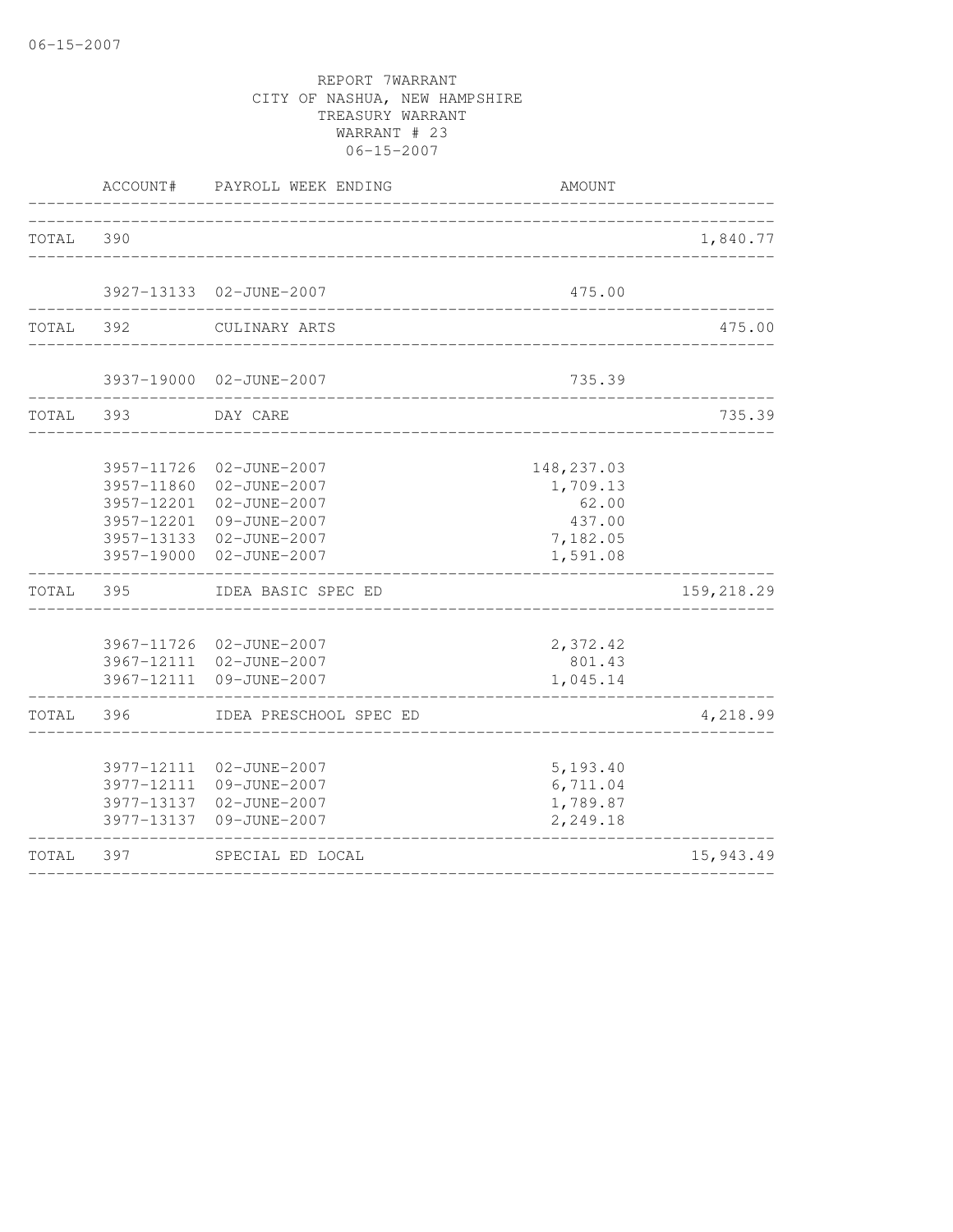|       | ACCOUNT#               | PAYROLL WEEK ENDING          | AMOUNT           |           |
|-------|------------------------|------------------------------|------------------|-----------|
|       | 501-11033              | 02-JUNE-2007                 | 752.32           |           |
|       | $501 - 11033$          | 09-JUNE-2007                 | 752.32           |           |
|       | 501-11370              | 02-JUNE-2007                 | 676.42           |           |
|       | 501-11370              | 09-JUNE-2007                 | 676.42           |           |
|       | 501-11471              | 02-JUNE-2007                 | 1,808.80         |           |
|       | 501-11471              | 09-JUNE-2007                 | 1,808.81         |           |
|       | 501-11472              | 02-JUNE-2007                 | 1,084.30         |           |
|       | 501-11472              | 09-JUNE-2007                 | 1,084.30         |           |
|       | 501-11611              | 02-JUNE-2007                 | 471.05           |           |
|       | 501-11611              | 09-JUNE-2007                 | 471.06           |           |
| TOTAL | 501                    | MAYOR'S OFFICE               |                  | 9,585.80  |
|       |                        |                              |                  |           |
|       | 502-11113              | 02-JUNE-2007                 | 1,404.15         |           |
|       | 502-11113              | 09-JUNE-2007                 | 1,404.16         |           |
|       | $502 - 11195$          | 02-JUNE-2007                 | 1,871.29         |           |
|       | $502 - 11195$          | 09-JUNE-2007                 | 1,871.29         |           |
|       | 502-11219              | 02-JUNE-2007                 | 1,651.75         |           |
|       | 502-11219              | 09-JUNE-2007                 | 1,651.74         |           |
|       | 502-11518              | 02-JUNE-2007                 | 1,496.50         |           |
|       | 502-11518              | 09-JUNE-2007                 | 1,496.51         |           |
| TOTAL | 502                    | LEGAL DEPARTMENT             |                  | 12,847.39 |
|       |                        |                              |                  |           |
|       | 503-11071              | 02-JUNE-2007                 | 1,097.88         |           |
|       | 503-11071              | 09-JUNE-2007                 | 1,097.88         |           |
|       | 503-12092              | 02-JUNE-2007                 | 452.27           |           |
|       | 503-12092              | 09-JUNE-2007                 | 452.27           |           |
|       | 503-18005              | 09-JUNE-2007                 | 17,250.00        |           |
| TOTAL | 503                    | BOARD OF ALDERMEN            |                  | 20,350.30 |
|       |                        |                              |                  |           |
|       | 511-11103              | 02-JUNE-2007                 | 844.01           |           |
|       | 511-11103              | 09-JUNE-2007                 | 844.02           |           |
|       | 511-11234              | 02-JUNE-2007                 | 1,567.21         |           |
|       | 511-11234              | 09-JUNE-2007                 | 1,613.99         |           |
| TOTAL | 511                    | ADMINISTRATIVE SERVICES      |                  | 4,869.23  |
|       |                        |                              |                  |           |
|       | 512-11005<br>512-11005 | 02-JUNE-2007                 | 772.08           |           |
|       | 512-11050              | 09-JUNE-2007                 | 772.08<br>631.46 |           |
|       | 512-11050              | 02-JUNE-2007<br>09-JUNE-2007 | 631.46           |           |
|       | 512-11064              | 02-JUNE-2007                 | 917.31           |           |
|       |                        |                              |                  |           |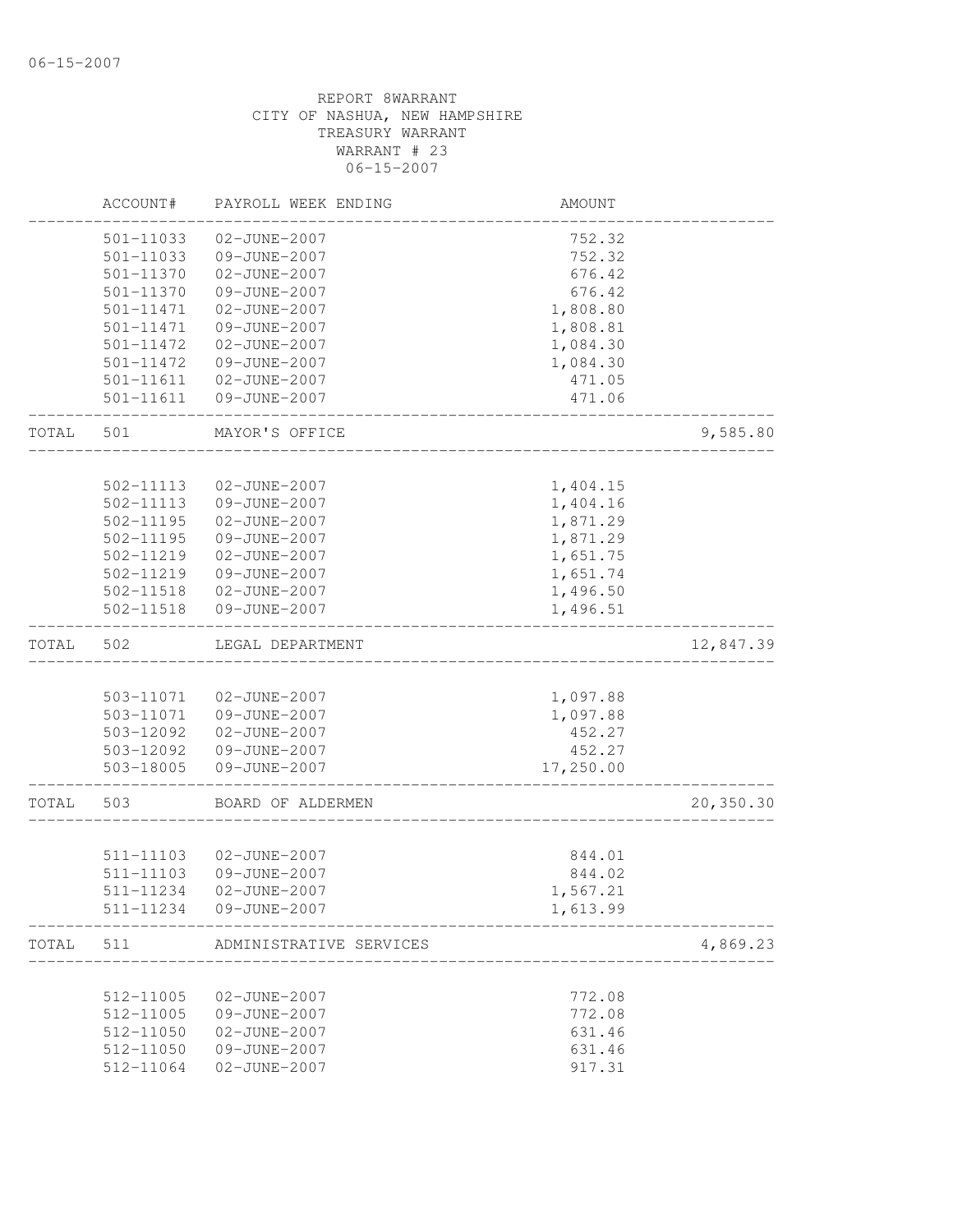|       | ACCOUNT#      | PAYROLL WEEK ENDING | AMOUNT   |           |
|-------|---------------|---------------------|----------|-----------|
|       | 512-11064     | 09-JUNE-2007        | 917.31   |           |
|       | 512-11073     | 02-JUNE-2007        | 2,009.55 |           |
|       | 512-11073     | 09-JUNE-2007        | 2,009.55 |           |
|       | 512-11165     | 02-JUNE-2007        | 999.29   |           |
|       | 512-11165     | 09-JUNE-2007        | 953.92   |           |
|       | 512-11173     | 02-JUNE-2007        | 1,272.29 |           |
|       | 512-11173     | 09-JUNE-2007        | 1,272.29 |           |
|       | 512-11177     | 02-JUNE-2007        | 1,816.79 |           |
|       | 512-11177     | 09-JUNE-2007        | 1,816.79 |           |
|       | $512 - 11222$ | 02-JUNE-2007        | 892.84   |           |
|       | 512-11222     | 09-JUNE-2007        | 892.85   |           |
|       | 512-11224     | 02-JUNE-2007        | 850.75   |           |
|       | 512-11224     | 09-JUNE-2007        | 850.75   |           |
|       | 512-11232     | 02-JUNE-2007        | 899.90   |           |
|       | 512-11232     | 09-JUNE-2007        | 899.90   |           |
|       | $512 - 11265$ | 02-JUNE-2007        | 772.40   |           |
|       | $512 - 11265$ | 09-JUNE-2007        | 772.39   |           |
|       | 512-11531     | 02-JUNE-2007        | 1,477.02 |           |
|       | 512-11531     | 09-JUNE-2007        | 1,477.03 |           |
|       | 512-11581     | 02-JUNE-2007        | 485.44   |           |
|       | 512-11581     | 09-JUNE-2007        | 647.25   |           |
|       | 512-11714     | 02-JUNE-2007        | 915.39   |           |
|       | 512-11714     | 09-JUNE-2007        | 915.39   |           |
|       | 512-11740     | 02-JUNE-2007        | 1,471.26 |           |
|       | 512-11740     | 09-JUNE-2007        | 1,471.26 |           |
|       | 512-12010     | 02-JUNE-2007        | 251.62   |           |
|       | 512-12010     | 09-JUNE-2007        | 245.17   |           |
|       | 512-12017     | 02-JUNE-2007        | 633.10   |           |
|       | 512-12017     | 09-JUNE-2007        | 633.10   |           |
|       | 512-12019     | 02-JUNE-2007        | 374.78   |           |
|       | 512-12019     | 09-JUNE-2007        | 481.86   |           |
|       | 512-12033     | 02-JUNE-2007        | 539.28   |           |
|       | 512-12033     | 09-JUNE-2007        | 539.28   |           |
|       | 512-12052     | 02-JUNE-2007        | 462.27   |           |
|       | 512-12052     | 09-JUNE-2007        | 466.09   |           |
|       | 512-12056     | 02-JUNE-2007        | 330.94   |           |
|       | 512-12056     | 09-JUNE-2007        | 337.30   |           |
|       | 512-12167     | 02-JUNE-2007        | 320.24   |           |
|       | 512-12167     | 09-JUNE-2007        | 320.24   |           |
|       |               | 02-JUNE-2007        | 5.12     |           |
|       | 512-13004     | 09-JUNE-2007        | 78.05    |           |
|       | 512-13004     |                     |          |           |
| TOTAL | 512           | FINANCIAL SERVICES  |          | 38,502.43 |
|       |               |                     |          |           |
|       | 513-11117     | 02-JUNE-2007        | 1,431.99 |           |
|       | 513-11117     | 09-JUNE-2007        | 1,431.98 |           |
|       | 513-11171     | 02-JUNE-2007        | 2,459.29 |           |
|       |               |                     |          |           |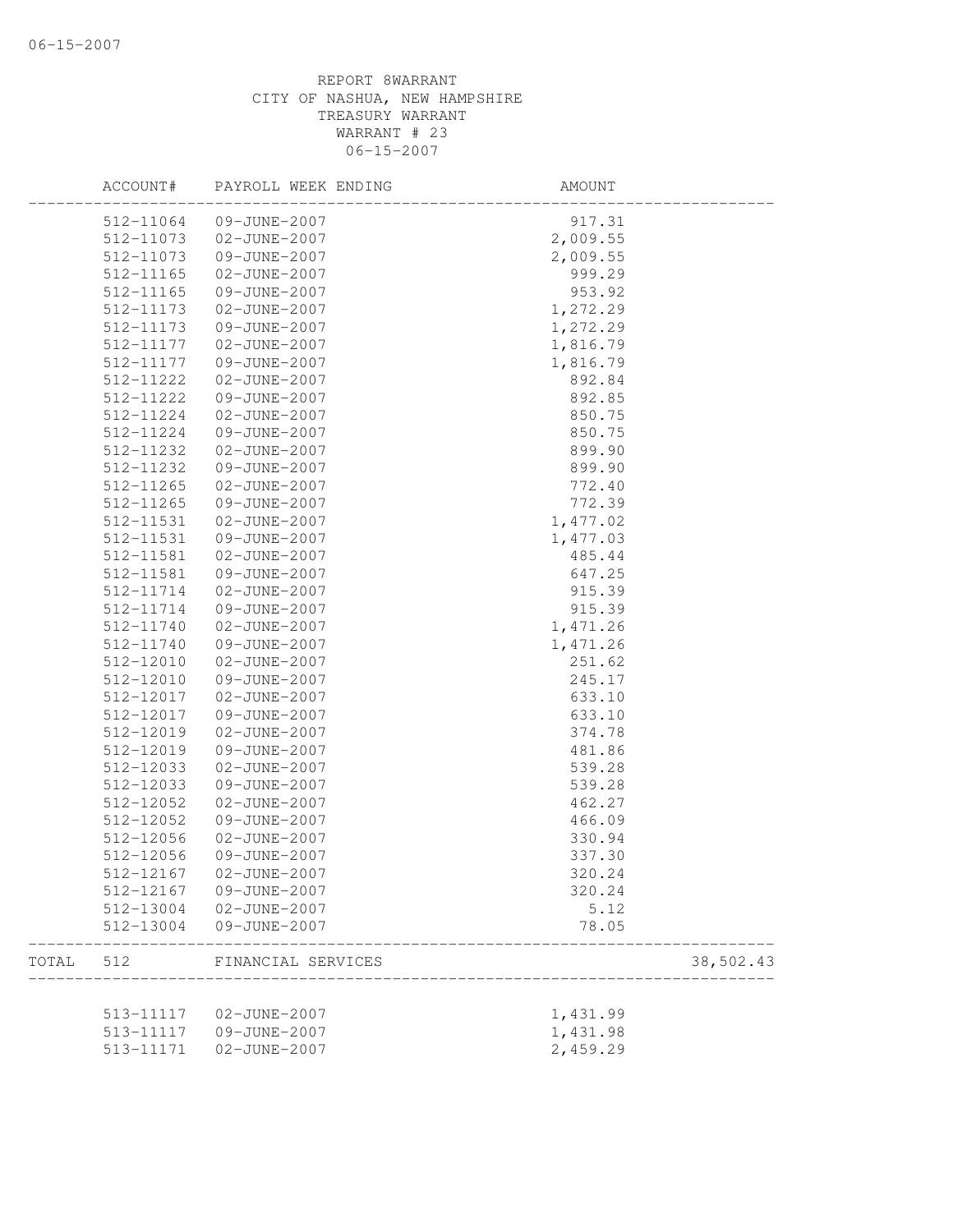|       | ACCOUNT#               | PAYROLL WEEK ENDING                | AMOUNT           |           |
|-------|------------------------|------------------------------------|------------------|-----------|
|       | 513-11171              | 09-JUNE-2007                       | 2,459.28         |           |
|       | 513-11213              | 02-JUNE-2007                       | 1,103.01         |           |
|       | 513-11213              | 09-JUNE-2007                       | 1,103.01         |           |
|       | 513-11223              | 02-JUNE-2007                       | 757.67           |           |
|       | 513-11223              | 09-JUNE-2007                       | 757.68           |           |
| TOTAL | 513                    | CITY CLERK'S OFFICE                |                  | 11,503.91 |
|       | 515-11031              | 02-JUNE-2007                       | 970.71           |           |
|       | 515-11031              | 09-JUNE-2007                       | 970.72           |           |
|       | 515-11350              | 02-JUNE-2007                       | 837.71           |           |
|       | 515-11350              | 09-JUNE-2007                       | 837.71           |           |
|       | 515-11447              | 09-JUNE-2007                       | 601.02           |           |
|       | 515-12001              | 02-JUNE-2007                       | 614.96           |           |
|       | 515-12001              | 09-JUNE-2007                       | 614.95           |           |
| TOTAL | 515                    | HUMAN RESOURCES                    |                  | 5,447.78  |
|       |                        |                                    |                  |           |
|       | 516-11147              | 02-JUNE-2007                       | 612.61           |           |
|       | 516-11147              | 09-JUNE-2007                       | 612.62           |           |
|       | 516-11148              | 02-JUNE-2007                       | 805.63           |           |
|       | 516-11148              | 09-JUNE-2007                       | 805.64           |           |
|       | 516-11459              | 02-JUNE-2007                       | 1,431.98         |           |
|       | 516-11459              | 09-JUNE-2007                       | 1,431.98         |           |
|       | 516-11573<br>516-11573 | 02-JUNE-2007<br>09-JUNE-2007       | 799.05<br>799.04 |           |
| TOTAL | 516                    | PURCHASING DEPARTMENT              |                  | 7,298.55  |
|       |                        |                                    |                  |           |
|       | 517-11198              | 02-JUNE-2007                       | 555.61           |           |
|       | 517-11198              | 09-JUNE-2007                       | 555.62           |           |
|       | 517-11201              | 02-JUNE-2007                       | 568.45           |           |
|       | 517-11201              | 09-JUNE-2007                       | 568.44           |           |
|       | 517-11203              | 02-JUNE-2007                       | 616.07           |           |
|       | 517-11203              | 09-JUNE-2007                       | 535.71           |           |
|       | 517-11420              | 02-JUNE-2007                       | 751.62           |           |
|       | 517-11420              | 09-JUNE-2007                       | 751.62           |           |
|       | 517-12063              | 02-JUNE-2007                       | 255.19           |           |
|       | 517-12063<br>517-13020 | 09-JUNE-2007<br>$02 - JUNE - 2007$ | 255.20<br>75.33  |           |
| TOTAL | 517                    | BUILDING MAINT - CITY ADMIN        |                  | 5,488.86  |

518-11441 02-JUNE-2007 257.30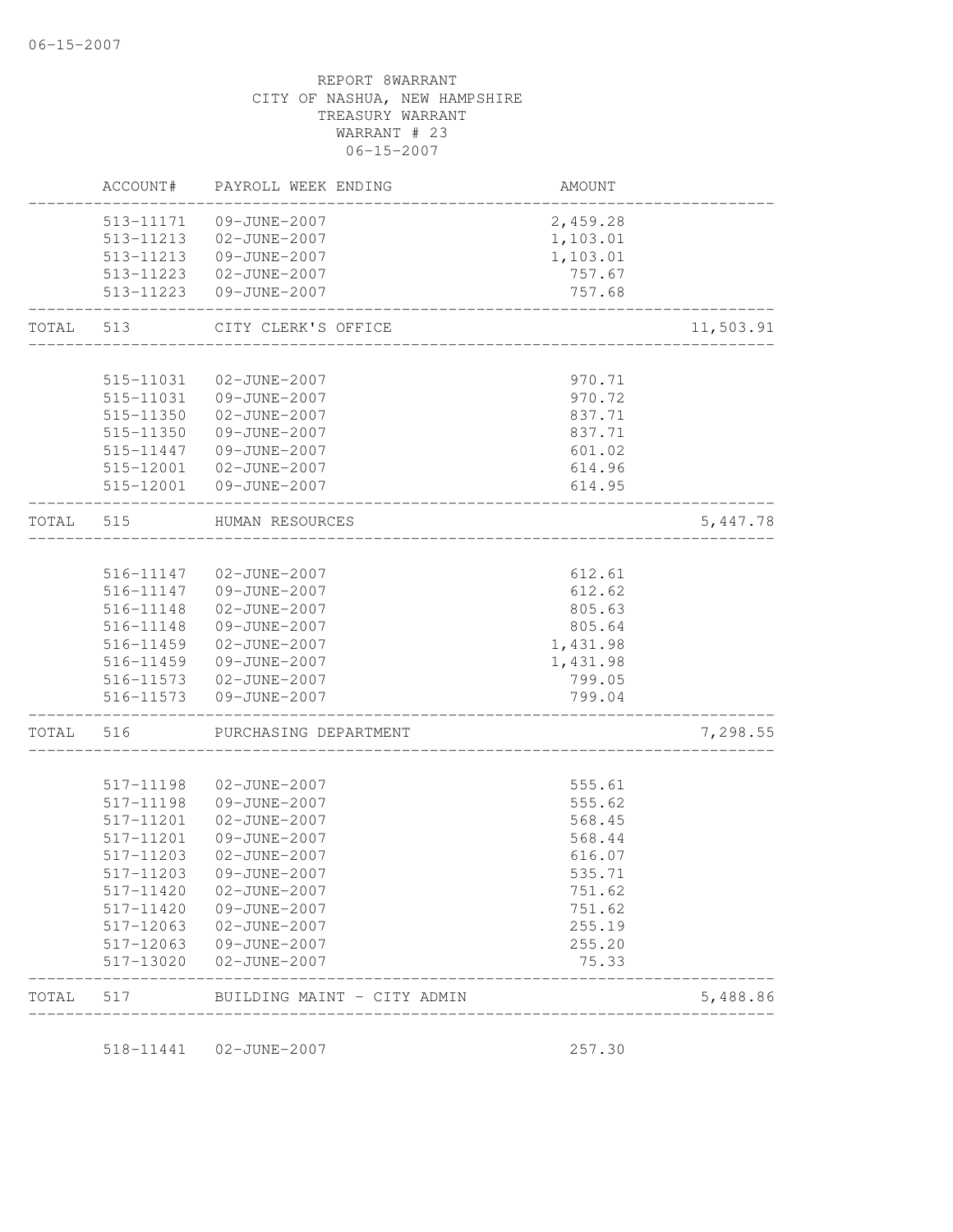|       | ACCOUNT#      | PAYROLL WEEK ENDING        | AMOUNT   |           |
|-------|---------------|----------------------------|----------|-----------|
|       | 518-11441     | 09-JUNE-2007               | 257.30   |           |
|       | 518-11442     | 02-JUNE-2007               | 1,125.01 |           |
|       | 518-11442     | 09-JUNE-2007               | 1,125.01 |           |
|       | 518-11578     | 02-JUNE-2007               | 844.01   |           |
|       | 518-11578     | 09-JUNE-2007               | 844.02   |           |
|       | 518-11590     | 02-JUNE-2007               | 749.90   |           |
|       | 518-11590     | 09-JUNE-2007               | 749.90   |           |
| TOTAL | 518           | INSURANCE - ADMINISTRATION |          | 5,952.45  |
|       |               |                            |          |           |
|       | 519-11014     | 02-JUNE-2007               | 954.40   |           |
|       | 519-11014     | 09-JUNE-2007               | 954.40   |           |
|       | 519-11016     | 02-JUNE-2007               | 830.36   |           |
|       | 519-11016     | 09-JUNE-2007               | 830.36   |           |
|       | 519-11017     | 02-JUNE-2007               | 698.14   |           |
|       | 519-11017     | 09-JUNE-2007               | 698.14   |           |
|       | 519-11115     | 02-JUNE-2007               | 1,701.30 |           |
|       | 519-11115     | 09-JUNE-2007               | 1,701.30 |           |
|       | 519-11146     | 02-JUNE-2007               | 742.35   |           |
|       | 519-11146     | 09-JUNE-2007               | 742.35   |           |
|       | 519-11153     | 02-JUNE-2007               | 394.49   |           |
|       | 519-11153     | 09-JUNE-2007               | 534.90   |           |
|       | 519-11154     | 02-JUNE-2007               | 545.74   |           |
|       | 519-11154     | 09-JUNE-2007               | 545.73   |           |
|       | 519-11205     | 02-JUNE-2007               | 680.08   |           |
|       | 519-11205     | 09-JUNE-2007               | 680.08   |           |
|       | 519-11241     | 02-JUNE-2007               | 1,238.34 |           |
|       | 519-11241     | 09-JUNE-2007               | 1,238.34 |           |
| TOTAL | 519           | ASSESSORS                  |          | 15,710.80 |
|       |               |                            |          |           |
|       | 522-11142     | 02-JUNE-2007               | 1,104.28 |           |
|       | 522-11142     | 09-JUNE-2007               | 1,104.29 |           |
|       | 522-11429     | 02-JUNE-2007               | 1,651.75 |           |
|       | 522-11429     | 09-JUNE-2007               | 1,651.74 |           |
|       | 522-11488     | 02-JUNE-2007               | 1,438.68 |           |
|       | 522-11488     | 09-JUNE-2007               | 1,438.68 |           |
|       | 522-11641     | 02-JUNE-2007               | 1,245.58 |           |
|       | 522-11641     | 09-JUNE-2007               | 1,245.58 |           |
|       | $522 - 11652$ | 02-JUNE-2007               | 1,349.79 |           |
|       | $522 - 11652$ | 09-JUNE-2007               | 1,349.78 |           |
|       | 522-11721     | 02-JUNE-2007               | 1,322.71 |           |
|       | 522-11721     | 09-JUNE-2007               | 1,322.71 |           |
|       | 522-11724     | 02-JUNE-2007               | 1,205.30 |           |
|       | 522-11724     | 09-JUNE-2007               | 1,205.29 |           |
|       | 522-11729     | $02 - JUNE - 2007$         | 2,801.29 |           |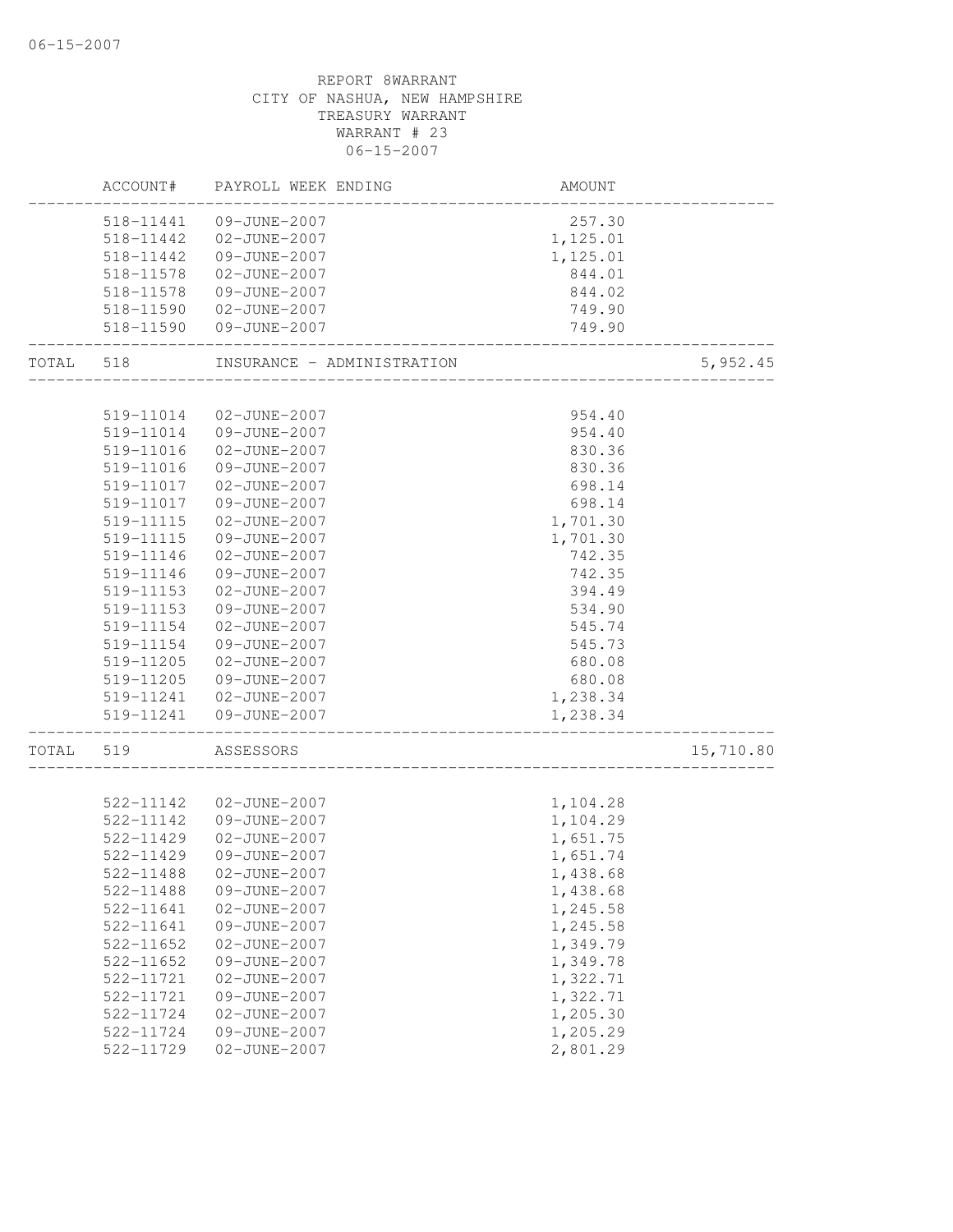|           | ACCOUNT#               | PAYROLL WEEK ENDING                                | AMOUNT                                   |           |
|-----------|------------------------|----------------------------------------------------|------------------------------------------|-----------|
|           |                        | 522-11729 09-JUNE-2007                             | 2,801.27                                 |           |
|           |                        | 522-13004 02-JUNE-2007                             | 95.92<br>_______________________________ |           |
| TOTAL 522 |                        | INFORMATION TECHNOLOGY                             |                                          | 24,334.64 |
|           |                        |                                                    |                                          |           |
|           |                        | 523-11332  02-JUNE-2007<br>523-11332  09-JUNE-2007 | 852.60<br>852.60                         |           |
|           | ___________________    |                                                    |                                          |           |
|           | TOTAL 523 GIS          |                                                    |                                          | 1,705.20  |
|           |                        | 531-11065 02-JUNE-2007                             | 1,003.00                                 |           |
|           | 531-11065              | 09-JUNE-2007                                       | 1,003.00                                 |           |
|           | 531-11085              | 02-JUNE-2007                                       | 783.88                                   |           |
|           | 531-11085              | 09-JUNE-2007                                       | 783.88                                   |           |
|           | 531-11114              | 02-JUNE-2007                                       | 2,062.65                                 |           |
|           | 531-11114              | 09-JUNE-2007                                       | 2,062.65                                 |           |
|           | 531-11118              | 02-JUNE-2007                                       | 870.05                                   |           |
|           | 531-11118              | 09-JUNE-2007                                       | 870.05                                   |           |
|           | 531-11129              | 02-JUNE-2007                                       | 650.21                                   |           |
|           | 531-11129              | 09-JUNE-2007                                       | 650.22                                   |           |
|           | 531-11201              | 02-JUNE-2007                                       | 1,231.73                                 |           |
|           | 531-11201              | 09-JUNE-2007                                       | 2,444.85                                 |           |
|           | 531-11203              | 02-JUNE-2007                                       | 551.70                                   |           |
|           | 531-11203              | 09-JUNE-2007                                       | 551.70                                   |           |
|           | 531-11206              | 02-JUNE-2007                                       | 1,914.13                                 |           |
|           | 531-11206              | 09-JUNE-2007                                       | 1,914.13                                 |           |
|           | 531-11226              | 02-JUNE-2007                                       | 740.51                                   |           |
|           | 531-11226              | 09-JUNE-2007                                       | 740.51                                   |           |
|           | 531-11398              | 02-JUNE-2007                                       | 574.42                                   |           |
|           | 531-11398              | 09-JUNE-2007                                       | 574.42                                   |           |
|           | 531-11477              | 02-JUNE-2007                                       | 1,230.65                                 |           |
|           | 531-11477              | 09-JUNE-2007                                       | 1,230.65                                 |           |
|           | 531-11489              | 02-JUNE-2007                                       | 1,045.05                                 |           |
|           | 531-11489<br>531-11490 | 09-JUNE-2007<br>02-JUNE-2007                       | 1,045.06                                 |           |
|           |                        | 09-JUNE-2007                                       | 844.15                                   |           |
|           | 531-11490              |                                                    | 844.15                                   |           |
|           | 531-11498<br>531-11498 | 02-JUNE-2007<br>09-JUNE-2007                       | 769.06<br>769.07                         |           |
|           | 531-11516              | 02-JUNE-2007                                       | 786.25                                   |           |
|           | 531-11516              | 09-JUNE-2007                                       | 786.25                                   |           |
|           | 531-11534              | 02-JUNE-2007                                       |                                          |           |
|           | 531-11534              | 09-JUNE-2007                                       |                                          |           |
|           | 531-11535              | 02-JUNE-2007                                       | 11,718.41                                |           |
|           | 531-11535              | 09-JUNE-2007                                       | 11,718.42                                |           |
|           | 531-11537              | 02-JUNE-2007                                       | 12,316.04                                |           |
|           | 531-11537              | 09-JUNE-2007                                       | 12,316.00                                |           |
|           |                        |                                                    |                                          |           |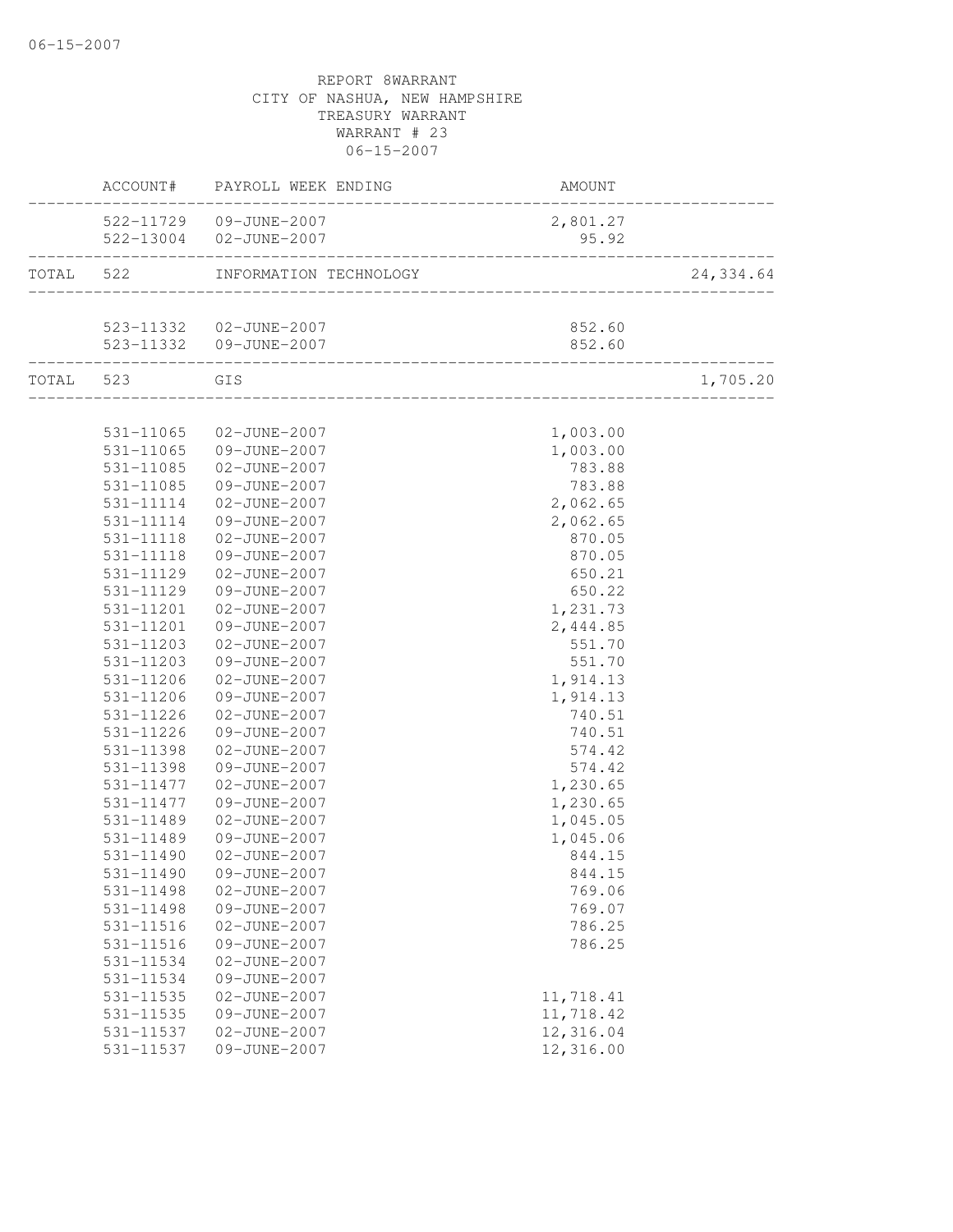| ACCOUNT#      | PAYROLL WEEK ENDING | AMOUNT    |  |
|---------------|---------------------|-----------|--|
| 531-11538     | 02-JUNE-2007        | 837.71    |  |
| 531-11538     | 09-JUNE-2007        | 837.71    |  |
| 531-11539     | 02-JUNE-2007        | 1,390.26  |  |
| 531-11539     | 09-JUNE-2007        | 1,390.27  |  |
| 531-11544     | 02-JUNE-2007        | 1,869.10  |  |
| 531-11544     | 09-JUNE-2007        | 1,869.10  |  |
| 531-11549     | 02-JUNE-2007        | 5,575.28  |  |
| 531-11549     | 09-JUNE-2007        | 5,575.28  |  |
| 531-11550     | 02-JUNE-2007        | 1,538.59  |  |
| 531-11550     | 09-JUNE-2007        | 1,538.59  |  |
| 531-11552     | 02-JUNE-2007        | 4,405.25  |  |
| 531-11552     | 09-JUNE-2007        | 4,405.25  |  |
| 531-11555     | 02-JUNE-2007        | 27,088.22 |  |
| 531-11555     | 09-JUNE-2007        | 27,168.82 |  |
| 531-11558     | 02-JUNE-2007        | 63,824.76 |  |
| 531-11558     | 09-JUNE-2007        | 63,824.73 |  |
| 531-11561     | 02-JUNE-2007        | 13,988.40 |  |
| 531-11561     | 09-JUNE-2007        | 13,988.40 |  |
| 531-11567     | 02-JUNE-2007        | 27,803.54 |  |
| 531-11567     | 09-JUNE-2007        | 27,803.55 |  |
| 531-11569     | 02-JUNE-2007        | 1,032.13  |  |
| 531-11569     | 09-JUNE-2007        | 1,032.13  |  |
| 531-11585     | 02-JUNE-2007        | 1,056.87  |  |
| 531-11585     | 09-JUNE-2007        | 1,056.87  |  |
| 531-11587     | 02-JUNE-2007        | 1,717.59  |  |
| 531-11587     | 09-JUNE-2007        | 1,717.58  |  |
| 531-11618     | 02-JUNE-2007        | 1,471.40  |  |
| 531-11618     | 09-JUNE-2007        | 1,471.42  |  |
| 531-11622     | 02-JUNE-2007        | 2,738.71  |  |
| 531-11622     | 09-JUNE-2007        | 2,738.70  |  |
| 531-11632     | 02-JUNE-2007        | 610.55    |  |
| 531-11632     | 09-JUNE-2007        | 610.55    |  |
| 531-11633     | 02-JUNE-2007        | 2,083.80  |  |
| 531-11633     | 09-JUNE-2007        | 2,083.80  |  |
| 531-11635     | 02-JUNE-2007        | 803.90    |  |
| 531-11635     | 09-JUNE-2007        | 803.90    |  |
| 531-11664     | 02-JUNE-2007        | 1,003.00  |  |
| 531-11664     | 09-JUNE-2007        | 1,003.01  |  |
| 531-11665     | 02-JUNE-2007        | 719.44    |  |
| $531 - 11665$ | 09-JUNE-2007        | 719.44    |  |
| 531-11699     | 02-JUNE-2007        | 837.71    |  |
| 531-11699     | 09-JUNE-2007        | 837.71    |  |
| 531-11719     | 02-JUNE-2007        | 795.35    |  |
| 531-11719     | 09-JUNE-2007        | 795.34    |  |
| 531-11722     | 02-JUNE-2007        | 546.35    |  |
| 531-11722     | 09-JUNE-2007        | 546.35    |  |
| 531-11732     | 02-JUNE-2007        | 572.05    |  |
| 531-11732     | 09-JUNE-2007        | 572.05    |  |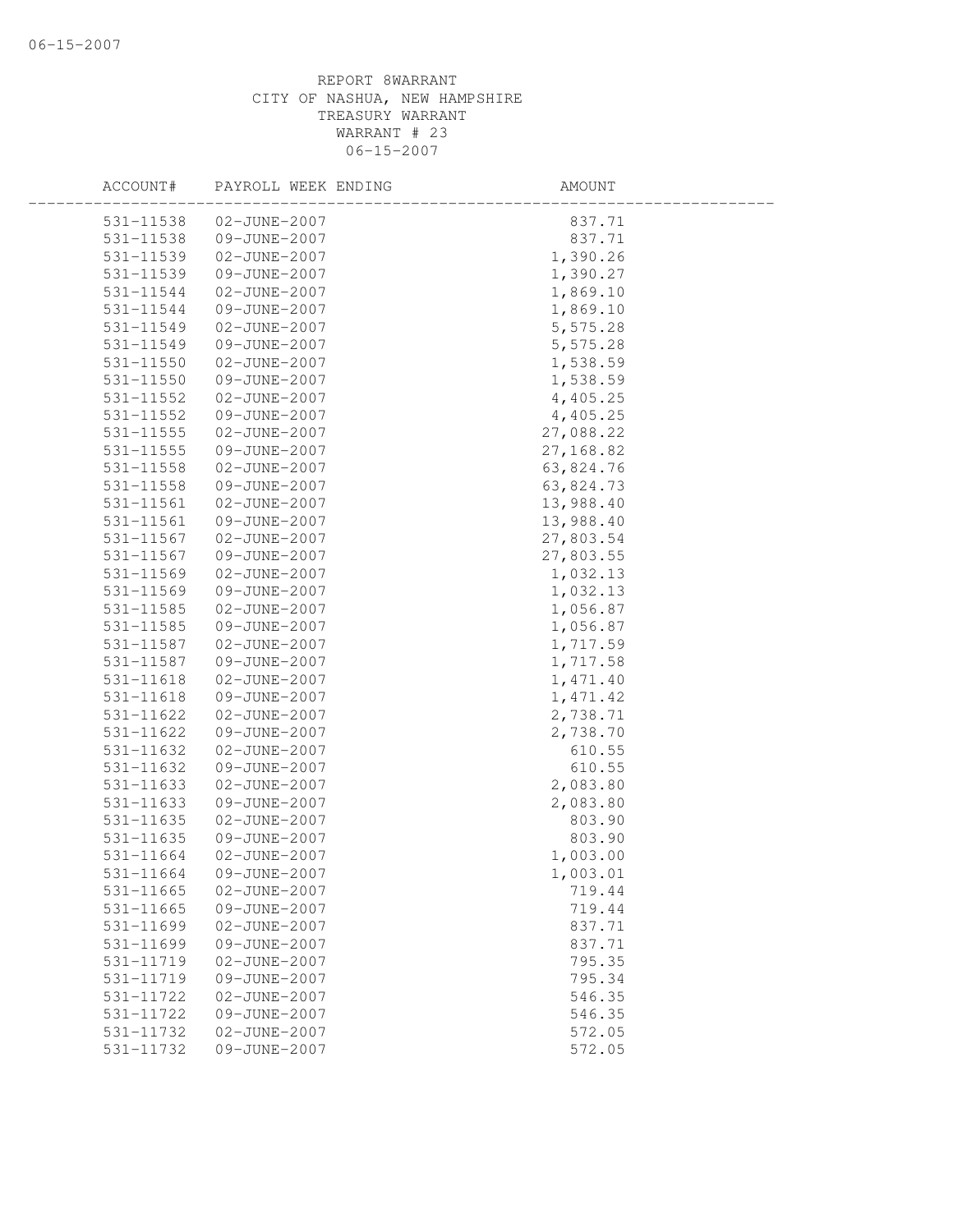|       | ACCOUNT#  | PAYROLL WEEK ENDING | AMOUNT    |            |
|-------|-----------|---------------------|-----------|------------|
|       | 531-11733 | 02-JUNE-2007        | 2,088.55  |            |
|       | 531-11733 | 09-JUNE-2007        | 2,088.55  |            |
|       | 531-12020 | 02-JUNE-2007        | 875.51    |            |
|       | 531-12020 | 09-JUNE-2007        | 875.50    |            |
|       | 531-12042 | 02-JUNE-2007        | 750.71    |            |
|       | 531-12042 | 09-JUNE-2007        | 857.92    |            |
|       | 531-12066 | 02-JUNE-2007        | 629.36    |            |
|       | 531-12066 | 09-JUNE-2007        | 629.36    |            |
|       | 531-12067 | 02-JUNE-2007        | 659.16    |            |
|       | 531-12067 | 09-JUNE-2007        | 659.15    |            |
|       | 531-12068 | 02-JUNE-2007        | 1,311.74  |            |
|       | 531-12068 | 09-JUNE-2007        | 1,311.74  |            |
|       | 531-12071 | 02-JUNE-2007        | 229.51    |            |
|       | 531-12071 | 09-JUNE-2007        | 229.50    |            |
|       | 531-12119 | 02-JUNE-2007        | 1,051.00  |            |
|       | 531-12119 | 09-JUNE-2007        | 1,051.00  |            |
|       | 531-13004 | 02-JUNE-2007        | 3,321.34  |            |
|       | 531-13004 | 09-JUNE-2007        | 4,250.39  |            |
|       | 531-13038 | 02-JUNE-2007        | 3,425.17  |            |
|       | 531-13038 | 09-JUNE-2007        | 4,343.65  |            |
|       | 531-13040 | 02-JUNE-2007        | 264.67    |            |
|       | 531-13040 | 09-JUNE-2007        | 6,666.25  |            |
|       | 531-13044 | 02-JUNE-2007        | 7,798.43  |            |
|       | 531-13044 | 09-JUNE-2007        | 6,056.98  |            |
|       | 531-13047 | 02-JUNE-2007        | 28,842.19 |            |
|       | 531-13047 | 09-JUNE-2007        | 22,889.28 |            |
|       | 531-13048 | 02-JUNE-2007        | 6,609.46  |            |
|       | 531-13048 | 09-JUNE-2007        | 7,637.97  |            |
|       | 531-15002 | 02-JUNE-2007        | 36,950.54 |            |
|       | 531-17001 | 02-JUNE-2007        | 100.00    |            |
|       | 531-17006 | 09-JUNE-2007        | 1,150.00  |            |
|       |           |                     |           |            |
| TOTAL | 531       | POLICE DEPARTMENT   |           | 563,701.99 |
|       | 532-11024 | 02-JUNE-2007        | 1,911.09  |            |
|       | 532-11024 | 09-JUNE-2007        | 1,478.55  |            |
|       | 532-11036 | 02-JUNE-2007        | 1,750.74  |            |
|       | 532-11036 | 09-JUNE-2007        | 1,750.74  |            |
|       | 532-11063 | 02-JUNE-2007        | 1,242.12  |            |
|       | 532-11063 | 09-JUNE-2007        | 1,242.12  |            |
|       | 532-11066 | 02-JUNE-2007        | 1,205.58  |            |
|       | 532-11066 | 09-JUNE-2007        | 1,205.58  |            |
|       | 532-11069 | 02-JUNE-2007        | 2,435.39  |            |
|       | 532-11069 | 09-JUNE-2007        | 2,435.38  |            |
|       | 532-11111 | 02-JUNE-2007        | 2,022.56  |            |
|       | 532-11111 | 09-JUNE-2007        | 2,022.56  |            |
|       | 532-11207 | 02-JUNE-2007        | 5,973.96  |            |
|       |           |                     |           |            |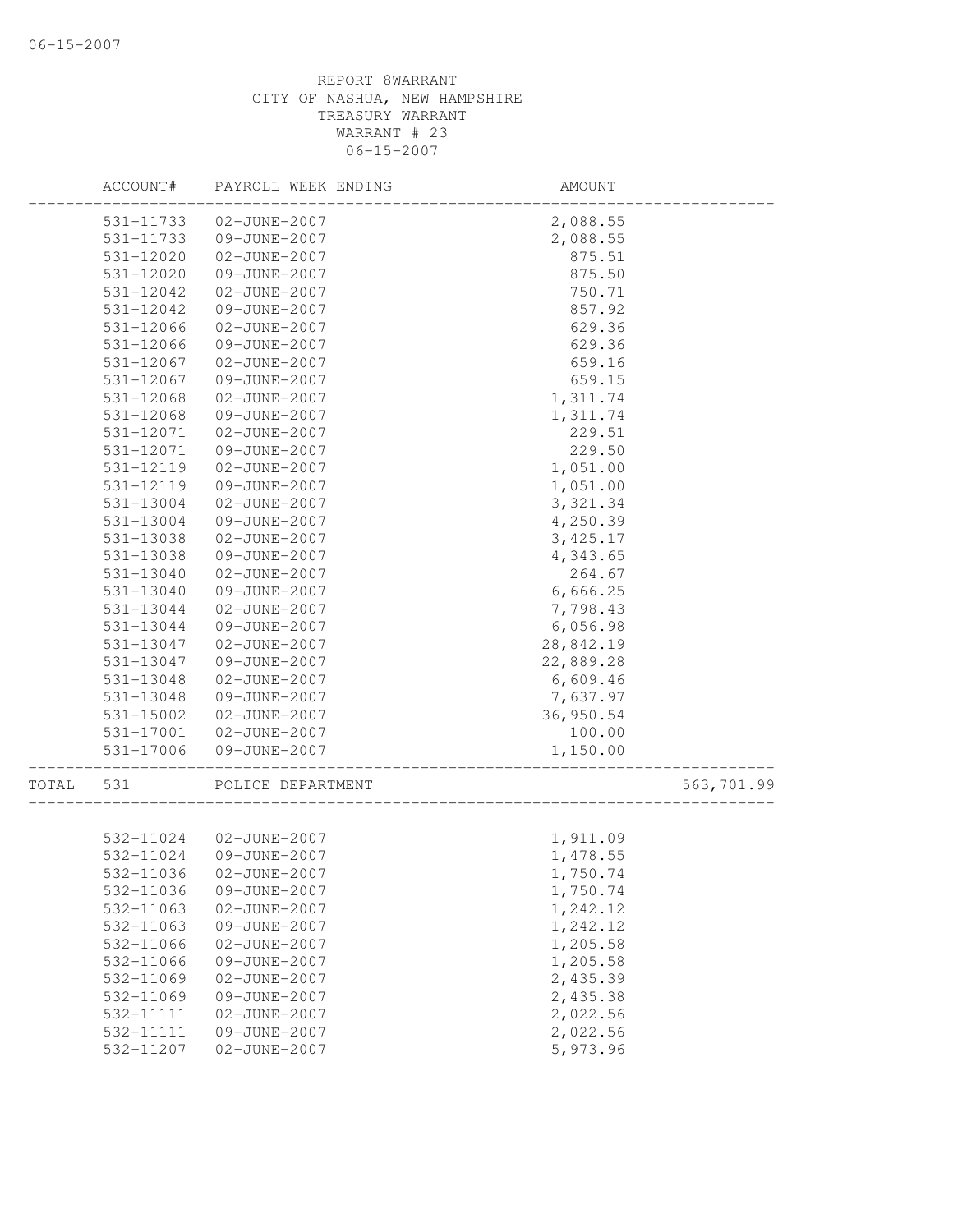| ACCOUNT#               | PAYROLL WEEK ENDING          | AMOUNT             |  |
|------------------------|------------------------------|--------------------|--|
| 532-11207              | 09-JUNE-2007                 | 5,973.96           |  |
| 532-11281              | 02-JUNE-2007                 | 854.90             |  |
| 532-11281              | 09-JUNE-2007                 | 854.92             |  |
| 532-11285              | 02-JUNE-2007                 | 7,391.28           |  |
| 532-11285              | 09-JUNE-2007                 | 7,391.28           |  |
| 532-11291              | 02-JUNE-2007                 | 6,231.67           |  |
| 532-11291              | 09-JUNE-2007                 | 7,651.28           |  |
| 532-11298              | 02-JUNE-2007                 | 1,246.12           |  |
| 532-11298              | 09-JUNE-2007                 | 1,246.12           |  |
| 532-11300              | 02-JUNE-2007                 | 31, 447.88         |  |
| 532-11300              | 09-JUNE-2007                 | 31,013.15          |  |
| 532-11303              | 02-JUNE-2007                 | 1,090.35           |  |
| 532-11303              | 09-JUNE-2007                 | 1,090.35           |  |
| 532-11305              | 02-JUNE-2007                 | 4,383.19           |  |
| 532-11305              | 09-JUNE-2007                 | 4,383.19           |  |
| 532-11309              | 02-JUNE-2007                 | 101,896.29         |  |
| 532-11309              | 09-JUNE-2007                 | 96,579.20          |  |
| 532-11660              | 02-JUNE-2007                 | 1,385.40           |  |
| 532-11660              | 09-JUNE-2007                 | 1,385.40           |  |
| 532-11663              | 02-JUNE-2007                 | 1,344.65           |  |
| 532-11663              | 09-JUNE-2007                 | 1,344.65           |  |
| 532-11666              | 02-JUNE-2007                 | 1,331.35           |  |
| 532-11666              | 09-JUNE-2007                 | 1,331.35           |  |
| 532-11669              | 09-JUNE-2007                 | 1,358.09           |  |
| 532-12070              | 02-JUNE-2007                 | 30,493.28          |  |
| 532-12070              | 09-JUNE-2007                 | 25,583.96          |  |
| 532-13003              | 02-JUNE-2007                 | 342.93             |  |
| 532-13003              | 09-JUNE-2007                 | 158.27             |  |
| 532-13004              | 02-JUNE-2007                 | 1,299.45           |  |
| 532-13004              | 09-JUNE-2007                 | 115.09             |  |
| 532-13018<br>532-13018 | 02-JUNE-2007<br>09-JUNE-2007 | 800.30<br>2,235.09 |  |
| 532-13024              | 02-JUNE-2007                 | 426.21             |  |
| 532-13024              | 09-JUNE-2007                 | 110.80             |  |
| 532-13050              | 02-JUNE-2007                 | 10,652.20          |  |
| 532-13050              | 09-JUNE-2007                 | 10,030.43          |  |
| 532-15002              | 02-JUNE-2007                 | 40,630.19          |  |
| 532-19231              | $02 - JUNE - 2007$           | 1,082.68           |  |
| 532-19231              | 09-JUNE-2007                 | 1,086.42           |  |
| 532-19232              | 02-JUNE-2007                 | 1,539.24           |  |
| 532-19232              | 09-JUNE-2007                 | 1,531.78           |  |
| 532-19233              | 02-JUNE-2007                 | 2,535.39           |  |
| 532-19233              | 09-JUNE-2007                 | 2,609.14           |  |
| 532-19234              | 02-JUNE-2007                 | 1,569.47           |  |
| 532-19234              | 09-JUNE-2007                 | 1,643.22           |  |
| 532-91010              | 09-JUNE-2007                 | 750.00             |  |
|                        |                              |                    |  |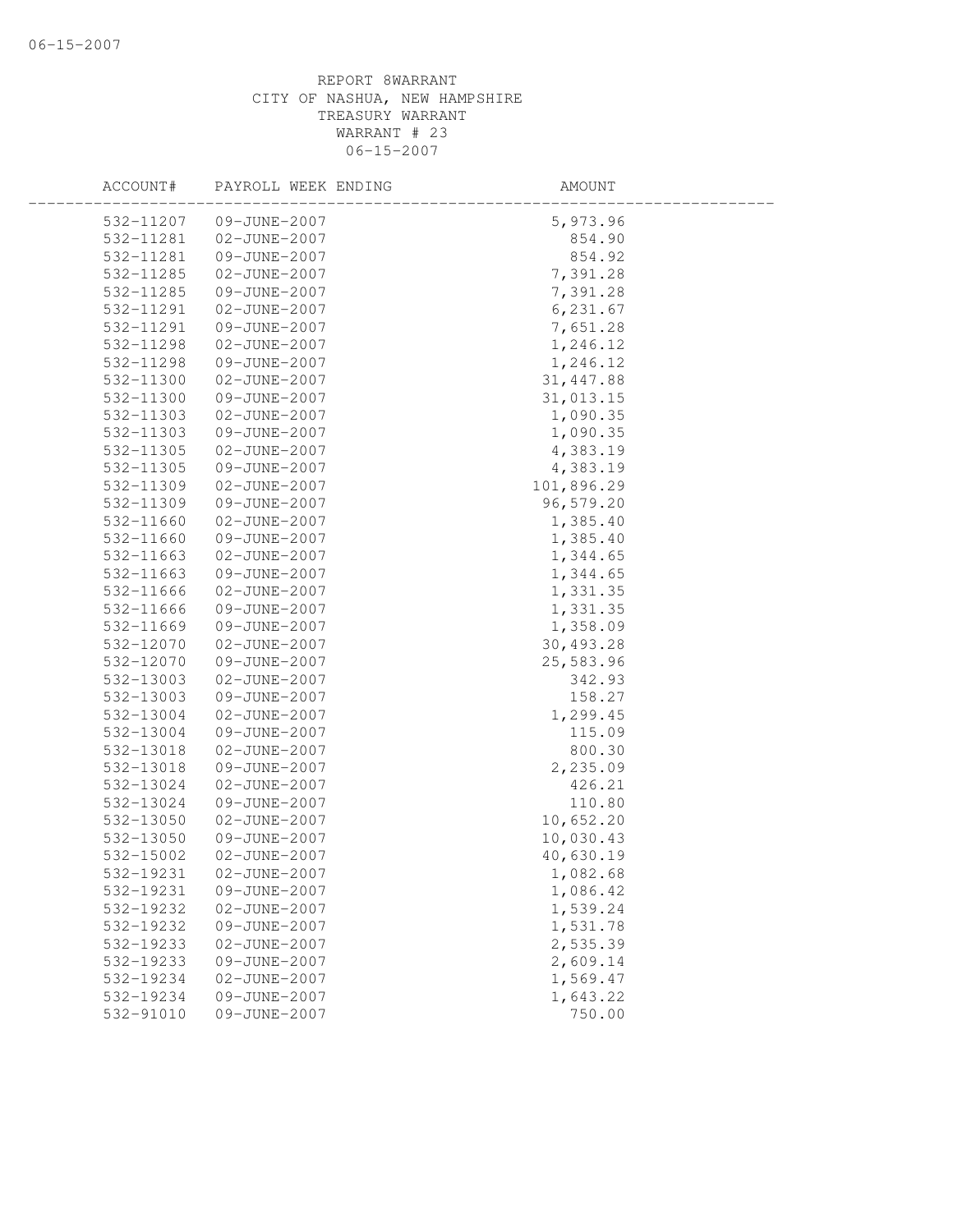|       |                        | ACCOUNT# PAYROLL WEEK ENDING      | <b>AMOUNT</b>     |            |
|-------|------------------------|-----------------------------------|-------------------|------------|
|       | TOTAL 532              | FIRE DEPARTMENT                   |                   | 484,107.93 |
|       |                        | _____________________             |                   |            |
|       |                        | 535-81023  02-JUNE-2007           | 192.30            |            |
|       |                        | 535-81023 09-JUNE-2007            | 192.30            |            |
|       | TOTAL 535              | EMERGENCY MANAGEMENT              |                   | 384.60     |
|       |                        | 536-11178  02-JUNE-2007           | 1,272.29          |            |
|       |                        | 536-11178  09-JUNE-2007           | 1,272.29          |            |
|       |                        | TOTAL 536 CITYWIDE COMMUNICATIONS |                   | 2,544.58   |
|       |                        |                                   |                   |            |
|       | 541-11008              | 09-JUNE-2007                      | 611.47            |            |
|       |                        | 541-11048 02-JUNE-2007            | 856.19            |            |
|       | 541-11048<br>541-11104 | 09-JUNE-2007<br>02-JUNE-2007      | 856.19<br>914.99  |            |
|       | 541-11104              | 09-JUNE-2007                      | 914.99            |            |
|       | 541-11240              | 02-JUNE-2007                      | 1,763.87          |            |
|       | 541-11240              | 09-JUNE-2007                      | 1,763.87          |            |
|       | 541-11346              | 02-JUNE-2007                      | 412.41            |            |
|       | 541-11346              | 09-JUNE-2007                      | 412.37            |            |
|       |                        | 541-11385 02-JUNE-2007            | 352.00            |            |
| TOTAL | 541                    | COMMUNITY SERVICES DIVISION       |                   | 8,858.35   |
|       |                        |                                   |                   |            |
|       | 542-11426              | 02-JUNE-2007                      | 1,226.24          |            |
|       | 542-11426              | 09-JUNE-2007                      | 1,226.25          |            |
|       | 542-11583              | 02-JUNE-2007<br>09-JUNE-2007      | 138.00            |            |
|       | 542-11583<br>542-11584 | 02-JUNE-2007                      | 74.75<br>2,155.78 |            |
|       | 542-11584              | 09-JUNE-2007                      | 2,155.77          |            |
|       | 542-12109              | 02-JUNE-2007                      | 180.00            |            |
|       | 542-12109              | 09-JUNE-2007                      | 198.00            |            |
|       | 542-12582              | 02-JUNE-2007                      | 899.90            |            |
|       | 542-12582              | 09-JUNE-2007                      | 899.90            |            |
| TOTAL | 542                    | COMMUNITY HEALTH                  |                   | 9,154.59   |
|       |                        |                                   |                   |            |
|       | 543-11380              | 02-JUNE-2007                      | 840.29            |            |
|       | 543-11380              | 09-JUNE-2007                      | 840.29            |            |
|       | 543-11385              | 02-JUNE-2007                      | 400.00            |            |
|       | 543-11385              | 09-JUNE-2007                      | 400.00            |            |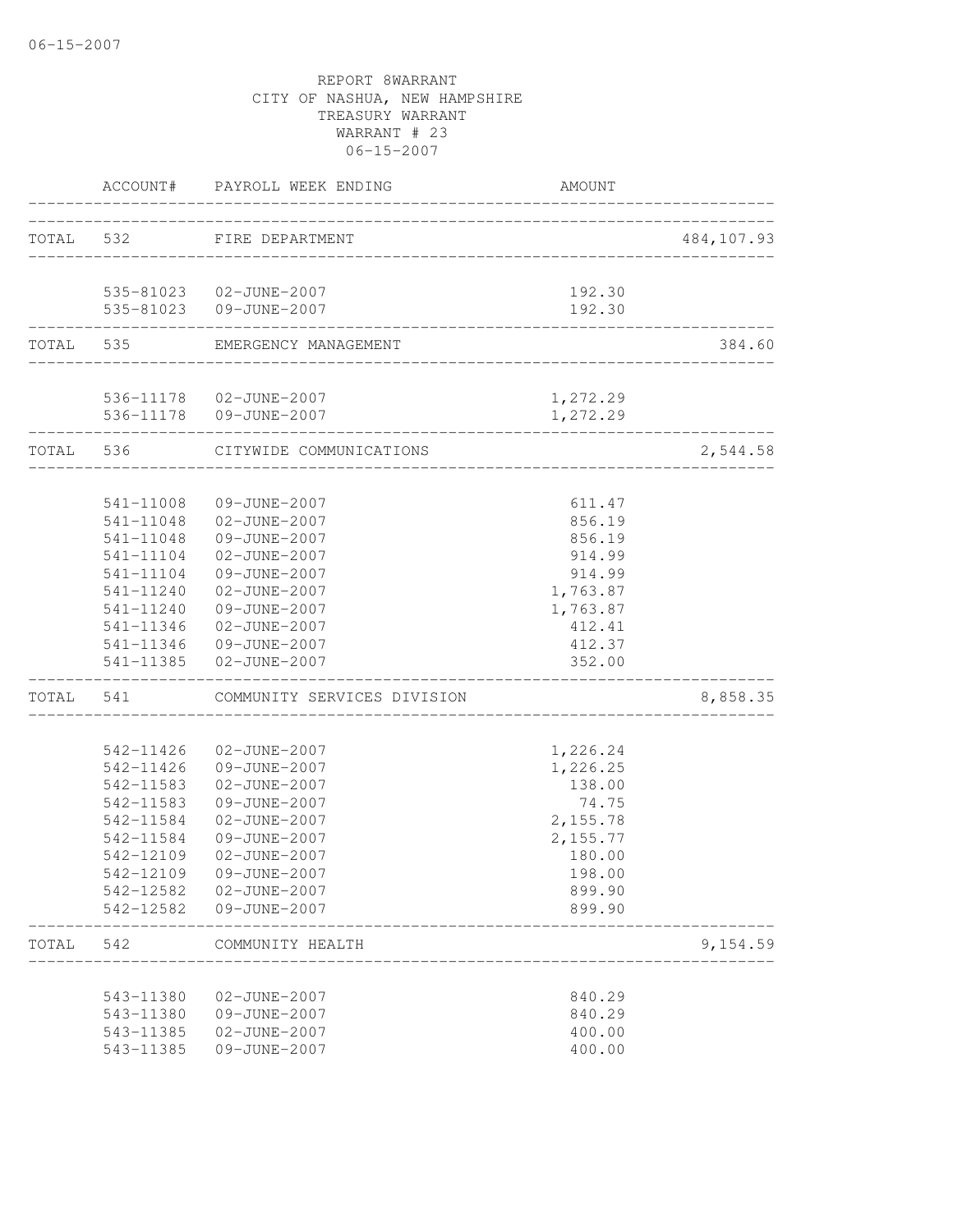|       | ACCOUNT#      | PAYROLL WEEK ENDING        | AMOUNT   |           |
|-------|---------------|----------------------------|----------|-----------|
|       | 543-11438     | 02-JUNE-2007               | 1,390.26 |           |
|       | 543-11438     | 09-JUNE-2007               | 1,390.27 |           |
|       | 543-11601     | 02-JUNE-2007               | 1,136.10 |           |
|       | 543-11601     | 09-JUNE-2007               | 1,136.10 |           |
|       | 543-11602     | 02-JUNE-2007               | 795.56   |           |
|       | 543-11602     | 09-JUNE-2007               | 795.56   |           |
|       | 543-11604     | 02-JUNE-2007               | 749.90   |           |
|       | 543-11604     | 09-JUNE-2007               | 749.90   |           |
|       | 543-11605     | 02-JUNE-2007               | 856.19   |           |
|       | 543-11605     | 09-JUNE-2007               | 856.19   |           |
| TOTAL | 543           | ENVIRONMENTAL HEALTH DEPT. |          | 12,336.61 |
|       |               |                            |          |           |
|       | 544-11008     | 02-JUNE-2007               | 668.17   |           |
|       | 544-11008     | 09-JUNE-2007               | 668.17   |           |
|       | 544-11099     | 02-JUNE-2007               | 2,137.61 |           |
|       | 544-11099     | 09-JUNE-2007               | 1,318.49 |           |
|       | 544-11112     | 02-JUNE-2007               | 755.51   |           |
|       | 544-11112     | 09-JUNE-2007               | 755.51   |           |
|       | 544-11367     | 02-JUNE-2007               | 749.90   |           |
|       | 544-11367     | 09-JUNE-2007               | 749.90   |           |
|       | 544-11777     | 02-JUNE-2007               | 1,167.25 |           |
|       | 544-11777     | 09-JUNE-2007               | 1,167.25 |           |
|       | 544-12101     | 02-JUNE-2007               | 242.92   |           |
|       | 544-12101     | 09-JUNE-2007               | 242.92   |           |
| TOTAL | 544           | WELFARE ADMINISTRATION     |          | 10,623.60 |
|       |               |                            |          |           |
|       | 551-11008     | 02-JUNE-2007               | 612.61   |           |
|       | 551-11008     | 09-JUNE-2007               | 612.62   |           |
|       | 551-11028     | 02-JUNE-2007               | 526.86   |           |
|       | 551-11028     | 09-JUNE-2007               | 526.86   |           |
|       | 551-11057     | 02-JUNE-2007               | 783.39   |           |
|       | 551-11057     | 09-JUNE-2007               | 783.38   |           |
|       | 551-11094     | 02-JUNE-2007               | 266.72   |           |
|       | 551-11094     | 09-JUNE-2007               | 266.72   |           |
|       | 551-11208     | 02-JUNE-2007               | 728.76   |           |
|       | 551-11208     | 09-JUNE-2007               | 728.76   |           |
|       | 551-11211     | 02-JUNE-2007               | 445.30   |           |
|       | 551-11211     | 09-JUNE-2007               | 445.30   |           |
|       | 551-11212     | 02-JUNE-2007               | 1,313.75 |           |
|       | 551-11212     | 09-JUNE-2007               | 1,313.75 |           |
|       | 551-11249     | 02-JUNE-2007               | 1,544.27 |           |
|       | 551-11249     | 09-JUNE-2007               | 1,544.27 |           |
|       | 551-11273     | 02-JUNE-2007               | 2,382.02 |           |
|       | $551 - 11273$ | 09-JUNE-2007               | 2,382.01 |           |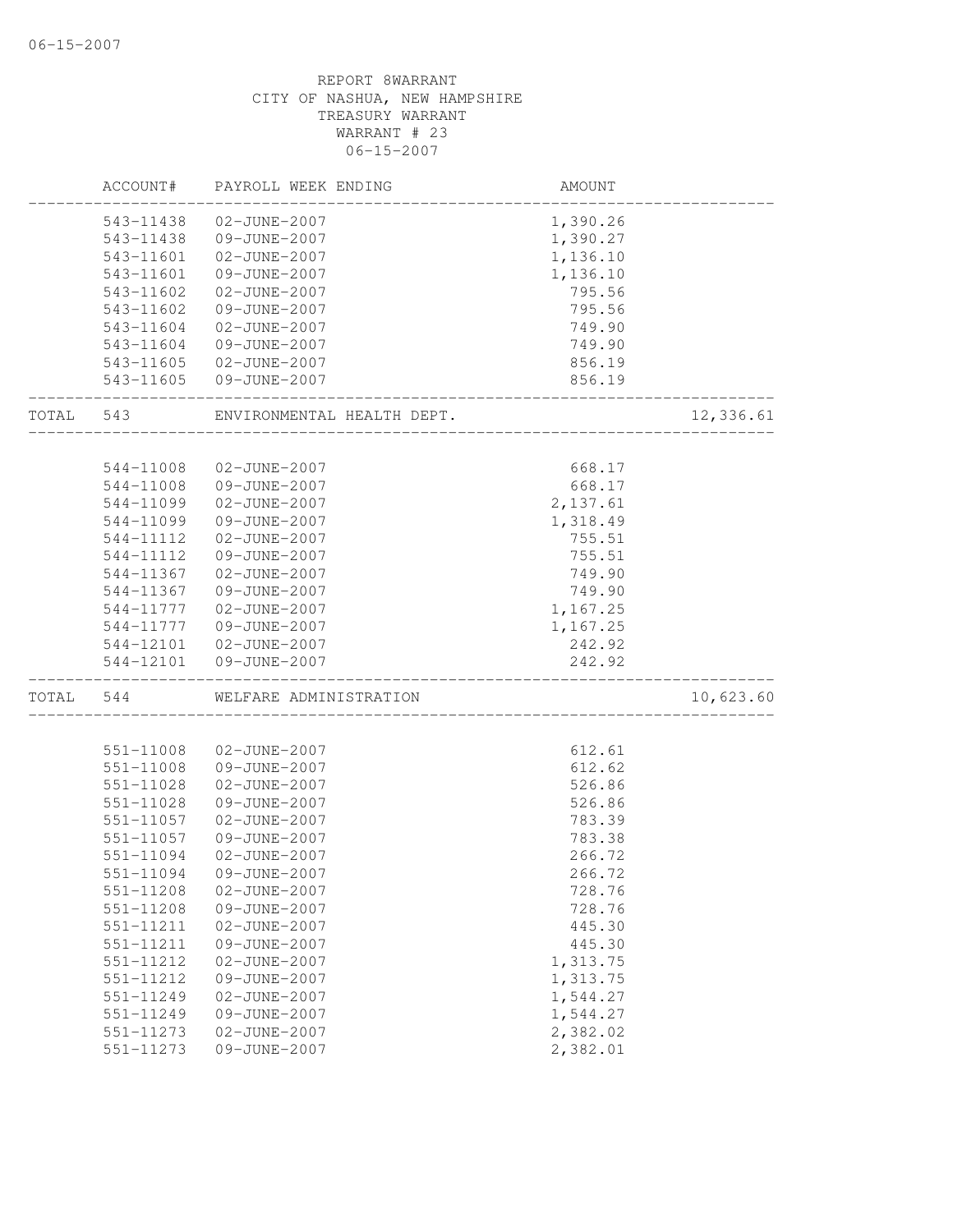| ACCOUNT#  | PAYROLL WEEK ENDING     |                                              | AMOUNT   |            |
|-----------|-------------------------|----------------------------------------------|----------|------------|
|           | 551-11435 02-JUNE-2007  |                                              | 825.87   |            |
|           | 551-11435 09-JUNE-2007  |                                              | 825.87   |            |
| 551-11462 | 02-JUNE-2007            |                                              | 919.25   |            |
| 551-11462 | 09-JUNE-2007            |                                              | 919.25   |            |
| 551-11638 | 02-JUNE-2007            |                                              | 1,064.09 |            |
| 551-11638 | 09-JUNE-2007            |                                              | 1,064.08 |            |
|           | 551-13004 02-JUNE-2007  |                                              | 334.69   |            |
|           | 551-13004 09-JUNE-2007  | _____________________________                | 91.02    |            |
|           |                         | TOTAL 551 PUBLIC WORKS DIV & ENGINEERING 23, |          | 23, 251.47 |
|           |                         |                                              |          |            |
|           | 552-11077  02-JUNE-2007 |                                              | 1,170.19 |            |
|           | 552-11077 09-JUNE-2007  |                                              | 1,170.18 |            |
| 552-11087 | 02-JUNE-2007            |                                              | 746.80   |            |
| 552-11087 | 09-JUNE-2007            |                                              | 760.24   |            |
| 552-11143 | 02-JUNE-2007            |                                              | 784.00   |            |
| 552-11143 | 09-JUNE-2007            |                                              | 784.00   |            |
| 552-11324 | 02-JUNE-2007            |                                              | 3,604.96 |            |
| 552-11324 | 09-JUNE-2007            |                                              | 3,604.94 |            |
| 552-11339 | 02-JUNE-2007            |                                              | 2,689.61 |            |
| 552-11339 | 09-JUNE-2007            |                                              | 2,689.60 |            |
| 552-11342 | 02-JUNE-2007            |                                              | 706.00   |            |
| 552-11342 | 09-JUNE-2007            |                                              | 706.00   |            |
| 552-11343 | 02-JUNE-2007            |                                              | 2,371.20 |            |
| 552-11343 | 09-JUNE-2007            |                                              | 2,373.52 |            |
| 552-11407 | 02-JUNE-2007            |                                              | 4,884.00 |            |
| 552-11407 | 09-JUNE-2007            |                                              | 4,884.00 |            |
| 552-11492 | 02-JUNE-2007            |                                              | 746.80   |            |
| 552-11492 | 09-JUNE-2007            |                                              | 746.80   |            |
| 552-11548 | 02-JUNE-2007            |                                              | 916.14   |            |
| 552-11548 | 09-JUNE-2007            |                                              | 916.14   |            |
| 552-11580 | 02-JUNE-2007            |                                              | 915.39   |            |
| 552-11580 | 09-JUNE-2007            |                                              | 915.39   |            |
| 552-11618 | 02-JUNE-2007            |                                              | 568.25   |            |
| 552-11618 | 09-JUNE-2007            |                                              | 568.26   |            |
| 552-11672 | 02-JUNE-2007            |                                              | 1,349.78 |            |
| 552-11672 | 09-JUNE-2007            |                                              | 1,349.78 |            |
| 552-11750 | 02-JUNE-2007            |                                              | 730.40   |            |
| 552-11750 | 09-JUNE-2007            |                                              | 717.60   |            |
| 552-12156 | 02-JUNE-2007            |                                              | 5,827.50 |            |
| 552-12156 | 09-JUNE-2007            |                                              | 4,855.00 |            |
| 552-12158 | 09-JUNE-2007            |                                              | 940.00   |            |
| 552-12192 | 09-JUNE-2007            |                                              | 230.00   |            |
| 552-13004 | 02-JUNE-2007            |                                              | 6,682.80 |            |
| 552-13004 | 09-JUNE-2007            |                                              | 4,735.73 |            |
| 552-17001 | 02-JUNE-2007            |                                              | 300.00   |            |
| 552-59050 | 02-JUNE-2007            |                                              | 269.00   |            |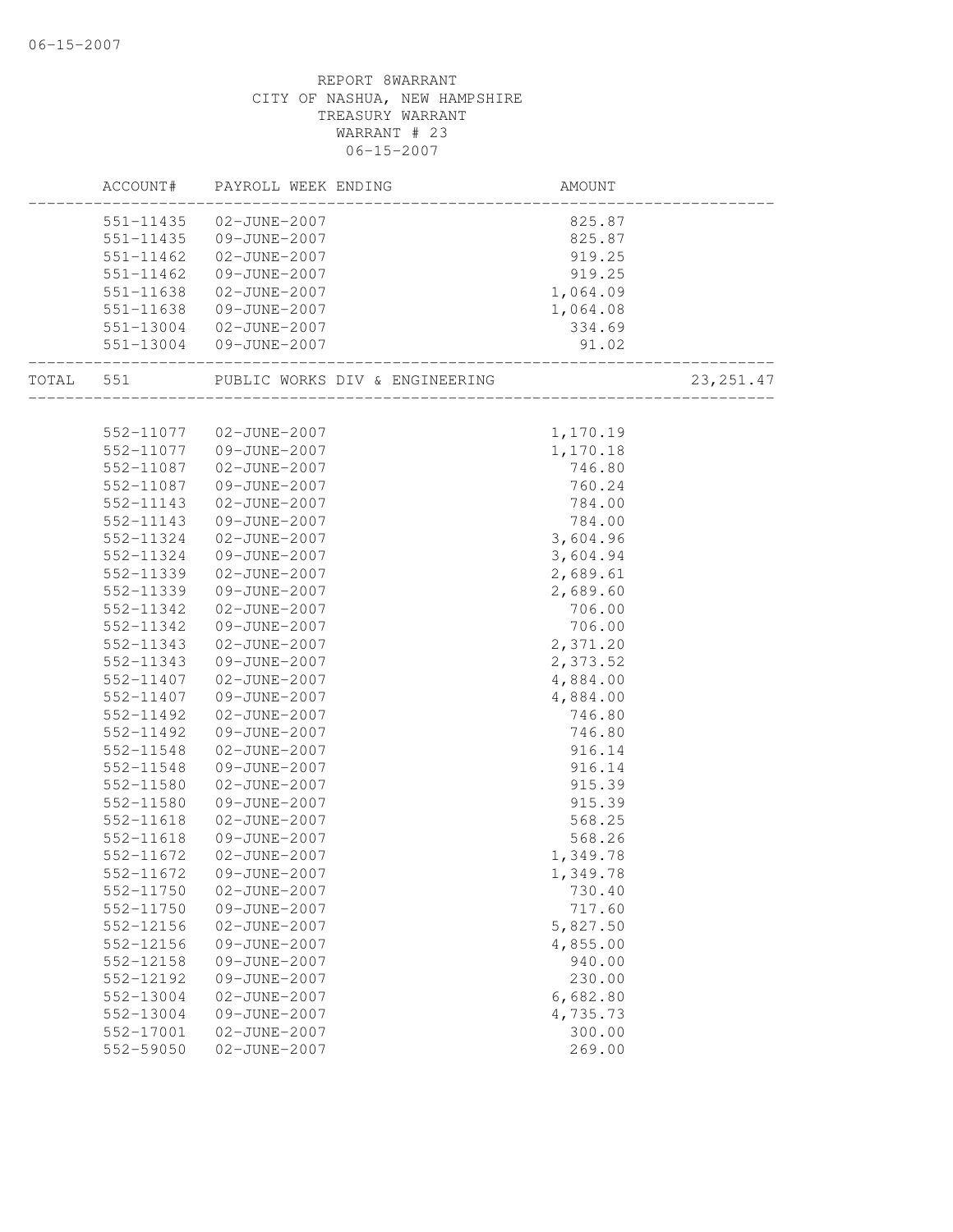|       |                        | ACCOUNT# PAYROLL WEEK ENDING   | AMOUNT                               |            |
|-------|------------------------|--------------------------------|--------------------------------------|------------|
|       |                        | TOTAL 552 PARKS AND RECREATION |                                      | 68,210.00  |
|       |                        |                                |                                      |            |
|       | 553-11041              | 02-JUNE-2007                   | 897.55                               |            |
|       | 553-11041              | 09-JUNE-2007                   | 897.55                               |            |
|       | 553-11078              | 02-JUNE-2007                   | 1,353.16                             |            |
|       | 553-11078              | 09-JUNE-2007                   | 1,353.16                             |            |
|       | 553-11098              | 02-JUNE-2007                   | 937.65                               |            |
|       | 553-11098              | 09-JUNE-2007                   | 937.65                               |            |
|       | 553-11192              | 02-JUNE-2007                   | 833.01                               |            |
|       | 553-11192              | 09-JUNE-2007                   | 833.01                               |            |
|       | 553-11279              | 02-JUNE-2007                   | 5,488.00                             |            |
|       | 553-11279              | 09-JUNE-2007                   | 5,483.10                             |            |
|       | 553-11327              | 02-JUNE-2007                   | 3,604.96                             |            |
|       | 553-11327              | 09-JUNE-2007                   | 3,604.92                             |            |
|       | 553-11336              | 02-JUNE-2007                   | 967.45                               |            |
|       | 553-11336              | 09-JUNE-2007                   | 967.44                               |            |
|       | 553-11375              | 02-JUNE-2007                   | 2,017.20                             |            |
|       | 553-11375              | 09-JUNE-2007                   | 2,685.40                             |            |
|       | 553-11465              | 02-JUNE-2007                   | 2,987.20                             |            |
|       | 553-11465              | 09-JUNE-2007                   | 2,987.20                             |            |
|       | 553-11474              | 02-JUNE-2007                   | 4,208.00                             |            |
|       | 553-11474              | 09-JUNE-2007                   | 4,208.00                             |            |
|       | 553-11475              | 02-JUNE-2007                   | 1,702.40                             |            |
|       | 553-11475              | 09-JUNE-2007                   | 1,707.20                             |            |
|       | 553-11630              | 02-JUNE-2007                   | 1,435.20                             |            |
|       | 553-11630              | 09-JUNE-2007                   | 1,436.53                             |            |
|       | 553-11631              | 02-JUNE-2007                   | 727.20                               |            |
|       | 553-11631              | 09-JUNE-2007                   | 729.60                               |            |
|       | 553-11648              | 02-JUNE-2007                   | 732.24                               |            |
|       | 553-11648              | 09-JUNE-2007                   | 732.24                               |            |
|       | 553-11678              | 02-JUNE-2007                   | 1,515.40                             |            |
|       | 553-11678              | 09-JUNE-2007                   | 1,515.40                             |            |
|       | 553-11759              | 02-JUNE-2007                   | 9,919.60                             |            |
|       | 553-11759              | 09-JUNE-2007                   | 10,346.44                            |            |
|       | 553-11771              | 02-JUNE-2007                   | 1,683.20                             |            |
|       | 553-11771              | 09-JUNE-2007                   | 1,683.20                             |            |
|       |                        |                                |                                      |            |
|       | 553-12128              | 02-JUNE-2007                   | 277.02<br>246.23                     |            |
|       | 553-12128              | 09-JUNE-2007                   |                                      |            |
|       | 553-13004              | 02-JUNE-2007                   | 2,979.88                             |            |
|       | 553-13004<br>553-17002 | 09-JUNE-2007<br>09-JUNE-2007   | 3,032.01<br>500.00                   |            |
| TOTAL | 553                    | STREET DEPARTMENT              | ____________________________________ | 90, 152.60 |
|       |                        |                                |                                      |            |
|       | 555-11024              | 02-JUNE-2007                   | 663.48                               |            |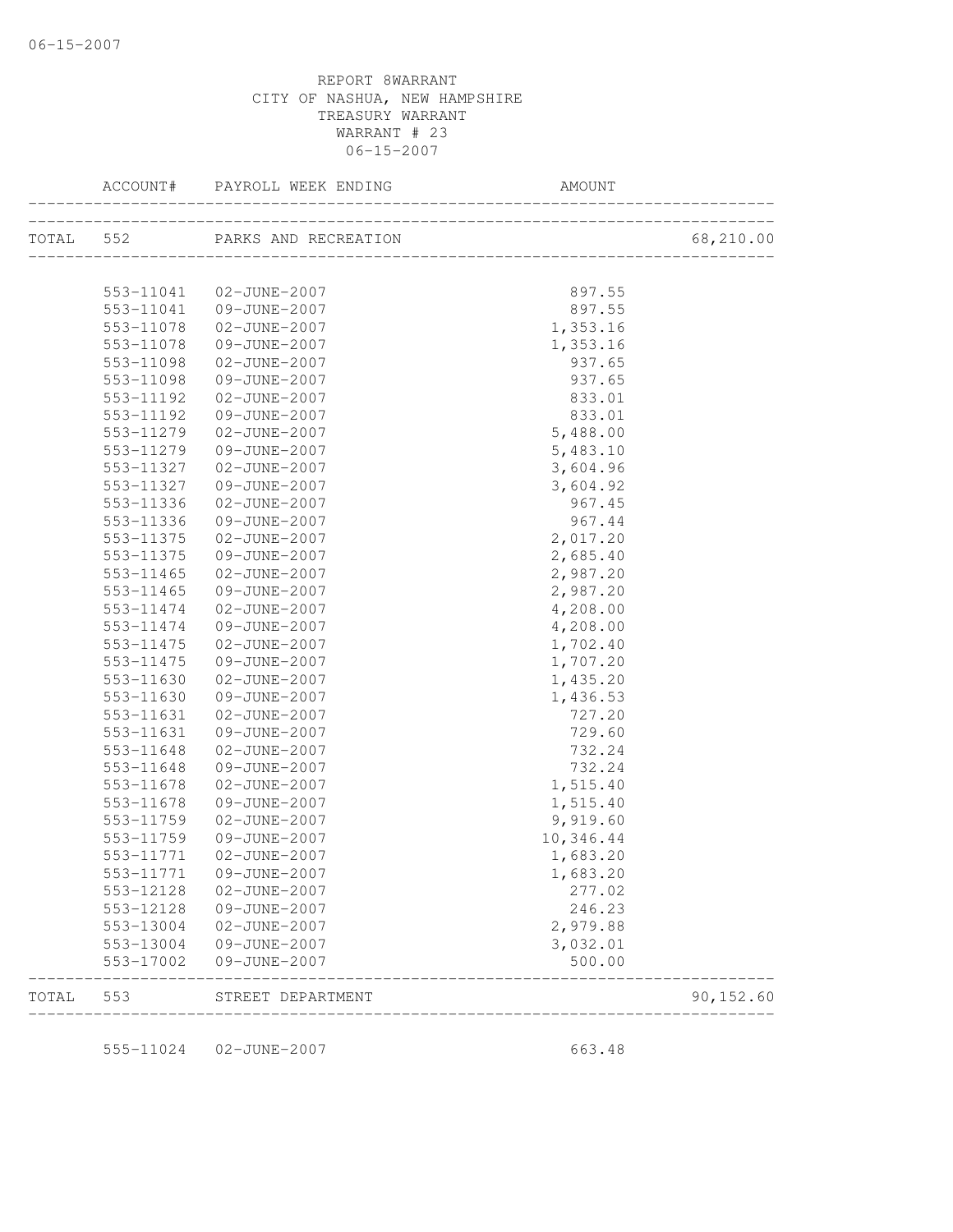|       | ACCOUNT#               | PAYROLL WEEK ENDING          | AMOUNT   |            |
|-------|------------------------|------------------------------|----------|------------|
|       | 555-11024              | 09-JUNE-2007                 | 663.48   |            |
|       | 555-11058              | 02-JUNE-2007                 | 888.73   |            |
|       | 555-11058              | 09-JUNE-2007                 | 888.73   |            |
|       | 555-11461              | 02-JUNE-2007                 | 1,349.78 |            |
|       | 555-11461              | 09-JUNE-2007                 | 1,349.78 |            |
|       | 555-11505              | 02-JUNE-2007                 | 1,170.19 |            |
|       | 555-11505              | 09-JUNE-2007                 | 1,170.18 |            |
|       | 555-11639              | 02-JUNE-2007                 | 746.80   |            |
|       | 555-11639              | 09-JUNE-2007                 | 746.80   |            |
|       | 555-11640              | 02-JUNE-2007                 | 695.60   |            |
|       | 555-11640              | 09-JUNE-2007                 | 695.60   |            |
|       | 555-11738              | 02-JUNE-2007                 | 880.00   |            |
|       | 555-11738              | 09-JUNE-2007                 | 1,752.00 |            |
|       | 555-11745              | 09-JUNE-2007                 | 738.80   |            |
|       | 555-11746              | 02-JUNE-2007                 | 999.84   |            |
|       | 555-11746              | 09-JUNE-2007                 | 999.84   |            |
|       | 555-13004              | 02-JUNE-2007                 | 99.00    |            |
|       | 555-13004              | 09-JUNE-2007                 | 804.11   |            |
| TOTAL | 555                    | TRAFFIC DEPARTMENT           |          | 17,302.74  |
|       |                        |                              |          |            |
|       |                        | 557-11161 02-JUNE-2007       | 746.80   |            |
|       | 557-11161              | 09-JUNE-2007                 | 746.80   |            |
| TOTAL | 557                    | PARKING LOTS                 |          | 1,493.60   |
|       |                        |                              |          |            |
|       | 561-11345              | 02-JUNE-2007                 | 1,199.60 |            |
|       | 561-11345              | 09-JUNE-2007                 | 1,199.60 |            |
|       | 561-11651              | 02-JUNE-2007                 | 751.62   |            |
|       | 561-11651              | 09-JUNE-2007                 | 751.62   |            |
|       | 561-11658              | 02-JUNE-2007                 | 915.39   |            |
|       | 561-11658              | 09-JUNE-2007                 | 2,746.17 |            |
|       | $561 - 12153$          | 02-JUNE-2007                 | 1,600.00 |            |
|       | 561-12153              | 09-JUNE-2007                 | 1,815.00 |            |
|       | 561-13004              | 02-JUNE-2007                 | 152.04   |            |
| TOTAL | 561                    | EDGEWOOD CEMETERY            |          | 11, 131.04 |
|       |                        |                              | 1,033.45 |            |
|       | 563-11345<br>563-11345 | 02-JUNE-2007<br>09-JUNE-2007 | 1,033.45 |            |
|       | 563-11651              | 02-JUNE-2007                 | 687.84   |            |
|       | 563-11651              | 09-JUNE-2007                 | 687.84   |            |
|       | 563-11657              | 02-JUNE-2007                 | 862.85   |            |
|       | 563-11657              | 09-JUNE-2007                 | 862.84   |            |
|       | 563-12153              | 02-JUNE-2007                 | 585.00   |            |
|       |                        |                              |          |            |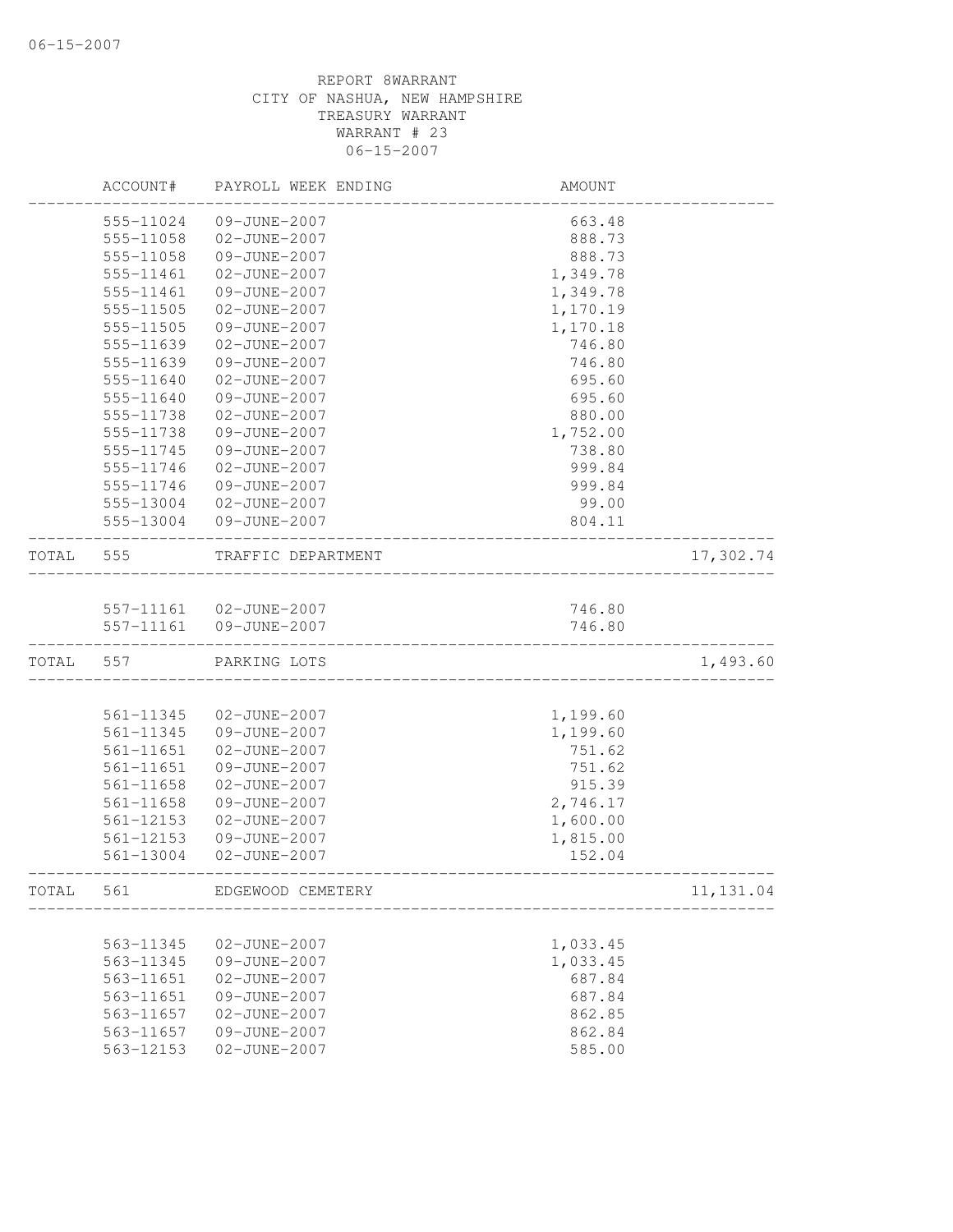|       |           | ACCOUNT# PAYROLL WEEK ENDING | AMOUNT                       |           |
|-------|-----------|------------------------------|------------------------------|-----------|
|       |           | 563-12153  09-JUNE-2007      | 720.00                       |           |
| TOTAL | 563       | WOODLAWN CEMETERY            | ____________________________ | 6,473.27  |
|       |           | 571-11174 02-JUNE-2007       | 773.34                       |           |
|       |           | 571-11174 09-JUNE-2007       | 966.66                       |           |
|       |           | 571-11237  02-JUNE-2007      | 1,816.79                     |           |
|       |           | 571-11237 09-JUNE-2007       | 1,816.79                     |           |
| TOTAL | 571       | COMMUNITY DEVELOPMENT        |                              | 5,373.58  |
|       |           |                              |                              |           |
|       | 572-11024 | 02-JUNE-2007                 | 457.56                       |           |
|       | 572-11024 | 09-JUNE-2007                 | 457.57                       |           |
|       | 572-11215 | 02-JUNE-2007                 | 2,209.02                     |           |
|       | 572-11215 | 09-JUNE-2007                 | 2,209.04                     |           |
|       | 572-11238 | 02-JUNE-2007                 | 750.83                       |           |
|       | 572-11238 | 09-JUNE-2007                 | 750.83                       |           |
|       | 572-11450 | 02-JUNE-2007                 | 1,560.86                     |           |
|       | 572-11450 | 09-JUNE-2007                 | 1,560.86                     |           |
|       | 572-11522 | 02-JUNE-2007                 | 742.35                       |           |
|       | 572-11522 | 09-JUNE-2007                 | 742.35                       |           |
|       | 572-11525 | 02-JUNE-2007                 | 916.14                       |           |
|       | 572-11525 | 09-JUNE-2007                 | 916.14                       |           |
|       |           | 572-58005 02-JUNE-2007       | 200.00                       |           |
|       | 572-98046 | 09-JUNE-2007                 | 100.00                       |           |
| TOTAL | 572       | PLANNING DEPARTMENT          |                              | 13,573.55 |
|       | 573-11444 | 02-JUNE-2007                 | 78.12                        |           |
|       | 573-11444 | 09-JUNE-2007                 | 167.40                       |           |
|       | 573-12029 | 02-JUNE-2007                 | 375.80                       |           |
|       | 573-12029 | 09-JUNE-2007                 | 563.70                       |           |
|       | 573-12059 | 02-JUNE-2007                 | 485.39                       |           |
|       | 573-12059 | 09-JUNE-2007                 | 485.39                       |           |
| TOTAL | 573       | ECONOMIC DEVELOPMENT         |                              | 2,155.80  |
|       |           |                              |                              |           |
|       | 575-11032 | 02-JUNE-2007                 | 643.16                       |           |
|       | 575-11032 | 09-JUNE-2007                 | 643.17                       |           |
|       | 575-11042 | 09-JUNE-2007                 | 1,304.36                     |           |
|       | 575-11062 | 02-JUNE-2007                 | 559.14                       |           |
|       | 575-11062 | 09-JUNE-2007                 | 559.14                       |           |
|       | 575-11189 | 02-JUNE-2007                 | 981.93                       |           |
|       | 575-11189 | 09-JUNE-2007                 | 981.93                       |           |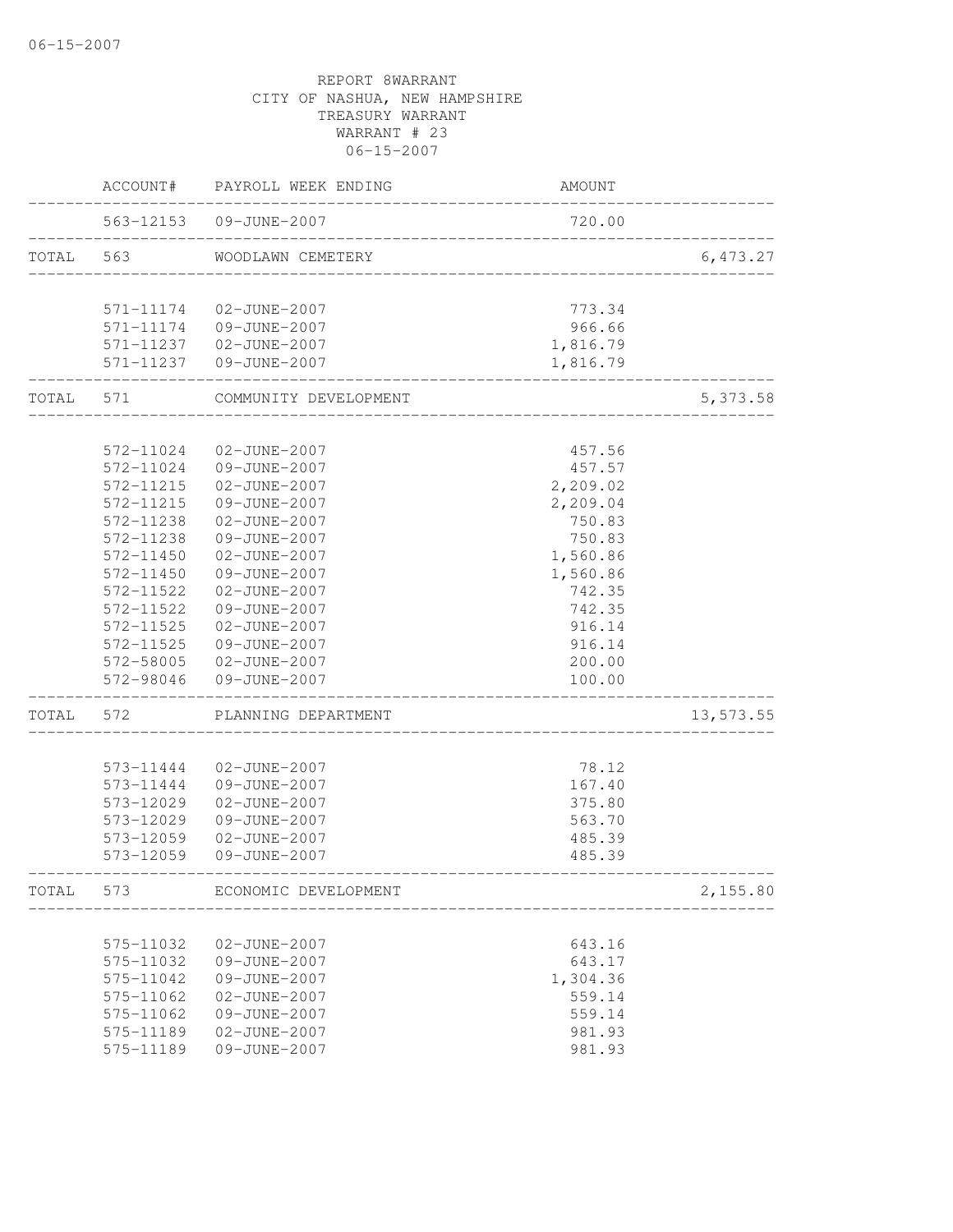|       | ACCOUNT#  | PAYROLL WEEK ENDING | AMOUNT   |           |
|-------|-----------|---------------------|----------|-----------|
|       | 575-11246 | 02-JUNE-2007        | 1,816.79 |           |
|       | 575-11246 | 09-JUNE-2007        | 1,635.11 |           |
|       | 575-11387 | 02-JUNE-2007        | 5,320.91 |           |
|       | 575-11387 | 09-JUNE-2007        | 5,320.90 |           |
|       | 575-11393 | 02-JUNE-2007        | 3,033.06 |           |
|       | 575-11393 | 09-JUNE-2007        | 2,657.48 |           |
|       | 575-11400 | 02-JUNE-2007        | 7,547.79 |           |
|       | 575-11400 | 09-JUNE-2007        | 7,547.79 |           |
|       | 575-11401 | 02-JUNE-2007        | 4,595.35 |           |
|       | 575-11401 | 09-JUNE-2007        | 4,595.33 |           |
|       | 575-11403 | 02-JUNE-2007        | 772.39   |           |
|       | 575-11403 | 09-JUNE-2007        | 772.39   |           |
|       | 575-11404 | 02-JUNE-2007        | 694.68   |           |
|       | 575-11404 | 09-JUNE-2007        | 694.68   |           |
|       | 575-11627 | 02-JUNE-2007        | 544.62   |           |
|       | 575-11627 | 09-JUNE-2007        | 544.61   |           |
|       | 575-12087 | 02-JUNE-2007        | 421.06   |           |
|       | 575-12087 | 09-JUNE-2007        | 421.07   |           |
|       | 575-12090 | 02-JUNE-2007        | 1,083.28 |           |
|       | 575-12090 | 09-JUNE-2007        | 1,083.28 |           |
|       | 575-12114 | 02-JUNE-2007        | 1,094.74 |           |
|       | 575-12114 | 09-JUNE-2007        | 1,155.08 |           |
|       | 575-13035 | 02-JUNE-2007        | 355.75   |           |
|       | 575-13035 | 09-JUNE-2007        | 235.74   |           |
| TOTAL | 575       | PUBLIC LIBRARIES    |          | 59,616.71 |
|       |           |                     |          |           |
|       | 576-11138 | 02-JUNE-2007        | 273.42   |           |
|       | 576-11138 | 09-JUNE-2007        | 781.20   |           |
|       | 576-11221 | 02-JUNE-2007        | 983.89   |           |
|       | 576-11221 | 09-JUNE-2007        | 983.88   |           |
|       | 576-11315 | 02-JUNE-2007        | 598.60   |           |
|       | 576-11315 | 09-JUNE-2007        | 598.60   |           |
|       | 576-11361 | 02-JUNE-2007        | 3,710.53 |           |
|       | 576-11361 | 09-JUNE-2007        | 3,710.51 |           |
|       | 576-11362 | 02-JUNE-2007        | 1,181.34 |           |
|       | 576-11362 | 09-JUNE-2007        | 1,629.62 |           |
|       | 576-13004 | 09-JUNE-2007        | 397.95   |           |
| TOTAL | 576       | BUILDING DEPARTMENT |          | 14,849.54 |
|       |           |                     |          |           |
|       | 577-11067 | 02-JUNE-2007        | 1,072.96 |           |
|       | 577-11067 | 09-JUNE-2007        | 1,072.97 |           |
|       | 577-11163 | $02 - JUNE - 2007$  | 844.14   |           |
|       | 577-11163 | 09-JUNE-2007        | 844.13   |           |
|       | 577-11183 | 02-JUNE-2007        | 937.65   |           |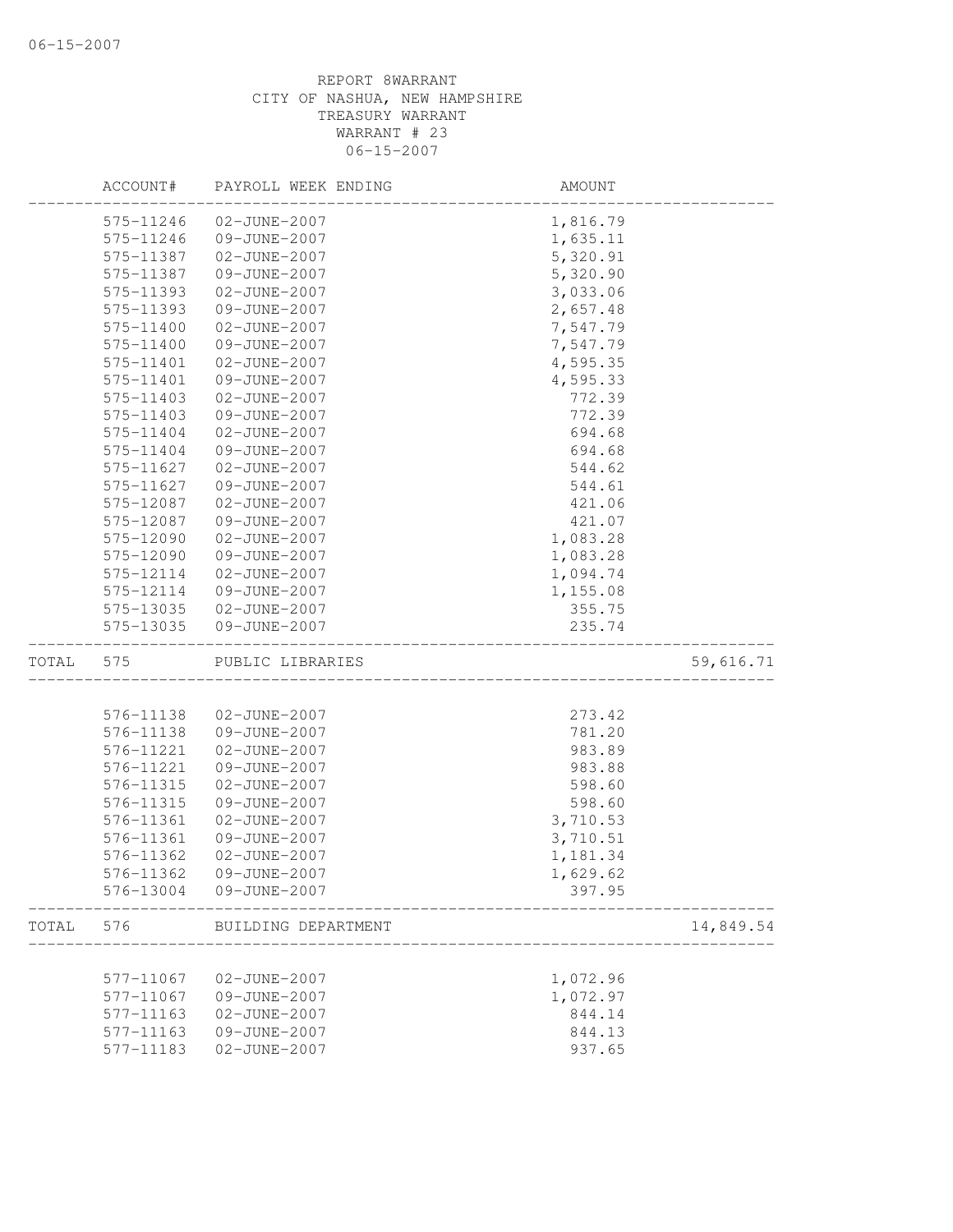|           | ACCOUNT#               | PAYROLL WEEK ENDING          | AMOUNT                                 |          |
|-----------|------------------------|------------------------------|----------------------------------------|----------|
|           |                        | 577-11183  09-JUNE-2007      | 937.65<br>____________________________ |          |
| TOTAL 577 |                        | CODE ENFORCEMENT             |                                        | 5,709.50 |
|           | 581-11012              | 02-JUNE-2007                 | 3,968.43                               |          |
|           | 581-11075              | 02-JUNE-2007                 | 971.15                                 |          |
|           | 581-11081              | 02-JUNE-2007                 | 1,962.34                               |          |
|           | 581-11162              | 02-JUNE-2007                 | 49,205.44                              |          |
|           | 581-11162              | 09-JUNE-2007                 | 49,649.19                              |          |
|           | 581-11204              | 02-JUNE-2007                 | 11,629.60                              |          |
|           | 581-11204              | 09-JUNE-2007                 | 11,629.60                              |          |
|           | 581-11348              | 02-JUNE-2007                 | 172, 193.99                            |          |
|           | 581-11366              | 02-JUNE-2007                 | 48, 164. 93                            |          |
|           | 581-11366              | 09-JUNE-2007                 | 48, 453.93                             |          |
|           | 581-11396              | 02-JUNE-2007                 | 86, 814.53                             |          |
|           | 581-11408              | 02-JUNE-2007                 | 15, 125.65                             |          |
|           | 581-11408              | 09-JUNE-2007                 | 15,206.96                              |          |
|           | 581-11486              | 02-JUNE-2007                 | 51,736.39                              |          |
|           | 581-11515              | 02-JUNE-2007                 | 1,231.75                               |          |
|           | 581-11570              | 02-JUNE-2007                 | 54,972.49                              |          |
|           | 581-11572              | 02-JUNE-2007                 | 45,954.09                              |          |
|           | 581-11579              | 02-JUNE-2007                 | 57,847.26                              |          |
|           | 581-11579              | 09-JUNE-2007                 | 648.66                                 |          |
|           | 581-11628              | 02-JUNE-2007                 | 1,093.68                               |          |
|           | 581-11628              | 09-JUNE-2007                 | 1,215.20                               |          |
|           | 581-11675              | 02-JUNE-2007                 | 5,769.23                               |          |
|           | 581-11709              | 02-JUNE-2007                 | 8,831.16                               |          |
|           | 581-11711              | 02-JUNE-2007                 | 2,461.55                               |          |
|           | 581-11726              | 02-JUNE-2007                 | 5,004,115.43                           |          |
|           | 581-11800              | 02-JUNE-2007                 | 26,949.80                              |          |
|           | 581-11801              | 02-JUNE-2007                 | 14,935.91                              |          |
|           | 581-11802              | 02-JUNE-2007                 | 12, 128.59                             |          |
|           | 581-11803              | 02-JUNE-2007                 | 40, 362.51                             |          |
|           | 581-11803              | 09-JUNE-2007                 | 640.25                                 |          |
|           | 581-11804              | 02-JUNE-2007                 | 15,463.27                              |          |
|           | 581-11805              | 02-JUNE-2007                 | 68,523.20                              |          |
|           | 581-11812              | 02-JUNE-2007                 | 2,086.42                               |          |
|           | 581-11830              | 02-JUNE-2007                 | 1,560.58                               |          |
|           | 581-11850              | 02-JUNE-2007                 | 2,408.82                               |          |
|           | 581-11850              | 09-JUNE-2007<br>02-JUNE-2007 | 3,345.50                               |          |
|           | 581-11860<br>581-12006 | 02-JUNE-2007                 | 6,057.01<br>1,404.00                   |          |
|           | $581 - 12006$          | 09-JUNE-2007                 | 652.00                                 |          |
|           | 581-12021              | 02-JUNE-2007                 | 65,780.78                              |          |
|           | 581-12021              | 09-JUNE-2007                 | 5,999.00                               |          |
|           | 581-12060              | 02-JUNE-2007                 | 2,233.10                               |          |
|           | 581-12060              | 09-JUNE-2007                 | 2,859.25                               |          |
|           |                        |                              |                                        |          |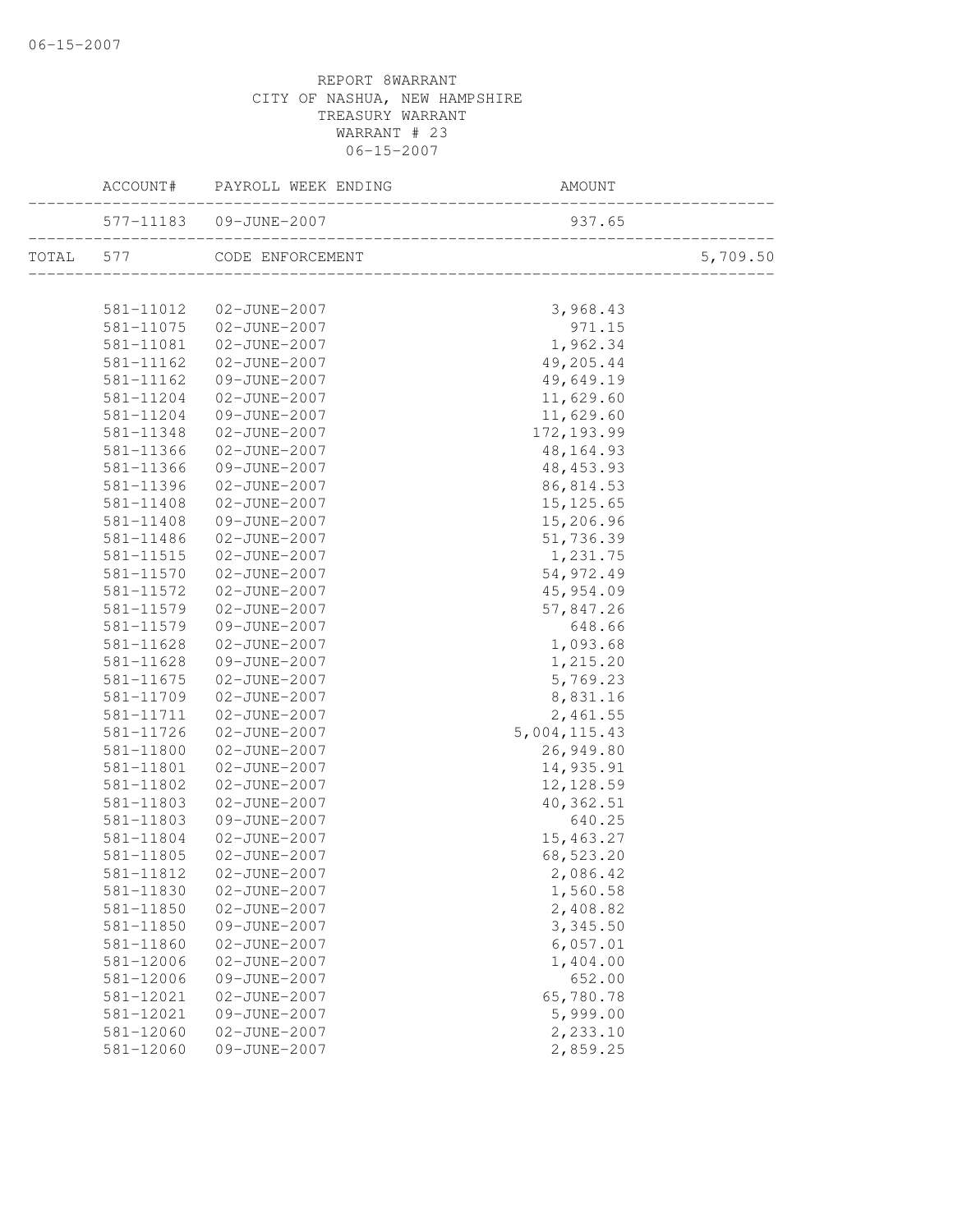|       | ACCOUNT#      | PAYROLL WEEK ENDING | AMOUNT     |                |
|-------|---------------|---------------------|------------|----------------|
|       | 581-12078     | 02-JUNE-2007        | 3,562.50   |                |
|       | 581-12078     | 09-JUNE-2007        | 175.00     |                |
|       | 581-12081     | 02-JUNE-2007        | 354.20     |                |
|       | 581-12084     | 02-JUNE-2007        | 2,012.50   |                |
|       | 581-12087     | 02-JUNE-2007        | 1,118.88   |                |
|       | 581-12087     | 09-JUNE-2007        | 1,332.00   |                |
|       | 581-12111     | 02-JUNE-2007        | 94,761.58  |                |
|       | 581-12111     | 09-JUNE-2007        | 119,225.56 |                |
|       | 581-12112     | 02-JUNE-2007        | 4,714.91   |                |
|       | 581-12112     | 09-JUNE-2007        | 6, 117.72  |                |
|       | 581-12126     | 02-JUNE-2007        | 4,770.30   |                |
|       | 581-12126     | 09-JUNE-2007        | 4,638.59   |                |
|       | 581-12135     | 02-JUNE-2007        | 5,590.33   |                |
|       | 581-12135     | 09-JUNE-2007        | 5,982.05   |                |
|       | 581-12136     | 02-JUNE-2007        | 875.89     |                |
|       | 581-12136     | 09-JUNE-2007        | 1,009.79   |                |
|       | 581-12138     | 02-JUNE-2007        | 676.87     |                |
|       | 581-12138     | 09-JUNE-2007        | 311.48     |                |
|       | 581-12141     | 02-JUNE-2007        | 600.00     |                |
|       | 581-12153     | 02-JUNE-2007        | 2,099.50   |                |
|       | 581-12153     | 09-JUNE-2007        | 2,359.25   |                |
|       | 581-12198     | 02-JUNE-2007        | 34, 391.48 |                |
|       | 581-12201     | 02-JUNE-2007        | 26,405.94  |                |
|       | 581-12201     | 09-JUNE-2007        | 29,642.62  |                |
|       | 581-13004     | 02-JUNE-2007        | 3,570.31   |                |
|       | 581-13004     | 09-JUNE-2007        | 400.00     |                |
|       | 581-13021     | 02-JUNE-2007        | 1,934.67   |                |
|       | 581-13021     | 09-JUNE-2007        | 439.12     |                |
|       | 581-13032     | 02-JUNE-2007        | 875.03     |                |
|       | 581-13032     | 09-JUNE-2007        | 1,156.17   |                |
|       | 581-13120     | 02-JUNE-2007        | 4,438.85   |                |
|       | 581-13120     | 09-JUNE-2007        | 6,906.67   |                |
|       | 581-13133     | $02 - JUNE - 2007$  | 650.00     |                |
|       | 581-13137     | 02-JUNE-2007        | 761.25     |                |
|       | 581-13137     | 09-JUNE-2007        | 350.00     |                |
|       | 581-19000     | 02-JUNE-2007        | 9,686.38   |                |
|       | $581 - 19000$ | 09-JUNE-2007        | 218.75     |                |
|       | 581-19230     | 02-JUNE-2007        | 1,000.00   |                |
|       | 581-19240     | 02-JUNE-2007        | 4,122.83   |                |
| TOTAL | 581           | SCHOOL DEPARTMENT   |            | 6, 413, 481.59 |
|       |               |                     |            |                |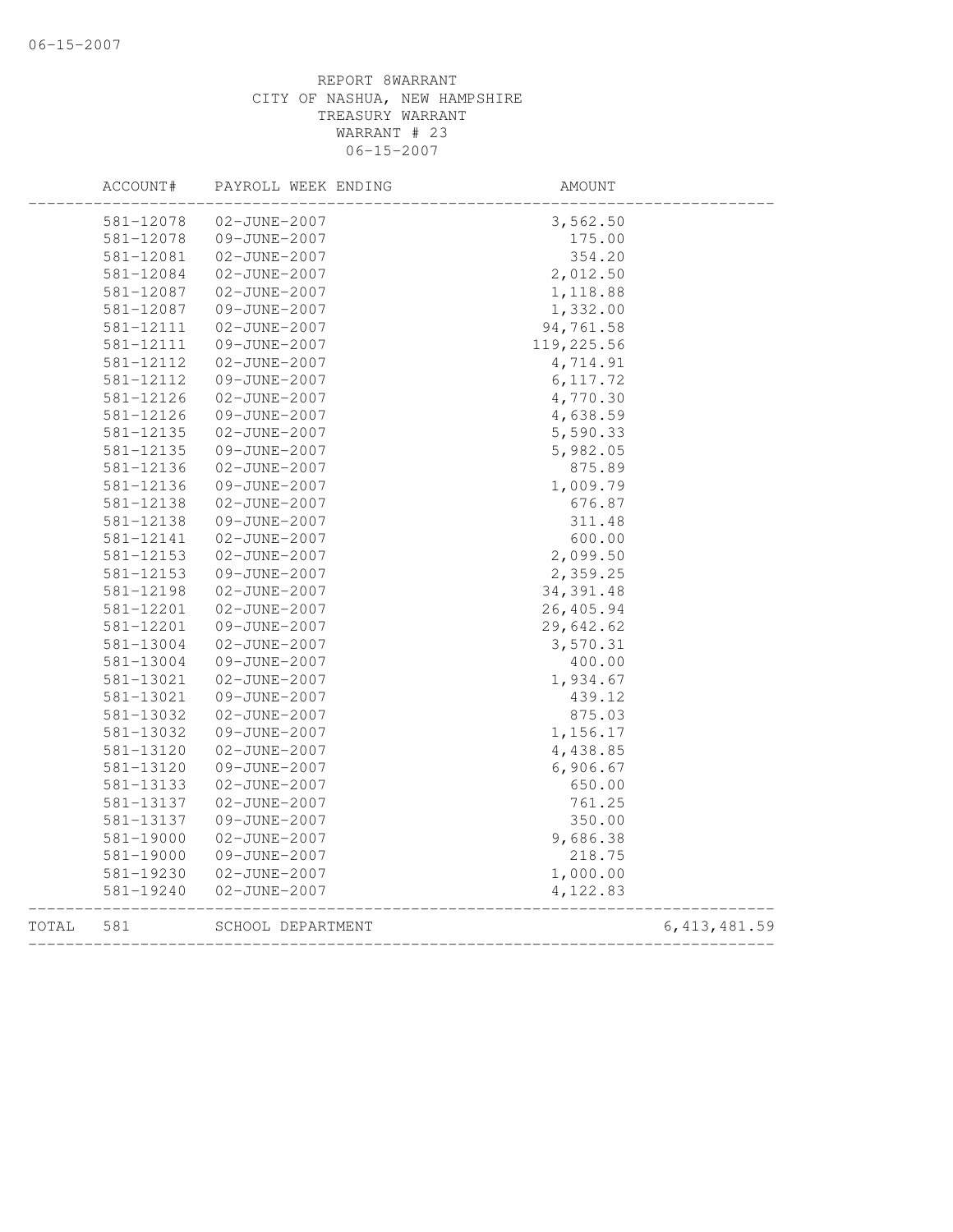|           | ACCOUNT# PAYROLL WEEK ENDING |  |  | AMOUNT |  |
|-----------|------------------------------|--|--|--------|--|
| TOTAL 952 |                              |  |  |        |  |
|           |                              |  |  |        |  |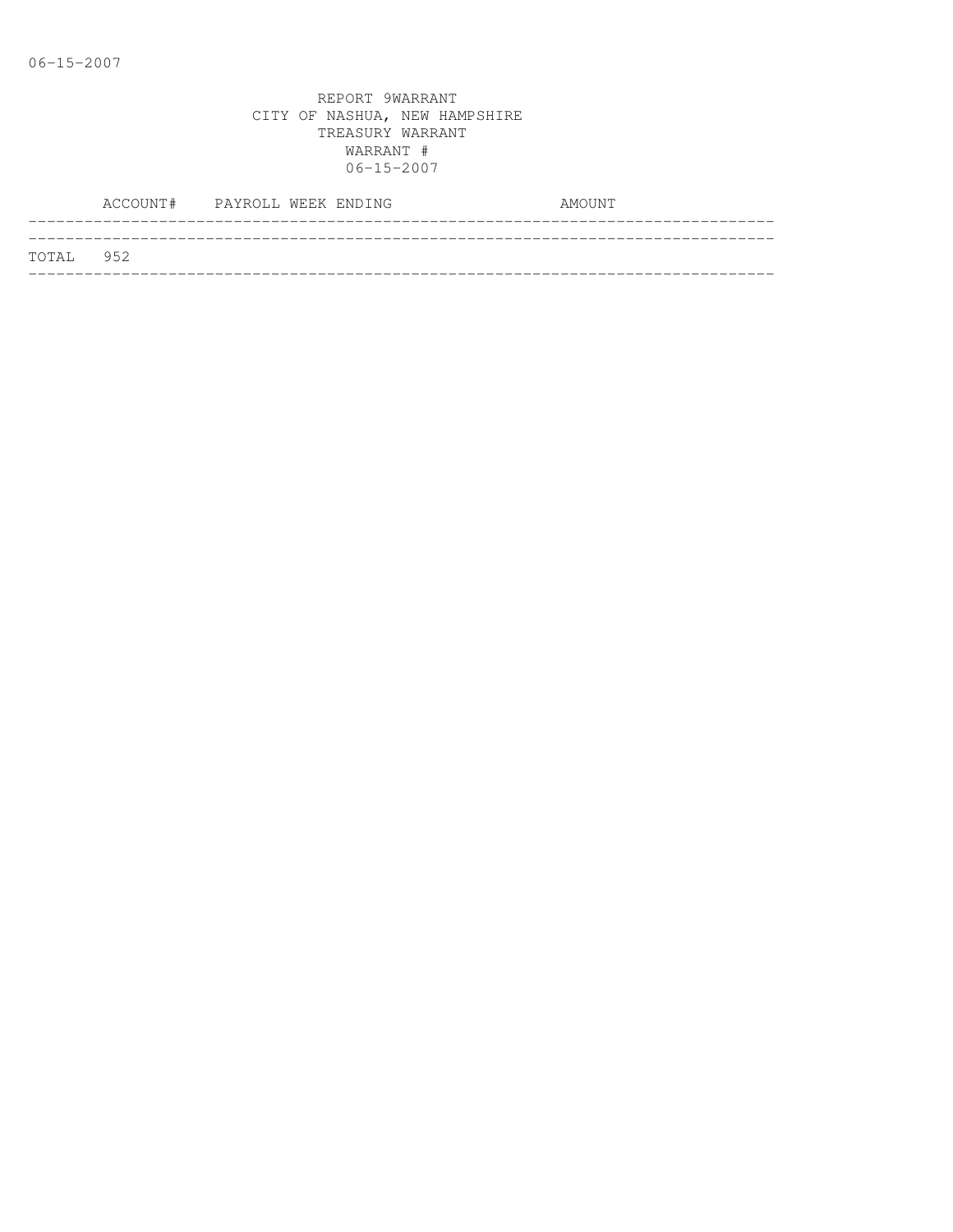| ACCOUNT#  | PAYROLL WEEK ENDING | AMOUNT    |  |
|-----------|---------------------|-----------|--|
| 801-11008 | 02-JUNE-2007        | 509.15    |  |
| 801-11008 | 09-JUNE-2007        | 509.14    |  |
| 801-11094 | 02-JUNE-2007        | 88.91     |  |
| 801-11094 | 09-JUNE-2007        | 88.91     |  |
| 801-11101 | 02-JUNE-2007        | 1,732.80  |  |
| 801-11101 | 09-JUNE-2007        | 1,732.80  |  |
| 801-11193 | 02-JUNE-2007        | 871.65    |  |
| 801-11193 | 09-JUNE-2007        | 871.65    |  |
| 801-11208 | 02-JUNE-2007        | 88.87     |  |
| 801-11208 | 09-JUNE-2007        | 88.87     |  |
| 801-11211 | 02-JUNE-2007        | 63.61     |  |
| 801-11211 | 09-JUNE-2007        | 63.61     |  |
| 801-11222 | 02-JUNE-2007        | 191.33    |  |
| 801-11222 | 09-JUNE-2007        | 191.32    |  |
| 801-11249 | 02-JUNE-2007        | 127.18    |  |
| 801-11249 | 09-JUNE-2007        | 127.18    |  |
| 801-11271 | 02-JUNE-2007        | 942.44    |  |
| 801-11271 | 09-JUNE-2007        | 942.44    |  |
| 801-11276 | 02-JUNE-2007        | 2,352.00  |  |
| 801-11276 | 09-JUNE-2007        | 2,352.00  |  |
| 801-11334 | 02-JUNE-2007        | 901.24    |  |
| 801-11334 | 09-JUNE-2007        | 901.24    |  |
| 801-11435 | 02-JUNE-2007        | 247.76    |  |
| 801-11435 | 09-JUNE-2007        | 247.76    |  |
| 801-11595 | 02-JUNE-2007        | 6,650.59  |  |
| 801-11595 | 02-JUNE-2007        | 2,968.00  |  |
| 801-11595 | 09-JUNE-2007        | 6,708.25  |  |
| 801-11595 | 09-JUNE-2007        | 2,968.00  |  |
| 801-11596 | 02-JUNE-2007        | 3,136.00  |  |
| 801-11596 | 09-JUNE-2007        | 3,136.00  |  |
| 801-11598 | 02-JUNE-2007        | 776.80    |  |
| 801-11598 | 09-JUNE-2007        | 776.80    |  |
| 801-11606 | 02-JUNE-2007        | 629.46    |  |
| 801-11606 | 09-JUNE-2007        | 629.46    |  |
| 801-11618 | 02-JUNE-2007        | 534.45    |  |
| 801-11618 | 09-JUNE-2007        | 534.44    |  |
| 801-11647 | 02-JUNE-2007        | 1,386.81  |  |
| 801-11647 | 09-JUNE-2007        | 1,386.81  |  |
| 801-12594 | 02-JUNE-2007        | 5, 131.75 |  |
| 801-12594 | 09-JUNE-2007        | 5,073.25  |  |
| 801-13004 | 02-JUNE-2007        | 4,572.99  |  |
| 801-13004 | 02-JUNE-2007        | 6,198.00  |  |
| 801-13004 | 02-JUNE-2007        | 9.55      |  |
| 801-13004 | 02-JUNE-2007        | 1, 115.97 |  |
| 801-13004 | 09-JUNE-2007        | 3,817.56  |  |
| 801-13004 | 09-JUNE-2007        | 1,071.84  |  |
| 801-13004 | 09-JUNE-2007        | 47.73     |  |
| 801-13004 | 09-JUNE-2007        | 126.39    |  |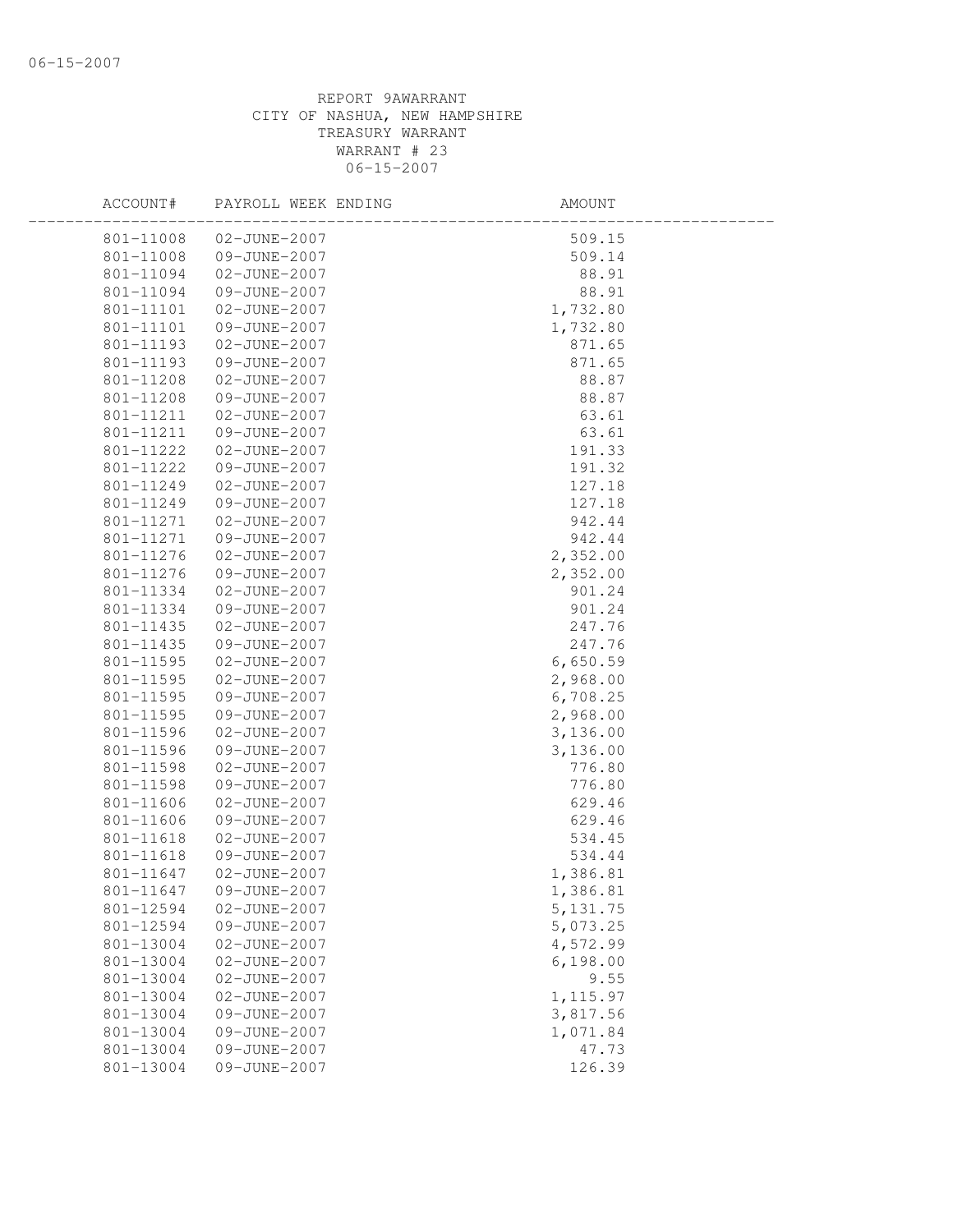| ACCOUNT#               |                              | AMOUNT           |           |
|------------------------|------------------------------|------------------|-----------|
|                        | 801-59236 02-JUNE-2007       | 350.33           |           |
|                        | 801-59236 09-JUNE-2007       | 350.34           |           |
|                        | 801-59237  02-JUNE-2007      | 337.45           |           |
| 801-59237              | 09-JUNE-2007                 | 337.45           |           |
| 801-59240              | $02 - JUNE - 2007$           |                  |           |
| .__________________    | 801-59240 09-JUNE-2007       |                  |           |
|                        |                              |                  | 77,258.43 |
|                        |                              |                  |           |
| 802-11028              | 02-JUNE-2007                 | 358.26           |           |
| 802-11028              | 02-JUNE-2007                 | 168.59           |           |
| 802-11028              | 09-JUNE-2007                 | 358.26           |           |
| 802-11028              | 09-JUNE-2007                 | 168.59           |           |
| 802-11064              | 02-JUNE-2007                 | 131.05           |           |
| 802-11064              | 02-JUNE-2007                 | 131.05           |           |
| 802-11064              | 09-JUNE-2007                 | 131.05           |           |
| 802-11064              | 09-JUNE-2007                 | 131.05           |           |
| 802-11091              | 02-JUNE-2007                 | 999.84           |           |
| 802-11091              | 09-JUNE-2007                 | 999.84           |           |
| 802-11092              | 02-JUNE-2007                 | 735.20           |           |
| 802-11092              | 09-JUNE-2007                 | 739.60           |           |
| 802-11094              | 02-JUNE-2007                 | 266.70           |           |
| 802-11094              | 02-JUNE-2007                 | 266.72           |           |
| 802-11094              | 09-JUNE-2007                 | 266.71           |           |
| 802-11094              | 09-JUNE-2007                 | 266.72           |           |
| 802-11096              | 02-JUNE-2007                 | 816.65           |           |
| 802-11096              | 09-JUNE-2007                 | 816.65           |           |
| 802-11102              | 02-JUNE-2007                 | 789.31<br>839.08 |           |
| 802-11102              | 09-JUNE-2007                 |                  |           |
| 802-11105<br>802-11105 | 02-JUNE-2007<br>09-JUNE-2007 | 911.12<br>942.88 |           |
| 802-11155              | 02-JUNE-2007                 | 892.02           |           |
| 802-11155              | 09-JUNE-2007                 | 918.99           |           |
| 802-11157              | 02-JUNE-2007                 | 2,352.00         |           |
| 802-11157              | 09-JUNE-2007                 | 2,363.52         |           |
| 802-11158              | 02-JUNE-2007                 | 1,683.20         |           |
| 802-11158              | 09-JUNE-2007                 | 1,683.20         |           |
| 802-11208              | 02-JUNE-2007                 | 35.55            |           |
| 802-11208              | 02-JUNE-2007                 | 35.55            |           |
| 802-11208              | 09-JUNE-2007                 | 35.55            |           |
| 802-11208              | 09-JUNE-2007                 | 35.55            |           |
| 802-11211              | 02-JUNE-2007                 | 381.69           |           |
| 802-11211              | 02-JUNE-2007                 | 381.69           |           |
| 802-11211              | 09-JUNE-2007                 | 381.69           |           |
| 802-11211              | 09-JUNE-2007                 | 381.69           |           |
| 802-11222              | 02-JUNE-2007                 | 191.33           |           |
| 802-11222              | 09-JUNE-2007                 | 191.32           |           |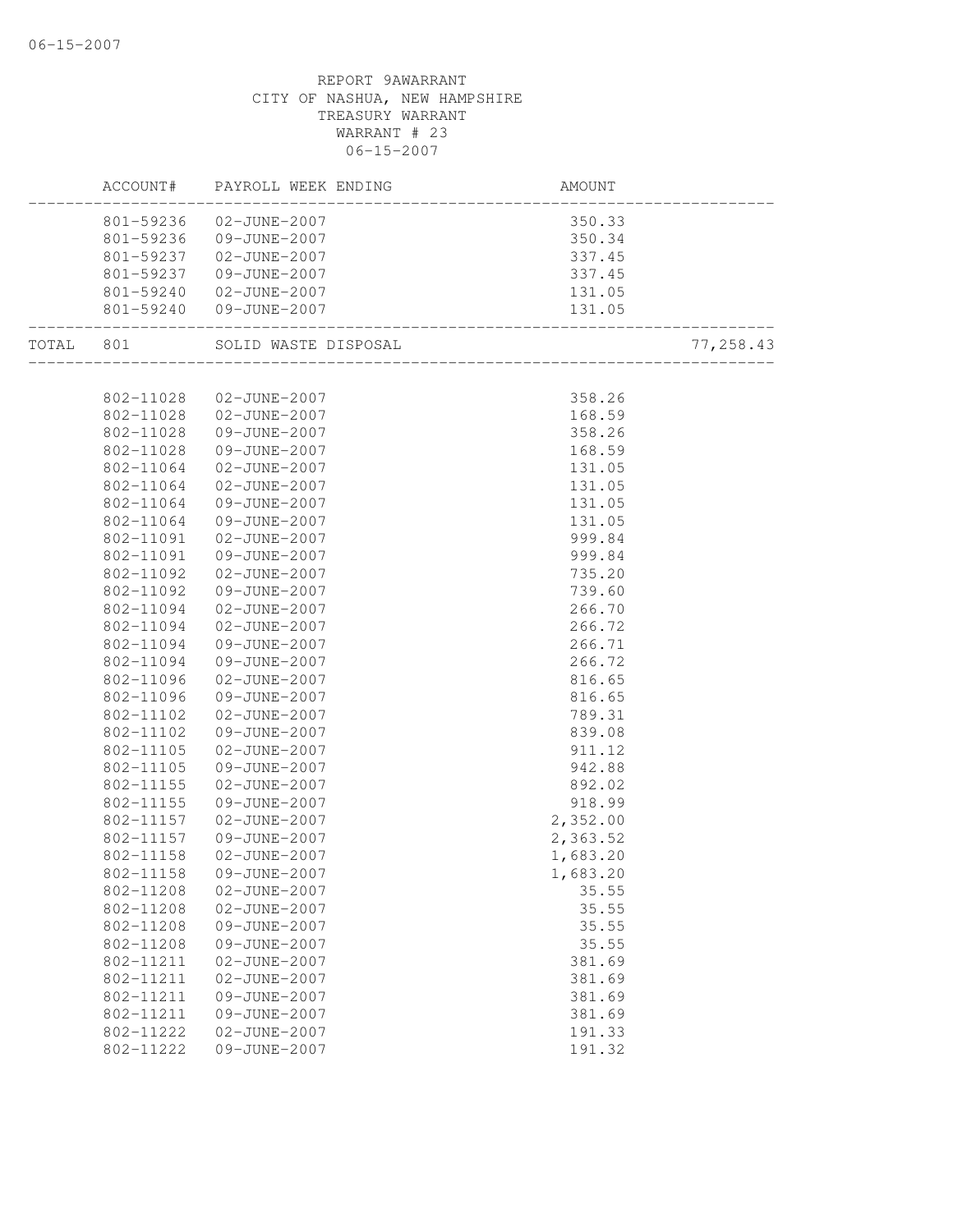## REPORT 9AWARRANT CITY OF NASHUA, NEW HAMPSHIRE TREASURY WARRANT WARRANT # 23 06-15-2007

| ACCOUNT#  | PAYROLL WEEK ENDING | AMOUNT   |  |
|-----------|---------------------|----------|--|
| 802-11249 | 02-JUNE-2007        | 72.67    |  |
| 802-11249 | 02-JUNE-2007        | 72.67    |  |
| 802-11249 | 09-JUNE-2007        | 72.67    |  |
| 802-11249 | 09-JUNE-2007        | 72.67    |  |
| 802-11260 | 02-JUNE-2007        | 1,760.00 |  |
| 802-11260 | 09-JUNE-2007        | 1,760.00 |  |
| 802-11270 | 02-JUNE-2007        | 944.45   |  |
| 802-11270 | 09-JUNE-2007        | 944.44   |  |
| 802-11330 | 02-JUNE-2007        | 967.45   |  |
| 802-11330 | 09-JUNE-2007        | 967.44   |  |
| 802-11333 | 02-JUNE-2007        | 948.48   |  |
| 802-11333 | 09-JUNE-2007        | 948.48   |  |
| 802-11435 | 02-JUNE-2007        | 412.94   |  |
| 802-11435 | 02-JUNE-2007        | 165.17   |  |
| 802-11435 | 09-JUNE-2007        | 412.94   |  |
| 802-11435 | 09-JUNE-2007        | 165.17   |  |
| 802-11480 | 02-JUNE-2007        | 2,104.00 |  |
| 802-11480 | 09-JUNE-2007        | 2,127.57 |  |
| 802-11507 | 02-JUNE-2007        | 746.80   |  |
| 802-11507 | 09-JUNE-2007        | 746.80   |  |
| 802-11513 | 02-JUNE-2007        | 5,930.40 |  |
| 802-11513 | 09-JUNE-2007        | 5,949.95 |  |
| 802-11514 | 02-JUNE-2007        | 1,764.80 |  |
| 802-11514 | 09-JUNE-2007        | 1,776.90 |  |
| 802-11681 | 02-JUNE-2007        | 285.68   |  |
| 802-11681 | 02-JUNE-2007        | 1,142.73 |  |
| 802-11681 | 09-JUNE-2007        | 285.68   |  |
| 802-11681 | 09-JUNE-2007        | 1,142.73 |  |
| 802-11693 | 02-JUNE-2007        | 1,046.17 |  |
| 802-11693 | 09-JUNE-2007        | 1,046.17 |  |
| 802-11763 | 02-JUNE-2007        | 154.67   |  |
| 802-11763 | 02-JUNE-2007        | 618.66   |  |
| 802-11763 | 09-JUNE-2007        | 154.67   |  |
| 802-11763 | 09-JUNE-2007        | 618.66   |  |
| 802-11764 | 02-JUNE-2007        | 1,103.01 |  |
| 802-11764 | 09-JUNE-2007        | 1,103.01 |  |
| 802-12154 | 02-JUNE-2007        | 848.00   |  |
| 802-12154 | 09-JUNE-2007        | 976.00   |  |
| 802-12203 | 02-JUNE-2007        | 96.00    |  |
| 802-12203 | 09-JUNE-2007        | 96.00    |  |
| 802-13004 | 02-JUNE-2007        | 189.18   |  |
| 802-13004 | 02-JUNE-2007        | 3,152.46 |  |
| 802-13004 | 09-JUNE-2007        | 514.98   |  |
| 802-13004 | 09-JUNE-2007        | 1,240.67 |  |
| 802-59236 | 02-JUNE-2007        | 350.33   |  |
| 802-59236 | 09-JUNE-2007        | 350.33   |  |
| 802-59237 | 02-JUNE-2007        | 968.91   |  |
| 802-59237 | 09-JUNE-2007        | 968.91   |  |
|           |                     |          |  |